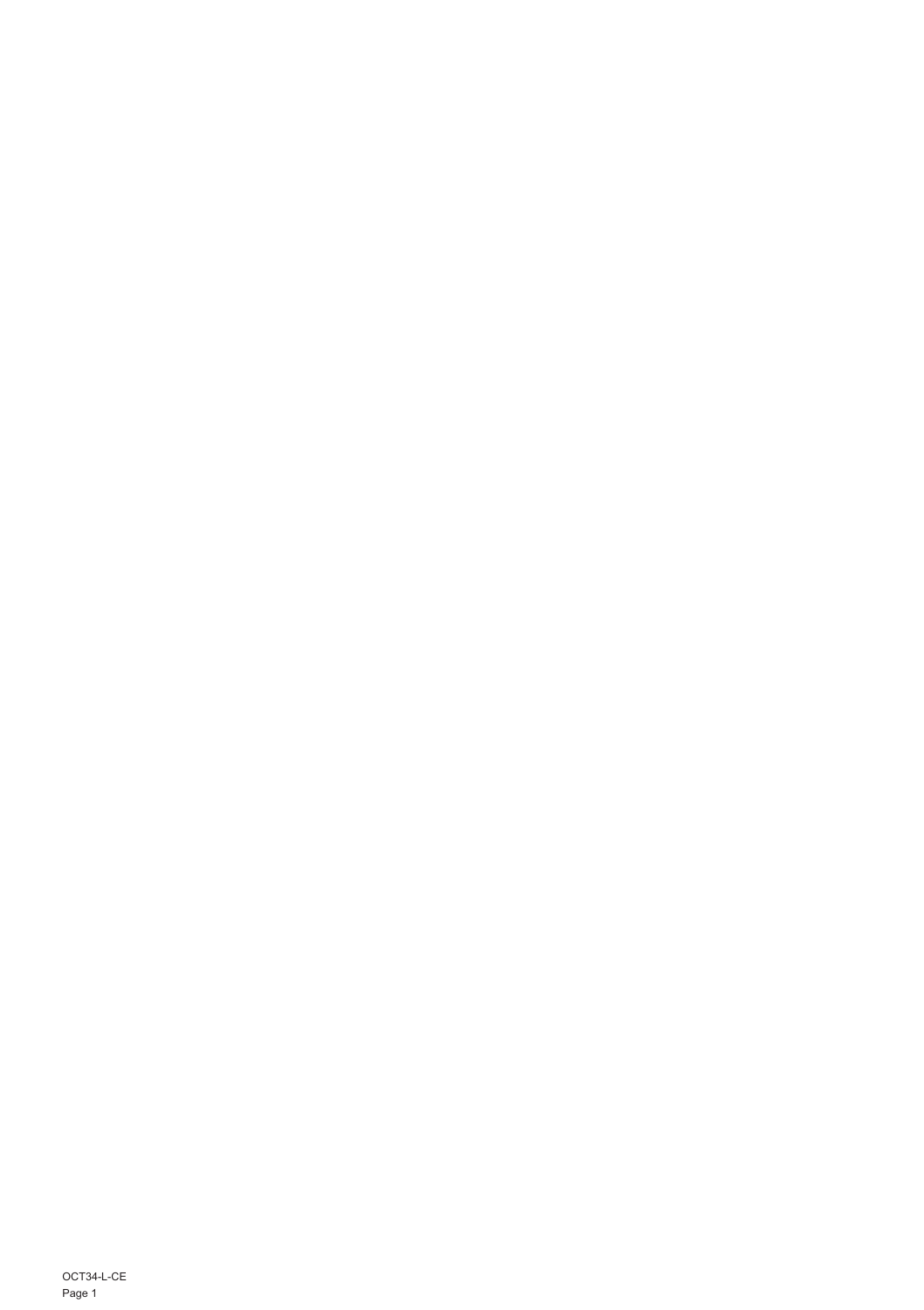# <span id="page-2-0"></span>**Novocastra™ Liquid Mouse Monoclonal Antibody Oct-3/4 Product Code: NCL-L-OCT3/4**

## **Intended Use**

#### *For in vitro diagnostic use.*

NCL-L-OCT3/4 is intended for the qualitative identification by light microscopy of Oct-3/4 in paraffin sections. The clinical interpretation of any staining or its absence should be complemented by morphological studies using proper controls and should be evaluated within the context of the patient's clinical history and other diagnostic tests by a qualified pathologist.

#### **Principle of Procedure**

Immunohistochemical (IHC) staining techniques allow for the visualization of antigens via the sequential application of a specific antibody to the antigen (primary antibody), a secondary antibody to the primary antibody and an enzyme complex with a chromogenic substrate with interposed washing steps. The enzymatic activation of the chromogen results in a visible reaction product at the antigen site. The specimen may then be counterstained and coverslipped. Results are interpreted using a light microscope and aid in the differential diagnosis of pathophysiological processes, which may or may not be associated with a particular antigen.

#### **Clone**

N1NK

#### **Immunogen**

Prokaryotic recombinant protein corresponding to 147 amino acids of the N-terminus of the human Oct-3/4 molecule.

## **Specificity**

Human Oct-3/4.

#### **Reagent Composition**

NCL-L-OCT3/4 is a liquid tissue culture supernatant containing sodium azide as a preservative.

#### **Ig Class**

IgG1

## **Total Protein Concentration Total Protein**

Refer to vial label for lot specific total protein concentration.

## **Antibody Concentration**

Greater than or equal to 69 mg/L as determined by ELISA. Refer to vial label for lot specific Ig concentration.

#### **Recommendations On Use**

Immunohistochemistry on paraffin sections.

**Heat Induced Epitope Retrieval (HIER):** Please follow the instructions for use in Novocastra Epitope Retrieval Solution pH 6. **Suggested dilution:** 1:100 for 30 minutes at 25 °C. This is provided as a guide and users should determine their own optimal working dilutions.

**Visualization:** Please follow the instructions for use in the Novolink™ Polymer Detection Systems. For further product information or support, contact your local distributor or regional office of Leica Biosystems, or alternatively, visit the Leica Biosystems Web site, www.LeicaBiosystems.com

The performance of this antibody should be validated when utilized with other manual staining systems or automated platforms.

#### **Storage and Stability**

Store at 2–8 °C. Do not freeze. Return to 2–8 °C immediately after use. Do not use after expiration date indicated on the vial label. Storage conditions other than those specified above must be verified by the user.

#### **Specimen Preparation**

The recommended fixative is 10% neutral-buffered formalin for paraffin-embedded tissue sections.

#### **Warnings and Precautions**

This reagent has been prepared from the supernatant of cell culture. As it is a biological product, reasonable care should be taken when handling it.

This reagent contains sodium azide. A Material Safety Data Sheet is available upon request or available from

www.LeicaBiosystems.com

Consult federal, state or local regulations for disposal of any potentially toxic components.

Specimens, before and after fixation, and all materials exposed to them, should be handled as if capable of transmitting infection and disposed of with proper precautions.1 Never pipette reagents by mouth and avoid contacting the skin and mucous membranes with reagents and specimens. If reagents or specimens come in contact with sensitive areas, wash with copious amounts of water. Seek medical advice.

Minimize microbial contamination of reagents or an increase in non-specific staining may occur.

Incubation times or temperatures, other than those specified, may give erroneous results. Any such changes must be validated by the user.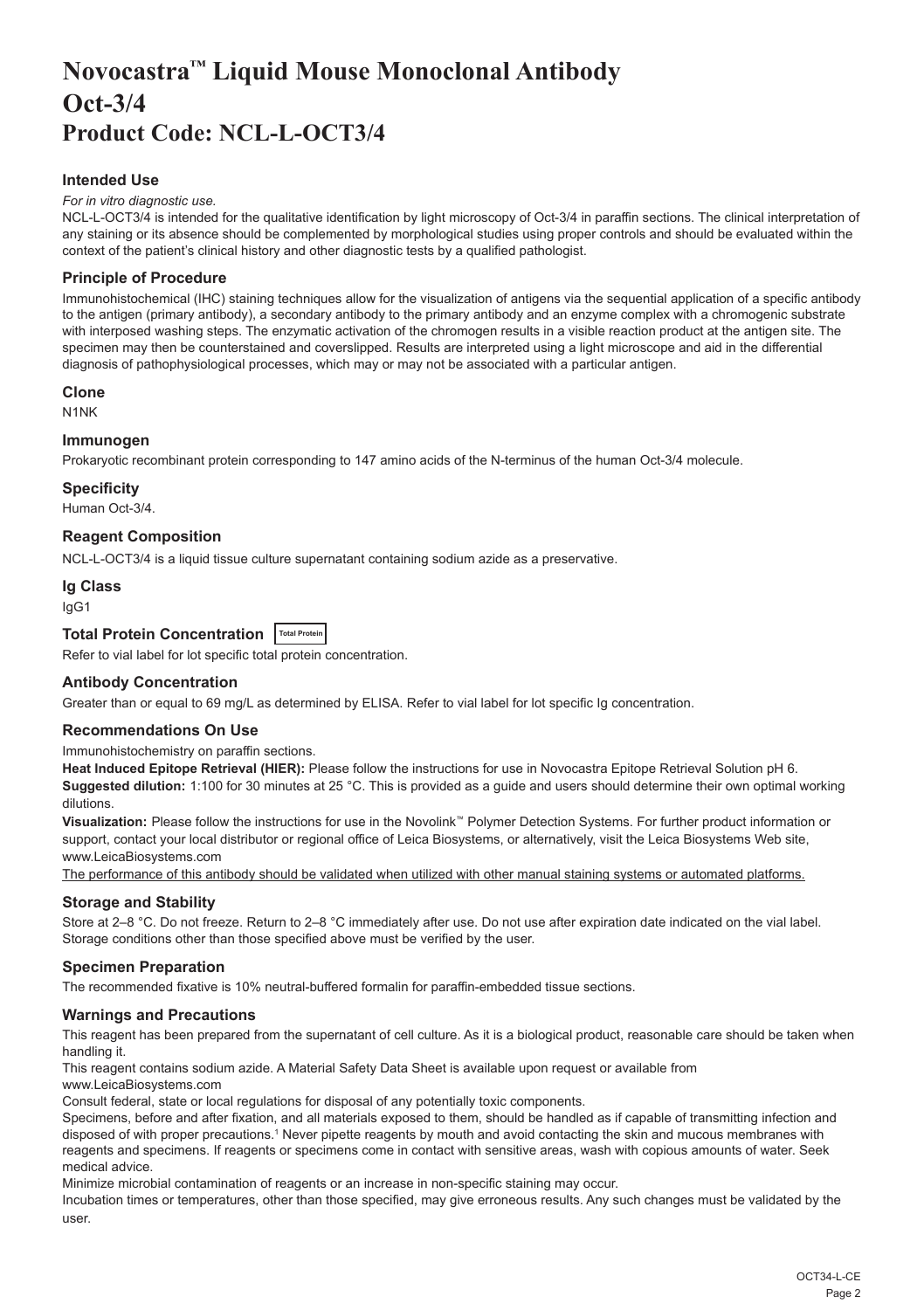## **Quality Control**

Differences in tissue processing and technical procedures in the user's laboratory may produce significant variability in results, necessitating regular performance of in-house controls in addition to the following procedures.

Controls should be fresh autopsy/biopsy/surgical specimens, formalin-fixed, processed and paraffin wax-embedded as soon as possible in the same manner as the patient sample(s).

## **Positive Tissue Control**

Used to indicate correctly prepared tissues and proper staining techniques.

One positive tissue control should be included for each set of test conditions in each staining run.

A tissue with weak positive staining is more suitable than a tissue with strong positive staining for optimal quality control and to detect minor levels of reagent degradation.<sup>2</sup>

Recommended positive control tissue is seminoma.

If the positive tissue control fails to demonstrate positive staining, results with the test specimens should be considered invalid.

#### **Negative Tissue Control**

Should be examined after the positive tissue control to verify the specificity of the labeling of the target antigen by the primary antibody. Recommended negative control tissue is cerebellum.

Alternatively, the variety of different cell types present in most tissue sections frequently offers negative control sites, but this should be verified by the user.

Non-specific staining, if present, usually has a diffuse appearance. Sporadic staining of connective tissue may also be observed in sections from excessively formalin-fixed tissues. Use intact cells for interpretation of staining results. Necrotic or degenerated cells often stain non-specifically.<sup>3</sup> False-positive results may be seen due to non-immunological binding of proteins or substrate reaction products. They may also be caused by endogenous enzymes such as pseudoperoxidase (erythrocytes), endogenous peroxidase

(cytochrome C), or endogenous biotin (eg. liver, breast, brain, kidney) depending on the type of immunostain used. To differentiate endogenous enzyme activity or non-specific binding of enzymes from specific immunoreactivity, additional patient tissues may be stained exclusively with substrate chromogen or enzyme complexes (avidin-biotin, streptavidin, labeled polymer) and substrate-chromogen, respectively. If specific staining occurs in the negative tissue control, results with the patient specimens should be considered invalid.

## **Negative Reagent Control**

Use a non-specific negative reagent control in place of the primary antibody with a section of each patient specimen to evaluate non-specific staining and allow better interpretation of specific staining at the antigen site.

#### **Patient Tissue**

Examine patient specimens stained with NCL-L-OCT3/4 last. Positive staining intensity should be assessed within the context of any non-specific background staining of the negative reagent control. As with any immunohistochemical test, a negative result means that the antigen was not detected, not that the antigen was absent in the cells/tissue assayed. If necessary, use a panel of antibodies to identify false-negative reactions.

## **Results Expected**

### Normal Tissues

Clone N1NK detected the Oct-3/4 protein in the nucleus of pancreatic parenchymal cells. No staining was observed in a variety of other normal tissues (Total number of normal cases =133).

#### Abnormal Tissues

Clone N1NK stained 29/41 tumors of the testis (including 29/36 seminomas, 0/4 diffuse large B-cell lymphoma and 0/1 diffuse T-cell lymphoma) and 1/1 embryonal carcinoma. No staining was detected in a variety of additional tumors evaluated, including bowel tumors (0/8), thyroid tumors (0/5), tumors of metastatic origin (0/5), brain tumors (0/4), liver tumors (0/4), lung tumors (0/4), tumors of the esophagus (0/3), teratomas (0/3), lymphomas (0/3), stomach tumors (0/3), ovarian tumors (0/3), melanomas (0/2), tumors of the adrenal gland (0/2), tumors of the bladder (0/2), cervical tumors (0/2), endometrial tumors (0/2), breast tumors (0/2), bone tumors (0/2), kidney tumors (0/2), tumors of the head and neck (0/2), prostatic tumors (0/2), tumors of the salivary gland (0/2), a tumor of the tongue (0/1), a pancreatic tumor (0/1), a skin tumor (0/1), a prostatic hyperplasia (0/1), a pheochromocytoma (0/1), an endodermal sinus tumor (0/1), an embryonal rhabdomyosarcoma (0/1) and a primitive neuroectodermal tumor (0/1) (Total number of abnormal cases = 117).

#### **NCL-L-OCT3/4 is recommended for the detection of Oct-3/4 antigen in normal and neoplastic tissues, as an adjunct to conventional histopathology using non-immunologic histochemical stains.**

## **General Limitations**

Immunohistochemistry is a multistep diagnostic process that consists of specialized training in the selection of the appropriate reagents; tissue selection, fixation, and processing; preparation of the IHC slide; and interpretation of the staining results.

Tissue staining is dependent on the handling and processing of the tissue prior to staining. Improper fixation, freezing, thawing, washing, drying, heating, sectioning or contamination with other tissues or fluids may produce artifacts, antibody trapping, or false negative results. Inconsistent results may be due to variations in fixation and embedding methods, or to inherent irregularities within the tissue.<sup>4</sup> Excessive or incomplete counterstaining may compromise proper interpretation of results.

The clinical interpretation of any staining or its absence should be complemented by morphological studies using proper controls and should be evaluated within the context of the patient's clinical history and other diagnostic tests by a qualified pathologist.

Antibodies from Leica Biosystems Newcastle Ltd are for use, as indicated, on either frozen or paraffin-embedded sections with specific fixation requirements. Unexpected antigen expression may occur, especially in neoplasms. The clinical interpretation of any stained tissue section must include morphological analysis and the evaluation of appropriate controls.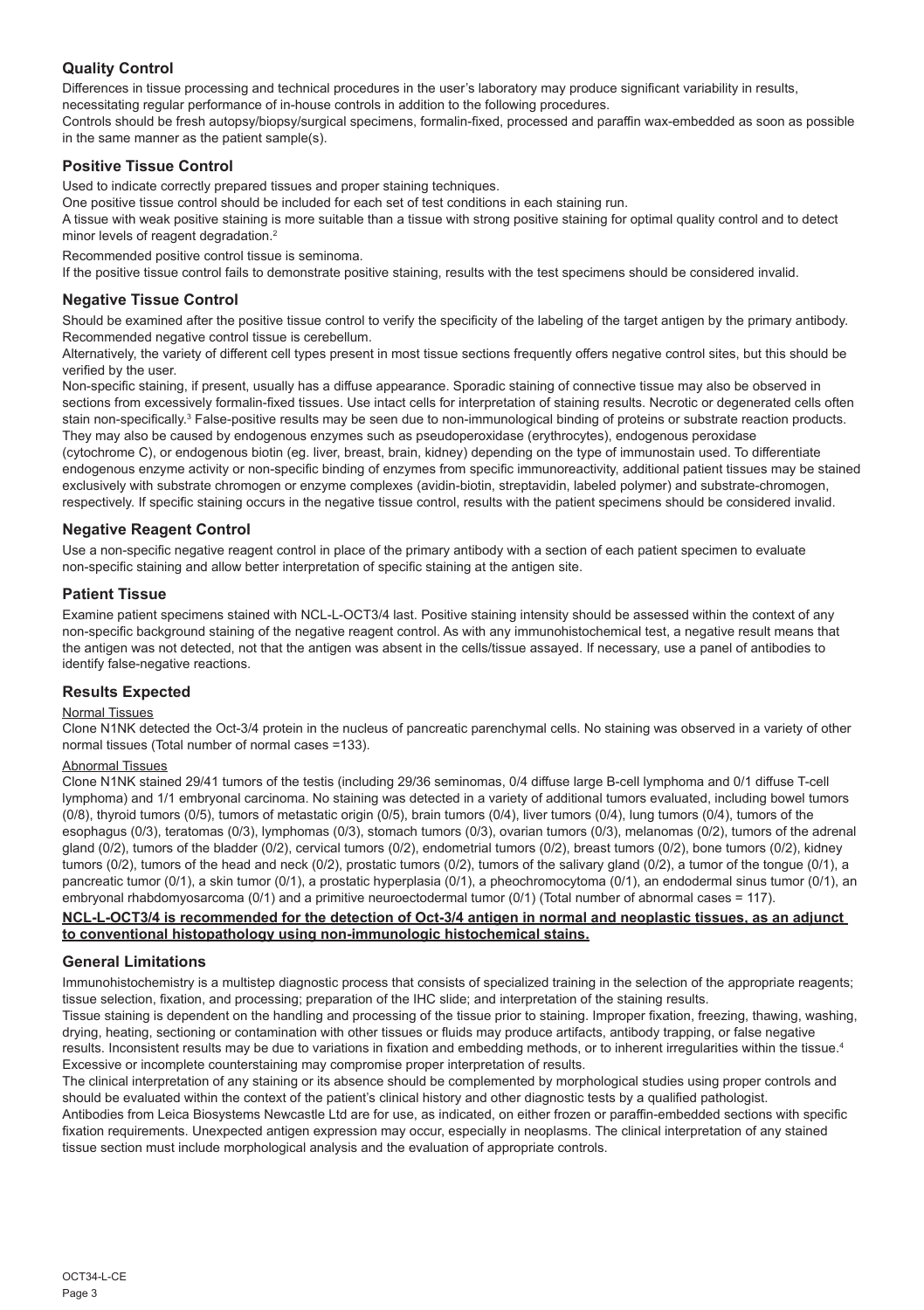## **Bibliography - General**

- 1. National Committee for Clinical Laboratory Standards (NCCLS). Protection of laboratory workers from infectious diseases transmitted by blood and tissue; proposed guideline. Villanova, P.A. 1991; 7(9). Order code M29-P.
- 2. Battifora H. Diagnostic uses of antibodies to keratins: a review and immunohistochemical comparison of seven monoclonal and three polyclonal antibodies. Progress in Surgical Pathology. 6:1–15. eds. Fenoglio-Preiser C, Wolff CM, Rilke F. Field & Wood, Inc., Philadelphia.
- 3. Nadji M, Morales AR. Immunoperoxidase, part I: the techniques and pitfalls. Laboratory Medicine. 1983; 14:767.
- 4. Omata M, Liew CT, Ashcavai M, Peters RL. Nonimmunologic binding of horseradish peroxidase to hepatitis B surface antigen: a possible source of error in immunohistochemistry. American Journal of Clinical Pathology. 1980; 73:626.
- 5. Del Sordo R, Ascani S, Bellezza G et al. CD10 is frequently expressed in classical seminomas. Histology and histopathology. 2014; 29(1):101-106.
- 6. Miettinen M, Wang Z, McCue PA et al. SALL4 expression in germ cell and non-germ cell tumors: a systematic immunohistochemical study of 3215 cases. American Journal of Surgical Pathology. 2014; 38(3):410-420.
- 7. Paine SML, Willshert AR, Nicholson SL et al. Characterization of a population of neural progenitor cells in the infant hippocampus. Neuropathology and applied neurobiology. 2014; 40:544-550.
- 8. Antic T, Hyjek EM, Taxy JB. The vanishing testis: a histomorphologic and clinical assessment. American Journal of Pathology. 2011; 136:872-880.

## **Amendments to Previous Issue**

Results expected; product claims statement, Bibliography.

## **Date of Issue**

01 November 2018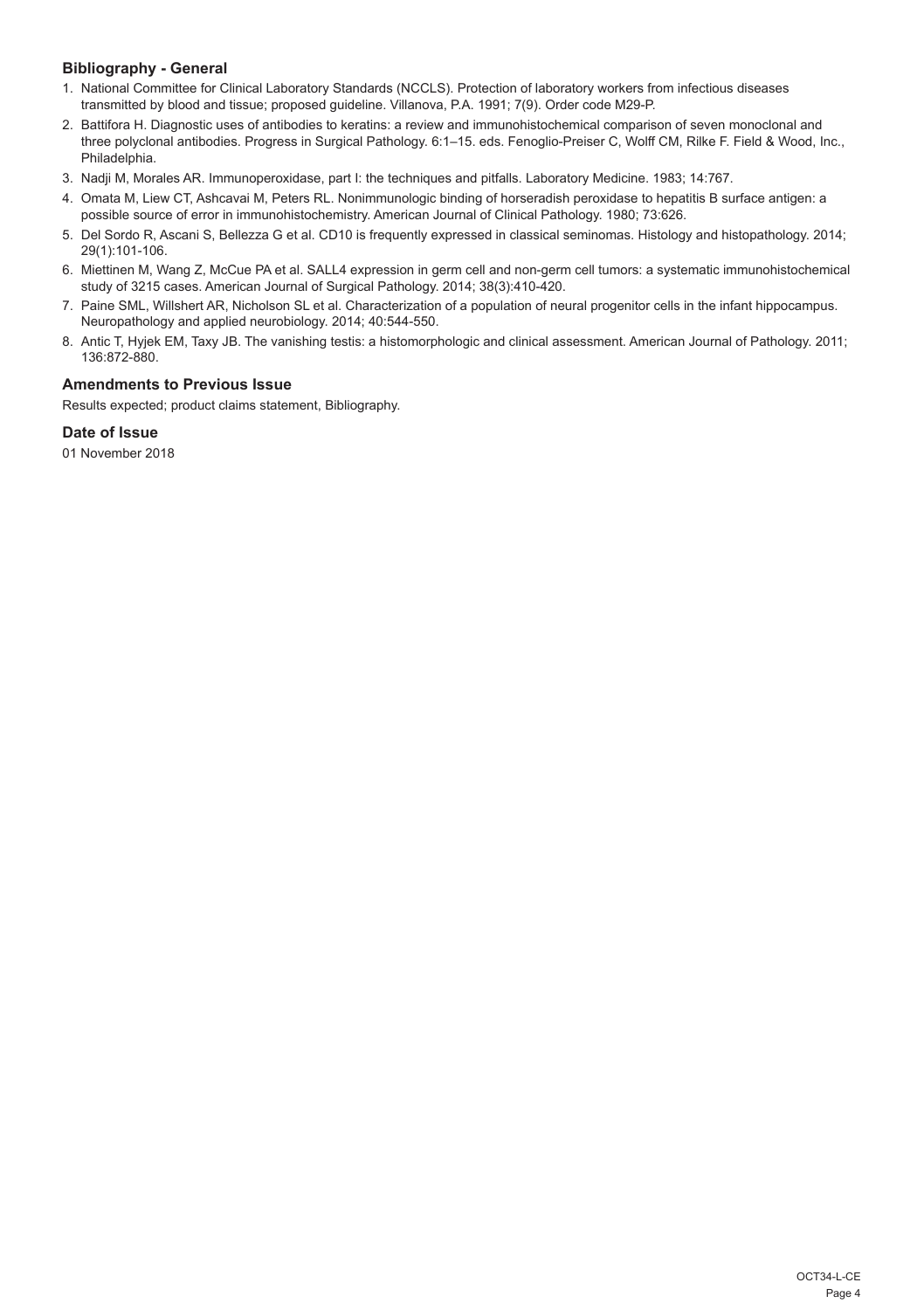# <span id="page-5-0"></span>**Anticorps monoclonal de souris liquide Novocastra™ Oct-3/4 Référence du Produit: NCL-L-OCT3/4**

## **Utilisation Prévue**

#### *Diagnostic in vitro*.

Le NCL-L-OCT3/4 est destiné à l'identification qualitative par microscopie optique de l'Oct-3/4 sur coupes en paraffine. L'interprétation clinique de tout marquage, ou absence de marquage, doit être complétée par des études morphologiques utilisant des contrôles appropriés et doit être évaluée par un pathologiste qualifié à la lumière des antécédents cliniques du patient et d'autres analyses diagnostiques.

## **Principe de la Procédure**

Les techniques de marquage immunohistochimique (IHC) permettent la visualisation des antigènes via l'application séquentielle d'un anticorps spécifique sur un antigène (anticorps primaire), d'un anticorps secondaire sur l'anticorps primaire et d'un complexe enzymatique comportant un substrat chromogène, avec des étapes de lavage intercalées. L'activation enzymatique du chromogène se traduit par la présence d'un produit de réaction visible au niveau du site de l'antigène. Le spécimen peut ensuite faire l'objet d'une coloration de contraste et être placé sous une lamelle. Les résultats sont interprétés à l'aide d'un microscope optique et participent au diagnostic différentiel des processus physiopathologiques, susceptibles, ou non, d'être associés à un antigène particulier.

#### **Clone**

N1NK

#### **Immunogène**

Protéine recombinante procaryotique correspondant à 147 acides aminés de la région N-terminale de la molécule Oct-3/4 humaine.

#### **Spécificité**

Oct-3/4 humaine

## **Composition du Réactif**

Le NCL-L-OCT3/4 est un surnageant de culture tissulaire liquide contenant un conservateur constitué d'azoture de sodium.

## **Classe d'Ig**

IgG1

## **Concentration Totale en Protéines Total Protein**

La concentration totale en protéines, spécifique du lot, figure sur l'étiquette du flacon.

#### **Concentration en Anticorps**

Supérieur ou égal à 69 mg/l tel que déterminé par ELISA. La concentration totale en Ig, spécifique du lot, figure sur l'étiquette du flacon.

#### **Recommandations d'utilisation**

Immunohistochimie sur coupes en paraffine.

**Récupération des épitopes induite par la chaleur (HIER, Heat Induced Epitope Retrieval) :** Veuillez respecter le mode d'emploi de la Novocastra Epitope Retrieval Solution pH 6.

**Dilution préconisée:** 1:100 durant 30 minutes à 25 °C. Ceci n'est donné qu'à titre indicatif et les utilisateurs doivent déterminer leurs propres dilutions de travail optimales.

**Visualisation:** Veuillez respecter le mode d'emploi des Novolink™ Polymer Detection Systems. Pour plus d'informations sur le produit ou pour toute assistance, contactez votre représentant local ou le bureau régional de Leica Biosystems, ou sinon rendez vous sur le site www.LeicaBiosystems.com de Leica Biosystems.

Les performances de cet anticorps devront être validées lorsqu'il est utilisé avec d'autres systèmes de coloration manuels ou platesformes automatisées.

#### **Conservation et Stabilité**

Conserver à 2 °C – 8 °C. Ne pas congeler. Remettre immédiatement à 2 °C – 8 °C après utilisation. Ne pas utiliser après la date de péremption indiquée sur l'étiquette du récipient. Les conditions de conservation autres que celles qui sont spécifiées ci-dessus doivent faire l'objet d'une vérification par l'utilisateur.

#### **Préparation des Spécimens**

Le fixateur recommandé est le formol à 10 %, tamponné, neutre, pour coupes tissulaires incluses en paraffine.

#### **Mises en Garde et Précautions**

Ce réactif a été préparé à partir du surnageant d'une culture cellulaire. Du fait de sa nature de produit biologique, sa manipulation doit faire l'objet du plus grand soin.

Ce réactif contient de l'azide de sodium. Une Fiche de données de sécurité est disponible sur demande ou sur le site www.LeicaBiosystems.com

Consulter les réglementations nationales, régionales ou locales en vigueur relatives à l'élimination de tous les éléments potentiellement toxiques.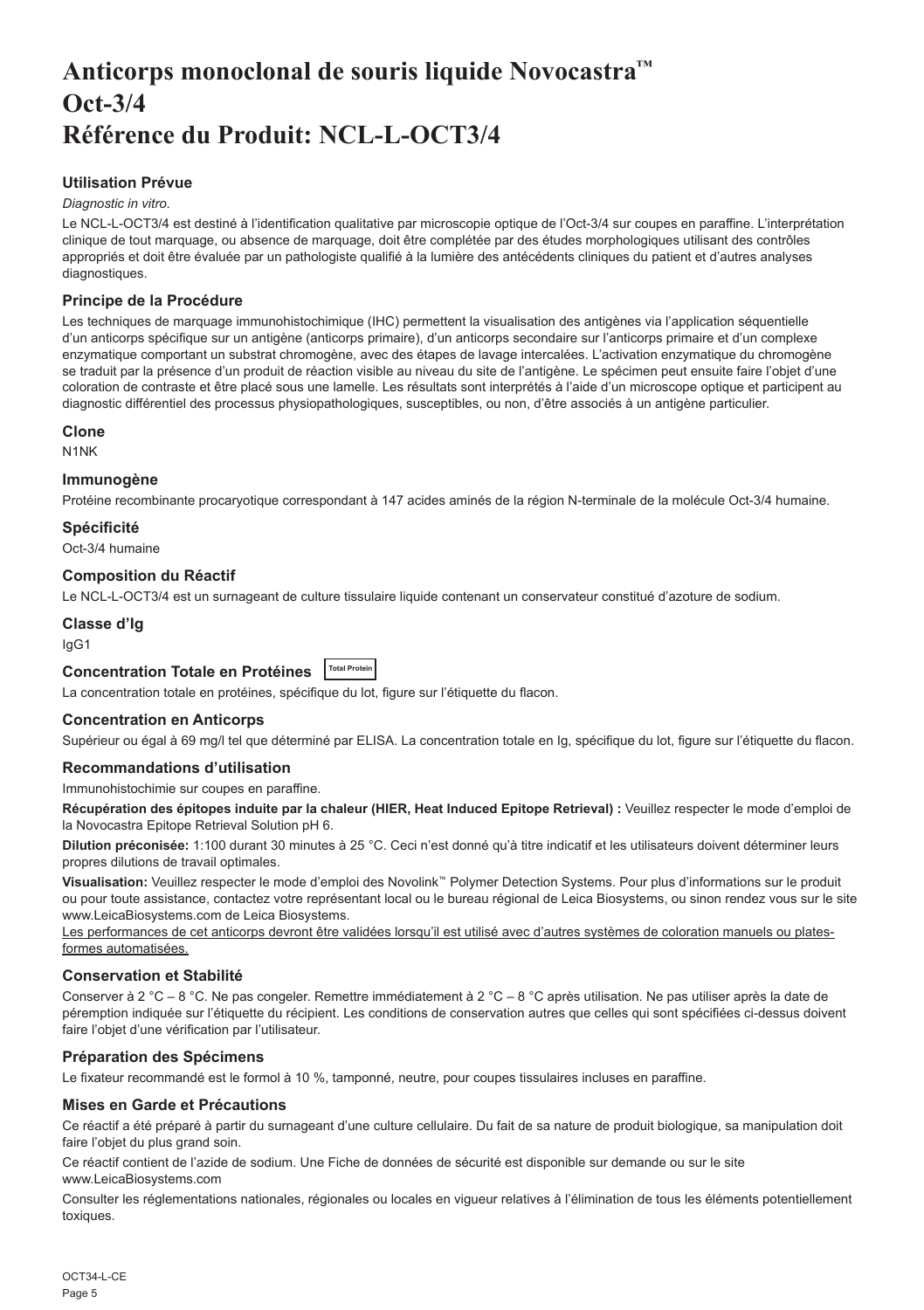Les spécimens, avant et après fixation, ainsi que toutes les matières ayant été en contact avec eux, doivent être manipulés comme s'ils étaient susceptibles de transmettre une infection et être éliminés en respectant les précautions appropriées.1 Ne jamais pipeter les réactifs avec la bouche et éviter tout contact des réactifs et des spécimens avec la peau et les membranes muqueuses. Rincer avec de grandes quantités d'eau en cas de contact des réactifs ou des spécimens avec des zones sensibles. Consulter un médecin.

Minimiser la contamination microbienne des réactifs sinon un accroissement du marquage non spécifique est susceptible de se produire. Des durées et des températures d'incubation différentes de celles qui ont été spécifiées sont susceptibles de conduire à des résultats erronés. Toutes les modifications doivent être validées par l'utilisateur.

#### **Contrôle de Qualité**

Des différences de traitement des tissus et de procédures techniques du laboratoire de l'utilisateur sont susceptibles de conduire à une variabilité significative des résultats, ce qui rend nécessaire la mise en œuvre de contrôles en interne en plus des procédures suivantes.

Les contrôles doivent être des spécimens frais provenant d'autopsies, de biopsies ou d'interventions chirurgicales, fixés au formol, traités et inclus en cire de paraffine dès que possible, de la même façon que le(s) échantillon(s) de patient.

#### **Tissu de Contrôle Positif**

Il est utilisé pour indiquer que les tissus ont été préparés correctement et que les techniques de marquage étaient appropriées.

Un contrôle tissulaire positif doit être inclus dans toute opération de marquage pour chaque ensemble de conditions d'analyse.

Un tissu présentant un marquage faiblement positif est plus adapté à un contrôle de qualité optimal qu'un tissu présentant un marquage fortement positif et il permet de détecter de moindres niveaux de dégradation du réactif.<sup>2</sup>

Le séminome constitue le tissu de contrôle positif recommandé.

Si le tissu de contrôle positif ne présente pas de marquage positif, les résultats des spécimens analysés doivent être considérés comme invalides.

#### **Tissu de Contrôle Négatif**

Il doit être examiné après le tissu de contrôle positif afin de vérifier la spécificité du marquage de l'antigène cible par l'anticorps primaire. Le cervelet constitue le tissu de contrôle négatif recommandé.

Sinon, la diversité des types cellulaires présents dans la plupart des tissus permet de disposer fréquemment de sites de contrôle négatif, mais ils doivent être vérifiés par l'utilisateur.

S'il est présent, le marquage non spécifique prend habituellement une apparence diffuse. Un marquage sporadique du tissu conjonctif peut également être observé sur des coupes de tissus qui ont été fixées par un excès de formol. Utiliser des cellules intactes pour l'interprétation des résultats du marquage. Les cellules nécrotiques ou dégénérées sont souvent marquées de façon non spécifique.<sup>3</sup> Des résultats faussement positifs peuvent être observés en raison d'une liaison non immunologique à des protéines ou à des produits de réaction du substrat. Ils peuvent également être provoqués par des enzymes endogènes comme la pseudoperoxydase (érythrocytes), la peroxydase endogène (cytochrome C), ou la biotine endogène (foie, sein, cerveau, rein, par exemple) selon le type d'immunomarquage utilisé. Pour différencier l'activité des enzymes endogènes ou la liaison non spécifique d'enzymes de l'immunoréactivité spécifique, des tissus supplémentaires du patient peuvent être marqués exclusivement avec le substrat chromogène ou par des complexes enzymatiques (avidine-biotine, streptavidine, polymère marqué) et le substrat chromogène respectivement. Si un marquage spécifique se produit dans le tissu de contrôle négatif, les résultats des spécimens du patient doivent être considérés comme invalides.

## **Réactif de Contrôle Négatif**

Utiliser un réactif de contrôle négatif non spécifique à la place de l'anticorps primaire avec une coupe de chaque spécimen du patient afin d'évaluer le marquage non spécifique et de permettre une meilleure interprétation du marquage spécifique au niveau du site antigénique.

## **Tissu du Patient**

Examinez les spécimens de patient marqués avec le NCL-L-OCT3/4 en dernier. L'intensité du marquage positif doit être évaluée à la lumière du bruit de fond du marquage non spécifique du réactif de contrôle négatif. Comme pour toutes les analyses immunohistochimiques, un résultat négatif signifie que l'antigène n'a pas été détecté mais ne signifie pas qu'il est absent des cellules/ tissus testés. Si nécessaire, employer un panel d'anticorps pour identifier les réactions faussement négatives.

#### **Résultats Attendus**

#### Tissus normaux

Le clone N1NK a détecté la protéine Oct-3/4 dans le noyau des cellules parenchymateuses pancréatiques. Aucun marquage n'a été détecté dans divers autres tissus normaux (nombre total de cas normaux = 133).

#### Tissus anormaux

Le clone N1NK a marqué 29/41 tumeurs du testicule (notamment 29/36 séminomes, 0/4 lymphomes à grandes cellules B diffus et 0/1 lymphome à cellule T diffus) et 1/1 carcinome embryonnaire. Aucun marquage n'a été détecté dans une variété de tumeurs supplémentaires évaluées, y compris tumeurs de l'intestin (0/8), tumeurs de la thyroïde (0/5), tumeurs d'origine métastatique (0/5), tumeurs du cerveau (0/4), tumeurs du foie (0/4), tumeurs du poumon (0/4), tumeurs de l'œsophage (0/3), tératomes (0/3), lymphomes (0/3), tumeurs de l'estomac (0/3), tumeurs ovariennes (0/3), mélanomes (0/2), tumeurs de la glande surrénale (0/2), tumeurs de la vessie (0/2), tumeurs cervicales (0/2), tumeurs de l'endomètre (0/2), tumeurs du sein (0/2), tumeurs osseuses (0/2), tumeurs du rein (0/2), tumeurs de la tête et du cou (0/2), tumeurs de la prostate (0/2), tumeurs de la glande salivaire (0/2), une tumeur de la langue (0/1), un tumeur du pancréas (0/1), une tumeur cutanée (0/1), un hyperplasie de la prostate (0/1), un phéochromocytome (0/1), une tumeur du sinus endodermique (0/1), un rhabdomyosarcome embryonnaire (0/1) et une tumeur neuroectodermique primitive (0/1) (nombre total de cas anormaux = 117).

**Le NCL-L-OCT3/4 est recommandé pour la détection de l'antigène Oct-3/4 dans les tissus normaux et néoplasiques, en complément à l'histopathologie traditionnelle utilisant des marqueurs histochimiques non immunologiques.**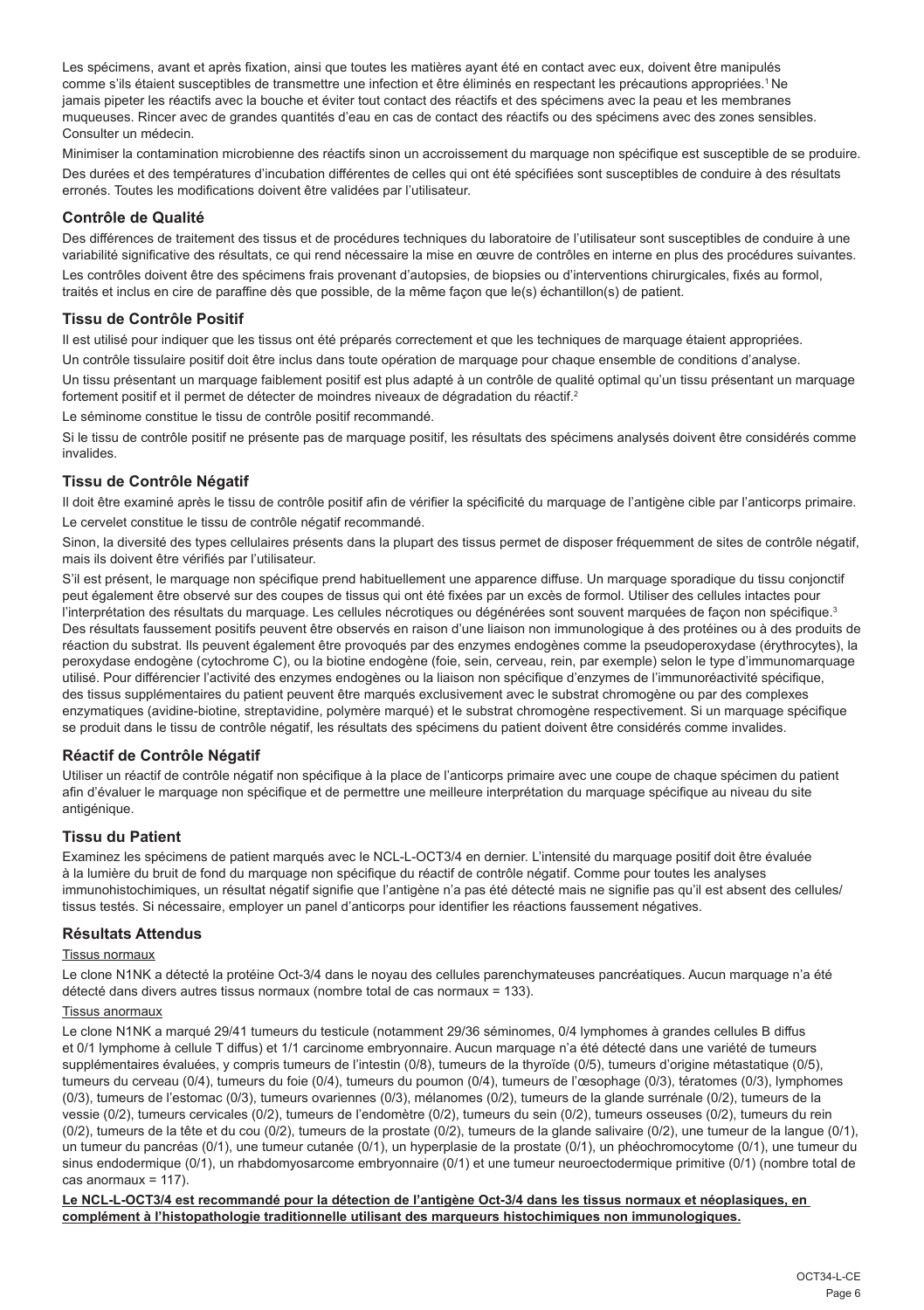## **Limites Générales**

L'immunohistochimie est un processus diagnostique constitué de plusieurs étapes qui nécessite une formation spécialisée relative au choix des réactifs appropriés ; au choix, à la fixation et au traitement des tissus ; à la préparation des lames IHC ; et à l'interprétation des résultats du marquage.

Le marquage des tissus dépend de leur manipulation et de leur traitement avant le marquage. Une fixation, une congélation, une décongélation, un lavage, un séchage, un chauffage, une coupe, incorrects ou une contamination par d'autres tissus ou d'autres liquides sont susceptibles de conduire à la production d'artefacts, au piégeage de l'anticorps ou à des résultats faussement négatifs. Des variations dans les méthodes de fixation et d'inclusion, ainsi que des irrégularités propres au tissu, peuvent conduire à des résultats incohérents.<sup>4</sup>

Une coloration de contraste excessive ou incomplète peut gêner l'interprétation correcte des résultats.

L'interprétation clinique de tout marquage, ou absence de marquage, doit être complétée par des études morphologiques utilisant des contrôles appropriés et doit être évaluée par un pathologiste qualifié à la lumière des antécédents cliniques du patient et d'autres analyses diagnostiques.

Les anticorps de Leica Biosystems Newcastle Ltd sont destinés, selon les besoins, à être utilisés sur des coupes incluses en paraffine ou des coupes congelées, et conformément à des exigences particulières en matière de fixation. Une expression antigénique inattendue est susceptible de se produire, en particulier au niveau des néoplasmes. L'interprétation clinique de toute coupe tissulaire marquée doit comporter une analyse morphologique et l'évaluation des contrôles appropriés.

#### **Bibliographie Générale**

- 1. National Committee for Clinical Laboratory Standards (NCCLS). Protection of laboratory workers from infectious diseases transmitted by blood and tissue; proposed guideline. Villanova, P.A. 1991; 7(9). Order code M29-P.
- 2. Battifora H. Diagnostic uses of antibodies to keratins: a review and immunohistochemical comparison of seven monoclonal and three polyclonal antibodies. Progress in Surgical Pathology. 6:1–15. eds. Fenoglio-Preiser C, Wolff CM, Rilke F. Field & Wood, Inc., Philadelphia.
- 3. Nadji M, Morales AR. Immunoperoxidase, part I: the techniques and pitfalls. Laboratory Medicine. 1983; 14:767.
- 4. Omata M, Liew CT, Ashcavai M, Peters RL. Nonimmunologic binding of horseradish peroxidase to hepatitis B surface antigen: a possible source of error in immunohistochemistry. American Journal of Clinical Pathology. 1980; 73:626.
- 5. Del Sordo R, Ascani S, Bellezza G et al. CD10 is frequently expressed in classical seminomas. Histology and histopathology. 2014; 29(1):101-106.
- 6. Miettinen M, Wang Z, McCue PA et al. SALL4 expression in germ cell and non-germ cell tumors: a systematic immunohistochemical study of 3215 cases. American Journal of Surgical Pathology. 2014; 38(3):410-420.
- 7. Paine SML, Willshert AR, Nicholson SL et al. Characterization of a population of neural progenitor cells in the infant hippocampus. Neuropathology and applied neurobiology. 2014; 40:544-550.
- 8. Antic T, Hyjek EM, Taxy JB. The vanishing testis: a histomorphologic and clinical assessment. American Journal of Pathology. 2011; 136:872-880.

## **Amendements Apportés à la Version Précédente**

Résultats attendus, déclaration des propriétés de produit, bibliographie.

## **Date de Publication**

01 novembre 2018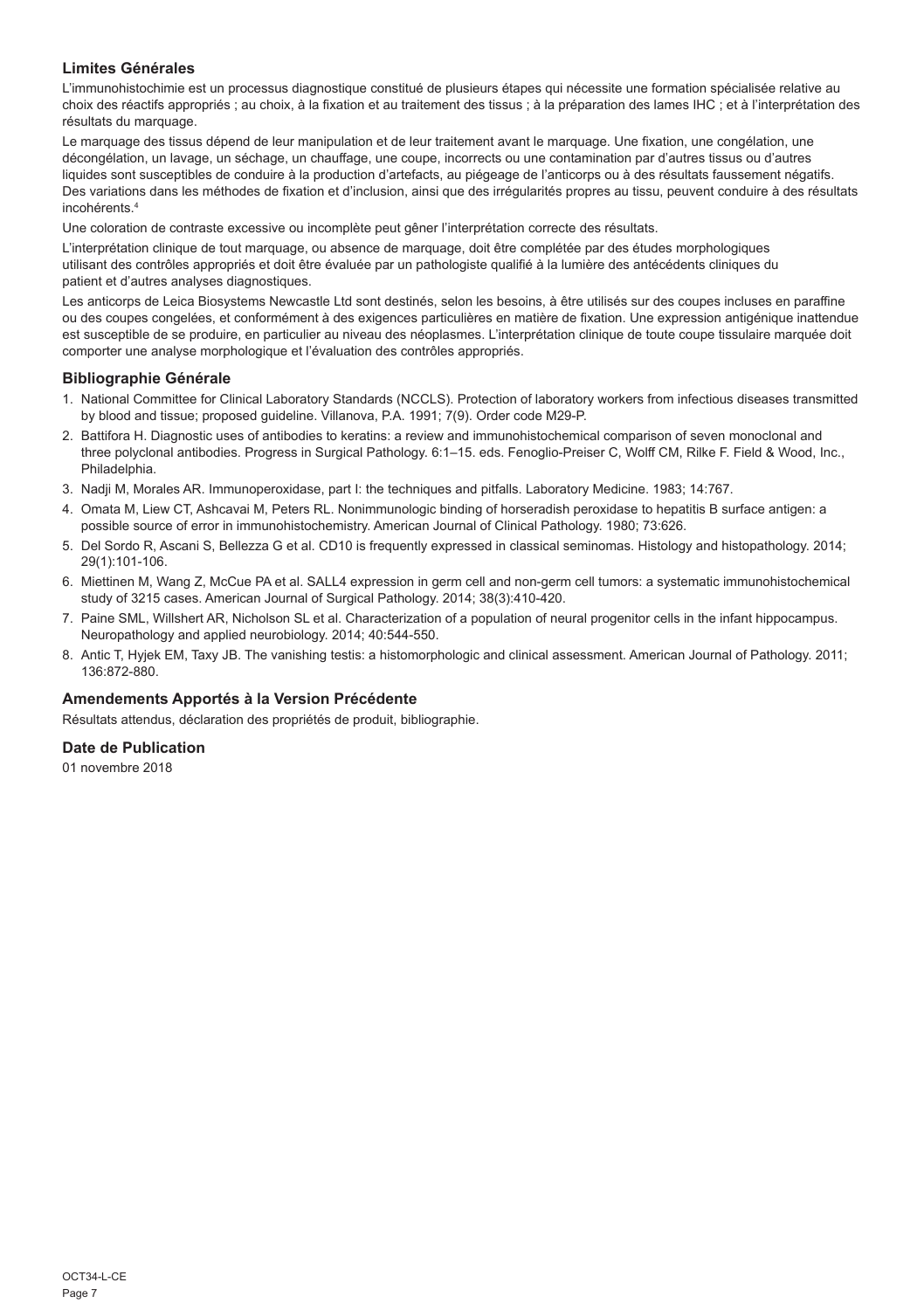# <span id="page-8-0"></span>**Novocastra™ Anticorpo Monoclonale Murino Liquido Oct-3/4 Codice Del Prodotto: NCL-L-OCT3/4**

## **Uso Previsto**

#### *Per uso diagnostico in vitro*.

NCL-L-OCT3/4 è destinato all'identificazione qualitativa in microscopia ottica della proteina Oct-3/4 in sezioni in paraffina. L'interpretazione clinica di ogni colorazione o della sua assenza va integrata da studi morfologici che utilizzino i controlli appropriati e deve essere valutata da un patologo qualificato, nel contesto della storia clinica del paziente e delle altre metodiche diagnostiche adoperate.

#### **Principio Della Procedura**

Le tecniche di colorazione immunoistochimica (IHC) consentono la visualizzazione degli antigeni mediante l'applicazione sequenziale di un anticorpo specifico per l'antigene (anticorpo primario), di un anticorpo secondario che lega l'anticorpo primario e di un complesso enzimatico con un substrato cromogeno; l'applicazione dei tre reagenti è intervallata da fasi di lavaggio. L'attivazione enzimatica del cromogeno produce una reazione visibile in corrispondenza del sito antigenico. Il campione biologico può, quindi, essere controcolorato e montato. I risultati vengono interpretati mediante un microscopio ottico e sono utili nella diagnosi differenziale di processi fisiopatologici, che possono essere più o meno associati ad un particolare antigene.

#### **Clone**

N1NK

#### **Immunogeno**

Proteina ricombinante in procarioti corrispondente a una regione di 147 amminoacidi N-terminali della molecola Oct-3/4 umana

#### **Specificità**

Oct-3/4 umana

#### **Composizione Del Reagente**

NCL-L-OCT3/4 è un supernatante liquido di coltura tissutale, contenente sodio azide come conservante.

## **Classe Ig**

IgG1

## **Concentrazione Proteica Totale Total Protein**

Consultare l'etichetta del flacone per la concentrazione proteica totale specifica del lotto.

#### **Concentrazione Anticorpale**

Superiore o uguale a 69 mg/L, come determinato mediante test ELISA. Consultare l'etichetta del flacone per la concentrazione di Ig specifica del lotto.

## **Raccomandazioni Per L'uso**

Immunoistochimica su sezioni incluse in paraffina.

**Recupero dell'epitopo mediante calore (Heat Induced Epitope Retrieval, HIER):** Seguire le istruzioni per l'uso accluse a Novocastra Epitope Retrieval Solution pH 6.

**Diluizione raccomandata:** 1:100 per 30 minuti a 25 °C. Queste raccomandazioni costituiscono delle semplici linee guida; spetta al singolo utente stabilire le diluizioni di lavoro ottimali.

**Visualizzazione:** Si raccomanda di seguire le istruzioni per l'uso dei Novolink™ Polymer Detection Systems. Per ulteriori informazioni sui prodotti o assistenza, contattare il distributore di zona o la sede regionale di Leica Biosystems, oppure visitare il sito internet di Leica Biosystems, www.LeicaBiosystems.com

La resa di questo anticorpo deve essere validata quando viene utilizzato con altri metodi di colorazione manuale o piattaforme automatizzate.

#### **Conservazione E Stabilità**

Conservare a 2–8 °C. Non congelare. Immediatamente dopo l'uso, raffreddare di nuovo a 2–8 °C. Non usare dopo la data di scadenza, indicata sull'etichetta del flacone. Condizioni di conservazione diverse da quelle sopra specificate vanno verificate dall'utente.

#### **Preparazione Del Campione Biologico**

Il fissativo raccomandato è la formalina tamponata neutra al 10% per sezioni tissutali incluse in paraffina.

#### **Avvertenze E Precauzioni**

Questo reagente è stato preparato dal supernatante di coltura cellulare. Trattandosi di un prodotto biologico, va maneggiato con cautela.

Questo reagente contiene sodio azide. Una scheda di sicurezza del prodotto (MSDS) è disponibile su richiesta o dal sito www.LeicaBiosystems.com

Fare riferimento alla normativa federale, statale o locale per lo smaltimento dei componenti potenzialmente tossici.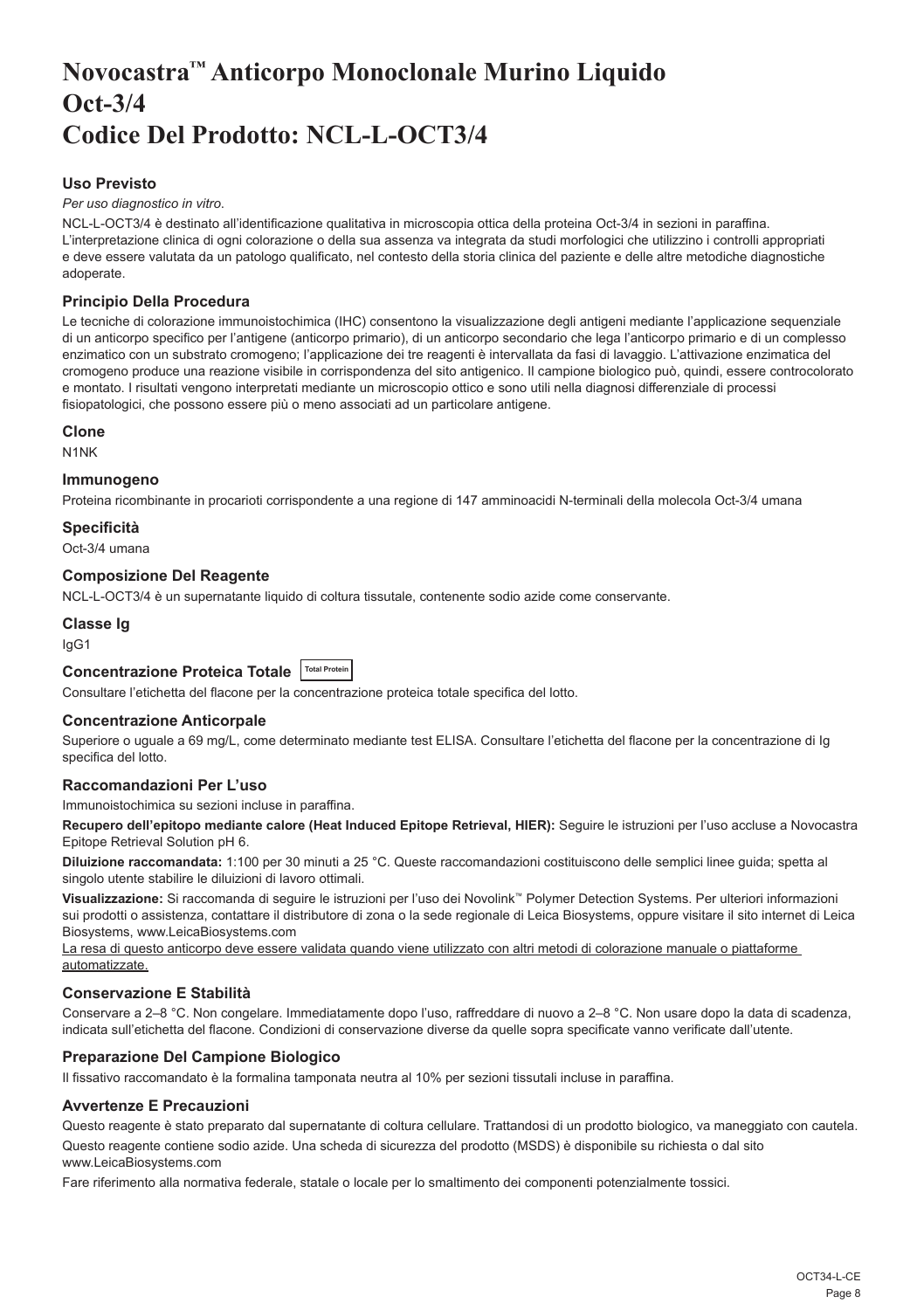Prima e dopo la fissazione, i campioni biologici e tutti i materiali ad essi esposti vanno trattati come potenzialmente infettanti e smaltiti con le appropriate precauzioni.<sup>1</sup> Non pipettare i reagenti con la bocca ed evitare il contatto dei reagenti e dei campioni biologici con la pelle e con le mucose. Se i reagenti o i campioni biologici vengono a contatto con zone sensibili, sciacquare abbondantemente le parti interessate. Consultare il medico.

Ridurre al minimo la contaminazione microbica dei reagenti, allo scopo di evitare un aumento di colorazione aspecifica. Tempi o temperature d'incubazione diversi da quelli specificati possono condurre a risultati non veritieri. Tali variazioni devono essere convalidate dall'utente.

## **Controllo Qualità**

Differenze nella processazione del tessuto e nelle tecniche in uso presso il laboratorio dell'utente possono produrre una discrepanza significativa nei risultati, rendendo necessaria la regolare esecuzione di controlli interni, in aggiunta alle procedure descritte di seguito.

I controlli devono essere costituiti da campioni biologici freschi autoptici/bioptici/chirurgici e devono essere il più rapidamente possibile fissati in formalina, processati ed inclusi in paraffina, allo stesso modo dei campioni biologici ottenuti dal paziente.

## **Controllo Positivo Del Tessuto**

È usato per indicare tessuti correttamente preparati e tecniche di colorazione appropriate.

Per ogni gruppo di condizioni del test e ogni volta che viene eseguita la colorazione, deve essere incluso un controllo positivo del tessuto.

Un tessuto a debole colorazione positiva è più adatto di uno a colorazione positiva intensa per un ottimale controllo qualità e per mettere in evidenza anche minimi livelli di degradazione del reagente.<sup>2</sup>

Il tessuto raccomandato per il controllo positivo è il seminoma.

Se il controllo positivo del tessuto non dimostra colorazione positiva, i risultati con i campioni biologici del test vanno considerati non validi.

## **Controllo Negativo Del Tessuto**

Va esaminato dopo il controllo positivo, per verificare la specificità nei confronti dell'antigene bersaglio da parte dell'anticorpo primario. Il tessuto raccomandato per il controllo negativo è il cervelletto.

In alternativa, la varietà dei tipi cellulari presenti nella maggior parte delle sezioni tissutali offre spesso siti di controllo negativo, ma questo va verificato dall'utente.

La colorazione aspecifica, se presente, assume di solito aspetto diffuso. La colorazione sporadica del tessuto connettivo può anche manifestarsi in seguito ad iperfissazione di sezioni di tessuto in formalina. Per l'interpretazione dei risultati della colorazione, usare cellule intatte. Le cellule necrotiche o degenerate si colorano spesso in maniera aspecifica<sup>3</sup>. Si possono osservare risultati falsamente positivi, dovuti a legame non immunologico delle proteine o a prodotti di reazione del substrato. Tali falsi positivi possono essere anche causati da enzimi endogeni quali la pseudoperossidasi (eritrociti), la perossidasi endogena (citocromo C) o la biotina endogena (es. fegato, mammella, cervello, rene), a seconda del tipo di immunocolorazione usato. Per differenziare l'attività enzimatica endogena o il legame enzimatico aspecifico dall'immunoreattività specifica, possono essere colorati ulteriori tessuti del paziente esclusivamente con substrato cromogeno o con complessi enzimatici (avidina-biotina, streptavidina, polimero marcato) e substrato cromogeno. Se nel controllo negativo del tessuto compare una colorazione specifica, i risultati sui campioni biologici ottenuti dal paziente devono essere considerati non validi.

## **Controllo Negativo Del Reagente**

Usare un controllo negativo aspecifico del reagente in luogo dell'anticorpo primario, con una sezione di ogni campione biologico del paziente, per valutare la colorazione aspecifica e per consentire una migliore interpretazione della colorazione specifica in corrispondenza del sito antigenico.

## **Tessuto Del Paziente**

Successivamente, esaminare i campioni biologici del paziente colorati con NCL-L-OCT3/4. L'intensità della colorazione positiva va analizzata nel contesto di qualsiasi colorazione aspecifica di fondo del controllo negativo del reagente. Come per tutti gli altri test immunoistochimici, un risultato negativo significa che l'antigene non è stato determinato, ma non necessariamente che fosse assente dalle cellule o dal tessuto esaminato. Se necessario, usare un pannello di anticorpi per identificare reazioni falsamente negative.

#### **Risultati Attesi**

#### Tessuti normali

Il clone N1NK ha rilevato la proteina Oct-3/4 nel nucleo delle cellule del parenchima pancreatico. Non è stata osservata alcuna colorazione in altri svariati tessuti normali (numero complessivo di casi normali = 133).

#### Abnorme dei tessuti

Il clone N1NK ha colorato 29/41 tumori del testicolo (compresi 29/36 seminomi, 0/4 linfomi diffusi a grandi cellule B e 0/1 linfomi diffusi a cellule T) e 1/1 carcinoma embrionale. Non è stata osservata alcuna colorazione in altri svariati tumori esaminati, tra cui tumori intestinali (0/8), tumori tiroidei (0/5), tumori derivanti da metastasi (0/5), tumori del cervello (0/4), tumori epatici (0/4), tumori polmonari (0/4), tumori esofagei (0/3), teratomi (0/3), linfomi (0/3), tumori dello stomaco (0/3), tumori ovarici (0/3), melanomi (0/2), tumori della ghiandola surrenale (0/2), tumori della vescica (0/2), tumori della cervice (0/2), tumori endometriali (0/2), tumori della mammella (0/2), tumori ossei (0/2), tumori del rene (0/2), tumori della testa e del collo (0/2), tumori prostatici (0/2), tumori della ghiandola salivare (0/2), un tumore della lingua (0/1), un tumore pancreatico (0/1), un tumore della pelle (0/1), un'iperplasia prostatica (0/1), un feocromocitoma (0/1), un tumore del seno endodermico (0/1), un rabdomiosarcoma embrionale (0/1) e un tumore neuroectodermico primitivo (0/1) (Numero complessivo di casi anomali = 117).

**L'uso di NCL-L-OCT3/4 è consigliato per il rilevamento dell'antigene Oct-3/4 in tessuti normali e neoplastici, in aggiunta all'istopatologia convenzionale che si avvale delle colorazioni istochimiche non immunologiche.**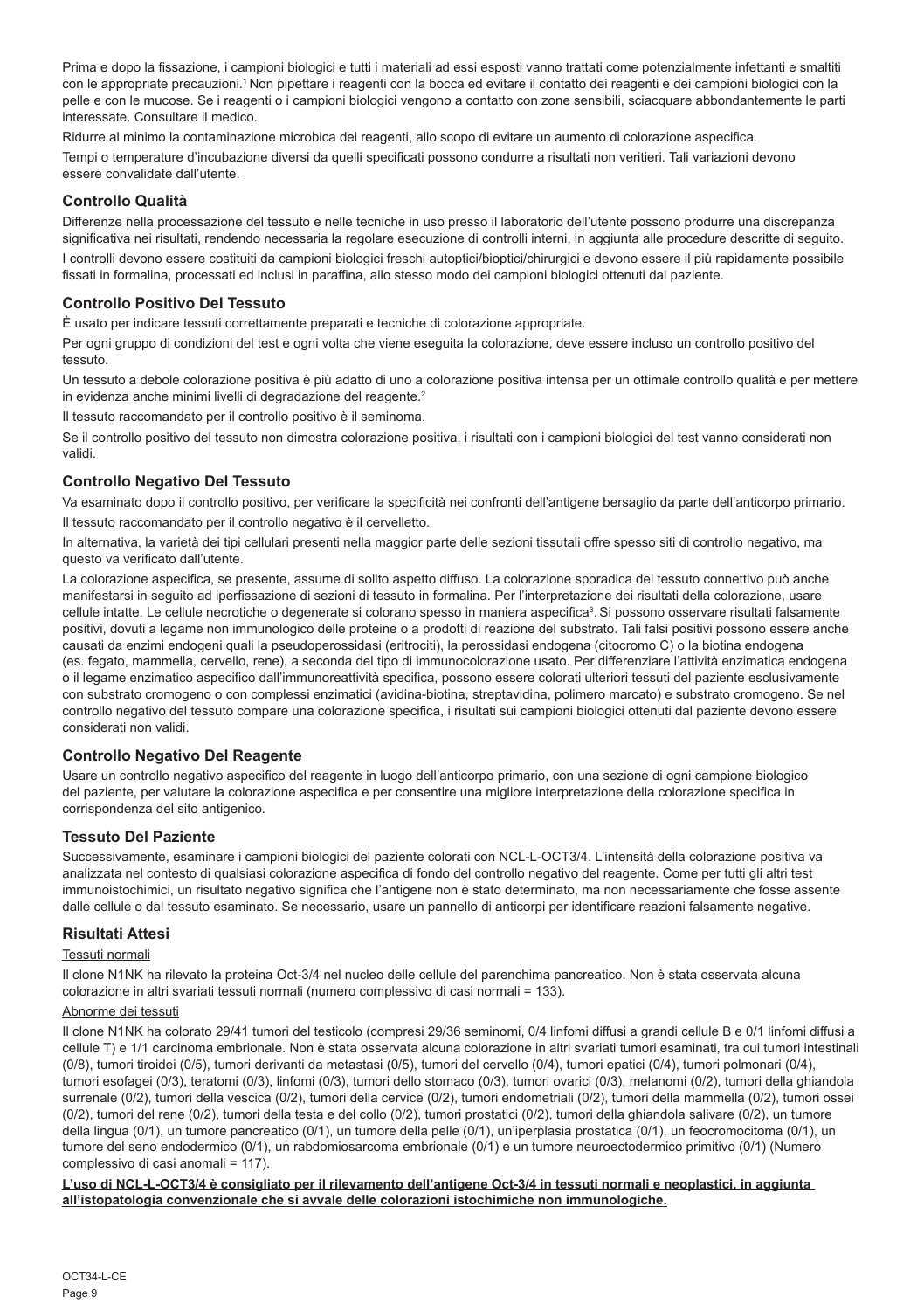## **Limitazioni Generali**

L'immunoistochimica è un procedimento diagnostico a più passi (multistep) che richiede un'esperienza specifica nella selezione dei reagenti appropriati, nella selezione, fissazione e processazione dei tessuti, nella preparazione di vetrini IHC e nell'interpretazione dei risultati della colorazione.

La colorazione del tessuto dipende dalle modalità di manipolazione e di processazione del tessuto stesso, adottate prima della colorazione. La fissazione, il congelamento, lo scongelamento, il lavaggio, l'asciugatura, il riscaldamento o la sezione condotti in modo non corretto, o la contaminazione con altri tessuti o liquidi, possono produrre artefatti, intrappolamento (trapping) anticorpale o risultati falsi negativi. Risultati incompatibili possono essere dovuti a modifiche dei metodi di fissazione e di inclusione o ad irregolarità intrinseche al tessuto.<sup>4</sup>

Una controcolorazione eccessiva o incompleta può compromettere la corretta interpretazione dei risultati.

L'interpretazione clinica di ogni colorazione o della sua assenza va integrata da studi morfologici che utilizzino i controlli appropriati e deve essere valutata da un patologo qualificato, nel contesto della storia clinica del paziente e delle altre metodiche diagnostiche adoperate.

Gli anticorpi di Leica Biosystems Newcastle Ltd. sono destinati all'uso, quando indicato, su sezioni congelate o incluse in paraffina, con specifici requisiti di fissazione. Un'espressione antigenica inattesa può manifestarsi in particolare nelle neoplasie. L'interpretazione clinica di ogni sezione tissutale colorata deve includere l'analisi morfologica e la valutazione dei controlli appropriati.

#### **Riferimenti Bibliografici Di Base**

- 1. National Committee for Clinical Laboratory Standards (NCCLS). Protection of laboratory workers from infectious diseases transmitted by blood and tissue; proposed guideline. Villanova, P.A. 1991; 7(9). Order code M29-P.
- 2. Battifora H. Diagnostic uses of antibodies to keratins: a review and immunohistochemical comparison of seven monoclonal and three polyclonal antibodies. Progress in Surgical Pathology. 6:1–15. eds. Fenoglio-Preiser C, Wolff CM, Rilke F. Field & Wood, Inc., Philadelphia.
- 3. Nadji M, Morales AR. Immunoperoxidase, part I: the techniques and pitfalls. Laboratory Medicine. 1983; 14:767.
- 4. Omata M, Liew CT, Ashcavai M, Peters RL. Nonimmunologic binding of horseradish peroxidase to hepatitis B surface antigen: a possible source of error in immunohistochemistry. American Journal of Clinical Pathology. 1980; 73:626.
- 5. Del Sordo R, Ascani S, Bellezza G et al. CD10 is frequently expressed in classical seminomas. Histology and histopathology. 2014; 29(1):101-106.
- 6. Miettinen M, Wang Z, McCue PA et al. SALL4 expression in germ cell and non-germ cell tumors: a systematic immunohistochemical study of 3215 cases. American Journal of Surgical Pathology. 2014; 38(3):410-420.
- 7. Paine SML, Willshert AR, Nicholson SL et al. Characterization of a population of neural progenitor cells in the infant hippocampus. Neuropathology and applied neurobiology. 2014; 40:544-550.
- 8. Antic T, Hyjek EM, Taxy JB. The vanishing testis: a histomorphologic and clinical assessment. American Journal of Pathology. 2011; 136:872-880.

#### **Modifiche Alla Pubblicazione Precedente**

Risultati attesi, dichiarazione sulle caratteristiche del prodotto, bibliografia.

## **Data Di Pubblicazione**

01 novembre 2018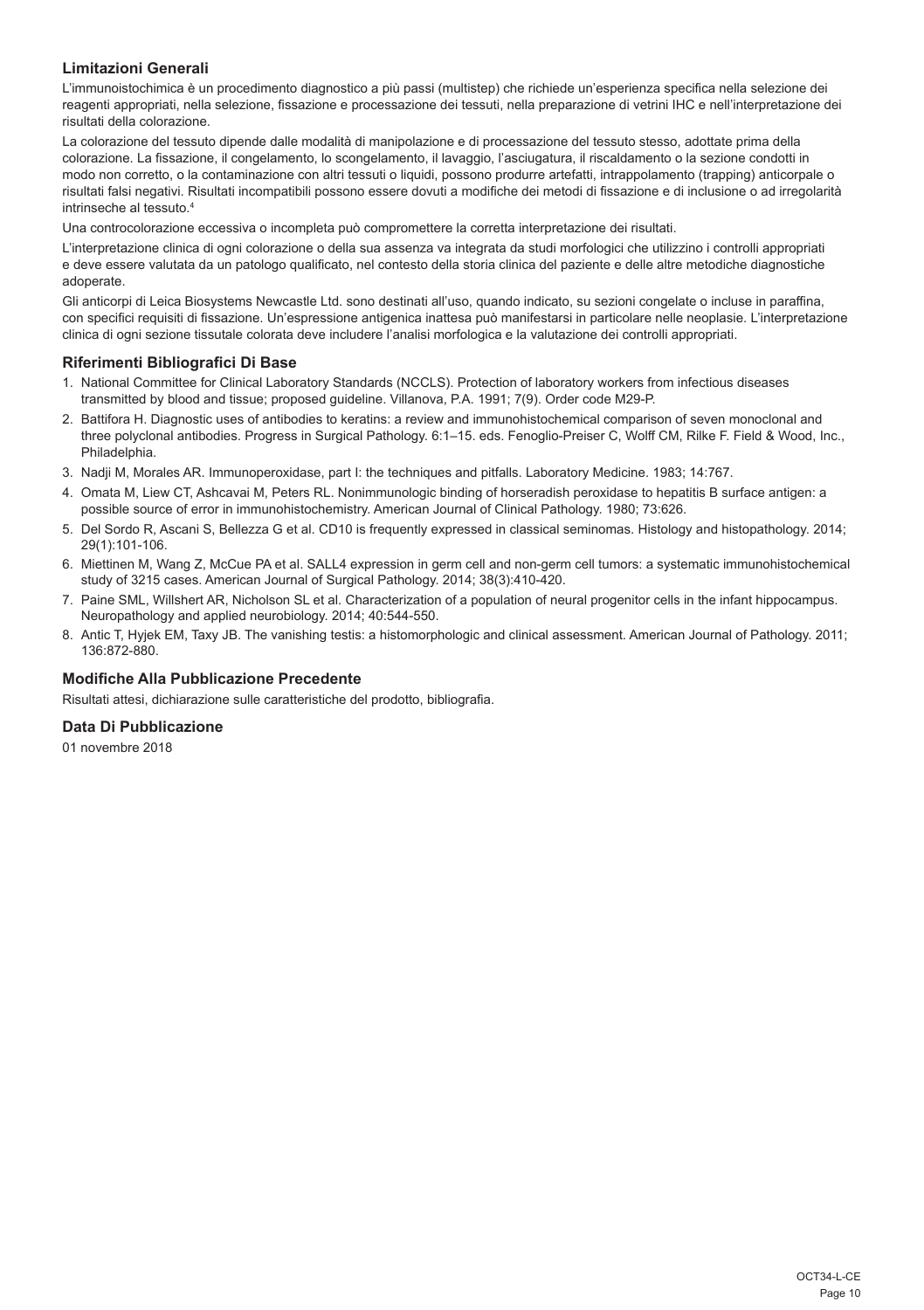# <span id="page-11-0"></span>**Novocastra™ flüssiger monoklonaler Maus-Antikörper Oct-3/4 Produkt-Nr.: NCL-L-OCT3/4**

#### **Verwendungszweck**

#### *Für in-vitro-Diagnostik*.

NCL-L-OCT3/4 ist für den qualitativen Nachweis von Oct-3/4 in Paraffinschnitten mittels Lichtmikroskopie vorgesehen. Die klinische Bewertung einer vorliegenden bzw. fehlenden Färbung sollte durch morphologische Studien mit entsprechenden Kontrollen ergänzt und im Kontext der Krankengeschichte des Patienten und anderer diagnostischer Tests von einem qualifizierten Pathologen vorgenommen werden.

#### **Verfahrensgrundlage**

Immunhistochemische (IHC) Färbetechniken gestatten die optische Darstellung von Antigenen mittels sequentieller Anwendung eines spezifischen Antikörpers zum Antigen (primärer Antikörper), eines sekundären Antikörpers zum primären Antikörper und eines Enzymkomplexes mit einem chromogenen Substrat, jeweils getrennt durch dazwischen liegende Waschschritte. Die enzymatische Aktivierung des Chromogens führt zu einem sichtbaren Reaktionsprodukt am Ort des Antigens. Die Probe kann dann gegengefärbt und mit einem Deckglas versehen werden. Die Ergebnisse werden mithilfe eines Lichtmikroskops interpretiert und unterstützen die Differentialdiagnose pathophysiologischer Prozesse, die mit einem bestimmten Antigen assoziiert sein könnten.

#### **Klon**

N1NK

#### **Immunogen**

Prokaryotisches rekombinantes Protein, das 147 Aminosäuren des N-Terminus des humanen Oct-3/4-Moleküls entspricht

#### **Spezifität**

Humanes Oct-3/4

#### **Reagenzzusammensetzung**

NCL-L-OCT3/4 ist ein flüssiger Gewebekulturüberstand mit Natriumazid als Konservierungsmittel.

## **Ig-Klasse**

IgG1

## **Gesamtproteinkonzentration Total Protein**

Siehe Angaben auf dem Produktetikett bezüglich der chargenspezifischen Gesamtproteinkonzentration.

#### **Antikörperkonzentration**

Größer als oder gleich 69 mg/L gemäß ELISA-Bestimmung. Hinsichtlich der chargenspezifischen Ig-Konzentration siehe Angaben auf dem Produktetikett.

#### **Gebrauchsempfehlungen**

Immunhistochemie in Paraffinschnitten.

**Hitzeinduzierte Epitopdemaskierung (Heat Induced Epitope Retrieval, HIER):** Bitte Gebrauchsanweisung für Novocastra Epitope Retrieval Solution pH 6 befolgen.

**Empfohlene Verdünnung:** 1:100 über einen Zeitraum von 30 Minuten bei 25 °C. Dies ist nur eine Empfehlung, und die Benutzer sollten ihre eigenen optimalen Arbeitsverdünnungen bestimmen.

**Visualisierung:** Bitte Gebrauchsanweisung für Novolink™ Polymer Detection Systems befolgen. Wenn Sie weitere Produktinformationen oder Unterstützung wünschen, setzen Sie sich bitte mit ihrem Händler vor Ort oder mit der Zweigniederlassung von Leica Biosystems in Verbindung beziehungsweise besuchen Sie die Internetseite von Leica Biosystems, www.LeicaBiosystems.com

Die Leistungsfähigkeit dieses Antikörpers sollte bestätigt werden, wenn er mit anderen manuellen Färbesystemen oder automatisierten Plattformen eingesetzt wird.

#### **Lagerung und Stabilität**

Bei 2–8 °C lagern. Nicht einfrieren. Nach Gebrauch sofort wieder bei 2–8 °C lagern. Nach Ablauf des Verfallsdatums (auf dem Behälteretikett) darf das Produkt nicht mehr verwendet werden. Lagerbedingungen, die von den oben genannten Bedingungen abweichen, müssen vom Benutzer verifiziert werden.

#### **Probenvorbereitung**

Für paraffineingebettete Gewebeschnitte ist das empfohlene Fixativ 10% neutral gepuffertes Formalin.

#### **Warnhinweise und Sicherheitsmaßnahmen**

Dieses Reagenz wurde aus Zellkulturüberstand zubereitet. Das Reagenz ist ein biologisches Produkt und sollte mit entsprechender Vorsicht gehandhabt werden.

Dieses Reagenz enthält Natriumazid. Ein Materialsicherheits-Datenblatt ist auf Anfrage von www.LeicaBiosystems.com erhältlich.

Die entsprechenden nationalen und lokalen Bestimmungen und Vorschriften zur Entsorgung potentiell giftiger Komponenten sind einzuhalten.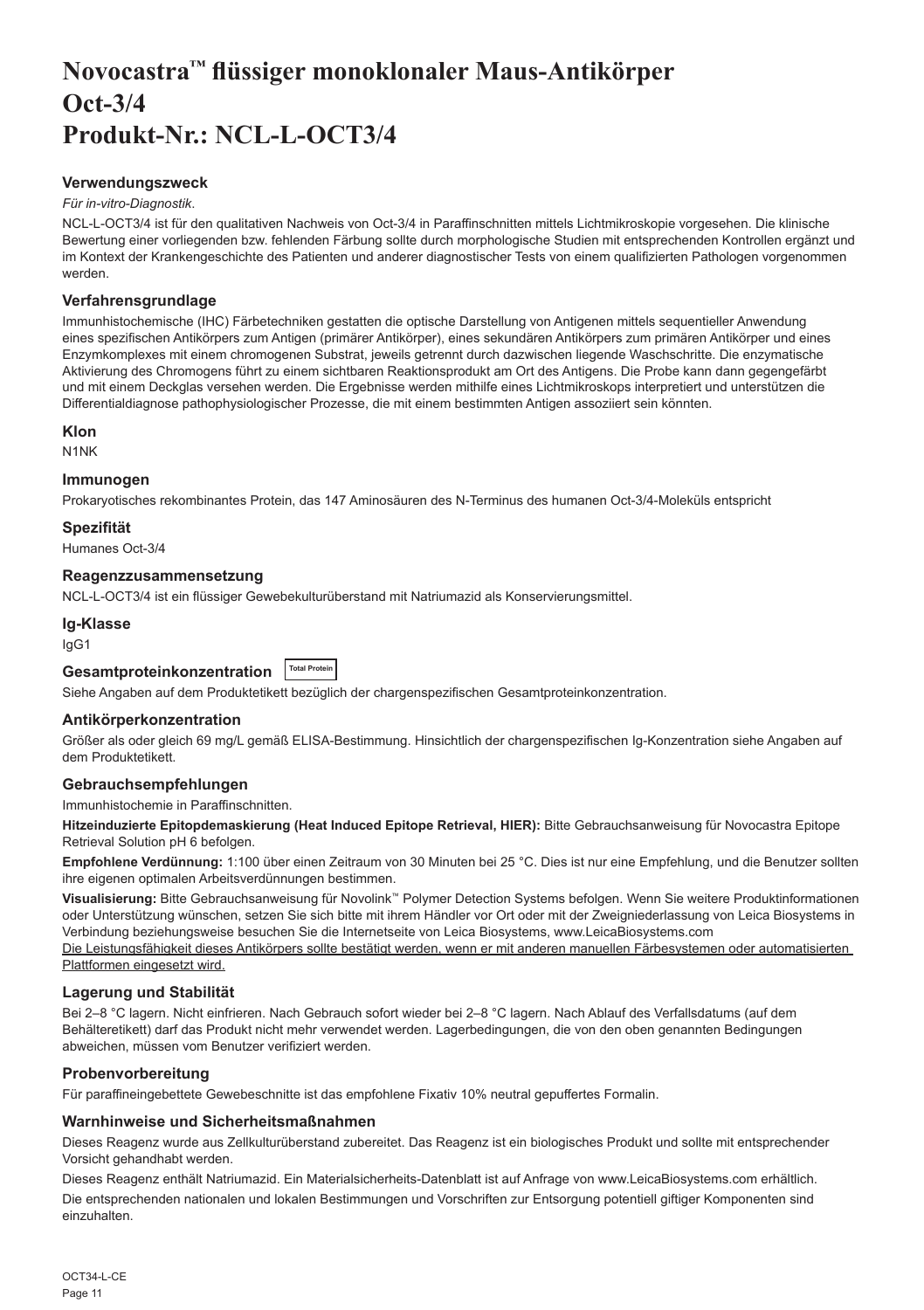Vor und nach der Fixierung sind die Proben sowie alle Materialien, die mit ihnen in Kontakt gekommen sind, als potentiell infektiös zu behandeln und daher mit entsprechender Vorsicht zu entsorgen.<sup>1</sup> Reagenzien dürfen niemals mit dem Mund pipettiert werden, und jeglicher Kontakt der Reagenzien und Proben mit Haut und Schleimhäuten ist zu vermeiden. Falls Reagenzien oder Proben mit empfindlichen Bereichen in Kontakt gekommen sind, müssen diese mit reichlich Wasser gespült werden. Ärztlichen Rat einholen.

Die mikrobielle Verunreinigung von Reagenzien ist zu minimieren, da ansonsten eine erhöhte unspezifische Färbung auftreten kann. Falls die spezifizierten Inkubationszeiten oder –temperaturen nicht eingehalten werden, kann es zu fehlerhaften Ergebnissen kommen. Jegliche Abweichungen von den angegebenen Werten müssen vom Benutzer verifiziert werden.

## **Qualitätskontrolle**

Unterschiede bei der Gewebebearbeitung und den technischen Verfahren im Labor des Benutzers können zu signifikanten Schwankungen bei den Ergebnissen führen. Daher ist es wichtig, zusätzlich zu den folgenden Verfahren regelmäßige laborinterne Kontrollen durchzuführen.

Die Kontrollen sollten mit frischen Autopsie-/Biopsie-/chirurgischen Proben vorgenommen werden, die so bald wie möglich und auf dieselbe Weise wie die Patientenprobe(n) in Formalin fixiert, behandelt und in Paraffin eingebettet worden sind.

## **Positive Gewebekontrolle**

Zeigt korrekt vorbereitete Gewebe und korrekte Färbetechniken an.

In jedem Färbelauf sollte für jeden Satz Testbedingungen eine positive Gewebekontrolle durchgeführt werden.

Gewebe mit schwach positiver Färbung ist für die optimale Qualitätskontrolle und den Nachweis kleiner Minderungen in der Reagenzleistung besser geeignet als ein Gewebe mit stark positiver Färbung.<sup>2</sup>

Als positive Gewebekontrolle wird Seminom empfohlen.

Falls das positive Kontrollgewebe keine positive Färbung nachweisen kann, sollten die mit den Testproben erzielten Ergebnisse als ungültig betrachtet werden.

## **Negative Gewebekontrolle**

Die negative Gewebekontrolle sollte nach der positiven Gewebekontrolle erfolgen, um die Spezifität der Zielantigenmarkierung durch den primären Antikörper zu verifizieren.

Als negative Gewebekontrolle wird Kleinhirn empfohlen.

Alternativ bietet die Vielfalt unterschiedlicher Zelltypen, die in den meisten Gewebeschnitten vorliegen, häufig Stellen für eine negative Kontrolle. Jedoch sollte dies vom Benutzer verifiziert werden.

Liegt eine unspezifische Färbung vor, hat diese gewöhnlich ein diffuses Erscheinungsbild. Eine sporadische Färbung des Bindegewebes kann ebenfalls in Schnitten von übermäßig formalinfixierten Geweben beobachtet werden. Zur Bewertung der Färbeergebnisse intakte Zellen verwenden. Nekrotische oder degenerierte Zellen werden oft unspezifisch gefärbt.<sup>3</sup> Falsch-positive Ergebnisse können aufgrund einer nichtimmunologischen Bindung von Proteinen oder Substratreaktionsprodukten beobachtet werden. In Abhängigkeit von der Art der verwendeten Immunfärbung können solche Ergebnisse auch durch endogene Enzyme wie Pseudoperoxidase (Erythrozyten), endogene Peroxidase (Zytochrom C) oder endogenes Biotin (beispielsweise Leber, Mamma, Gehirn, Niere) hervorgerufen werden. Um eine endogene Enzymaktivität bzw. eine unspezifische Enzymbindung von einer spezifischen Immunreaktivität zu unterscheiden, können zusätzliche Patientengewebe ausschließlich mit Substratchromogen bzw. mit Enzymkomplexen (Avidin-Biotin, Streptavidin, markiertes Polymer) plus Substratchromogen gefärbt werden. Falls im negativen Kontrollgewebe eine spezifische Färbung auftritt, sollten die Ergebnisse mit den Patientenproben als ungültig betrachtet werden.

#### **Negative Reagenzkontrolle**

Zur Beurteilung einer unspezifischen Färbung und zur besseren Bewertung einer spezifischen Färbung an der Antigenstelle ist mit einem Schnitt jedes Patientenpräparates anstelle des primären Antikörpers eine unspezifische negative Reagenzkontrolle zu verwenden.

#### **Patientengewebe**

Mit NCL-L-OCT3/4 angefärbte Patientenproben zuletzt untersuchen. Eine positive Färbeintensität ist im Kontext einer unspezifischen Hintergrundfärbung der negativen Reagenzkontrolle zu bewerten. Wie bei jedem immunhistochemischen Test bedeutet ein negatives Ergebnis, dass das Antigen nicht nachgewiesen wurde. Ein negatives Ergebnis bedeutet jedoch nicht notwendigerweise, dass das Antigen in den getesteten Zellen / im getesteten Gewebe nicht vorlag. Bei Bedarf sollte zur Identifizierung falsch-negativer Reaktionen eine Gruppe von Antikörpern verwendet werden.

## **Erwartete Ergebnisse**

### Normale Gewebe

Klon N1NK wies das Oct-3/4-Protein im Kern von Parenchymzellen des Pankreas nach. Bei verschiedenen anderen normalen Geweben wurde keine Färbung nachgewiesen (Gesamtzahl der Normalgewebeproben = 133).

## Anomale Gewebe

Klon N1NK färbte 29/41 Hodentumoren (darunter 29/36 Seminome, 0/4 diffuses großzelliges B-Zell-Lymphom und 0/1 diffuses T-Zell-Lymphom) und 1/1 embryonales Karzinom. Bei einer Reihe weiterer untersuchter Tumoren, darunter Darmtumoren (0/8), Schilddrüsentumoren (0/5), Tumoren metastatischen Ursprungs (0/5), Hirntumoren (0/4), Lebertumoren (0/4), Lungentumoren (0/4), Tumoren der Speiseröhre (0/3), Teratome (0/3), Lymphome (0/3), Magentumoren (0/3), Ovarialtumoren (0/3), Melanome (0/2), Tumoren der Nebenniere (0/2), Blasentumoren (0/2), Zervixtumoren (0/2), Endometriumtumoren (0/2), Brusttumoren (0/2), Knochentumoren (0/2), Nierentumoren (0/2), Tumoren des Kopfes und Halses (0/2), Prostatatumoren (0/2), Tumoren der Speicheldrüse (0/2), ein Zungentumor (0/1), ein Pankreastumor (0/1), ein Hauttumor (0/1), eine Prostatahyperplasie (0/1), ein Phäochromozytom (0/1), ein endodermaler Sinustumor (0/1), ein embryonales Rhabdomyosarkom (0/1) und ein primitiver neuroektodermaler Tumor (0/1) (Gesamtzahl der pathologischen Gewebeproben = 117) wurde keine Färbung nachgewiesen.

**NCL-L-OCT3/4 wird für den Nachweis des Oct-3/4-Antigens in normalem und neoplastischem Gewebe als zusätzliches Hilfsmittel zur herkömmlichen Histopathologie unter Verwendung nicht-immunologischer histochemischer Färbemittel empfohlen.**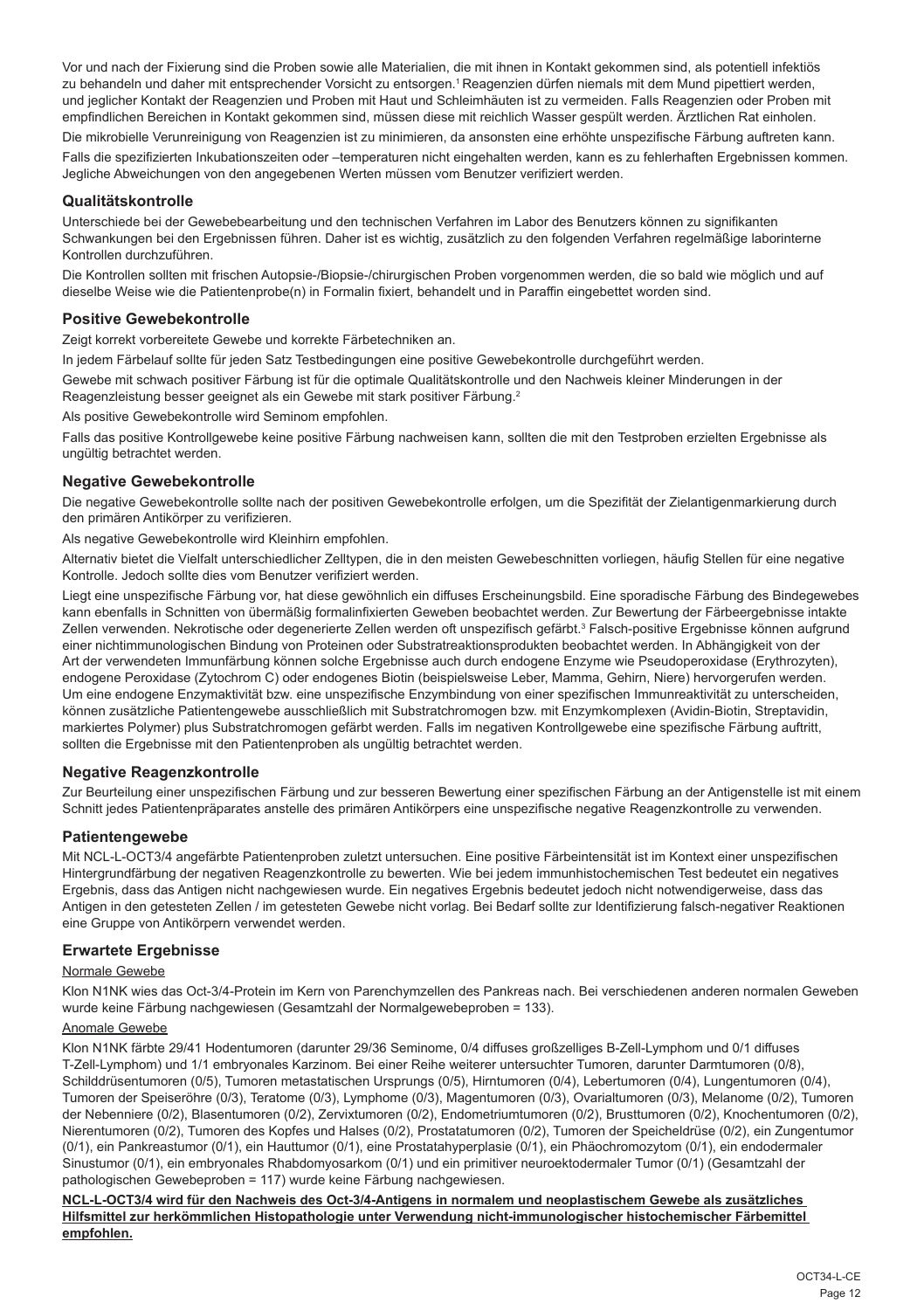## **Allgemeine Beschränkungen**

Die Immunhistochemie ist ein mehrstufiger diagnostischer Prozess, der eine spezialisierte Ausbildung auf den folgenden Gebieten erfordert: Auswahl der entsprechenden Reagenzien; Gewebeauswahl, -fixierung und -verarbeitung; Vorbereitung des IHC-Objektträgers sowie Bewertung der Färbeergebnisse.

Die Gewebefärbung hängt von der Handhabung und Verarbeitung des Gewebes vor dem Färben ab. Unsachgemäßes Fixieren, Einfrieren, Auftauen, Waschen, Trocknen, Erwärmen, Schneiden oder eine Kontamination mit anderen Geweben oder Flüssigkeiten kann zu Artefakten, Antikörper-Trapping oder falsch-negativen Ergebnissen führen. Abweichende Ergebnisse können aufgrund von Unterschieden bei der Fixierung und Einbettung oder intrinsischen Unregelmäßigkeiten im Gewebe selbst entstehen.<sup>4</sup>

Eine exzessive oder unvollständige Gegenfärbung kann die korrekte Bewertung von Ergebnissen gefährden.

Die klinische Bewertung einer vorliegenden bzw. fehlenden Färbung sollte durch morphologische Studien mit entsprechenden Kontrollen ergänzt und im Kontext der Krankengeschichte des Patienten und anderer diagnostischer Tests von einem qualifizierten Pathologen vorgenommen werden.

Antikörper von Leica Biosystems Newcastle Ltd sind wo angezeigt für die Verwendung entweder auf gefrorenen oder in Paraffin eingebetteten Schnitten mit spezifischen Fixierungsanforderungen bestimmt. Es kann insbesondere bei Neoplasmen zu einer unerwarteten Antigenexpression kommen. Die klinische Bewertung eines gefärbten Gewebeschnitts muss eine morphologische Analyse und die Auswertung der entsprechenden Kontrollen einschließen.

#### **Literatur - Allgemein**

- 1. National Committee for Clinical Laboratory Standards (NCCLS). Protection of laboratory workers from infectious diseases transmitted by blood and tissue; proposed guideline. Villanova, P.A. 1991;7(9). Order code M29-P.
- 2. Battifora H. Diagnostic uses of antibodies to keratins: a review and immunohistochemical comparison of seven monoclonal and three polyclonal antibodies. Progress in Surgical Pathology. 6:1–15. eds. Fenoglio-Preiser C, Wolff CM, Rilke F. Field & Wood, Inc., Philadelphia.
- 3. Nadji M, Morales AR. Immunoperoxidase, part I: the techniques and pitfalls. Laboratory Medicine. 1983; 14:767.
- 4. Omata M, Liew CT, Ashcavai M, Peters RL. Nonimmunologic binding of horseradish peroxidase to hepatitis B surface antigen: a possible source of error in immunohistochemistry. American Journal of Clinical Pathology. 1980; 73:626.
- 5. Del Sordo R, Ascani S, Bellezza G et al. CD10 is frequently expressed in classical seminomas. Histology and histopathology. 2014; 29(1):101-106.
- 6. Miettinen M, Wang Z, McCue PA et al. SALL4 expression in germ cell and non-germ cell tumors: a systematic immunohistochemical study of 3215 cases. American Journal of Surgical Pathology. 2014; 38(3):410-420.
- 7. Paine SML, Willshert AR, Nicholson SL et al. Characterization of a population of neural progenitor cells in the infant hippocampus. Neuropathology and applied neurobiology. 2014; 40:544-550.
- 8. Antic T, Hyjek EM, Taxy JB. The vanishing testis: a histomorphologic and clinical assessment. American Journal of Pathology. 2011; 136:872-880.

#### **Änderungen zur vorhergehenden Ausgabe**

Erwartete Ergebnisse; Angaben zum Produkt, Bibliografie.

#### **Ausgabedatum**

01 Novembe 2018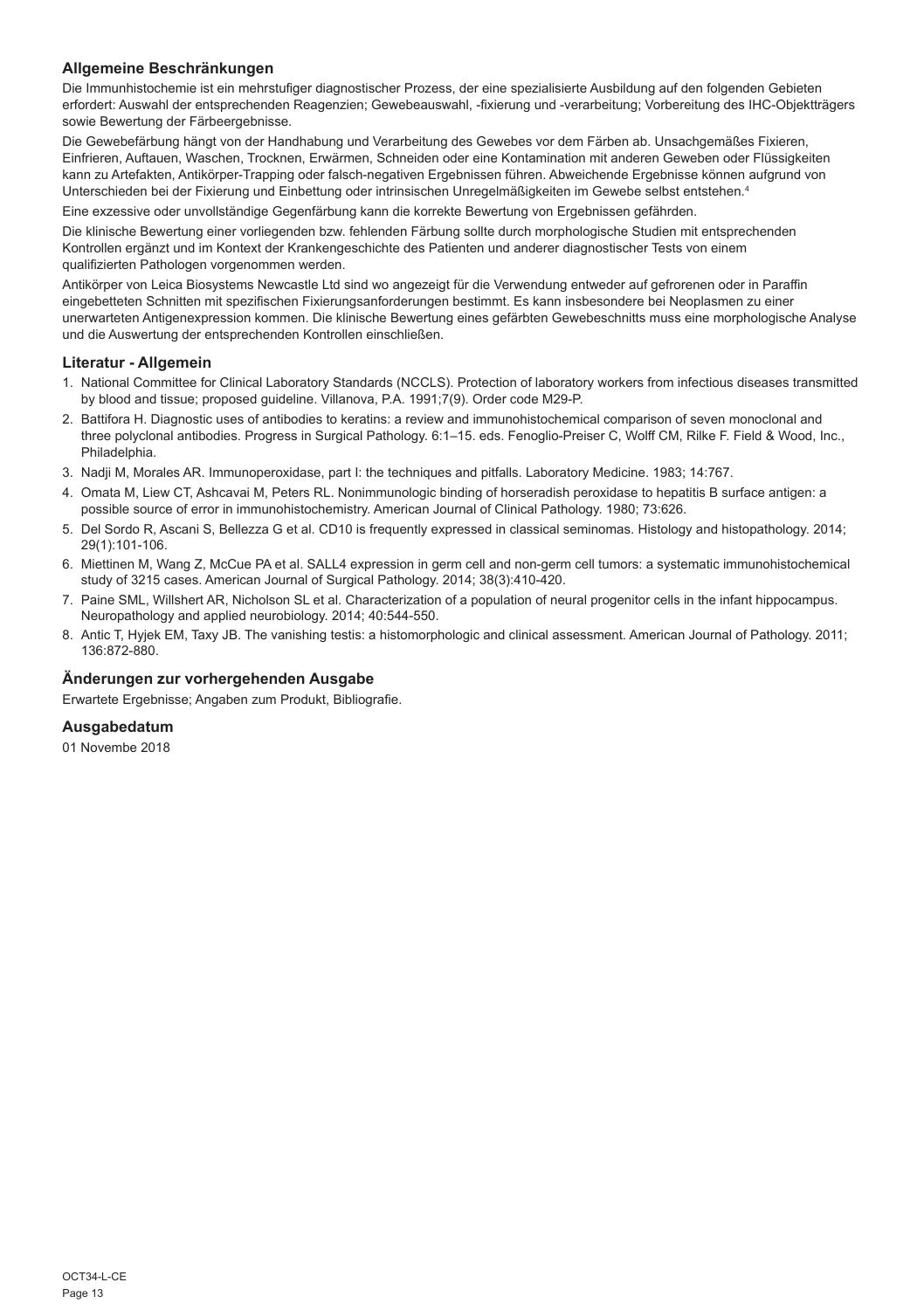# <span id="page-14-0"></span>**Anticuerpo monoclonal líquido de ratón Novocastra™ Oct-3/4 Código De Producto: NCL-L-OCT3/4**

## **Indicaciones De Uso**

#### *Para uso diagnóstico in vitro*.

NCL-L-OCT3/4 está indicado para la identificación cualitativa en secciones de parafina, mediante microscopía óptica, de Oct-3/4. La interpretación clínica de cualquier tinción o de su ausencia debe complementarse con estudios morfológicos, con el uso de los controles adecuados, y un anatomopatólogo cualificado debe evaluarla en el contexto del historial clínico del paciente y de otras pruebas diagnósticas.

### **Principio Del Procedimiento**

Las técnicas de tinción inmunohistocitoquímica (IHQ) permiten la visualización de antígenos mediante la aplicación secuencial de un anticuerpo específico dirigido contra el antígeno (anticuerpo primario), un anticuerpo secundario dirigido contra el anticuerpo primario y un complejo enzimático con un sustrato cromogénico, con pasos de lavado intercalados. La activación enzimática del cromógeno produce una reacción visible en el lugar en que se encuentra el antígeno. Luego se puede contrateñir la muestra y cubrirla con un cubreobjeto. Los resultados se interpretan utilizando un microscopio óptico y son de ayuda en el diagnóstico diferencial de los procesos fisiopatológicos, que pueden estar o no vinculados a un determinado antígeno.

#### **Clon**

N1NK

#### **Inmunógeno**

Proteína procariótica recombinante, correspondiente a 147 aminoácidos del extremo N terminal de la molécula de Oct-3/4 humana

#### **Especificidad**

Oct-3/4 humana

#### **Composición Del Reactivo**

NCL-L-OCT3/4 es un sobrenadante de cultivo tisular líquido que contiene azida sódica como conservante.

## **Clase de Ig**

IgG1

## **Concentración Total De Proteína Total Protein**

Consulte la etiqueta del vial para ver la concentración total de proteína específica del lote.

#### **Concentración De Anticuerpo**

Igual o superior a 69 mg/L, según se ha determinado mediante ELISA. Consulte en la etiqueta del vial la concentración de Ig específica del lote.

## **Recomendaciones De Uso**

Inmunohistocitoquímica con secciones de parafina.

**Recuperación de epítopos termoinducida (Heat Induced Epitope Retrieval, HIER):** Siga las instrucciones de uso de Novocastra Epitope Retrieval Solution pH 6.

**Dilución sugerida:** 1:100 durante 30 minutos a 25 °C. Esta es tan solo una pauta y cada usuario debe determinar sus propias diluciones de trabajo óptimas.

**Visualización:** Por favor, siga las instrucciones de uso de Novolink™ Polymer Detection Systems. Para obtener más información sobre el producto o para recibir soporte, póngase en contacto con su distribuidor local o con la oficina regional de Leica Biosystems, o bien visite el sitio web de Leica Biosystems, www.LeicaBiosystems.com

El rendimiento de este anticuerpo se debe validar cuando se utiliza con otros sistemas manuales de tinción o plataformas automatizadas.

#### **Almacenamiento Y Estabilidad**

Almacénelo a una temperatura de 2–8 °C. No lo congele. Devuélvalo a 2–8 °C inmediatamente después de su uso. No lo utilice después de la fecha de caducidad indicada en la etiqueta del vial. Cualesquiera condiciones de almacenamiento que no sean las arriba especificadas deben ser verificadas por el usuario.

#### **Preparación De Las Muestras**

El fijador recomendado para secciones de tejido incluidos en parafina es formol tamponado neutro al 10%.

#### **Advertencias Y Precauciones**

Este reactivo se ha preparado a partir del sobrenadante de un cultivo celular. Como se trata de un producto de origen biológico, debe manipularse con precaución.

Este reactivo contiene azida sódica. Está disponible una Hoja de información sobre la seguridad del material, previa petición, o en www.LeicaBiosystems.com

Consulte las normativas nacionales, estatales, provinciales o municipales acerca de cómo desechar cualquier componente potencialmente tóxico.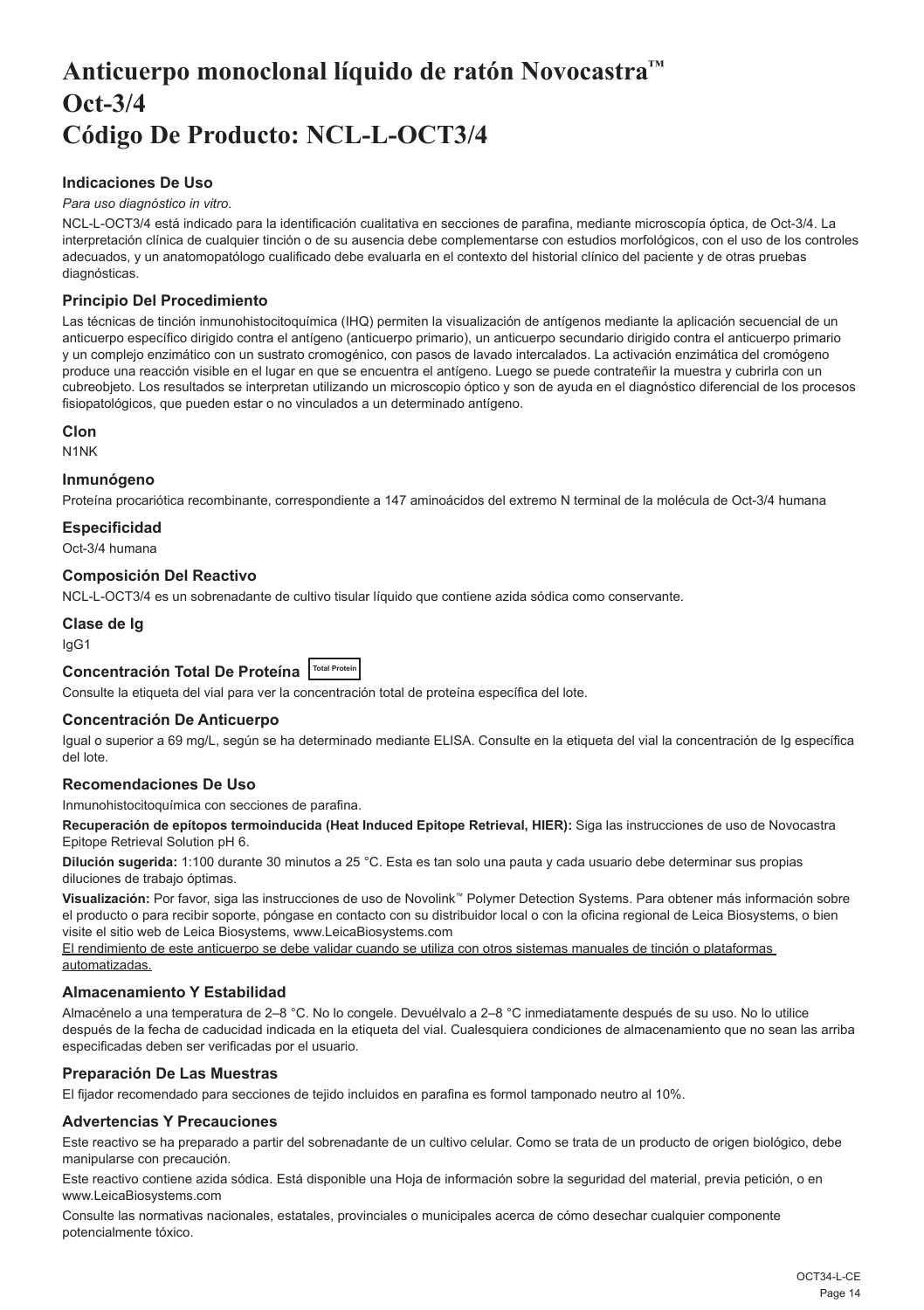Las muestras, antes y después de ser fijadas, así como todos los materiales expuestos a ellas, deben manipularse como susceptibles de transmitir una infección, y se deben desechar tomando las precauciones adecuadas.<sup>1</sup> No pipetee nunca los reactivos con la boca, y evite el contacto de la piel y de las membranas mucosas con los reactivos y las muestras. Si los reactivos o las muestras entran en contacto con zonas delicadas, lave éstas con abundante agua. Acuda inmediatamente al médico. Reduzca al mínimo la contaminación microbiana de los reactivos; de lo contrario, podría producirse un aumento de la tinción no específica.

Cualquier tiempo o temperatura de incubación que no sean los aquí especificados pueden conducir a resultados erróneos. Cualquier cambio de tal naturaleza debe ser validado por el usuario.

#### **Control De Calidad**

Las diferencias en el procesamiento de los tejidos y en los procedimientos técnicos del laboratorio del usuario pueden producir una variabilidad significativa en los resultados; por ello, es necesario que éste lleve a cabo regularmente los controles de su propio laboratorio, además de los siguientes procedimientos.

Los controles deben ser muestras frescas de autopsia, biopsia o quirúrgicas fijadas en formol, procesadas e incluidas en parafina, lo antes posible, de manera idéntica a la utilizada para la muestra o muestras del paciente o pacientes.

#### **Control Tisular Positivo**

Se utiliza para indicar la preparación correcta de los tejidos y las técnicas de tinción adecuadas.

Debe incluirse un control tisular positivo por cada conjunto de condiciones de ensayo en cada tinción o serie de tinciones realizada. Un tejido con una tinción positiva débil es más adecuado que un tejido con una tinción positiva intensa para lograr un control de calidad óptimo y para detectar niveles bajos de degradación del reactivo.<sup>2</sup>

El tejido de control positivo recomendado es seminoma.

Si el tejido de control positivo no muestra tinción positiva, los resultados de las muestras analizadas deben considerarse no válidos.

#### **Control Tisular Negativo**

Debe examinarse después del control de tejido positivo, a fin de verificar la especificidad del marcado del antígeno diana por el anticuerpo primario.

El tejido de control negativo recomendado es cerebelo.

O bien, la variedad de diferentes tipos de células presentes en la mayoría de los cortes de tejido ofrece con frecuencia lugares de control negativo, pero esto debe ser verificado por el usuario.

Si aparece una tinción no específica, ésta tiene generalmente aspecto difuso. En cortes de tejido fijados excesivamente con formol puede observarse también una tinción esporádica del tejido conectivo. Utilice células intactas para la interpretación de los resultados de la tinción. A menudo, las células necróticas o degeneradas quedan teñidas de forma no específica.<sup>3</sup> También pueden observarse falsos positivos causados por la unión no inmunológica a proteínas o a productos de reacción del sustrato. Estos falsos positivos pueden estar causados también por enzimas endógenas tales como la pseudoperoxidasa (eritrocitos), la peroxidasa endógena (citocromo C), o la biotina endógena (por ejemplo, de hígado, mama, cerebro, riñón), en función del tipo de inmunotinción utilizada. Para diferenciar la actividad de las enzimas endógenas o los enlaces no específicos de las enzimas de la inmunorreactividad específica, pueden teñirse otros tejidos del paciente exclusivamente con cromógeno sustrato o con complejos enzimáticos (avidina-biotina, estreptavidina, polímeros marcados) y cromógeno sustrato respectivamente. Si se produce una tinción específica del control tisular negativo, los resultados de las muestras de los pacientes deben considerarse no válidos.

#### **Control De Reactivo Negativo**

Utilice un control de reactivo negativo no específico en lugar del anticuerpo primario con un corte de cada muestra del paciente a fin de evaluar la tinción no específica y obtener una mejor interpretación de la tinción específica en el lugar en que se encuentra el antígeno.

#### **Tejido Del Paciente**

Examine las muestras de pacientes teñidas con NCL-L-OCT3/4 al final. La intensidad de la tinción positiva debe valorarse en el contexto de cualquier tinción de fondo no específica del control de reactivo negativo. Como con cualquier prueba inmunohistocitoquímica, un resultado negativo significa que no se ha detectado antígeno, y no que el antígeno esté ausente en las células o tejido probados. Si es necesario, use un panel de anticuerpos para identificar falsas reacciones negativas.

#### **Resultados esperados**

#### Teiidos normales

El clon N1NK detectó la proteína Oct-3/4 en el núcleo de las células parenquimales pancreáticas. No se observó tinción en otros tejidos normales diversos (cifra total de casos normales =133).

#### Anormal del tejido

El clon N1NK tiñó 29/41 tumores testiculares (incluidos 29/36 seminomas, 0/4 linfomas macrocíticos difusos de linfocitos B y 0/1 linfoma difuso de linfocitos T) y 1/1 carcinoma embrionario. No se detectó tinción en diversos tejidos adicionales evaluados, incluidos tumores intestinales (0/8), tumores tiroideos (0/5), tumores de origen metastásico (0/5), tumores cerebrales (0/4), tumores hepáticos (0/4), tumores pulmonares (0/4), tumores esofágicos (0/3), teratomas (0/3), linfomas (0/3), tumores gástricos (0/3), tumores ováricos (0/3), melanomas (0/2), tumores de la glándula suprarrenal (0/2), tumores de la vejiga (0/2), tumores de cuello de útero (0/2), tumores endometriales (0/2), tumores mamarios (0/2), tumores óseos (0/2), tumores renales (0/2), tumores de cabeza y cuello (0/2), tumores prostáticos (0/2), tumores de las glándulas salivales (0/2), un tumor de lengua (0/1), un tumor pancreático (0/1), un tumor cutáneo (0/1), una hiperplasia prostática (0/1), un feocromocitoma (0/1), un tumor de seno endodérmico (0/1), un rabdomiosarcoma embrionario (0/1) y un tumor neuroectodérmico primitivo (0/1) (cifra total de casos anormales = 117).

**NCL-L-OCT3/4 está recomendado para la detección de antígeno de Oct-3/4 en tejidos normales y neoplásicos, como complemento de la histopatología tradicional con tinciones histoquímicas no inmunológicas.**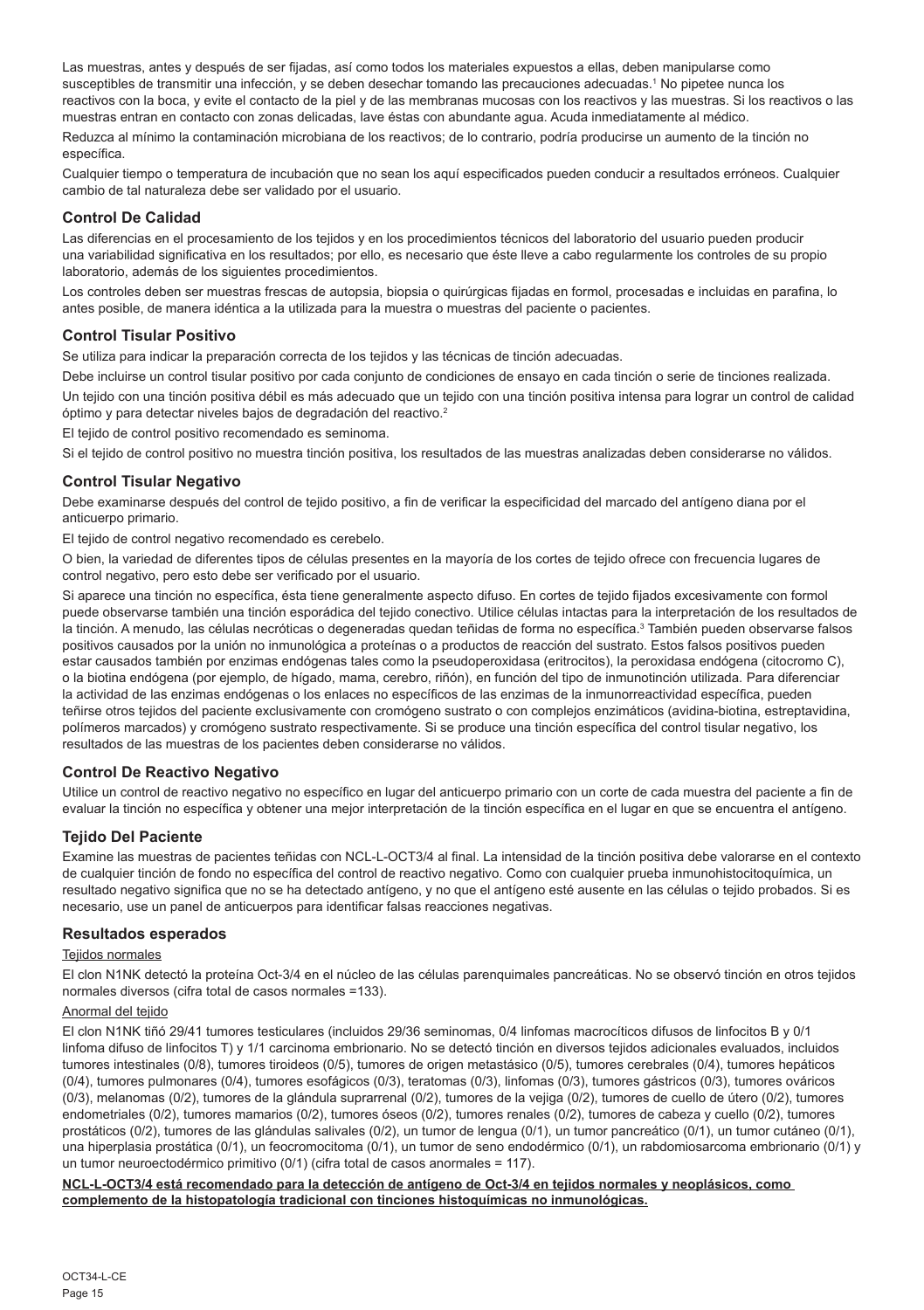## **Limitaciones Generales**

La inmunohistocitoquímica es un proceso de diagnóstico en varias fases que abarca: la formación especializada en la selección de los reactivos apropiados, la selección, fijación y procesamiento de tejidos, la preparación del portaobjeto para IHQ, y la interpretación de los resultados de la tinción.

La tinción de los tejidos depende de la manipulación y el procesamiento del tejido previos a la tinción. Una fijación, congelación, descongelación, lavado, secado, calentamiento o seccionamiento incorrectos, o la contaminación con otros tejidos o líquidos pueden generar artefactos, atrapamiento del anticuerpo o falsos negativos. La aparición de resultados incoherentes puede deberse a variaciones en los métodos de fijación y de inclusión, o a irregularidades inherentes al tejido.<sup>4</sup>

Una contratinción excesiva o incompleta puede poner en peligro la interpretación correcta de los resultados.

La interpretación clínica de cualquier tinción o de su ausencia debe complementarse con estudios morfológicos, con el uso de los controles adecuados, y un anatomopatólogo cualificado debe evaluarla en el contexto del historial clínico del paciente y de otras pruebas diagnósticas.

Los anticuerpos de Leica Biosystems Newcastle Ltd son para utilizarlos, según se indique, con secciones congeladas o incluidas en parafina, con requisitos de fijación específicos. Puede producirse una expresión inesperada del antígeno, especialmente en las neoplasias. La interpretación clínica de cualquier sección de tejido teñida debe incluir un análisis morfológico y la evaluación de los controles apropiados.

#### **Bibliografía - General**

- 1. National Committee for Clinical Laboratory Standards (NCCLS). Protection of laboratory workers from infectious diseases transmitted by blood and tissue; proposed guideline. Villanova, P.A. 1991; 7(9). Order code M29-P.
- 2. Battifora H. Diagnostic uses of antibodies to keratins: a review and immunohistochemical comparison of seven monoclonal and three polyclonal antibodies. Progress in Surgical Pathology. 6:1–15. eds. Fenoglio-Preiser C, Wolff CM, Rilke F. Field & Wood, Inc., Philadelphia.
- 3. Nadji M, Morales AR. Immunoperoxidase, part I: the techniques and pitfalls. Laboratory Medicine. 1983; 14:767.
- 4. Omata M, Liew CT, Ashcavai M, Peters RL. Nonimmunologic binding of horseradish peroxidase to hepatitis B surface antigen: a possible source of error in immunohistochemistry. American Journal of Clinical Pathology. 1980; 73:626.
- 5. Del Sordo R, Ascani S, Bellezza G et al. CD10 is frequently expressed in classical seminomas. Histology and histopathology. 2014; 29(1):101-106.
- 6. Miettinen M, Wang Z, McCue PA et al. SALL4 expression in germ cell and non-germ cell tumors: a systematic immunohistochemical study of 3215 cases. American Journal of Surgical Pathology. 2014; 38(3):410-420.
- 7. Paine SML, Willshert AR, Nicholson SL et al. Characterization of a population of neural progenitor cells in the infant hippocampus. Neuropathology and applied neurobiology. 2014; 40:544-550.
- 8. Antic T, Hyjek EM, Taxy JB. The vanishing testis: a histomorphologic and clinical assessment. American Journal of Pathology. 2011; 136:872-880.

## **Correcciones A La Publicación Anterior**

Resultados esperados; declaración sobre reclamaciones de productos; Bibliografía.

## **Fecha De Publicación**

01 de noviembre de 2018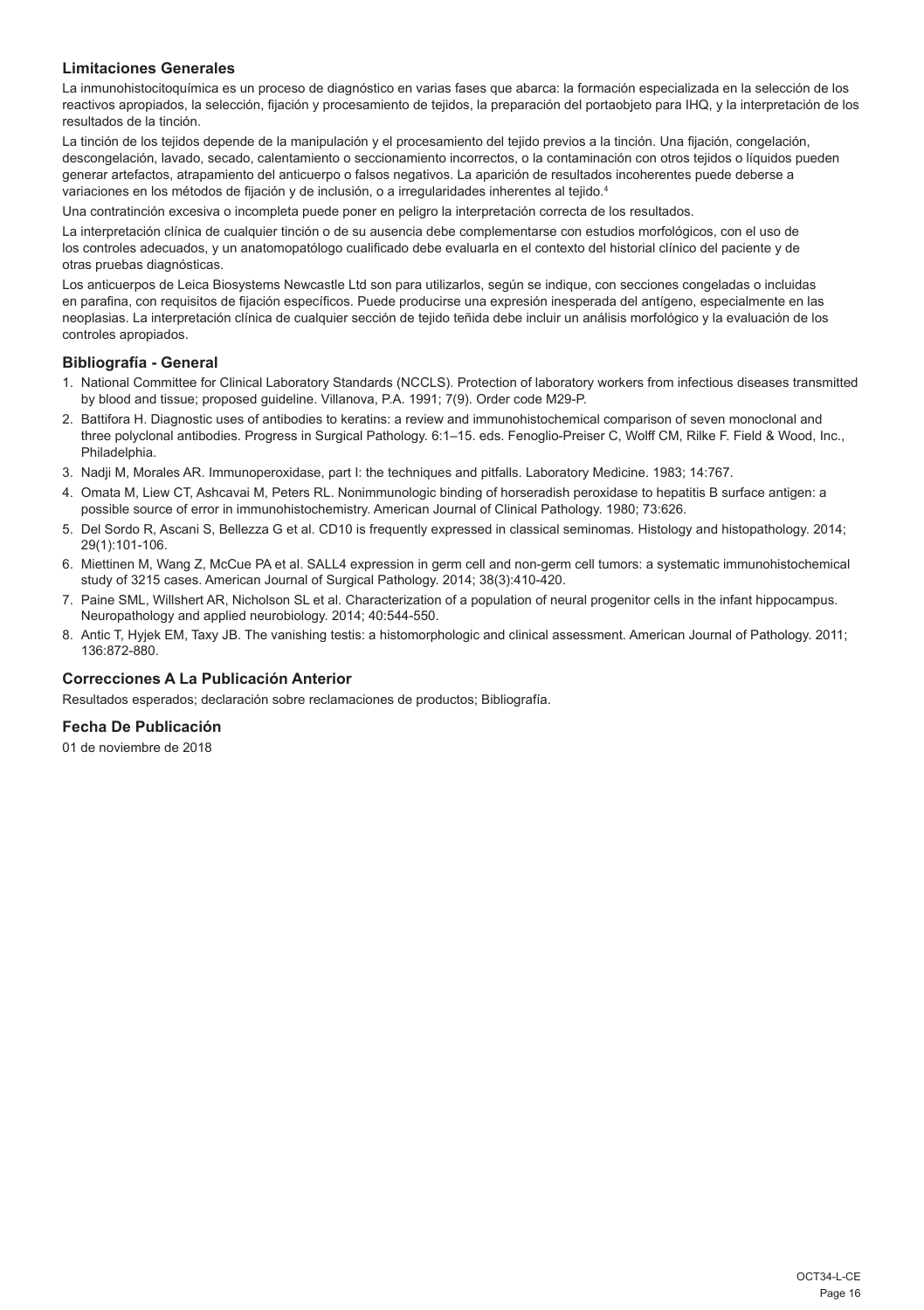# <span id="page-17-0"></span>**Anticorpo monoclonal de camundongo líquido Novocastra™ Oct-3/4 Código Do Produto: NCL-L-OCT3/4**

## **Utilização prevista**

#### *Para utilização em diagnósticos in vitro*.

NCL-L-OCT3/4 destina-se à identificação qualitativa de Oct-3/4 em cortes de parafina por microscopia óptica. A interpretação clínica de qualquer coloração ou da sua ausência deve ser complementada por estudos morfológicos empregando os devidos controlos e deve ser avaliada por um patologista qualificado, dentro do contexto do historial clínico do doente e de outros testes de diagnóstico.

#### **Princípio Do Procedimento**

As técnicas de coloração imunohistoquímica (IHC) permitem que se faça a visualização de antígenos por meio da aplicação sequencial de um anticorpo específico do antígeno (o anticorpo primário), de um anticorpo secundário ao anticorpo primário, e de um complexo enzimático com um substrato cromogénico e etapas de lavagem de permeio. A activação enzimática do cromogénio resulta num produto de reacção visível no local do antígeno. A amostra pode então ser contrastada e coberta com uma lamela. Os resultados são interpretados por meio de um microscópio óptico, e ajudam a formular o diagnóstico diferencial dos processos fisiopatológicos, os quais podem ou não estar associados a antígenos específicos.

#### **Clone**

N1NK

#### **Imunogénio**

Proteína procariótica recombinante correspondendo a 147 aminoácidos da região N-terminal da molécula de Oct-3/4 humana

#### **Especificidade**

Oct-3/4 humana

#### **Composição Do Reagente**

NCL-L-OCT3/4 é um sobrenadante líquido de cultura tecidual contendo azida sódica como conservante.

#### **Classe De Ig**

IgG1

## **Concentração Total De Proteína Total Protein**

Consultar a etiqueta da ampola para determinar a concentração total de proteína do lote específico.

#### **Concentração De Anticorpo**

Maior ou igual a 69 mg/L, conforme determinado por ensaio enzimático imunoabsorvente (enzyme-linked immunosorbent assay, ELISA). Consultar a etiqueta da ampola para determinar a concentração de Ig do lote específico.

## **Recomendações Sobre A Utilização**

Imunohistoquímica em cortes de inclusões em parafina.

**Recuperação do epítopo induzida por calor (Heat Induced Epitope Retrieval, HIER):** Siga as instruções para uso em Novocastra Epitope Retrieval Solution, pH 6.

**Diluição sugerida:** 1:100 durante 30 minutos a 25 °C. Esta recomendação serve apenas de orientação e os utilizadores devem determinar as suas diluições óptimas de trabalho.

**Visualização:** Queira seguir as instruções de utilização de Novolink™ Polymer Detection Systems. Para informação adicional do produto ou assistência, contactar o seu distribuidor local ou escritório regional de Leica Biosystems ou, alternativamente, visitar o sitio web de Leica Biosystems, www.LeicaBiosystems.com

O desempenho deste anticorpo deve ser validado quando utilizado com outros sistemas manuais de coloração ou plataformas automáticas.

#### **Armazenamento E Estabilidade**

Armazenar a 2–8 °C. Não congelar. Retornar à temperatura de 2–8 °C imediatamente após a utilização. Não utilizar após o prazo de validade indicado no rótulo do recipiente. As condições de armazenamento que diferirem das que se encontram especificadas acima devem ser verificadas pelo utilizador.

#### **Preparação Das Amostras**

O fixador recomendado é formol tamponado neutro a 10% para secções de tecido envolvidas em parafina.

#### **Avisos E Precauções**

Este reagente foi preparado a partir do sobrenadante de cultura celular. Visto ser um produto biológico, deve ser manuseado com o devido cuidado.

Este reagente contém azida sódica. Encontra-se disponível uma Ficha de Dados de Segurança do Material, mediante pedido ou através do site www.LeicaBiosystems.com

Consultar a legislação aplicável em relação ao descarte de quaisquer componentes potencialmente tóxicos.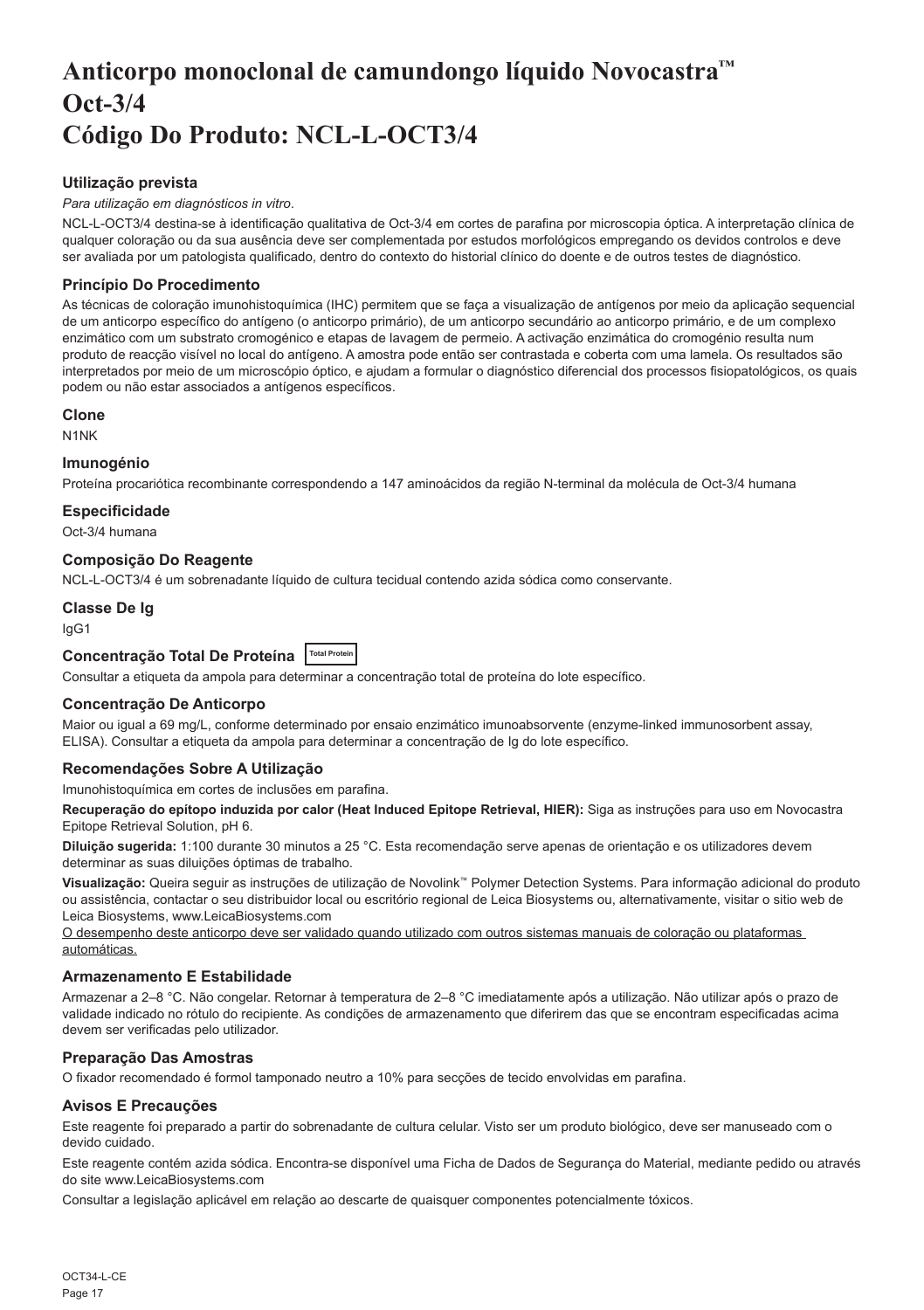As amostras, antes e depois da sua fixação, bem como todos os materiais expostos às mesmas, devem ser manipulados como se tivessem a capacidade de transmitir infecções e devem ser descartados com as devidas precauções.<sup>1</sup> Não pipetar nunca os reagentes com a boca e evitar o contacto entre a pele e membranas mucosas e os reagentes e amostras. Caso os reagentes ou amostras entrem em contacto com áreas sensíveis, lavar com grandes quantidades de água. Consultar um médico.

Minimizar a contaminação microbiana dos reagentes para evitar a possibilidade do aumento da coloração não específica. Os períodos de incubação ou temperaturas diferentes dos que foram especificados poderão dar azo a resultados errados. Todas as alterações desse tipo devem ser validadas pelo utilizador.

## **Controlo Da Qualidade**

As diferenças entre os diferentes métodos e técnicas de processamento de tecidos no laboratório do utilizador podem causar uma grande variabilidade de resultados, requerendo a realização frequente de controlos internos suplementares aos procedimentos que se seguem.

Os controlos devem ser amostras de autópsia/biopsia/cirurgia frescas, fixadas em formol, processadas e envolvidas em cera parafínica logo que possível, da mesma maneira que a(s) amostra(s) do(s) doente(s).

#### **Controlo De Tecido Positivo**

Usado para assinalar os tecidos correctamente preparados e as técnicas de coloração indicadas.

Cada conjunto de condições de testes, em cada processo de coloração, deve incluir um controlo de tecido positivo.

Os tecidos com uma coloração positiva fraca são mais indicados do que os têm uma coloração positiva forte para proporcionarem um controlo de qualidade óptimo, bem como para detectar níveis reduzidos de degradação dos reagentes.<sup>2</sup>

O tecido recomendado para controle positivo é seminoma.

Se o controlo de tecido positivo não demonstrar uma coloração positiva, os resultados obtidos com as amostras de testes devem ser considerados inválidos.

## **Controlo De Tecido Negativo**

Este deve ser examinado depois do controlo de tecido positivo para verificar a especificidade da marcação do antígeno objectivado pelo anticorpo primário.

O tecido recomendado para controle negativo é cerebelo.

Alternativamente, a variedade de diferentes tipos de células presentes na maioria das secções de tecidos oferece muitas vezes locais de controlo negativo, mas isto deve ser verificado pelo utilizador.

A coloração não específica, caso ocorra, tem geralmente um aspecto difuso. A coloração esporádica do tecido conjuntivo pode também ter lugar em secções de tecido excessivamente fixado em formol. Devem utilizar-se células intactas para a interpretação dos resultados da coloração. As células necróticas ou degeneradas causam muitas vezes uma coloração não específica.<sup>3</sup> Podem

verificar-se resultados positivos falsos devido à ligação não imunológica de proteínas ou de produtos da reacção do substrato. Esses resultados podem também ser causados por enzimas endógenas tais como a pseudoperoxidase (eritrócitos), a peroxidase endógena (citocromo C), ou a biotina endógena (ex. no fígado, mama, cérebro ou rim) dependendo do tipo de imunocoloração utilizado. Para diferenciar entre a actividade das enzimas endógenas e as ligações não específicas de enzimas de imunoreactividade específica, podem colorir-se tecidos adicionais dos doentes exclusivamente com substrato cromogénio ou com complexos de enzimas (avidina-biotina, estreptavidina, polímero marcado) e substrato-cromogénio, respectivamente. Se ocorrer a coloração específica no controlo de tecido negativo, os resultados dos testes feitos com as amostras do doente devem ser considerados inválidos.

#### **Controlo De Reagente Negativo**

Utilizar um controlo de reagente negativo não específico em vez do anticorpo primário com uma secção de cada amostra de doente para avaliar a coloração não específica e permitir uma melhor interpretação da coloração específica no local do antígeno.

#### **Tecido Do Doente**

Analise por último as amostras biológicas de pacientes coradas com NCL-L-OCT3/4. A intensidade da coloração positiva deve ser avaliada dentro do contexto de qualquer coloração não específica de fundo do controlo de reagente negativo. Tal como com qualquer teste imunohistoquímico, um resultado negativo significa que o antígeno não foi detectado, e não que o antígeno se encontrava ausente das células ou tecido analisados. Se necessário, deve utilizar-se um painel de anticorpos para identificar reacções falso-negativas.

#### **Resultados Previstos**

#### Tecidos normais

O clone N1NK detectou a proteína Oct-3/4 no núcleo de células do parênquima pancreático. Não foi observada coloração em diversos outros tecidos normais (número total de casos normais = 133).

#### Tecidos anormal

O clone N1NK corou 29/41 tumores de testículo (incluindo 29/36 seminomas, 0/4 linfomas de células B grandes difusas e 0/1 linfoma de células T difusas) e 1/1 carcinoma embrionário. Não foi detectada coloração em diversos tumores adicionais avaliados, incluindo tumores intestinais (0/8), tumores tireoidianos (0/5), tumores de origem metastática (0/5), tumores cerebrais (0/4), tumores hepáticos (0/4), tumores pulmonares (0/4), tumores esofágicos (0/3), teratomas (0/3), linfomas (0/3), tumores gástricos (0/3), tumores ovarianos (0/3), melanomas (0/2), tumores adrenais (0/2), tumores vesicais (0/2), tumores cervicais (0/2), tumores endometriais (0/2), tumores mamários (0/2), tumores ósseos (0/2), tumores renais (0/2), tumores de cabeça e pescoço (0/2), tumores prostáticos (0/2), tumores de glândula salivar (0/2), um tumor de língua (0/1), um tumor pancreático (0/1), um tumor cutâneo (0/1), uma hiperplasia prostática (0/1), um feocromocitoma (0/1), um tumor sinusal endodérmico (0/1), um rabdomiossarcoma embrionário (0/1) e um tumor de neuroectoderme primitiva (0/1) (número total de casos anormais = 117).

**NCL-L-OCT3/4 é recomendado para a detecção do antígeno Oct-3/4 em tecidos normais e neoplásicos como um adjunto à histopatologia convencional, utilizando-se corantes histoquímicos não imunológicos.**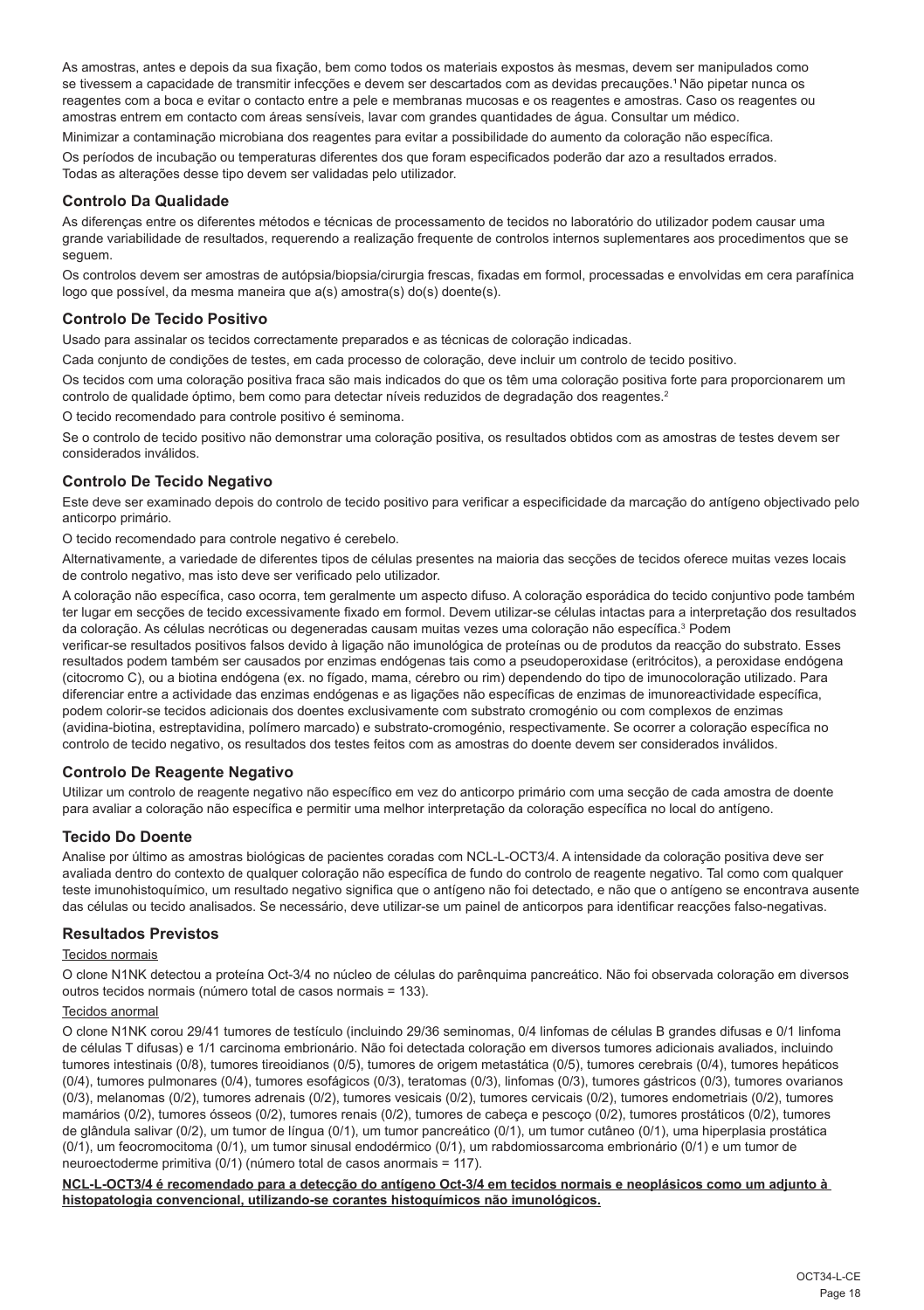## **Limitações Gerais**

A imunohistoquímica é um processo diagnóstico em múltiplas etapas que consta de: uma formação especializada na selecção dos reagentes apropriados, selecção, fixação e processamento de tecidos, preparação das lâminas de IHQ e interpretação dos resultados das colorações.

A coloração de tecidos depende do seu manuseamento e processamento antes da sua coloração. A fixação, congelação, descongelação, lavagem, secagem, aquecimento ou corte incorrectos das amostras, ou a sua contaminação com outros tecidos ou fluidos, podem produzir artefactos, retenção de anticorpos, ou resultados falso-negativos. Os resultados inconsistentes podem dever-se a variações nos métodos de fixação e envolvimento ou a irregularidades inerentes ao tecido.<sup>4</sup>

Uma contrastação excessiva ou incompleta pode comprometer a correcta interpretação dos resultados.

A interpretação clínica de qualquer coloração ou da sua ausência deve ser complementada por estudos morfológicos empregando os devidos controlos e deve ser avaliada por um patologista qualificado, dentro do contexto do historial clínico do doente e de outros testes de diagnóstico.

Os anticorpos da Leica Biosystems Newcastle Ltd destinam-se a serem utilizados, conforme indicado, em secções de tecido ou congeladas ou envolvidas em parafina, com requisitos de fixação específicos. Pode ocorrer uma expressão inesperada de antígeno, especialmente em neoplasmas. A interpretação clínica de qualquer secção de tecido colorido deverá incluir a análise morfológica e a avaliação de controlos apropriados.

#### **Bibliografia - Geral**

- 1. National Committee for Clinical Laboratory Standards (NCCLS). Protection of laboratory workers from infectious diseases transmitted by blood and tissue; proposed guideline. Villanova, P.A. 1991; 7(9). Order code M29-P.
- 2. Battifora H. Diagnostic uses of antibodies to keratins: a review and immunohistochemical comparison of seven monoclonal and three polyclonal antibodies. Progress in Surgical Pathology. 6:1–15. eds. Fenoglio-Preiser C, Wolff CM, Rilke F. Field & Wood, Inc., Philadelphia.
- 3. Nadji M, Morales AR. Immunoperoxidase, part I: the techniques and pitfalls. Laboratory Medicine. 1983; 14:767.
- 4. Omata M, Liew CT, Ashcavai M, Peters RL. Nonimmunologic binding of horseradish peroxidase to hepatitis B surface antigen: a possible source of error in immunohistochemistry. American Journal of Clinical Pathology. 1980; 73:626.
- 5. Del Sordo R, Ascani S, Bellezza G et al. CD10 is frequently expressed in classical seminomas. Histology and histopathology. 2014; 29(1):101-106.
- 6. Miettinen M, Wang Z, McCue PA et al. SALL4 expression in germ cell and non-germ cell tumors: a systematic immunohistochemical study of 3215 cases. American Journal of Surgical Pathology. 2014; 38(3):410-420.
- 7. Paine SML, Willshert AR, Nicholson SL et al. Characterization of a population of neural progenitor cells in the infant hippocampus. Neuropathology and applied neurobiology. 2014; 40:544-550.
- 8. Antic T, Hyjek EM, Taxy JB. The vanishing testis: a histomorphologic and clinical assessment. American Journal of Pathology. 2011; 136:872-880.

#### **Emendas Da Edição Anterior**

Resultados esperados; declaração de queixas sobre o produto, bibliografia.

#### **Data De Emissão**

01 de Novembro de 2018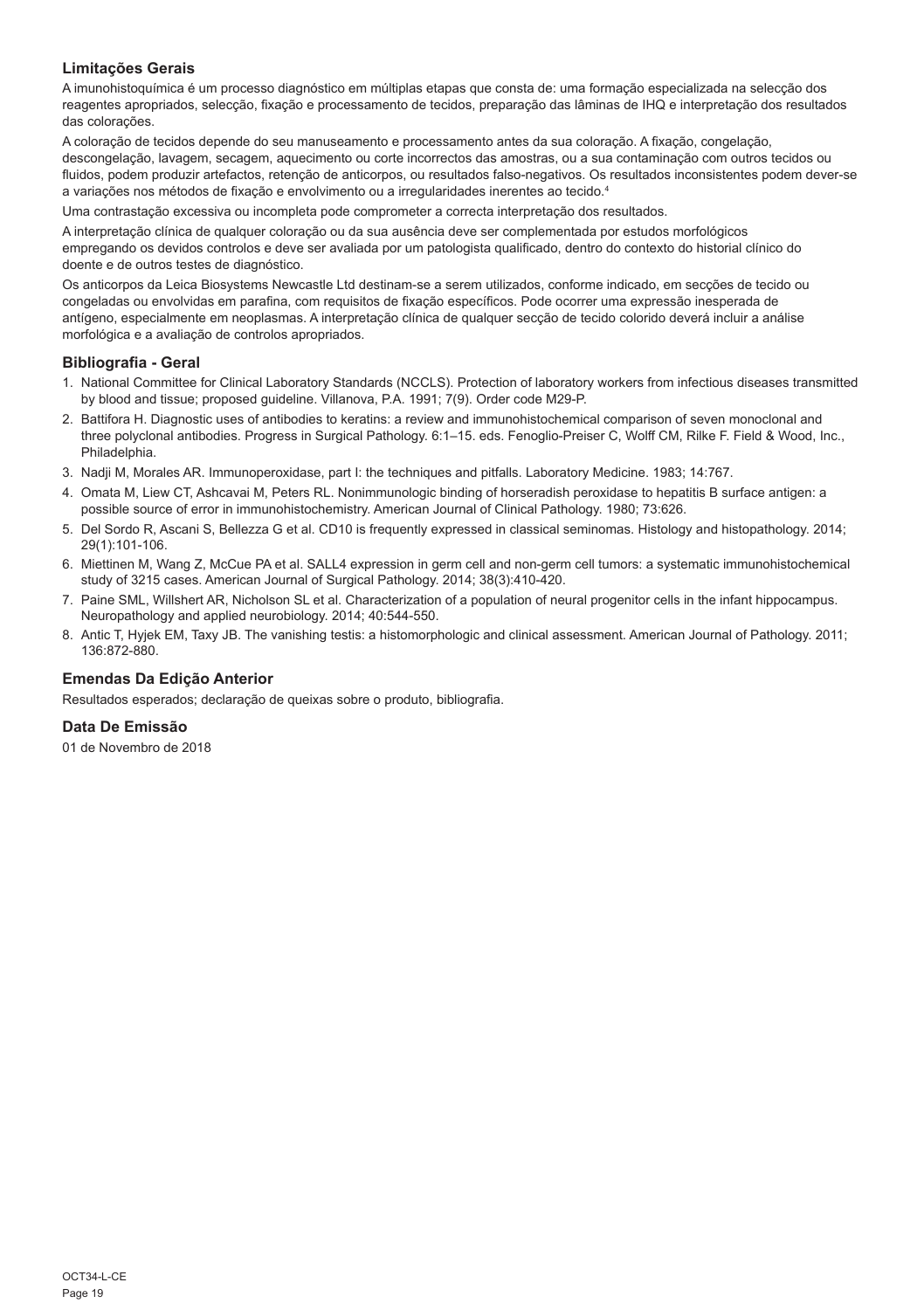# <span id="page-20-0"></span>**Novocastra™ flytande monoklonal musantikropp Oct-3/4 Produktkod: NCL-L-OCT-3/4**

## **Avsedd Användning**

#### *För in vitro diagnostisk användning*.

NCL-L-CD30-591 är avsedd för kvalitativ identifiering med ljusmikroskopi av Oct-3/4 i paraffinsnitt. Den kliniska tolkningen av all färgning eller dess frånvaro bör kompletteras med morfologiska undersökningar som använder korrekta kontroller och utvärderas av kvalificerad patolog inom ramen för patientens kliniska anamnes och andra diagnostiska tester.

## **Metodens Princip**

Immunhistokemiska (IHC) färgningstekniker tillåter visualisering av antigener genom sekvenstillämpning av en specifik antikropp till antigenet (primär antikropp), en sekundär antikropp till den primära antikroppen och ett enzymkomplex med ett kromogent substrat med inlagda tvättsteg. Den enzymatiska aktiveringen av kromogenet resulterar i en synlig reaktionsprodukt på antigenområdet. Proverna kan då kontrastfärgas och förses med täckglas. Resultaten tolkas med ljusmikroskop och bidrar till differentialdiagnosen av patofysiologiska processer som eventuellt kan associeras till ett särskilt antigen.

#### **Klon**

N1NK

#### **Immunogen**

Prokaryotiskt rekombinant protein motsvarande 147 aminosyror av den N-terminala regionen av den humana Oct-3/4 molekylen.

## **Specificitet**

Human Oct-3/4

## **Reagensinnehåll**

NCL-L-OCT3/4 är en flytande supernatant från vävnadskultur innehållande natriumazid som konserveringsmedel.

#### **Ig-klass**

IgG1

## **Total Proteinkoncentration Total Protein**

Se flaskans etikett för total specifik proteinkoncentration för satsen.

#### **Antikroppskoncentration**

Större än eller lika med 69 mg/l enligt bestämning med ELISA. Se flaskans etikett för specifik Ig-koncentration för satsen.

### **Rekommendationer Vid Användning**

Immunhistokemi på paraffinsnitt.

**Värmeinducerad epitopåtervinning (Heat Induced Epitope Retrieval, HIER):** Följ bruksanvisningen för Novocastra Epitope Retrieval Solution pH 6.

**Föreslagen spädning:** 1:100 i 30 minuter vid 25 °C. Detta är endast en riktlinje och användare bör själva fastställa den optimala bruksspädningen.

**Visualisering:** Vänligen följ instruktionerna för användning i Novolink™ Polymer Detection Systems. Om ytterligare produktinformation eller stöd behövs, kontakta då din lokala distributör eller Leica Biosystems regionalkontor, alternativt in på Leica Biosystems webbplats, www.LeicaBiosystems.com

Denna antikropps prestanda ska valideras när den används med andra manuella infärgningssystem eller automatiserade plattformar.

#### **Förvaring Och Stabilitet**

Förvara vid 2 °C – 8 °C. Frys ej. Återgå till 2 °C – 8 °C direkt efter användning. Använd ej efter det utgångsdatum som anges på flaskans etikett. Förvaringsförhållanden som skiljer sig från de ovannämnda måste kontrolleras av användaren.

#### **Preparation Av Prov**

Rekommenderat fixeringsmedel för paraffininbäddade vävnadssnitt är 10 % neutralbuffrat formalin.

## **Varningar Och Försiktighetsåtgärder**

Reagenset har förberetts från supernatanten av vävnadsodlingar. Eftersom det är en biologisk produkt bör skälig försiktighet iakttas vid hantering.

Detta reagens innehåller natriumazid. Materialsäkerhetsdatablad finns att få på begäran eller från www.LeicaBiosystems.com

För kassering av potentiellt toxiska komponenter hänvisas till nationella eller lokala bestämmelser.

Före och efter fixering bör prover och alla material som har varit utsatta för dem hanteras som om det finns risk för att de kan överföra infektioner och kasseras med iakttagande av försiktighet.<sup>1</sup> Pipettera aldrig reagenser med munnen och se till att huden och slemhinnorna inte kommer i kontakt med reagens och prover. Om reagens eller prover kommer i kontakt med känsliga områden, tvätta med rikliga mängder vatten. Rådgör med läkare.

Minimera mikrobisk kontaminering av reagens annars kan en ökning av ospecifik färgning ske.

Inkubationstider eller temperaturer som skiljer sig från dem som specificeras kan ge felaktiga resultat. Alla sådana förändringar måste kontrolleras av användaren.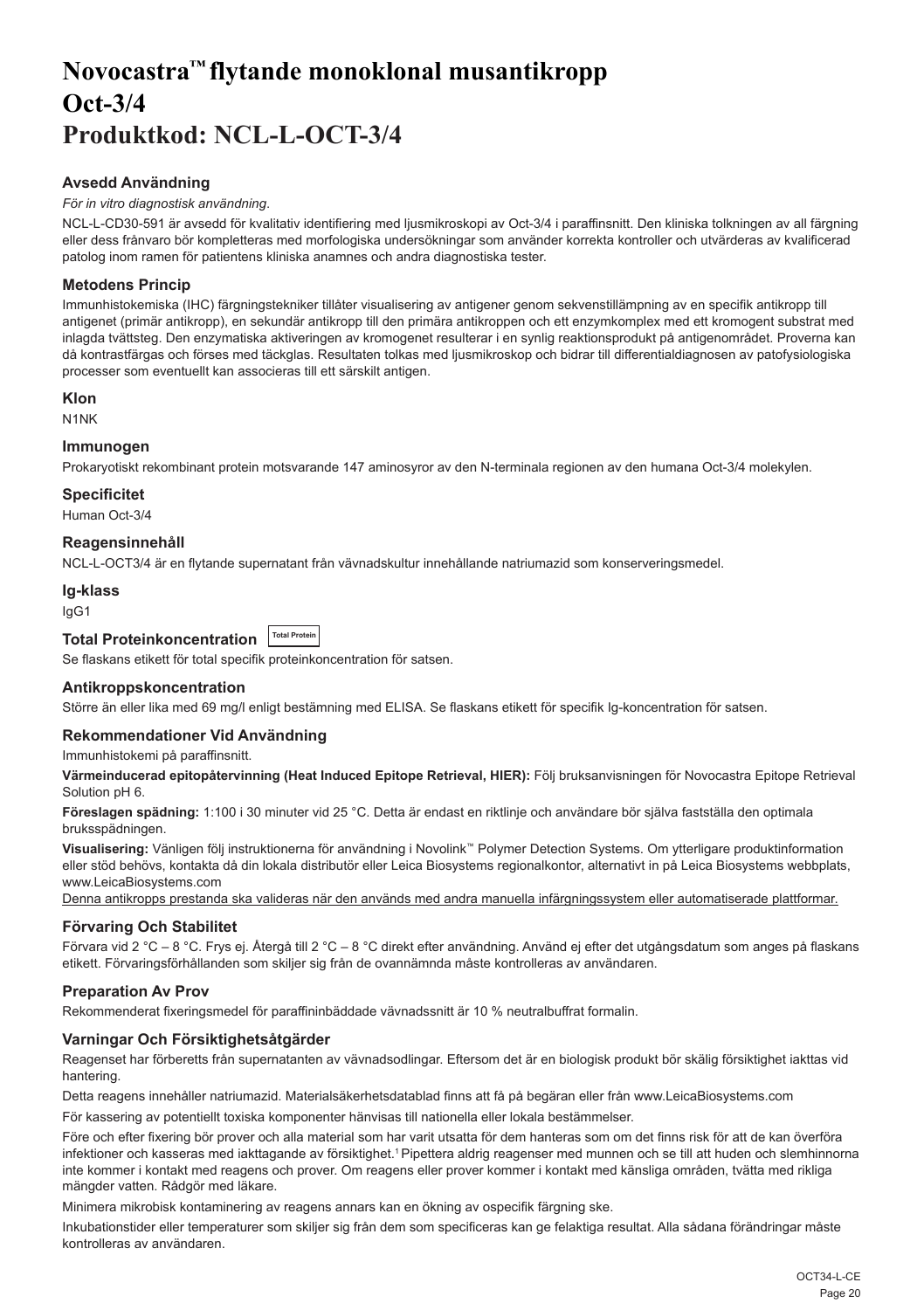## **Kvalitetskontroll**

Skillnader i vävnadsbehandling och tekniska metoder i användarens laboratorium kan ge stor variation i resultaten vilket kan göra det nödvändigt att genomföra regelbundna interna kontroller utöver följande metoder.

Kontroller bör vara färska obduktions-/biopsi-/kirurgiprover som snarast möjligt formalinfixeras, bearbetas och paraffininbäddas på samma sätt som patientprover.

#### **Positiv Vävnadskontroll**

Används för att ange korrekt förberedda vävnader och rätt färgningstekniker.

En positiv vävnadskontroll bör ingå i varje uppsättning av testförhållanden vid varje färgningskörning.

En vävnad med svag positiv färgning är mer lämplig för optimal kvalitetskontroll och för att upptäcka låga nivåer av reagensdegradering än en vävnad med stark positiv färgning.<sup>2</sup>

Rekommenderad positiv kontrollvävnad är seminom.

Om den positiva vävnadskontrollen inte uppvisar positiv färgning bör resultat med testproverna anses vara ogiltiga.

#### **Negativ Vävnadskontroll**

Bör undersökas efter den positiva vävnadskontrollen för att fastställa specificiteten för märkningen av målantigenet med den primära antikroppen.

Rekommenderad negativ kontrollvävnad är cerebellum.

Alternativt ger ofta en mängd olika celltyper som finns i de flesta vävnadssnitt negativa kontrollområden men detta bör kontrolleras av användaren.

Ospecifik färgning, om det förekommer, har ofta ett diffust utseende. Sporadisk färgning av bindväv kan också observeras i snitt från överflödigt formalinfixerade vävnader. Använd intakta celler för tolkning av färgningsresultat. Nekrotiska eller degenererade celler färgar ofta ospecifikt.<sup>3</sup> Falskt positiva resultat kan uppstå p.g.a. icke-immunologisk bindning av proteiner eller substratreaktionsprodukter. De kan också orsakas av endogena enzymer som pseudoperoxidas (erytrocyter), endogent peroxidas (cytokrom C) eller endogent biotin (t.ex. lever, bröst, hjärna, njure) beroende på typ av immunfärgning som används. För att skilja endogen enzymaktivitet eller ospecifik enzymbindning från specifik immunreaktivitet kan ytterligare patientvävnader färgas exklusivt med respektive substratkromogen eller enzymkomplex (avidin-biotin, streptavidin, märkt polymer) och substrat-kromogen. Om specifik färgning sker i den negativa vävnadskontrollen bör resultat med patientprover anses vara ogiltiga.

## **Negativ Reagenskontroll**

Använd en ospecifik negativ reagenskontroll istället för den primära antikroppen med ett snitt från varje patientprov för att utvärdera ospecifik färgning och tillåta bättre tolkning av specifik färgning på antigenområdet.

#### **Patientvävnad**

Undersök patientprover färgade med NCL-L-OCT3/4 sist. Positiv färgningsintensitet bör utvärderas inom ramen för all ospecifik bakgrundsfärgning av den negativa reagenskontrollen. Som vid alla immunhistokemiska tester betyder ett negativt resultat att antigenet inte upptäcktes och inte att det inte förekom i de analyserade cellerna/vävnaderna. Använd vid behov en antikroppspanel för att identifiera falskt negativa reaktioner.

#### **Förväntade Resultat**

#### Normal vävnad

Klon N1NK detekterade Oct-3/4 proteinet i kärnan hos pankreatiska parenkymceller. Ingen infärgningininfärgning observerades hos ett urval av annan normal vävnad (totalt antal normala fall=133).

## Onormal vävnad

Klon N1NK färgade 29/41 tumörer i testis (inklusive 29/36 seminom, 0/4 diffusa stora B-cell lymfom och 0/1 diffusa T-cell lymfom) och 1/1 embryonala karcinom. Ingen infärgning detekterades i ett flertal andra tumörer som utvärderades, inklusive tarmtumörer (0/8), sköldkörteltumörer (0/5), tumörer av metastatiskt ursprung (0/5), hjärntumörer (0/4), levertumörer (0/4), lungtumörer (0/4), tumörer i matstrupe (0/3), teratom (0/3), lymfom (0/3), magsäckstumörer (0/3), äggstockstumörer (0/3), melanom (0/2), binjuretumörer (0/2), tumörer i urinblåsan (0/2), livmoderhalstumörer (0/2), tumörer i endometrium (0/2), brösttumörer (0/2), bentumörer (0/2), tumörer i njure (0/2), tumörer i huvud och hals (0/2), prostatatumörer (0/2), tumörer i salivkörtel (0/2), en tumör i tungan (0/1), en tumör i pankreas  $(0/1)$ , en hudtumör  $(0/1)$ , en prostatahyperplasi  $(0/1)$ , ett pheokromocytom  $(0/1)$ , en tumör i endodermalt sinus  $(0/1)$ , ett embryonalt rabdomyosarkom (0/1) och en primitiv neuroektodermal tumör (0/1). (Totalt antal abnormala fall = 117.)

#### **NCL-L-OCT3/4 rekommenderas för detektering av Oct-3/4 antigen i normal och neoplastisk vävnad, som tillägg till konventionell histopatologi med hjälp av icke-immunologiska histokemiska färgstoffer.**

#### **Allmänna Begränsningar**

Immunhistokemi är en diagnostisk process i flera steg som kräver specialiserad utbildning i urvalet av lämpliga reagens, val av vävnad, fixering och bearbetning, förberedelse av IHC-objektglaset samt tolkning av färgningsresultaten.

Vävnadsfärgning påverkas av hantering och bearbetning av vävnaden före färgningen. Felaktig fixering, nedfrysning, upptining, tvättning, torkning, uppvärmning, snittning eller kontaminering av andra vävnader eller vätskor kan framställa artefakter, infångande av antikroppar eller falskt negativa resultat. Motsägelsefulla resultat kan bero på variationer av fixerings- och inbäddningsmetoder eller på naturliga oregelbundenheter i vävnaden.<sup>4</sup>

Överflödig eller ofullständig kontrastfägning kan försvåra en korrekt tolkning av resultatet.

Den kliniska tolkningen av all färgning eller dess frånvaro bör kompletteras med morfologiska undersökningar som använder korrekta kontroller och utvärderas av kvalificerad patolog inom ramen för patientens kliniska anamnes och andra diagnostiska tester.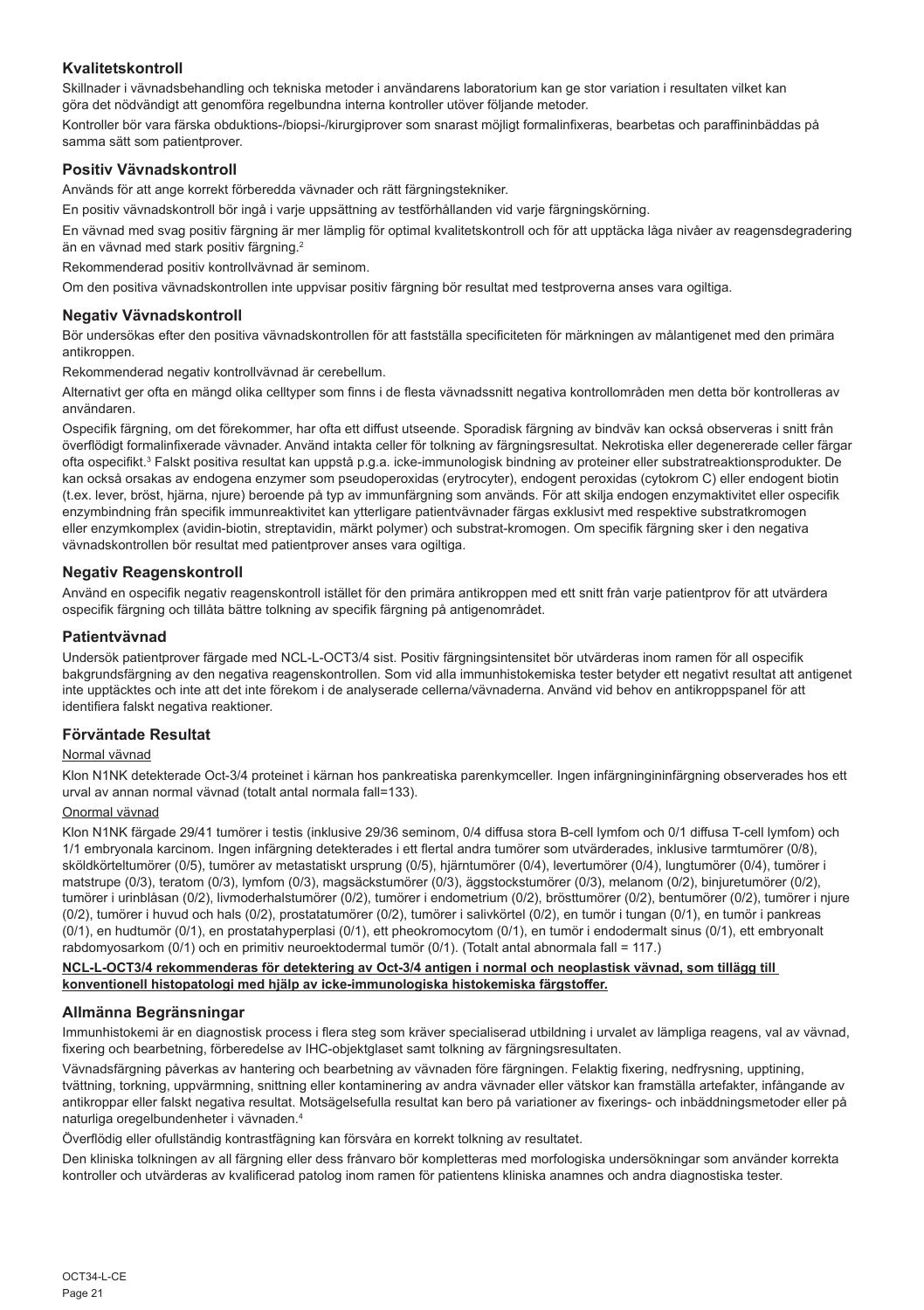Antikroppar från Leica Biosystems Newcastle Ltd är till för användning så som anges på antingen frysta eller paraffininbäddade snitt med specifika fixeringskrav. Oväntat antigenuttryck kan ske, speciellt i neoplasmer. Morfologisk analys och utvärdering av lämpliga kontroller måste ingå i den kliniska tolkningen av alla färgade vävnadssnitt.

### **Bibliografi - Allmän**

- 1. National Committee for Clinical Laboratory Standards (NCCLS). Protection of laboratory workers from infectious diseases transmitted by blood and tissue; proposed guideline. Villanova, P.A. 1991; 7(9). Order code M29-P.
- 2. Battifora H. Diagnostic uses of antibodies to keratins: a review and immunohistochemical comparison of seven monoclonal and three polyclonal antibodies. Progress in Surgical Pathology. 6:1–15. eds. Fenoglio-Preiser C, Wolff CM, Rilke F. Field & Wood, Inc., Philadelphia.
- 3. Nadji M, Morales AR. Immunoperoxidase, part I: the techniques and its pitfalls. Laboratory Medicine. 1983; 14:767.
- 4. Omata M, Liew CT, Ashcavai M, Peters RL. Nonimmunologic binding of horseradish peroxidase to hepatitis B surface antigen: a possible source of error in immunohistochemistry. American Journal of Clinical Pathology. 1980; 73:626.
- 5. Del Sordo R, Ascani S, Bellezza G et al. CD10 is frequently expressed in classical seminomas. Histology and histopathology. 2014; 29(1):101-106.
- 6. Miettinen M, Wang Z, McCue PA et al. SALL4 expression in germ cell and non-germ cell tumors: a systematic immunohistochemical study of 3215 cases. American Journal of Surgical Pathology. 2014; 38(3):410-420.
- 7. Paine SML, Willshert AR, Nicholson SL et al. Characterization of a population of neural progenitor cells in the infant hippocampus. Neuropathology and applied neurobiology. 2014; 40:544-550.
- 8. Antic T, Hyjek EM, Taxy JB. The vanishing testis: a histomorphologic and clinical assessment. American Journal of Pathology. 2011; 136:872-880.

## **Rättelser Av Tidigare Utgivning**

Förväntade resultat; uttalande om produktkrav, bibliografi.

#### **Utgivningsdatum**

01 november 2018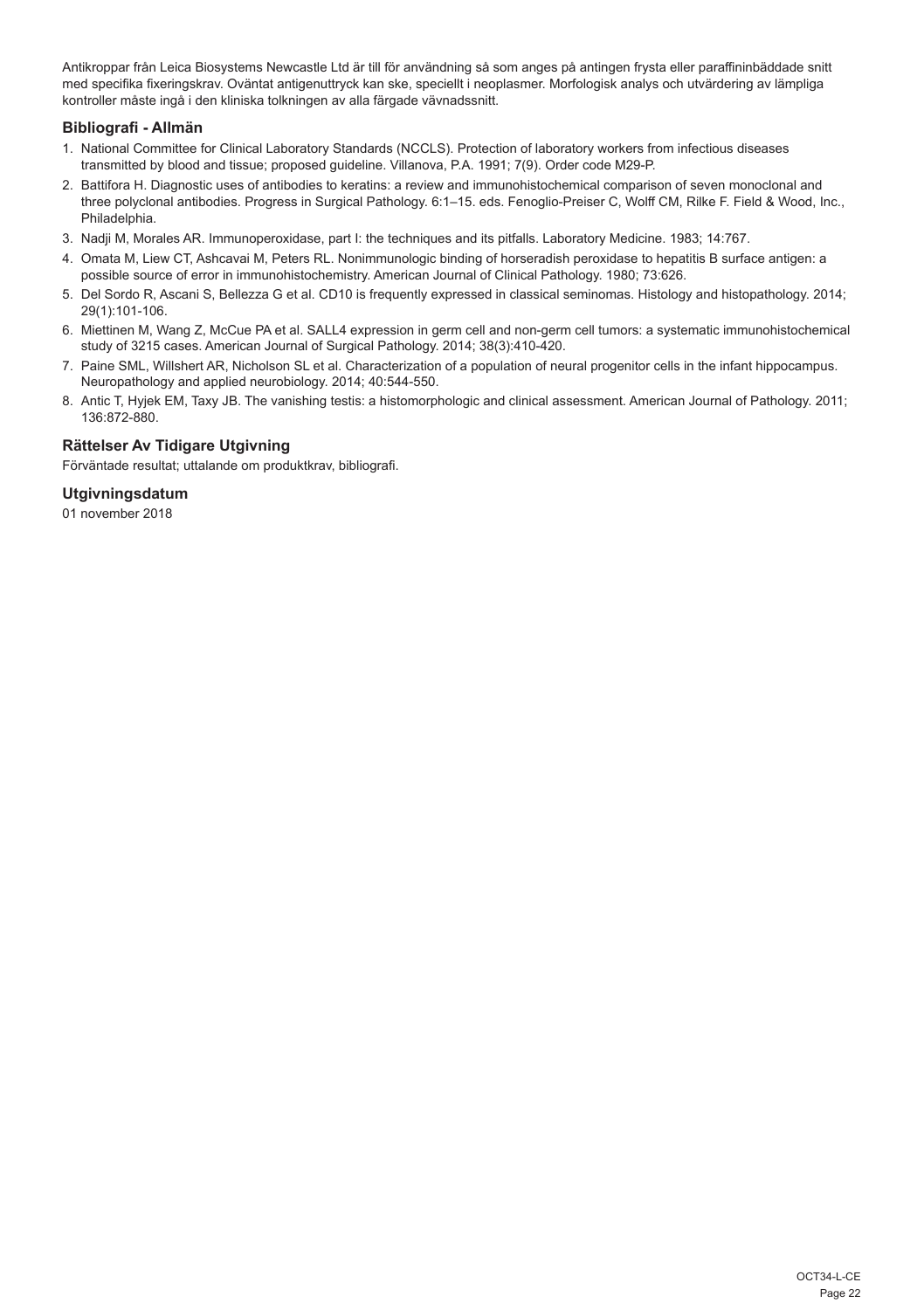# <span id="page-23-0"></span>**Υγρό μονοκλωνικό αντίσωμα ποντικού Novocastra™ Oct-3/4 Κωδικός είδους: NCL-L-OCT3/4**

## **Χρήση Για Την Οποία Προορίζεται**

#### *Για in vitro διαγνωστική χρήση*.

Το NCL-L-OCT3/4 προορίζεται για την ποιοτική ταυτοποίηση με μικροσκοπία φωτός της Oct-3/4 σε τομές παραφίνης. Η κλινική ερμηνεία οποιασδήποτε χρώσης ή της απουσίας της θα πρέπει να συμπληρώνεται με μορφολογικές μελέτες που χρησιμοποιούν σωστούς μάρτυρες και θα πρέπει να αξιολογείται στα πλαίσια του κλινικού ιστορικού του ασθενούς και άλλων διαγνωστικών εξετάσεων από ειδικευμένο παθολογοανατόμο.

## **Αρχή Της Διαδικασίας**

Οι τεχνικές ανοσοϊστοχημικής (IHC) χρώσης επιτρέπουν την οπτικοποίηση των αντιγόνων μέσω της διαδοχικής εφαρμογής ενός ειδικού αντισώματος στο αντιγόνο (πρωτοταγές αντίσωμα), ενός δευτεροταγούς αντισώματος στο πρωτοταγές αντίσωμα και ενός ενζυμικού συμπλόκου με χρωμογόνο υπόστρωμα με παρεμβαλλόμενα βήματα πλύσης. Η ενζυμική ενεργοποίηση του χρωμογόνου έχει ως αποτέλεσμα το σχηματισμό ενός ορατού προϊόντος αντίδρασης στη θέση του αντιγόνου. Το δείγμα μπορεί κατόπιν να υποβληθεί σε αντίχρωση και να καλυφθεί με καλυπτρίδα. Τα αποτελέσματα ερμηνεύονται με χρήση μικροσκοπίου φωτός και βοηθούν στη διαφορική διάγνωση παθοφυσιολογικών εξεργασιών, οι οποίες ενδέχεται ή όχι να σχετίζονται με ένα συγκεκριμένο αντιγόνο.

#### **Κλώνος**

N1NK

#### **Ανοσογόνο**

Προκαρυωτική ανασυνδυασμένη πρωτεΐνη που αντιστοιχεί σε 147 αμινοξέα του αμινοτελικού άκρου του μορίου του ανθρώπινου Oct-3/4

#### **Ειδικότητα**

Ανθρώπινο Oct-3/4

#### **Σύνθεση Αντιδραστηρίου**

Το NCL-L-OCT3/4 είναι ένα υγρό υπερκείμενο ιστοκαλλιέργειας που περιέχει αζίδιο του νατρίου ως συντηρητικό.

**Τάξη Ig** IgG1

## **Ολική Συγκέντρωση Πρωτεΐνης Total Protein**

Για την ολική συγκέντρωση πρωτεΐνης που είναι ειδική για την εκάστοτε παρτίδα, ανατρέξτε στην ετικέτα του φιαλιδίου.

#### **Συγκέντρωση Αντισώματος**

Μεγαλύτερη ή ίση με 69 mg/L, όπως προσδιορίζεται με ELISA. Για τη συγκέντρωση Ig που είναι ειδική για την εκάστοτε παρτίδα, ανατρέξτε στην ετικέτα του φιαλιδίου.

#### **Συστάσεις Για Τη Χρήση**

Ανοσοϊστοχημεία σε παρασκευάσματα παραφίνης.

**Ανάκτηση επιτόπου επαγόμενη με θερμότητα (Heat Induced Epitope Retrieval, HIER):** Ακολουθήστε τις οδηγίες χρήσης του Novocastra Epitope Retrieval Solution pH 6.

**Προτεινόμενη διάλυση:** 1:100 επί 30 λεπτά σε 25 °C. Παρέχεται ως οδηγός και οι χρήστε θα πρέπει να καθορίζουν τις δικές τους διαλύσεις εργασίας.

**Απεικόνιση:** Παρακαλούμε ακολουθήστε τις οδηγίες χρήσης στο Novolink™ Polymer Detection Systems. Για περισσότερες πληροφορίες για το προϊόν ή για υποστήριξη, επικοινωνήστε με τον τοπικό διανομέα ή το περιφερειακό γραφείο της Leica Biosystems ή εναλλακτικά επισκεφθείτε τον ιστότοπο της Leica Biosystems, www.LeicaBiosystems.com

Η απόδοση του συγκεκριμένου αντισώματος θα πρέπει να επικυρωθεί όταν χρησιμοποιηθεί μαζί με άλλα μη αυτόματα συστήματα χρώσης ή αυτοματοποιημένες πλατφόρμες.

#### **Φύλαξη Και Σταθερότητα**

Φυλάσσετε στους 2–8 °C. Μην καταψύχετε. Επαναφέρετε στους 2–8 °C αμέσως μετά τη χρήση. Μη χρησιμοποιείτε μετά την ημερομηνία λήξης που αναγράφεται στην ετικέτα του φιαλιδίου. Τυχόν συνθήκες φύλαξης διαφορετικές από εκείνες που καθορίζονται παραπάνω πρέπει να επαληθεύονται από το χρήστη.

#### **Παρασκευή Δείγματος**

Το συνιστώμενο μονιμοποιητικό είναι ουδέτερο ρυθμιστικό διάλυμα φορμόλης 10% για τομές ιστού εγκλεισμένες σε παραφίνη.

#### **Προειδοποιήσεις Και Προφυλάξεις**

Το αντιδραστήριο αυτό έχει παρασκευαστεί από το υπερκείμενο κυτταροκαλλιέργειας. Επειδή είναι βιολογικό προϊόν, θα πρέπει να δίνεται εύλογη προσοχή κατά το χειρισμό του.

Αυτό το αντιδραστήριο περιέχει αζίδιο του νατρίου. Δελτίο δεδομένων ασφαλείας υλικού διατίθεται κατόπιν αιτήματος ή από τη διεύθυνση www.LeicaBiosystems.com

Συμβουλευτείτε τους ομοσπονδιακούς, πολιτειακούς ή τοπικούς κανονισμούς για απόρριψη τυχόν δυνητικώς τοξικών συστατικών. Ο χειρισμός δειγμάτων, πριν και μετά τη μονιμοποίηση, καθώς και όλων των υλικών που έχουν εκτεθεί σε αυτά, θα πρέπει να γίνεται ως εάν ήταν δυνητικά μετάδοσης λοίμωξης και η απόρριψή τους να πραγματοποιείται λαμβάνοντας τις σωστές προφυλάξεις.<sup>1</sup>Μην αναρροφάτε ποτέ με πιπέτα αντιδραστήρια με το στόμα και αποφύγετε την επαφή του δέρματος και των βλεννογόνων με αντιδραστήρια και δείγματα. Εάν τα αντιδραστήρια ή τα δείγματα έλθουν σε επαφή με ευαίσθητες περιοχές, πλύνετε με άφθονες ποσότητες νερού. Ζητήστε τη συμβουλή ιατρού.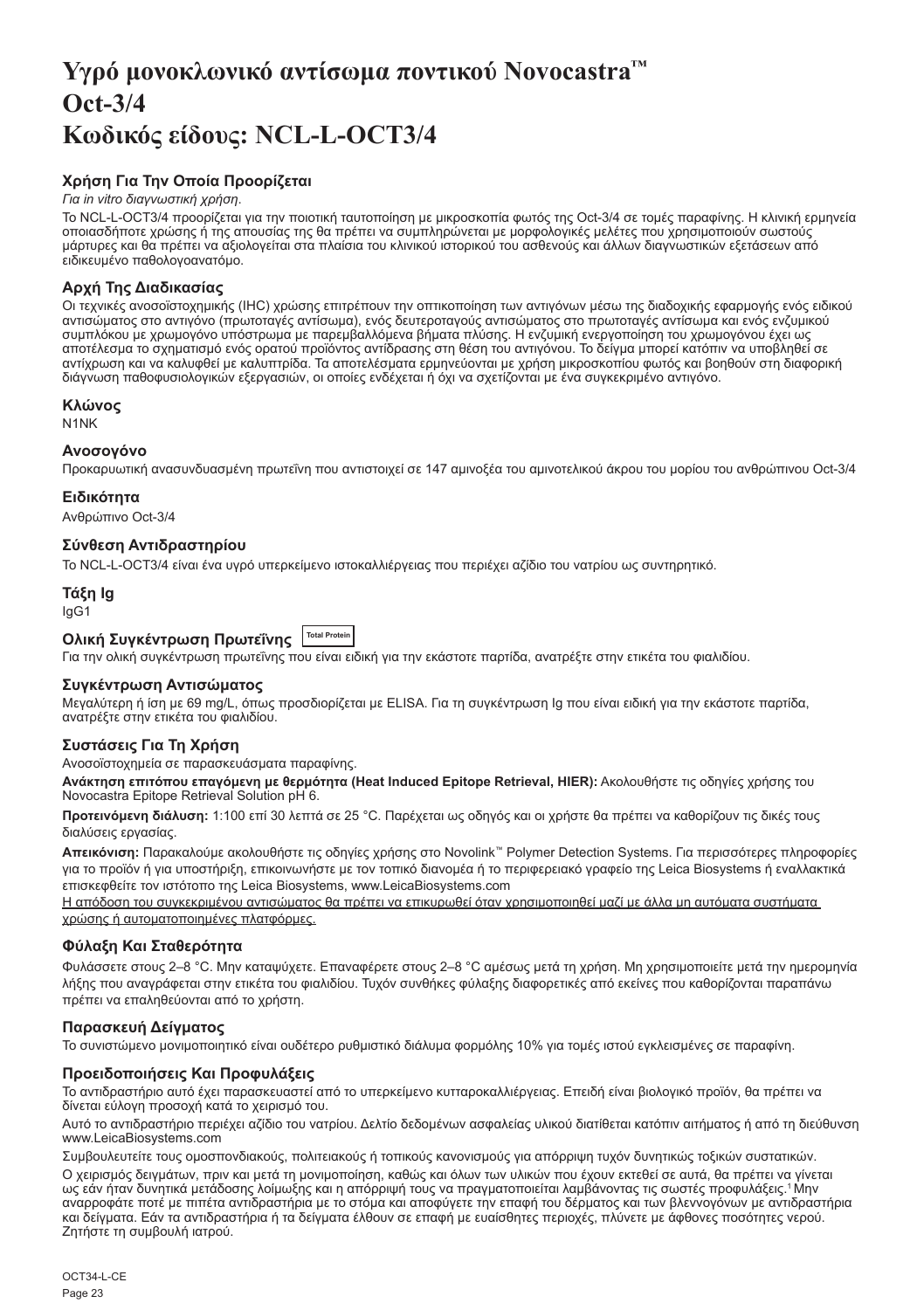Ελαχιστοποιήστε τη μικροβιακή μόλυνση των αντιδραστηρίων, διότι ενδέχεται να συμβεί αύξηση μη ειδικής χρώσης. Χρόνοι ή θερμοκρασίες επώασης διαφορετικές από εκείνες που καθορίζονται ενδέχεται να δώσουν εσφαλμένα αποτελέσματα. Τυχόν τέτοιες μεταβολές πρέπει να επικυρώνονται από το χρήστη.

## **Ποιοτικός Έλεγχος**

Τυχόν διαφορές στην επεξεργασία των ιστών και τις τεχνικές διαδικασίες στο εργαστήριο του χρήστη ενδέχεται να προκαλέσουν σημαντική μεταβλητότητα στα αποτελέσματα, καθιστώντας αναγκαία την τακτική εκτέλεση εσωτερικών ελέγχων επιπλέον των ακόλουθων διαδικασιών.

Οι μάρτυρες θα πρέπει να είναι φρέσκα δείγματα νεκροψίας/βιοψίας/χειρουργικά δείγματα, τα οποία είναι μονιμοποιημένα σε φορμόλη, επεξεργασμένα και εγκλεισμένα σε κηρό παραφίνης, το συντομότερο δυνατό με τον ίδιο τρόπο με το(α) δείγμα(τα) του ασθενούς.

## **Θετικός Μάρτυρας Ιστού**

Χρησιμοποιείται για να υποδεικνύει σωστά παρασκευασμένους ιστούς και σωστές τεχνικές χρώσης.

Θα πρέπει να περιλαμβάνεται ένας θετικός μάρτυρας ιστού για κάθε σύνολο συνθηκών εξέτασης σε κάθε εκτέλεση χρώσης.

Ένας ιστός με ασθενή θετική χρώση είναι πιο κατάλληλος από έναν ιστό με ισχυρή θετική χρώση για βέλτιστο έλεγχο ποιότητας και για την ανίχνευση πολύ μικρών επιπέδων τυχόν αποδόμησης των αντιδραστηρίων.<sup>2</sup>

Συνιστώμενος ιστός θετικού μάρτυρα είναι το σεμίνωμα.

Εάν ο θετικός μάρτυρας ιστού δεν παρουσιάζει θετική χρώση, τα αποτελέσματα με τα δείγματα της εξέτασης θα πρέπει να θεωρούνται άκυρα.

## **Αρνητικός Μάρτυρας Ιστού**

Θα πρέπει να εξετάζεται μετά τον θετικό μάρτυρα ιστού για την επαλήθευση της ειδικότητας της επισήμανσης του αντιγόνου-στόχου από το πρωτοταγές αντίσωμα.

Συνιστώμενος ιστός αρνητικού μάρτυρα είναι η παρεγκεφαλίδα.

Εναλλακτικά, η ποικιλία διαφόρων κυτταρικών τύπων που υπάρχουν στις περισσότερες τομές ιστών παρέχει συχνά θέσεις αρνητικού μάρτυρα, αλλά αυτό πρέπει να επαληθεύεται από το χρήστη.

Μη ειδική χρώση, εάν υπάρχει, έχει συνήθως διάχυτη εμφάνιση. Ενδέχεται επίσης να παρατηρηθεί σποραδική χρώση του συνδετικού ιστού σε τομές από ιστούς που έχουν μονιμοποιηθεί με υπερβολική ποσότητα φορμόλης. Χρησιμοποιείτε άθικτα κύτταρα για την<br>ερμηνεία των αποτελεσμάτων της χρώσης. Νεκρωτικά ή εκφυλισμένα κύτταρα παρουσιάζουν συχνά μη ειδική παρατηρηθούν ψευδώς θετικά αποτελέσματα λόγω μη ανοσολογικής δέσμευσης των πρωτεϊνών ή των προϊόντων αντίδρασης του υποστρώματος. Ενδέχεται επίσης να προκληθούν από ενδογενή ένζυμα, όπως η ψευδοϋπεροξειδάση (ερυθροκύτταρα), η ενδογενής<br>υπεροξειδάση (κυτόχρωμα C) ή η ενδογενής βιοτίνη (π.χ. ήπαρ, μαστός, εγκέφαλος, νεφρός) ανάλογα με το χρησιμοποιείται. Για τη διαφοροποίηση της ενδογενούς ενζυμικής δραστικότητας ή της μη ειδικής δέσμευσης των ενζύμων από ειδική ανοσοαντιδραστικότητα, είναι δυνατό να χρωματιστούν αποκλειστικά επιπλέον ιστοί ασθενών με χρωμογόνο υποστρώματος ή ενζυμικά σύμπλοκα (αβιδίνη-βιοτίνη, στρεπταβιδίνη, σημασμένο πολυμερές) και υπόστρωμα-χρωμογόνο, αντίστοιχα. Εάν παρουσιαστεί ειδική χρώση στον αρνητικό μάρτυρα ιστού, τα αποτελέσματα με τα δείγματα ασθενούς θα πρέπει να θεωρούνται άκυρα.

## **Αρνητικός Μάρτυρας Αντιδραστηρίου**

Χρησιμοποιείτε έναν μη ειδικό αρνητικό μάρτυρα αντιδραστηρίου αντί του πρωτοταγούς αντισώματος με μια τομή κάθε δείγματος<br>ασθενούς για την αξιολόγηση μη ειδικής χρώσης και για να επιτρέπεται καλύτερη ερμηνεία της ειδικής

#### **Ιστός Ασθενούς**

Εξετάστε τα δείγματα ασθενών που έχουν υποβληθεί σε χρώση με NCL-L-OCT3/4 τελευταία. Η ένταση της θετικής χρώσης θα πρέπει να εκτιμάται στα πλαίσια τυχόν μη ειδικής χρώσης υποβάθρου του αρνητικού μάρτυρα αντιδραστηρίου. Όπως συμβαίνει με οποιαδήποτε ανοσοϊστοχημική εξέταση, ένα αρνητικό αποτέλεσμα σημαίνει ότι το αντιγόνο δεν ανιχνεύτηκε, όχι ότι το αντιγόνο δεν υπήρχε στα κύτταρα/στον ιστό που εξετάστηκε. Εάν είναι απαραίτητο, χρησιμοποιήστε μια σειρά αντισωμάτων για την αναγνώριση ψευδώς αρνητικών αντιδράσεων.

#### **Αναμενόμενα Αποτελέσματα**

#### Φυσιολογικοί ιστοί

Ο κλώνος N1NK ανίχνευσε την πρωτεΐνη Oct-3/4 στον πυρήνα παγκρεατικών παρεγχυματικών κυττάρων. Δεν παρατηρήθηκε χρώση σε διάφορους άλλους φυσιολογικούς ιστούς (Συνολικός αριθμός φυσιολογικών περιστατικών =133).

## Ανώμαλη ιστού

Ο κλώνος N1NK προκάλεσε χρώση σε 29/41 όγκους των όρχεων (στα οποία συμπεριλαμβάνονταν 29/36 σεμινώματα, 0/4 διάχυτα λεμφώματα από μεγάλα B κύτταρα και 0/1 διάχυτο λέμφωμα από T κύτταρα) και 1/1 εμβρυικό καρκίνωμα. Δεν ανιχνεύτηκε χρώση σε διάφορους πρόσθετους όγκους που αξιολογήθηκαν, συμπεριλαμβανομένων όγκων του εντέρου (0/8), όγκων του θυρεοειδούς (0/5), όγκων μεταστατικής προέλευσης (0/5), όγκων του εγκεφάλου (0/4), όγκων του ήπατος (0/4), όγκων των πνευμόνων (0/4), όγκων του οισοφάγου (0/3), τερατωμάτων (0/3), λεμφωμάτων (0/3), όγκων του στομάχου (0/3), όγκων των ωοθηκών (0/3), μελανωμάτων (0/2), όγκων των επινεφριδίων (0/2), όγκων της ουροδόχου κύστης (0/2), όγκων του τραχήλου της μήτρας (0/2), όγκων του ενδομητρίου<br>(0/2), όγκων των μαστών (0/2), όγκων των οστών (0/2), όγκων των νεφρών (0/2), όγκων της κεφαλής κα του προστάτη (0/2), όγκων των σιελογόνων αδένων (0/2), ενός όγκου της γλώσσας (0/1), ενός παγκρεατικού όγκου (0/1), ενός όγκου του δέρματος (0/1), μίας προστατικής υπερπλασίας (0/1), ενός φαιοχρωμοκυπώματος (0/1), ενός όγκου ενδοδερμικού κόλπου (0/1),<br>ενός εμβρυϊκού ραβδομυοσαρκώματος (0/1) και ενός αρχέγονου νευροεξωδερμικού όγκου (0/1) (Συνολικ περιστατικών = 117).

# **Το NCL-L-OCT3/4 συνιστάται για την ανίχνευση του αντιγόνου Oct-3/4 σε φυσιολογικό και νεοπλασματικό ιστό, ως συμπλήρωμα της συμβατικής ιστοπαθολογίας χρησιμοποιώντας μη ανοσολογικές ιστοχημικές χρώσεις.**

#### **Γενικοί Περιορισμοί**

Η ανοσοϊστοχημεία είναι μια διαγνωστική διεργασία πολλαπλών βημάτων, η οποία αποτελείται από ειδικευμένη εκπαίδευση στην επιλογή των κατάλληλων αντιδραστηρίων, επιλογή ιστού, μονιμοποίηση και επεξεργασία, προετοιμασία της πλάκας IHC και ερμηνεία των αποτελεσμάτων της χρώσης.

Η χρώση του ιστού εξαρτάται από το χειρισμό και την επεξεργασία του ιστού πριν από τη χρώση. Τυχόν εσφαλμένη μονιμοποίηση, κατάψυξη, απόψυξη, πλύση, στέγνωμα, θέρμανση, τομή ή μόλυνση με άλλους ιστούς ή υγρά ενδέχεται να παράγει μορφώματα, παγίδευση αντισώματος ή ψευδώς αρνητικά αποτελέσματα. Τυχόν ασυνεπή αποτελέσματα ενδέχεται να οφείλονται σε παραλλαγές των μεθόδων μονιμοποίησης και εγκλεισμού ή σε εγγενείς ανωμαλίες εντός του ιστού.<sup>4</sup>

Τυχόν υπερβολική ή ατελής αντίχρωση ενδέχεται να διακυβεύσει τη σωστή ερμηνεία των αποτελεσμάτων.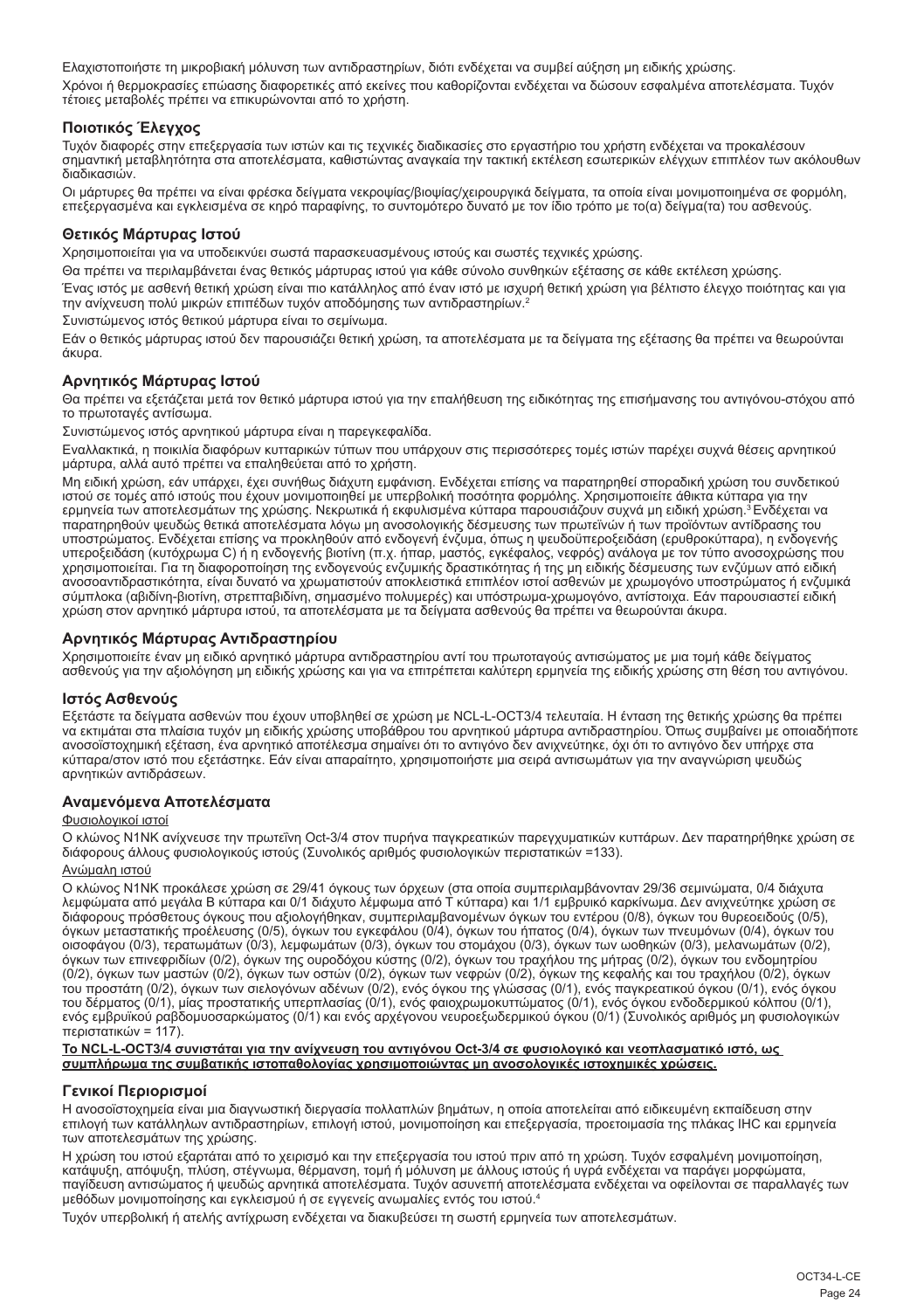Η κλινική ερμηνεία οποιασδήποτε χρώσης ή της απουσίας της θα πρέπει να συμπληρώνεται με μορφολογικές μελέτες που χρησιμοποιούν σωστούς μάρτυρες και θα πρέπει να αξιολογείται στα πλαίσια του κλινικού ιστορικού του ασθενούς και άλλων διαγνωστικών εξετάσεων από ειδικευμένο παθολογοανατόμο.

Τα αντισώματα που παρέχονται από την Leica Biosystems Newcastle Ltd προορίζονται για χρήση, όπως υποδεικνύεται, είτε σε κατεψυγμένες είτε σε εγκλεισμένες σε παραφίνη τομές, με ειδικές απαιτήσεις μονιμοποίησης. Ενδέχεται να παρουσιαστεί μη<br>αναμενόμενη έκφραση αντιγόνου, ειδικά σε νεοπλάσματα. Η κλινική ερμηνεία οποιασδήποτε χρωματισμένης περιλαμβάνει μορφολογική ανάλυση και την αξιολόγηση των κατάλληλων μαρτύρων.

#### **Βιβλιογραφία - Γενική**

- 1. National Committee for Clinical Laboratory Standards (NCCLS). Protection of laboratory workers from infectious diseases transmitted by blood and tissue; proposed guideline. Villanova, P.A. 1991; 7(9). Order code M29-P.
- 2. Battifora H. Diagnostic uses of antibodies to keratins: a review and immunohistochemical comparison of seven monoclonal and three polyclonal antibodies. Progress in Surgical Pathology. 6:1–15. eds. Fenoglio-Preiser C, Wolff CM, Rilke F. Field & Wood, Inc., Philadelphia.
- 3. Nadji M, Morales AR. Immunoperoxidase, part I: the techniques and pitfalls. Laboratory Medicine. 1983; 14:767.
- 4. Omata M, Liew CT, Ashcavai M, Peters RL. Nonimmunologic binding of horseradish peroxidase to hepatitis B surface antigen: a possible source of error in immunohistochemistry. American Journal of Clinical Pathology. 1980; 73:626.
- 5. Del Sordo R, Ascani S, Bellezza G et al. CD10 is frequently expressed in classical seminomas. Histology and histopathology. 2014; 29(1):101-106.
- 6. Miettinen M, Wang Z, McCue PA et al. SALL4 expression in germ cell and non-germ cell tumors: a systematic immunohistochemical study of 3215 cases. American Journal of Surgical Pathology. 2014; 38(3):410-420.
- 7. Paine SML, Willshert AR, Nicholson SL et al. Characterization of a population of neural progenitor cells in the infant hippocampus. Neuropathology and applied neurobiology. 2014; 40:544-550.
- 8. Antic T, Hyjek EM, Taxy JB. The vanishing testis: a histomorphologic and clinical assessment. American Journal of Pathology. 2011; 136:872-880.

#### **Τροποποιήσεις Στην Προηγούμενη Έκδοση**

Αναμενόμενα αποτελέσματα, δήλωση αξιώσεων του προϊόντος, βιβλιογραφία.

## **Ημερομηνία Έκδοσης**

01 Νοεμβρίου 2018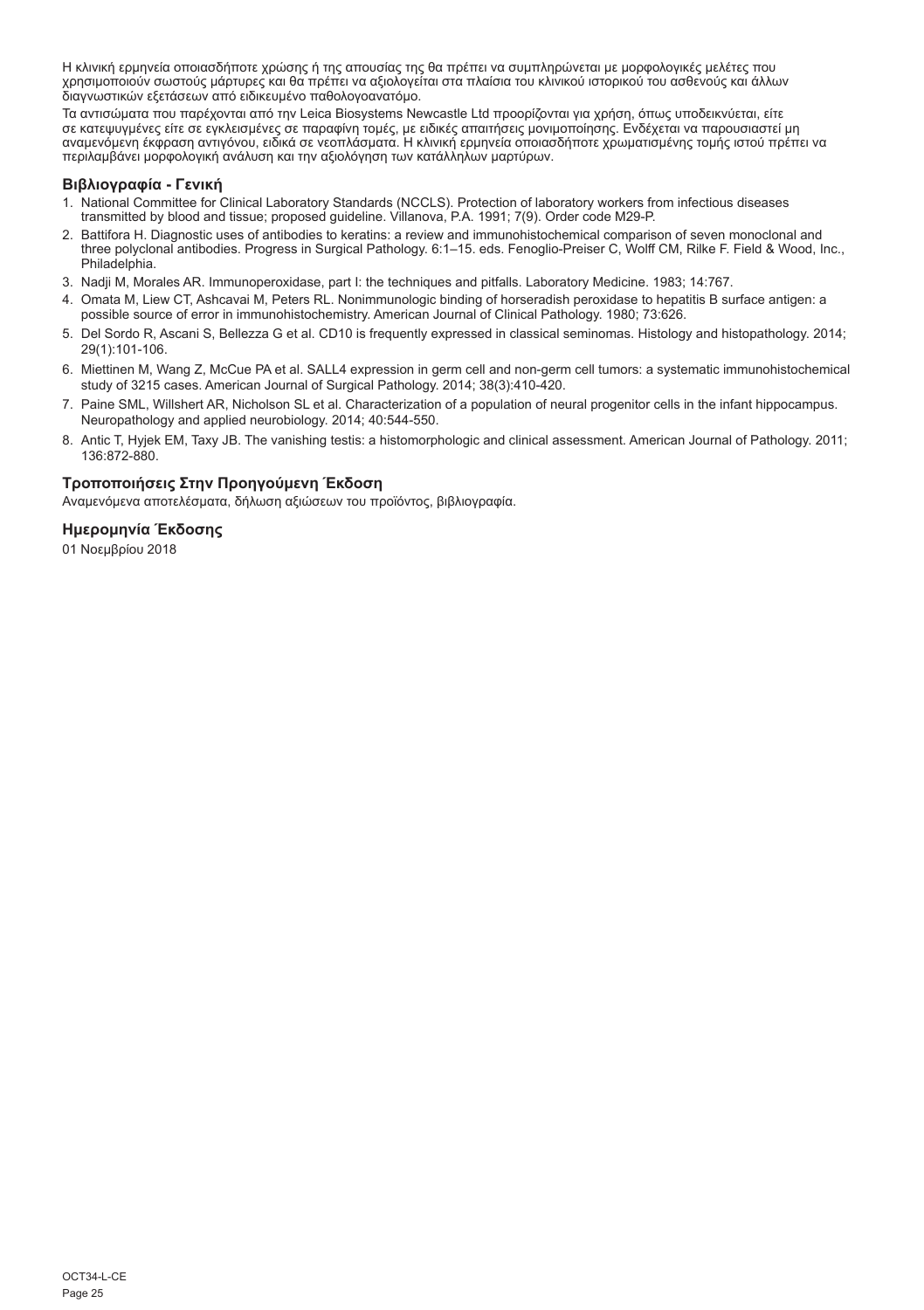# <span id="page-26-0"></span>**Novocastra™ flydende monoklonalt muse-antistof Oct-3/4 Produktkode: NCL-L-OCT3/4**

## **Tilsigtet Anvendelse**

## *Til in vitro diagnostisk anvendelse*.

NCL-L-OCT3/4 er beregnet til brug til kvalitativ identifikation med lysmikroskopi af Oct-3/4 i paraffinsnit. Klinisk fortolkning af farvning eller mangel derpå skal suppleres med morfologiske undersøgelser under anvendelse af passende kontroller og bør evalueres i sammenhæng med patientens kliniske historie og andre diagnostiske tests af en kvalificeret patolog.

## **Procedureprincip**

Immunhistokemiske (IHC) farvningsteknikker muliggør visualisering af antigener via sekventiel tilsætning af et specifikt antistof mod antigenet (primært antistof), et sekundært antistof mod det primære antistof og et enzym kompleksbundet til et kromogent substrat med indskudte vasketrin. Den enzymatiske aktivering af kromogenet resulterer i et synligt reaktionsprodukt på antigenstedet. Prøven kan derefter kontrastfarves og dækkes med et dækglas. Resultaterne fortolkes ved anvendelse af et lysmikroskop og medvirker til differentiel diagnose af patofysiologiske processer, som muligvis kan være associeret med et bestemt antigen.

## **Klon**

N1NK

#### **Immunogen**

Prokaryotisk rekombinant protein, der svarer til 147 aminosyrer af det N-terminale område af det humane Oct-3/4-molekyle.

#### **Specificitet**

Humant Oct-3/4

#### **Reagenssammensætning**

NCL-L-OCT3/4 er en flydende vævskultursupernatant, der indeholder natriumazid som konserveringsmiddel.

#### **Ig-klasse**

IgG1

## **Totalproteinkoncentration Total Protein**

Se etiketten på hætteflasken for lotspecifik totalproteinkoncentration.

#### **Antistofkoncentration**

Større end eller lig med 69 mg/l som bestemt med ELISA. Se etiketten på hætteflasken for lotspecifik Ig-koncentration.

## **Anbefalinger Vedrørende Anvendelse**

Immunhistokemi på paraffinsnit.

**Varmeinduceret epitopdemaskering (Heat Induced Epitope Retrieval, HIER):** Følg venligst brugsanvisningen til Novocastra Epitope Retrieval Solution pH 6.

**Foreslået fortynding:** 1:100 ved 30 minutter ved 25 °C. Disse retningslinjer er vejledende, og brugeren bør selv bestemme egne optimale brugsopløsninger.

**Visualisering:** Følg venligst vejledningen i Novolink™ Polymer Detection Systems. Yderligere produktinformation og support fås ved henvendelse til lokal forhandler eller Leica Biosystems regionskontor - samt på vores hjemmeside: www.LeicaBiosystems.com Dette antistofs funktion bør valideres, når det anvendes med andre manuelle farvningssystemer eller automatiserede platforme.

#### **Opbevaring Og Holdbarhed**

Opbevares ved 2–8 °C. Må ikke fryses. Sættes tilbage til 2–8 °C umiddelbart efter brug. Må ikke anvendes efter udløbsdatoen angivet på hætteflaskens etikette. Andre opbevaringsbetingelser end de ovenfor angivne skal verificeres af brugeren.

#### **Prøveklargøring**

Det anbefalede fiksativ er 10% neutralbufferjusteret formalin til paraffinindstøbte vævssnit.

#### **Advarsler Og Forholdsregler**

Dette reagens er fremstillet ud fra supernatanten af en cellekultur. Da det er et biologisk produkt, skal der tages fornuftige sikkerhedsforanstaltninger ved dets håndtering.

Denne reagens indeholder natriumazid. Et datablad for materialesikkerhed kan fås efter anmodning eller er tilgængeligt på www.LeicaBiosystems.com

Konsulter landsdækkende og lokale love og regler vedrørende bortskaffelse af alle potentielt toksiske komponenter.

Prøver skal før og efter fiksering, lige som alle materialer eksponeret mod prøverne, håndteres som potentielt smittefarlige og bortskaffes under iagttagelse af passende forholdsregler<sup>ı</sup>. Pipetter aldrig reagenser med munden og undgå, at reagenser og prøver kommer i kontakt med huden eller slimhinder. Hvis reagenser eller prøver kommer i kontakt med følsomme områder, skal der skylles efter med rigelige mængder vand. Søg læge.

Minimer mikrobiel kontaminering af reagenserne, da der ellers kan forekomme øget uspecifik farvning.

Inkubationstider eller -temperaturer andre end de specificerede kan give fejlagtige resultater. Alle sådanne ændringer skal valideres af brugeren.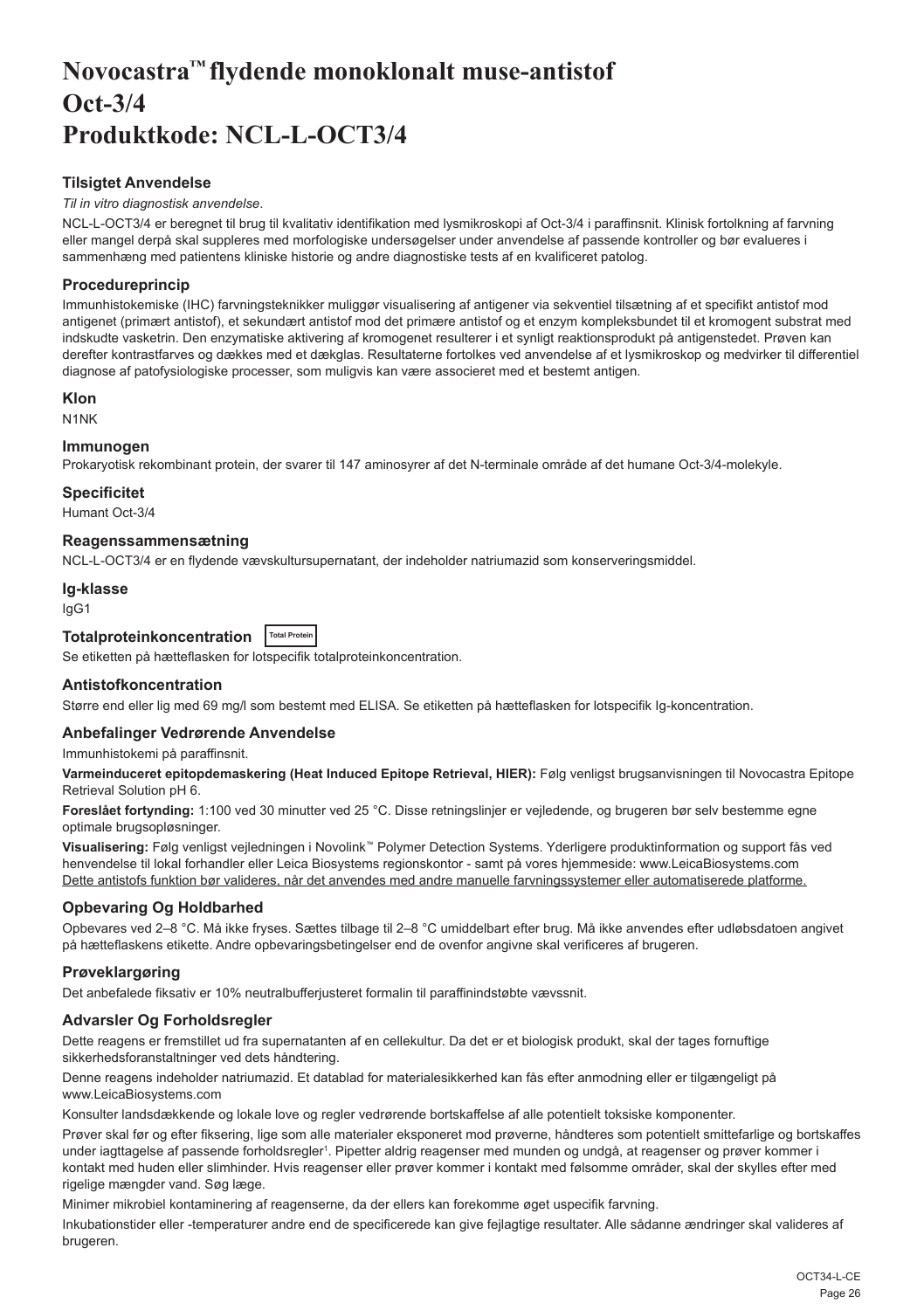## **Kvalitetskontrol**

Forskelle i behandlingen af væv og forskelle i tekniske procedurer i brugerens laboratorium kan frembringe betydeligt varierende resultater og nødvendiggøre regelmæssig udførelse af kontroller på stedet ud over nedenstående procedurer. Kontrollerne skal være friske autopsier/biopsier/kirurgiske prøver fikseret i formalin og behandlet og indstøbt i paraffin så hurtigt som muligt på samme måde som patientprøver.

#### **Positiv Vævskontrol**

Anvendes til påvisning af, at vævet er fremstillet korrekt, og at der er anvendt korrekte farvningsteknikker.

Der bør inkluderes en positiv vævskontrol for hvert sæt testbetingelser i hver farvekørsel.

Svagt positivt farvet væv er mere egnet end kraftigt positivt farvet væv til optimal kvalitetskontrol og påvisning af små niveauer af reagensnedbrydning.<sup>2</sup>

Anbefalet væv til positiv kontrol er seminom.

Hvis den positive vævskontrol ikke udviser positiv farvning, skal resultater af testprøverne kasseres.

## **Negativ Vævskontrol**

Skal undersøges efter den positive vævskontrol for at sikre, at det primære antistof mærker målantigenet specifikt.

Anbefalet væv til negativ kontrol er cerebellum.

Alternativt frembyder de mange forskellige celletyper, der er til stede i de fleste vævssnit, ofte negative kontrolsteder, men dette skal verificeres af brugeren.

Uspecifik farvning har, hvis til stede, ofte et diffust udseende. Sporadisk farvning af bindevæv kan ligeledes observeres i vævssnit af væv, der er fikseret for kraftigt i formalin. Anvend intakte celler til fortolkning af farvningsresultaterne. Nekrotiske eller degenererede celler farves ofte mere uspecifikt.<sup>3</sup>Der kan eventuelt ses falske positive resultater, der skyldes non-immunologisk binding af proteiner eller substratreaktionsprodukter. Dette kan ligeledes skyldes endogene enzymer, såsom pseudoperoxidase (erytrocytter), endogen peroxidase (cytochrom C) eller endogent biotin (f.eks. lever, bryst, hjerne, nyre) afhængigt af den anvendte type immunfarve. For at differentiere mellem endogen enzymaktivitet eller uspecifik enzymbinding og specifik immunreaktivitet kan yderligere patientvæv eventuelt farves udelukkende med henholdsvis substratkromogen eller enzymkomplekser (avidin-biotin, streptavidin, mærket polymer) og substratkromogen. Hvis der optræder specifik farvning i den negative vævskontrol, skal resultaterne af patientprøverne kasseres.

## **Negativ Reagenskontrol**

Anvend en uspecifik negativ reagenskontrol i stedet for det primære antistof på et vævssnit af hver patientprøve for at vurdere uspecifik farvning og muliggøre bedre fortolkning af specifik farvning på antigenstedet.

#### **Patientvæv**

Undersøg patientpræparater farvet med NCL-L-OCT3/4 til sidst. Intensiteten af positiv farvning bør vurderes i sammenhæng med eventuel uspecifik baggrundsfarvning af den negative reagenskontrol. Som med alle immunhistokemiske tests betyder et negativt resultat, at antigenet ikke blev påvist. Ikke at antigenet var fraværende i de analyserede celler eller det analyserede væv. Om nødvendigt anvendes et panel af antistoffer til identifikation af falske negative reaktioner.

#### **Forventede Resultater**

#### Normalt væv

Klon N1NK detekterede Oct-3/4-protein i nucleus på parenkymceller i pancreas. Der sås ingen farvning i en række andre normale væv (samlet antal normale tilfælde =133).

## Abnormt væv

Klon N1NK farvede 29/41 tumorer i testis (inklusive 29/36 seminomer, 0/4 diffuse store B-cellelymfomer og 0/1 diffuse T-cellelymfomer) og 1/1 embryonisk karcinom. Der blev ikke påvist farvning i en række andre evaluerede tumorer, inklusive tumorer i tarmen (0/8), thyroideatumorer (0/5), tumorer af metastatisk oprindelse (0/5), hjernetumorer (0/4), levertumorer (0/4), lungetumorer (0/4), tumorer i øsofagus (0/3), teratomer (0/3), lymfomer (0/3), tumorer i maven (0/3), ovarietumorer (0/3), melanomer (0/2), tumorer i binyre (0/2), tumorer i blæren (0/2), cervikale tumorer (0/2), tumorer i endometrium (0/2), tumorer i brystet (0/2), knogletumorer (0/2), tumorer i nyre (0/2), tumorer i hoved og hals (0/2), tumorer i prostata (0/2), tumorer i spytkirtel (0/2), tumor på tungen (0/1), tumor i pancreas (0/1), tumor i huden (0/1), hyperplasi i prostata (0/1), fæokromocytom (0/1), blommesæktumor (0/1), embryonisk rhabdomyosarkom (0/1) og en primitiv neuroectodermal tumor (0/1) (samlet antal unormale tilfælde, der blev evalueret = 117).

**NCL-L-OCT3/4 anbefales til detektion af Oct-3/4-antigen i normale og neoplastiske væv, som et hjælpemiddel til traditionel histopatologi ved brug af ikke-immunologiske histokemiske farvninger.**

#### **Generelle Begrænsninger**

Immunhistokemi er en diagnostisk proces bestående af mange trin, der omfatter specialiseret uddannelse i valg af passende reagenser, vævsselektion, -fiksering og -behandling samt fremstilling af IHC-objektglas og fortolkning af farvningsresultaterne.

Vævsfarvning er afhængig af håndteringen og behandlingen af vævet inden farvning. Forkert fiksering, frysning, optøning, vask, tørring, opvarmning, sektionering eller kontaminering med andet væv eller andre væsker kan frembringe artefakter, indfangning af antistof eller falske negative resultater. Inkonsistente resultater kan skyldes variationer i fikserings- og indstøbningsmetoder eller irregulariteter indeholdt i vævet.<sup>4</sup>

For kraftig eller ukomplet kontrastfarvning kan gøre korrekt fortolkning af resultaterne vanskelig.

Klinisk fortolkning af farvning eller mangel derpå skal suppleres med morfologiske undersøgelser under anvendelse af passende kontroller og bør evalueres i sammenhæng med patientens kliniske historie og andre diagnostiske tests af en kvalificeret patolog.

Antistoffer fra Leica Biosystems Newcastle Ltd er som angivet beregnet til anvendelse på enten frosne eller paraffinindstøbte vævssnit med specifikke krav til fiksering. Der kan forekomme uventet antigenekspression, navnlig i neoplasmer. Den kliniske fortolkning af alle farvede vævssnit skal indbefatte morfologisk analyse og evaluering af passende kontroller.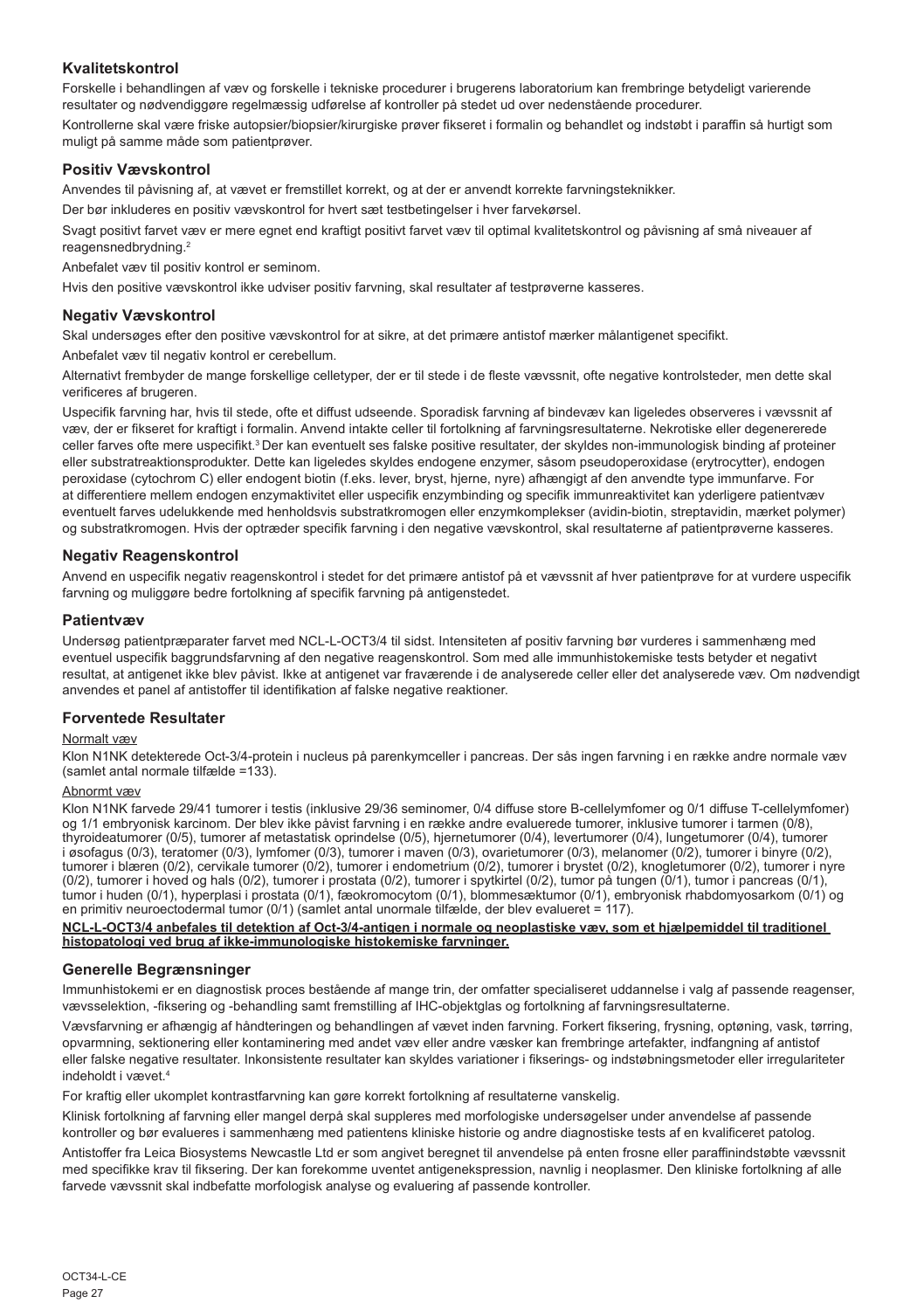## **Bibliografi - Generelt**

- 1. National Committee for Clinical Laboratory Standards (NCCLS). Protection of laboratory workers from infectious diseases transmitted by blood and tissue; proposed guideline. Villanova, P.A. 1991;7(9). Order code M29-P.
- 2. Battifora H. Diagnostic uses of antibodies to keratins: a review and immunohistochemical comparison of seven monoclonal and three polyclonal antibodies. Progress in Surgical Pathology. 6:1–15. eds. Fenoglio-Preiser C, Wolff CM, Rilke F. Field & Wood, Inc., Philadelphia.
- 3. Nadji M, Morales AR. Immunoperoxidase, part I: the techniques and pitfalls. Laboratory Medicine. 1983; 14:767.
- 4. Omata M, Liew CT, Ashcavai M, Peters RL. Nonimmunologic binding of horseradish peroxidase to hepatitis B surface antigen: a possible source of error in immunohistochemistry. American Journal of Clinical Pathology. 1980; 73:626.
- 5. Del Sordo R, Ascani S, Bellezza G et al. CD10 is frequently expressed in classical seminomas. Histology and histopathology. 2014; 29(1):101-106.
- 6. Miettinen M, Wang Z, McCue PA et al. SALL4 expression in germ cell and non-germ cell tumors: a systematic immunohistochemical study of 3215 cases. American Journal of Surgical Pathology. 2014; 38(3):410-420.
- 7. Paine SML, Willshert AR, Nicholson SL et al. Characterization of a population of neural progenitor cells in the infant hippocampus. Neuropathology and applied neurobiology. 2014; 40:544-550.
- 8. Antic T, Hyjek EM, Taxy JB. The vanishing testis: a histomorphologic and clinical assessment. American Journal of Pathology. 2011; 136:872-880.

## **Rettelser Til Tidligere Udgave**

Forventede resultater; produkt- erstatningserklæring, bibliografi.

## **Udgivelsesdato**

01 november 2018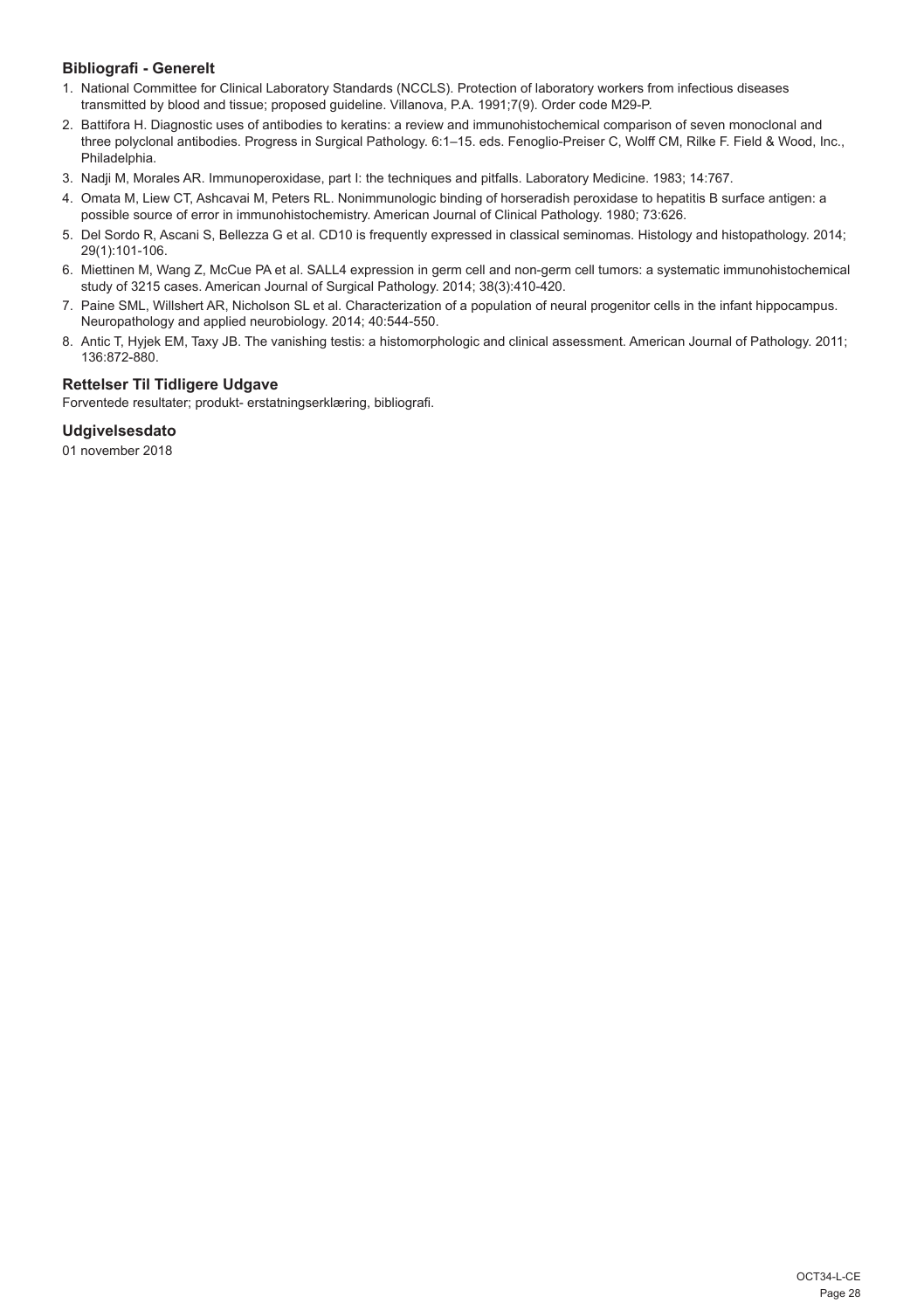# <span id="page-29-0"></span>**Novocastra™ vloeibaar monoklonaal muisantilichaam Oct-3/4 Productcode: NCL-L-OCT3/4**

## **Beoogd Gebruik**

#### *Voor gebruik bij in-vitro-diagnostiek.*

NCL-L-OCT3/4 is bedoeld voor de kwalitatieve identificatie, met behulp van lichtmicroscopie, van Oct-3/4 in paraffinecoupes. De klinische interpretatie van iedere kleuring of de afwezigheid ervan moet worden aangevuld met morfologisch onderzoek en goede controles. De interpretatie moet worden geëvalueerd door een vakkundige patholoog binnen de context van de klinische geschiedenis van de patiënt en eventueel ander diagnostisch onderzoek.

## **Beginsel van de Procedure**

Immunohistochemische (IHC) kleuringstechnieken maken de visualisatie van antigenen mogelijk via de sequentiële toepassing van een specifiek antilichaam naar het antigen (primaire antilichaam), het secundaire antilichaam naar het primaire antilichaam en een enzymcomplex met een chromogeen substraat met ingevoegde wasstappen. De enzymatische activering van de chromogeenresultaten in een zichtbaar reactieproduct op de antigene plaats. De monsters kunnen dan tegengekleurd en afgedekt zijn. De resultaten worden geïnterpreteerd met een lichtmicroscoop en hulpmiddelen in de differentiële diagnose van pathofysiologische processen, die wel of niet met een specifiek antigen geassocieerd kunnen worden.

#### **Kloon**

N1NK

#### **Immunogeen**

Prokaryotisch recombinant-eiwit dat overeenkomt met een gebied van 147 aminozuren van de N-terminus van het humane Oct-3/4 molecuul.

## **Specificiteit**

Humaan Oct-3/4

#### **Reagentiasamenstelling**

NCL-L-OCT3/4 is een vloeibaar supernatant van weefselkweek dat natriumazide bevat als conserveringsmiddel.

#### **Ig-klasse**

IgG1

## **Totale Proteïneconcentratie Total Protein**

Raadpleeg het etiket op de flacon voor de specifieke totale proteïneconcenstratie.

## **Antilichaamconcentratie**

Groter dan of gelijk aan 69 mg/l zoals bepaald door ELISA. Raadpleeg het etiket op de flacon voor de specifieke lg-concenstratie.

#### **Aanbevelingen over het Gebruik**

Immunochemisch op paraffine coupes.

**Warmte-geïnduceerd epitoopherstel (Heat Induced Epitope Retrieval, HIER):** Volg de instructies voor het gebruik in Novocastra Epitope Retrieval Solution pH 6.

Aangeranden verdunning: 1:100 voor 30 minuten bij 25 °C. Dit wordt gezien als een richtlijn en gebruikers dienen hun eigen optimale werkverdunningen te bepalen.

**Visualisatie:** Volg a.u.b. de gebruiksinstructies in de Novolink™ Polymer Detection Systems. Voor meer productinformatie of ondersteuning dient u contact op te nemen uw lokale distributeur of het regionale kantoor van Leica Biosystems, of de website van Leica Biosystems te bezoeken, www.LeicaBiosystems.com

De prestatie van dit antilichaam dient gevalideerd te worden als het wordt gebruikt met andere handmatige kleuringssystemen of automatische platformen.

#### **Opslag en Stabiliteit**

Opslaan bij temperaturen van 2–8 °C. Niet bevriezen. Laat het systeem direct na gebruik terugkeren naar een temperatuur van 2–8 °C. Gebruik het product niet meer na de expiratiedatum die op de flacon staat. Opslagcondities andere dan degene die hierboven gespecificeerd zijn, dienen door de gebruiker geverifieerd te.

#### **Voorbereiding van Monsters**

De aanbevolen fixeerstof is 10% neutraal gebufferde formaline voor paraffine ingebedde weefselcoupes.

#### **Waarschuwingen en Voorzorgsmaatregelen**

Deze reagens is voorbereid van het supernatant van de celkweek. Aangezien het biologisch product is, dient u bij het gebruik ervan voorzichtig te werk te gaan.

Deze reagens bevat natriumazide. Een materiaalveiligheidsblad is op verzoek verkrijgbaar bij www.LeicaBiosystems.com

Raadpleeg de richtlijnen van de lokale of nationale overheid voor het afdanken van potentieel giftige componenten. Monsters moeten voor en na fixatie worden behandeld als potentiële overdragers van infecties en volgens de juiste voorzorgsmaatregelen worden afgedankt. Dit geldt tevens voor alle materialen die aan de monsters zijn blootgesteld.<sup>1</sup>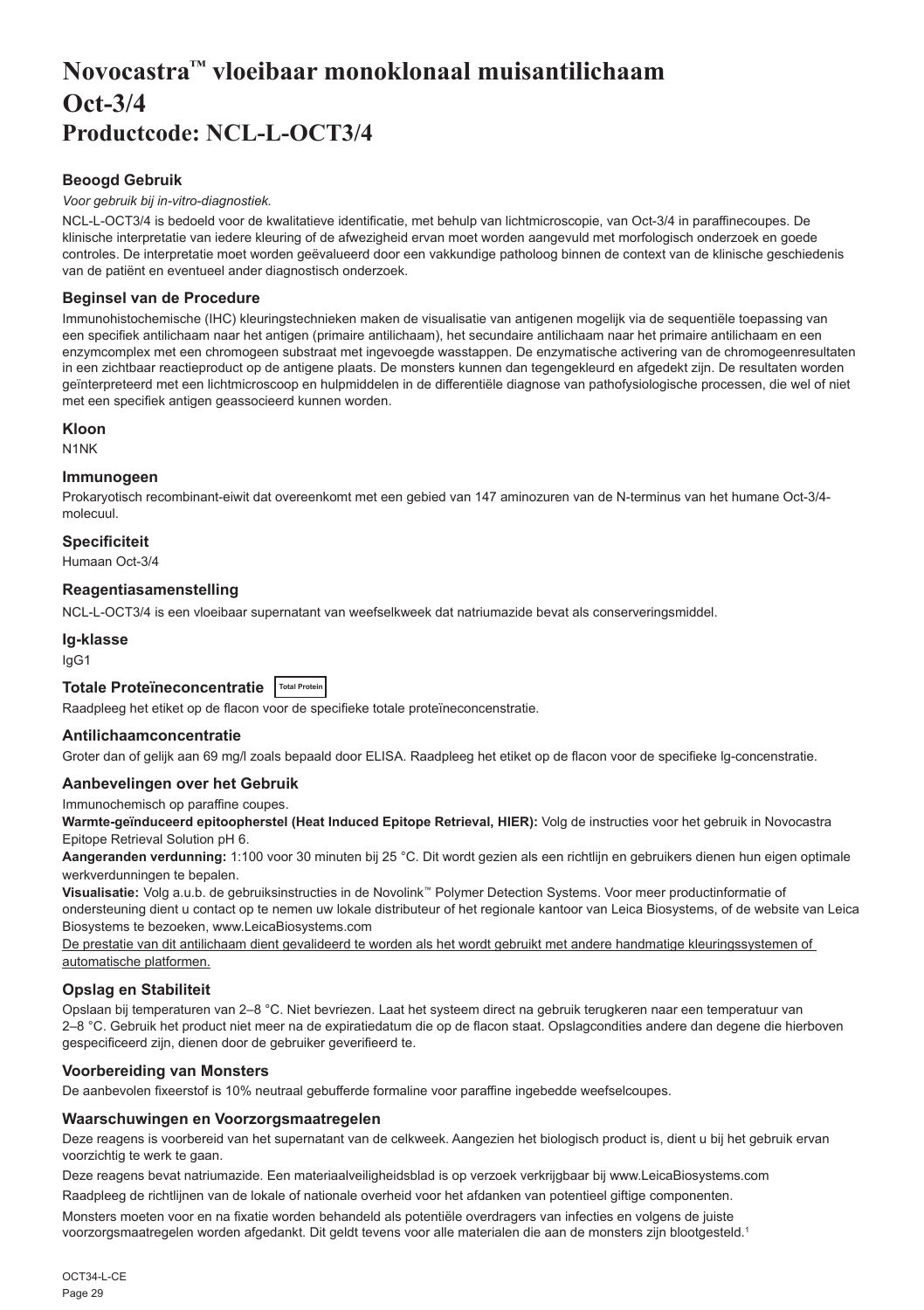Reagentia mogen nooit met de mond worden gepipetteerd. Daarnaast moet contact tussen de huid en het slijmvlies met reagentia en monsters worden vermeden.

Als reagentia of monsters in contact komen met gevoelige gebieden, moet u deze gebieden wassen met een ruime hoeveelheid water. Neem contact op met een arts.

Minimaliseer de kans van microbacteriële contaminatie van reagentia. Als u dit niet doet, kan er een toename van niet-specifieke kleuring optreden.

Incubatietijden of temperaturen die afwijken van degenen die gespecificeerd zijn, kunnen tot onjuiste resultaten leiden. Iedere dergelijke verandering moet door de gebruiker gevalideerd worden.

## **Kwaliteitscontrole**

Verschillen in het verwerken van weefsel en technische procedures in het laboratorium van de gebruiker kunnen zorgen voor een aanzienlijke variabiliteit van de resultaten. Dit vereist een regulier gebruik van bedrijfseigen controles naast de volgende procedures. De controles moeten verse autopsie-, biopsie-, of chirurgische monsters omvatten, en zo snel mogelijk formaline gefixeerd en in paraffinewax ingebed worden, op dezelfde manier als de patiëntmonster(s).

#### **Positieve Weefselcontrole**

Wordt gebruikt om correct voorbereide weefsels en goede kleuringstechnieken aan te duiden.

Er dient een positieve weefselcontrole opgenomen te worden voor iedere set testcondities in iedere kleuringsrun.

Voor een optimale kwaliteitscontrole en voor het detecteren van geringe niveaus van reagensdegredatie, is weefsel met zwakke positieve kleuring beter geschikt dan weefsel met sterke positieve kleuring.<sup>2</sup>

Aanbevolen positieve weefselcontrole is seminoom.

Als de positieve weefselcontrole geen positieve kleuring vertoont, moeten de resultaten met de testmonsters als ongeldig worden beschouwd.

#### **Negatieve Weefselcontrole**

Dient onderzocht te worden na de positieve weefselcontrole om de specificiteit te verifiëren van de labeling van het doelantigen door het primaire antilichaam.

Aanbevolen negatieve weefselcontrole is cerebellum.

Daarnaast leveren de verscheidenheid aan celtypen, die in de meeste weefselcoupes aanwezig zijn, regelmatig negatieve controlelocaties op, maar dit dient door de gebruiker geverifieerd te worden. Niet-specifieke kleuring, indien aanwezig, heeft meestal een diffuus uiterlijk.

Daarnaast kan in coupes sporadische kleuring van bindweefsel worden geobserveerd. Dit treedt op als gevolg van overdadig fixeren van weefsel met formaline. Maak voor de interpretatie van kleuringsresultaten gebruik van intacte cellen. Necrotische of gedegenereerde cellen kunnen vaak een niet-specifieke kleuring vertonen.<sup>3</sup>

Er kan sprake zijn van fout-positieven als gevolg van niet-immunologische binding van eiwitten of substraatreactieproducten. Zij kunnen ook veroorzaakt worden door endogene enzymen zoals pseudoperoxidase (erythrocyten), endogene peroxidase (cytochroom C), of endogene biotine (bijv. lever, borst, hersenen, nieren), afhankelijk van het type immunokleuring dat gebruikt wordt.

Om endogene enzymen of niet-specifieke binding van enzymen van specifieke immunoreactiviteit te differentiëren, kan het zijn dat extra patiëntweefsels exclusief gekleurd wordt met substraat chromogeen of enzymcomplexen (avidine-biotine, streptavidine, gelabeld polymeer) en respectievelijk substraat-chromogeen. Indien specifieke kleuring binnen het interne negatieve controleweefsel optreedt, moeten de resultaten die met de patiëntmonsters zijn verkregen als ongeldig worden beschouwd.

#### **Negatieve Reagenscontrole**

Gebruik een niet-specifieke negatieve reagenscontrole in plaats van het primaire antilichaam met een coupe van ieder patiëntmonster, om een niet-specifieke kleuring te evalueren en een betere interpretatie te krijgen van de specifieke kleuring op de antigene plaats.

#### **Patiëntweefsel**

Onderzoek de patiëntmonsters die met NCL-L-OCT3/4 zijn gekleurd, het laatst. De positieve kleuringsintensiteit moet worden geëvalueerd binnen de context van iedere niet-specifieke achtergrondkleuring van de negatieve reagenscontrole. Net zoals bij elke immunohistochemische test betekent een negatief resultaat dat het antigeen niet is gedetecteerd. Het betekent dus niet dat het antigeen afwezig was in de geanalyseerde cellen/het geanalyseerde weefsel. Gebruik een panel van antilichamen om de verkeerd-negatieve reacties te identificeren.

## **Verwachte Resultaten**

#### Normale weefsels

Kloon N1NK detecteerde het Oct-3/4-eiwit in de nucleus van cellen van het pancreasparenchym. Er werd geen kleuring waargenomen in verscheidene andere normale weefsels. (Totaal aantal normale gevallen = 133.)

#### Abnormale weefsels

Kloon N1NK kleurde 29/41 testistumoren (inclusief 29/36 seminomen, 0/4 diffuse grootcellige B-cellymfomen en 0/1 diffuus T-cellymfoom) en 1/1 embryonaal carcinoom. Er werd geen kleuring waargenomen in verscheidene additionele tumoren die werden geëvalueerd, inclusief darmtumoren (0/8), schildkliertumoren (0/5), tumoren van gemetastaseerde oorsprong (0/5), hersentumoren (0/4), levertumoren (0/4), longtumoren (0/4), slokdarmtumoren (0/3), teratomen (0/3), lymfomen (0/3), maagtumoren (0/3), eierstoktumoren (0/3), melanomen (0/2), bijniertumoren (0/2), blaastumoren (0/2), baarmoederhalstumoren (0/2), endometriumtumoren (0/2), borsttumoren (0/2), bottumoren (0/2), niertumoren (0/2), hoofd- en halstumoren (0/2), prostaattumoren (0/2), speekselkliertumoren (0/2), een tongtumor (0/1), een pancreastumor (0/1), een huidtumor (0/1), een prostaathyperplasie (0/1), een feochromocytoom (0/1), een endodermale sinustumor (0/1), een embryonaal rhabdomyosarcoom (0/1) en een primitieve neuro-ectodermale tumor (0/1). (Totaal aantal afwijkende gevallen = 117.)

**NCL-L-OCT3/4 wordt aanbevolen voor het detecteren van Oct-3/4-antigeen in normale en neoplastische weefsels, als aanvulling op conventionele histopathologie waarbij niet-immunologische histochemische kleuringen worden gebruikt.**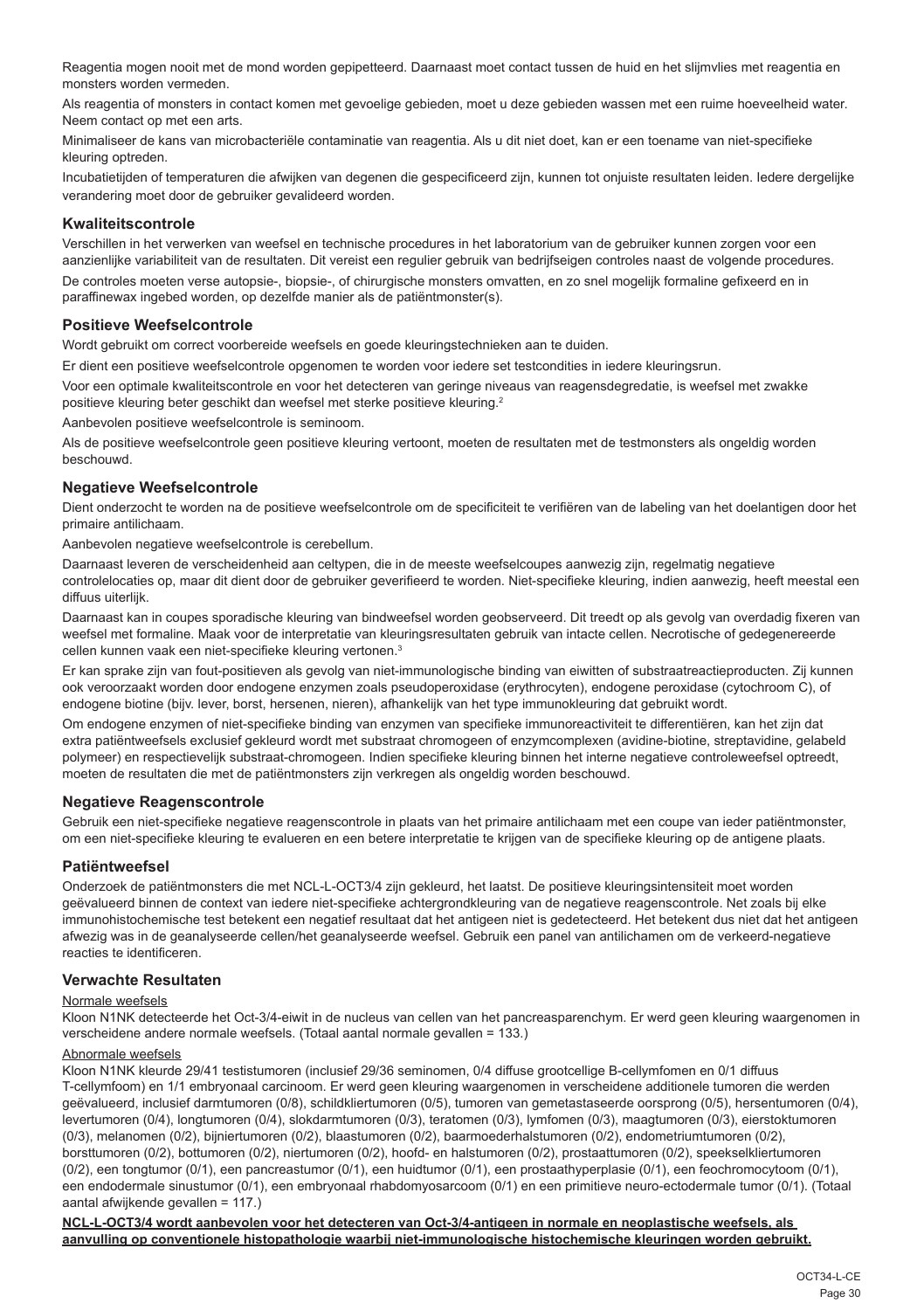## **Algemene Beperkingen**

Immunohistochemie is een diagnoseproces van meerdere stappen dat uit een gespecialiseerde training bestaat in het selecteren van de desbetreffende reagentia; weefselselectie, fixatie en verwerking; voorbereiding van de IHC-objectglaasjes; en de interpretatie van de kleuringsresultaten. Weefselkleuring is afhankelijk van het gebruik en de verwerking van het weefsel vóór het aanbrengen van de kleuring. Een onjuiste manier van fixeren, invriezen, ontdooien, wassen, drogen, verwarmen en opdelen of contaminatie met andere weefsels of vloeistoffen kunnen leiden tot artefacten, het vastzitten van antilichamen of fout-negatieven. Inconsistente resultaten kunnen het gevolg zijn variaties in de methoden die voor het fixeren en inbedden worden gebruikt of van inherente onregelmatigheden binnen het weefsel.<sup>4</sup>

Overmatige of onvolledige tegenkleuring kan een correcte interpretatie van de resultaten in te weg zitten.

De klinische interpretatie van iedere kleuring of de afwezigheid ervan moet worden aangevuld met morfologisch onderzoek en goede controles. De interpretatie moet worden geëvalueerd door een vakkundige patholoog binnen de context van de klinische geschiedenis van de patiënt en eventueel ander diagnostisch onderzoek.

Antilichamen van Leica Biosystems Newcastle Ltd zijn bedoeld voor gebruik, zoals aangegeven, op bevroren of paraffine ingebedde coupes met specifieke fixatie-eisen. Er kan een onverwachte antigenexpressie optreden, met name in neoplasma's. De klinische interpretatie van ieder gekleurde weefselcoupe moet morfologische analyses bevatten en de evaluatie van de juiste controles.

#### **Algemene Literatuurlijst**

- 1. National Committee for Clinical Laboratory Standards (NCCLS). Protection of laboratory workers from infectious diseases transmitted by blood and tissue; proposed guideline. Villanova, P.A. 1991; 7(9). Order code M29-P.
- 2. Battifora H. Diagnostic uses of antibodies to keratins: a review and immunohistochemical comparison of seven monoclonal and three polyclonal antibodies. Progress in Surgical Pathology. 6:1–15. eds. Fenoglio-Preiser C, Wolff CM, Rilke F. Field & Wood, Inc., **Philadelphia**
- 3. Nadji M, Morales AR. Immunoperoxidase, part I: the techniques and pitfalls. Laboratory Medicine. 1983; 14:767.
- 4. Omata M, Liew CT, Ashcavai M, Peters RL. Nonimmunologic binding of horseradish peroxidase to hepatitis B surface antigen: a possible source of error in immunohistochemistry. American Journal of Clinical Pathology. 1980; 73:626.
- 5. Del Sordo R, Ascani S, Bellezza G et al. CD10 is frequently expressed in classical seminomas. Histology and histopathology. 2014; 29(1):101-106.
- 6. Miettinen M, Wang Z, McCue PA et al. SALL4 expression in germ cell and non-germ cell tumors: a systematic immunohistochemical study of 3215 cases. American Journal of Surgical Pathology. 2014; 38(3):410-420.
- 7. Paine SML, Willshert AR, Nicholson SL et al. Characterization of a population of neural progenitor cells in the infant hippocampus. Neuropathology and applied neurobiology. 2014; 40:544-550.
- 8. Antic T, Hyjek EM, Taxy JB. The vanishing testis: a histomorphologic and clinical assessment. American Journal of Pathology, 2011; 136:872-880.

## **Aanpassingen ten opzichte van Vorige Editie**

Verwachte resultaten; verklaring inzake productclaims, literatuurlijst.

## **Publicatiedatum**

01 november 2018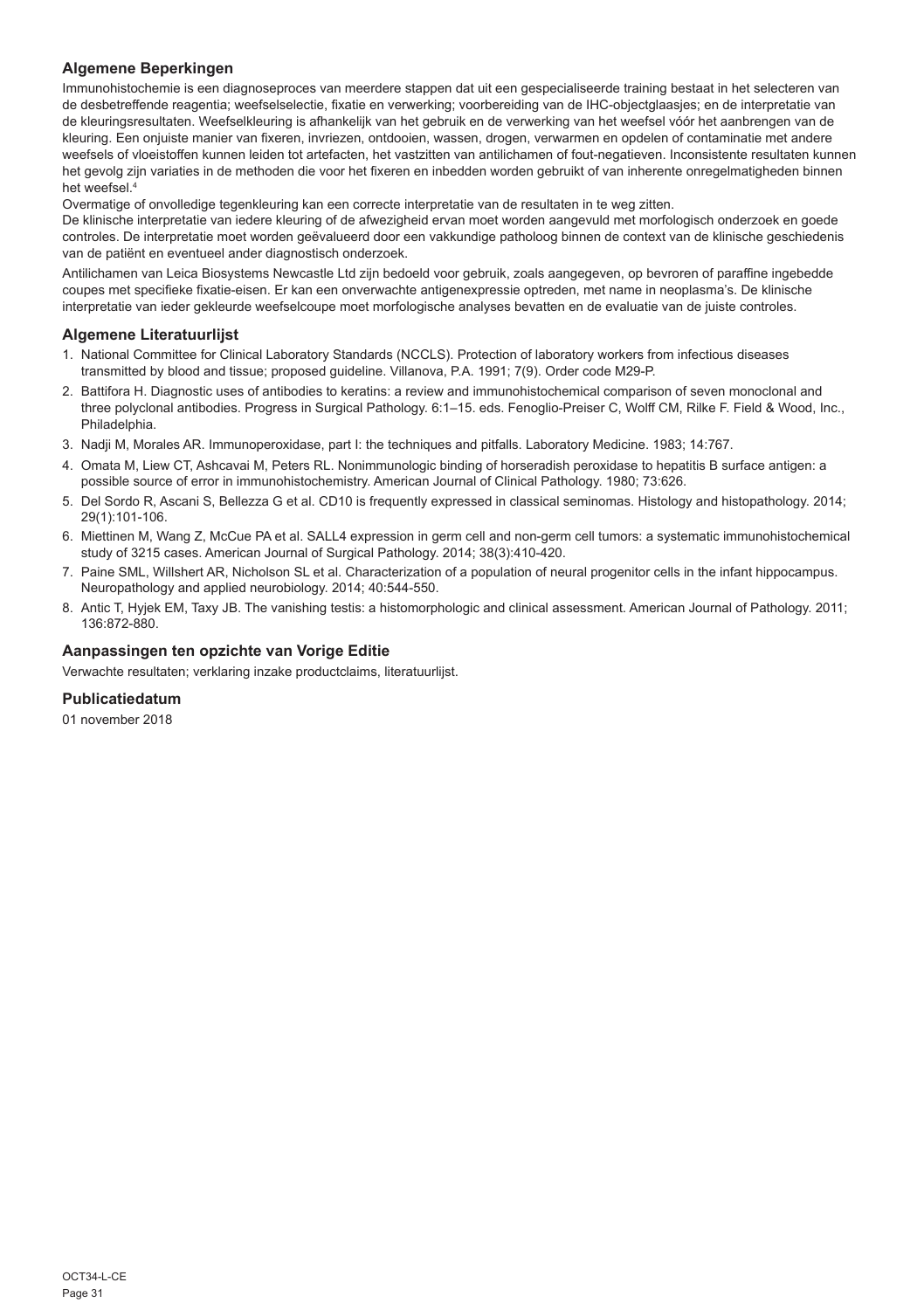## <span id="page-32-0"></span>**Novocastra™ flytende monoklonalt antistoff for mus Oct-3/4 Produktkode: NCL-L-OCT3/4**

## **Tiltenkt bruk**

#### *Til in vitro-diagnostisk bruk.*

NCL-L-OCT3/4 skal brukes til kvalitativ identifisering med lysmikroskopi av Oct-3/4 i parafinsnitt. Den kliniske tolkningen av farge eller manglende farge skal suppleres med morfologiske undersøkelser og bruk av egnede kontroller, og bør evalueres av en kvalifisert patolog i lys av pasientens kliniske historie og eventuelle andre diagnostiske tester.

#### **Prosedyreprinsipp**

Immunhistokjemiske (IHC) fargingsteknikker gjør det mulig å se antigener via en sekvensiell tilsetning av et bestemt antistoff mot antigenet (primært antistoff), et sekundært antistoff mot det primære antistoffet og et enzymkompleks med et kromogent substrat med innskutte vasketrinn. Den enzymatiske aktiveringen av kromogenet gir et synlig reaksjonsprodukt på antigenstedet. Prøven kan deretter kontrastfarges og dekkes med et dekkglass. Resultatene fortolkes ved hjelp av et lysmikroskop og medvirker til differensialdiagnose av patofysiologiske prosesser som muligens kan være assosiert med et bestemt antigen.

#### **Klon**

N1NK

## **Immunogen**

Prokaryotisk rekombinant protein svarende til 147 aminosyrer på den N-terminale delen av humant Oct-3/4-molekyl.

#### **Spesifisitet**

Humant Oct-3/4

#### **Reagenssammensetning**

NCL-L-OCT3/4 er flytende vevkultur supernatant med natriumazid som et konserveringsmiddel.

#### **Ig-klasse**

IgG1

#### **Totalproteinkonsentrasjon Total Protei**

Se etiketten på hetteglasset for lotspesifikk totalproteinkonsentrasjon.

#### **Antistoffkonsentrasjon**

Større enn eller likt med 69 mg/l som fastslått av ELISA. Se etiketten på hetteglasset for lotspesifikk Ig-konsentrasjon.

#### **Anbefalinger for Bruk**

Immunhistokjemi på parafinsnitt.

**Varmeindusert epitopgjenfinning (Heat Induced Epitope Retrieval, HIER):** Følg bruksanvisningen for Novocastra Epitope Retrieval Solution pH 6.

**Foreslått fortynning:** 1:100 i 30 minutter ved 25 °C. Disse retningslinjene er veiledende, og brukeren bør selv bestemme egne optimale bruksfortynninger.

**Visualisering:** Følg bruksanvisningen for Novolink™ Polymer Detection Systems. Ønsker du ytterligere produktinformasjon eller -støtte, kan du ta kontakt med den lokale forhandleren eller regionkontoret til Leica Biosystems, eller på nettsidene til Leica Biosystems, www.LeicaBiosystems.com

Ytelsen til dette antistoffet bør valideres ved bruk av andre manuelle fargingssystemer eller automatiske systemer.

## **Oppbevaring og Stabilitet**

Oppbevares ved 2–8 °C. Må ikke fryses. Returneres til 2–8 °C umiddelbart etter bruk. Må ikke brukes etter utløpsdatoen angitt på produktetiketten. Andre oppbevaringsbetingelser må valideres av brukeren.

#### **Klargjøring av Prøver**

Anbefalt fiksativ er 10 % nøytralbufret formalin for parafinlagrede vevssnitt.

#### **Advarsler og Forholdsregler**

Denne reagensen er laget av supernatanten fra en cellekultur. Dette er et biologisk produkt som må behandles deretter.

Denne reagensen inneholder natriumazid. Dataark om materialsikkerhet (MSDS) er tilgjengelig på forespørsel eller kan lastes ned fra www.LeicaBiosystems.com

Følg nasjonale og lokale forskrifter for avhending av komponenter som kan være giftige.

Prøver (før og etter fiksering) og alt materiale som eksponeres for dem, skal behandles som potensielt smittefarlig og kasseres i samsvar med gjeldende forholdsregler.<sup>1</sup>

Hold aldri pipetter med reagens i munnen, og unngå at hud og slimhinner kommer i kontakt med reagenser og prøver.

Hvis reagenser eller prøver kommer i kontakt med følsomme områder, skal de skylles med rikelig vann. Kontakt lege.

Reduser mikrobiell kontaminering av reagensene til et minimum, ellers kan det forekomme økt uspesifisert farging.

Inkubasjonstider eller temperaturer som er annerledes enn det som er angitt, kan gi unøyaktige resultater. Slike endringer må valideres av brukeren.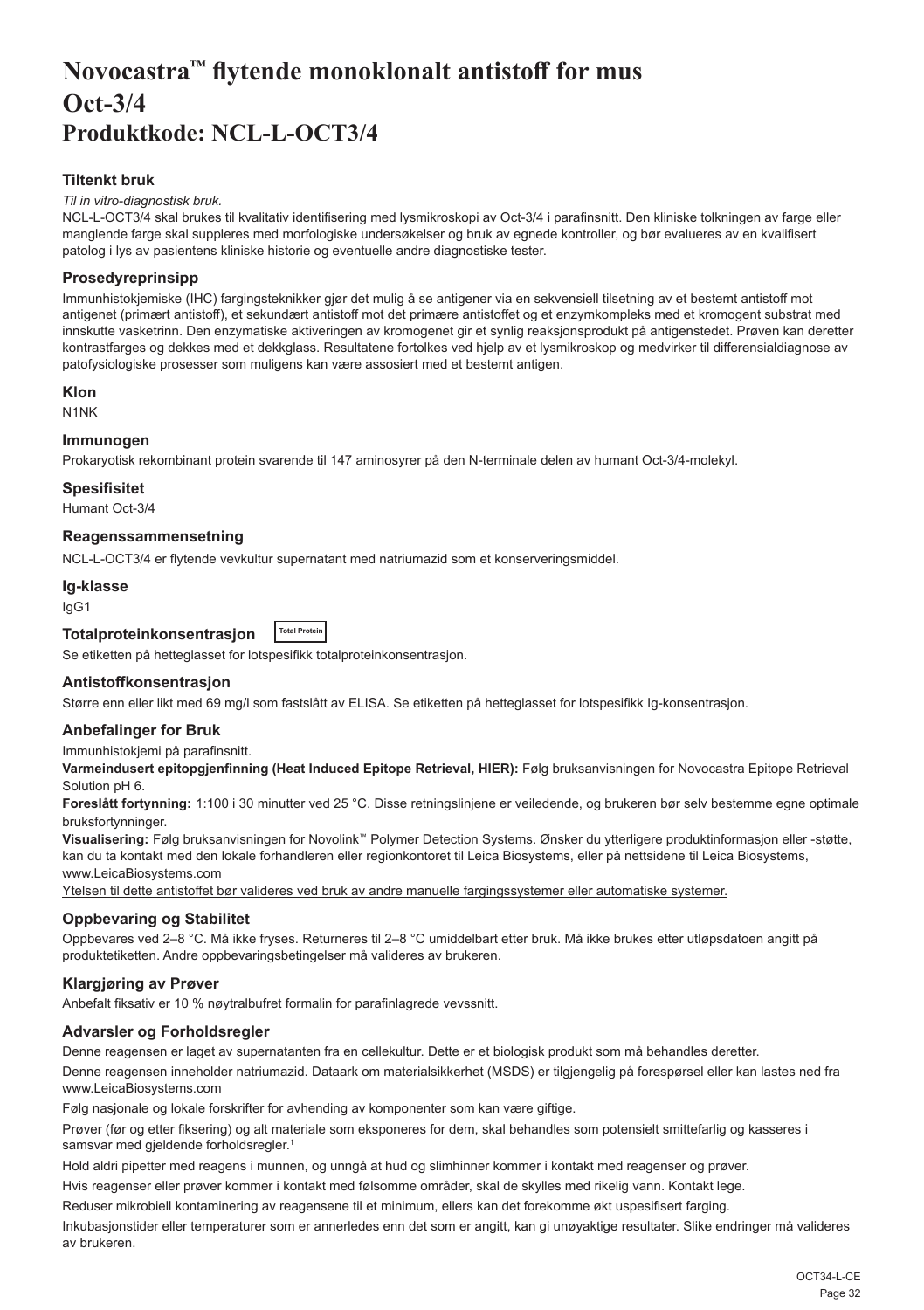## **Kvalitetskontroll**

Forskjeller i behandlingen av vev og forskjeller i tekniske prosedyrer i brukerens laboratorium kan gi signifikant varierte resultater, og det kan være nødvendig å foreta kontroller på stedet i tillegg til prosedyrene angitt nedenfor.

Kontrollene skal være nye autopsi-/biopsi-/kirurgiske prøver, formalinfikserte, behandlede og parafinlagrede så snart som mulig, på samme måte som pasientprøver.

#### **Positiv Vevskontroll**

Brukes for å påvise korrekt vevspreparering og fargeteknikker.

Én positiv vevskontroll bør inkluderes for hvert sett med testbetingelser i hver fargerunde.

Svakt positivt farget vev er mer egnet enn kraftig positivt farget vev til optimal kvalitetskontroll og påvisning av små nivåer reagensnedbrytning.<sup>2</sup>

Anbefalt positivt kontrollvev er seminom.

Hvis den positive vevskontrollen ikke viser positiv farging, skal resultatene til testprøvene anses som ugyldige.

#### **Negativ Vevskontroll**

Skal undersøkes etter den positive vevskontrollen for å sikre at det primære antistoffet merker målantigenet spesifikt.

Anbefalt negativt kontrollvev er cerebellumvev.

Alternativt har de mange ulike celletypene som finnes i de fleste vevssnittene ofte negative kontrollsteder, men dette må verifiseres av brukeren. Uspesifikk farging, hvis dette er aktuelt, har ofte et diffust utseende.

Sporadisk farging av bindevev kan på samme måte observeres i snitt fra vev som er fiksert for kraftig i formalin. Bruk intakte celler for å tolke fargeresultatene. Nekrotiske eller degenererte celler kan ofte farges uspesifikt.<sup>3</sup>

Falske positive resultater kan skyldes ikke-immunologisk binding av proteiner eller substratreaksjonsprodukter. Dette kan også skyldes endogene enzymer som pseudoperoksidase (erytrocytter), endogen peroksidase (cytokrom C) eller endogent biotin (f.eks. lever, bryst, hjerne, nyre), avhengig av anvendt type immunfarge.

For å differensiere endogen enzymaktivitet eller uspesifikk enzymbinding og spesifikk immunreaktivitet kan ytterligere pasientvev eventuelt farges kun med henholdsvis substratkromogen eller enzymkomplekser (avidin-biotin, streptavidin, merket polymer) og substratkromogen. Hvis det skjer spesifikk farging i den negative vevskontrollen, må resultatene for pasientprøvene anses som ugyldige.

#### **Negativ reagenskontroll**

Bruk en uspesifikk negativ reagenskontroll i stedet for det primære antistoffet på et snitt av hver pasientprøve for å vurdere uspesifikk farging og for å muliggjøre bedre fortolkning av spesifikk farging på antigenstedet.

#### **Pasientvev**

Undersøk pasientprøver farget med NCL-L-OCT3/4 sist. Intensiteten av positiv farging bør vurderes i sammenheng med eventuell uspesifikk bakgrunnsfarging av den negative reagenskontrollen. Som med alle immunhistokjemiske tester, betyr et negativt resultat at antigenet ikke ble påvist, ikke at antigenet var fraværende i de analyserte cellene/vevet. Om nødvendig kan man bruke et panel av antistoffer for å identifisere falske negative reaksjoner.

#### **Forventede Resultater**

#### Normalt Vev

Klon N1NK detekterte Oct-3/4-proteinet i kjernen til parenkymale celler i bukspyttkjertelen. Ingen farging ble observert i en rekke andre normale vev (totalt antall normale tilfeller = 133).

#### Abnormalt Vev

Klon N1NK farget 29/41 tumorer i testikkelen (inkludert 29/36 seminomer, 0/4 diffuse stor-B-celle lymfom og 0/1 diffus T-celle lymfom) og 1/1 embryonalt karsinom. Ingen farging ble detektert i en rekke ytterligere tumorer evaluert, inkludert tarmtumorer (0/8), skjoldbruskkjerteltumorer (0/5), tumorer av metastatisk opprinnelse (0/5), hjernetumorer (0/4), levertumorer (0/4), lungetumorer (0/4), spiserørtumorer (0/3), teratomer (0/3), lymfomer (0/3), magetumorer (0/3), eggstokktumorer (0/3), melanomer (0/2), tumorer i binyren (0/2), tumorer i blæren (0/2), livmorhalstumorer (0/2), endometrietumorer (0/2), brysttumorer (0/2), bentumorer (0/2), nyretumorer (0/2), hode- og halstumorer (0/2), prostatatumorer (0/2), spyttkjerteltumorer (0/2), en tungetumor (0/1), en bukspyttkjerteltumor (0/1), en hudtumor (0/1), en prostata hyperplasi (0/1), en feokromocytom (0/1), en endodermal bihuletumor (0/1), et embryonalt rhabdomyosarkom (0/1), og en primitiv nevroektodermal tumor (0/1) (totalt antall unormale tilfeller = 117).

#### **NCL-L-OCT3/4 anbefales for deteksjon av Oct-3/4-antigen i normale og neoplastiske vev, som tillegg til konvensjonell histopatologi med bruk av ikke-immunologiske histokjemiske farger.**

#### **Generelle Begrensninger**

Immunhistokjemi er en diagnostisk prosess i flere trinn som omfatter spesialutdanning i valg av egnede reagenser, vevsseleksjon, -fiksering og -behandling samt preparering av IHC-objektglass og tolking av fargeresultater.Vevsfarging avhenger av håndteringen og behandlingen av vevet før fargingen. Feil fiksering, frysing, tining, vasking, tørking, oppvarming, snitting eller kontaminering med annet vev eller væsker kan gi artefakter, innfanging av antistoffer eller falske negative resultater. Inkonsekvente resultater kan skyldes variasjoner ved fiksering eller innstøpningsmetoder eller iboende uregelmessigheter i vevet.<sup>4</sup>

Overdreven eller ufullstendig motfarging kan også gjøre det vanskelig å tolke resultatene riktig.

Den kliniske tolkningen av farge eller manglende farge skal suppleres med morfologiske undersøkelser og bruk av egnede kontroller, og bør evalueres av en kvalifisert patolog i lys av pasientens kliniske historie og eventuelle andre diagnostiske tester.

Antistoffer fra Leica Biosystems Newcastle Ltd skal brukes, som angitt, på enten frosne eller parafinlagrede snitt med spesifikke krav til fiksering. Uventet antigenekspresjon kan forekomme, spesielt i neoplasma. Den kliniske tolkningen av fargede vevssnitt må omfatte morfologiske analyser og evaluering av egnede kontroller.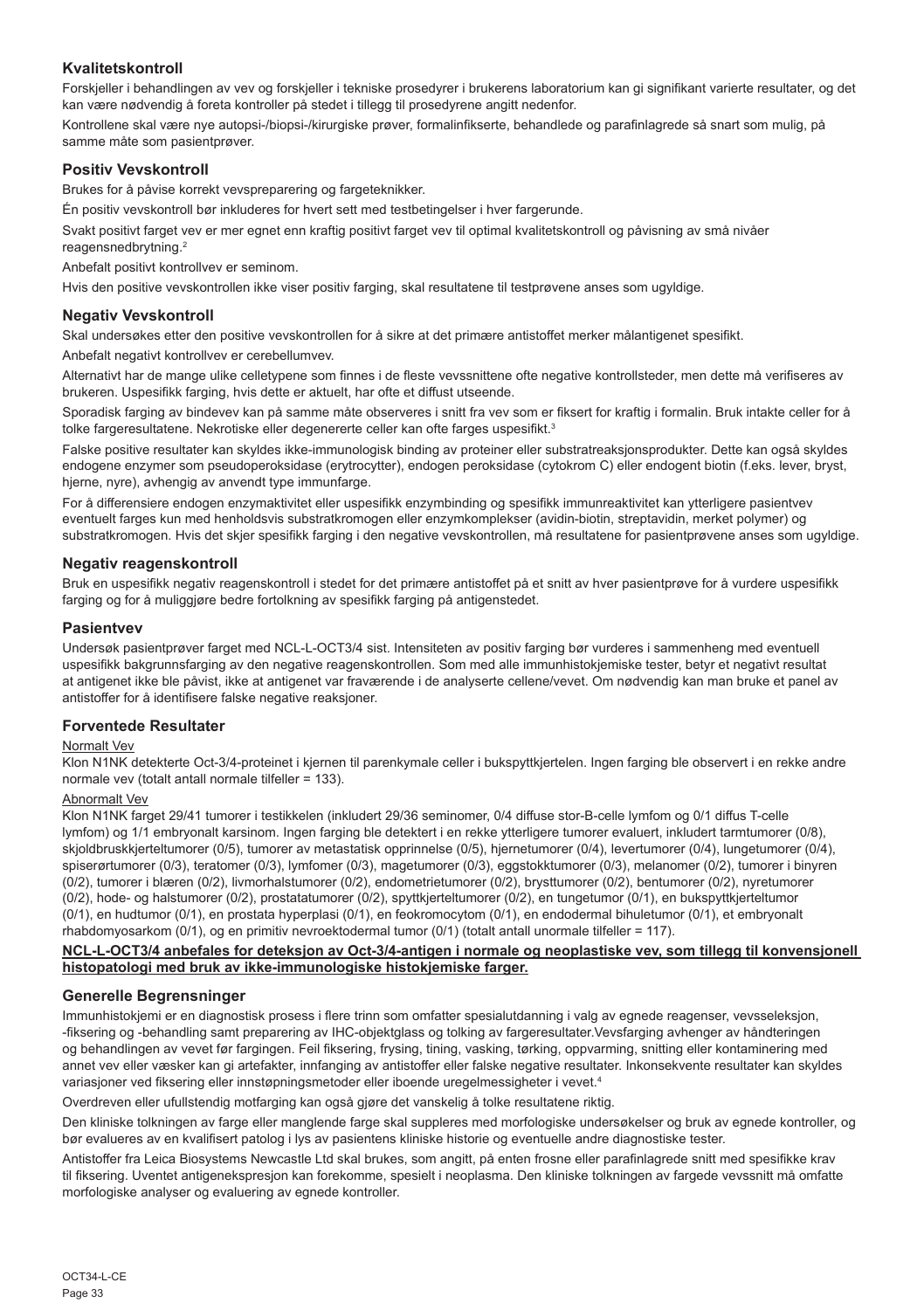## **Bibliografi – Generelt**

- 1. National Committee for Clinical Laboratory Standards (NCCLS). Protection of laboratory workers from infectious diseases transmitted by blood and tissue; proposed guideline. Villanova, P.A. 1991; 7(9). Order code M29-P.
- 2. Battifora H. Diagnostic uses of antibodies to keratins: a review and immunohistochemical comparison of seven monoclonal and three polyclonal antibodies. Progress in Surgical Pathology. 6:1–15. eds. Fenoglio-Preiser C, Wolff CM, Rilke F. Field & Wood, Inc., Philadelphia.
- 3. Nadji M, Morales AR. Immunoperoxidase, part I: the techniques and pitfalls. Laboratory Medicine. 1983; 14:767.
- 4. Omata M, Liew CT, Ashcavai M, Peters RL. Nonimmunologic binding of horseradish peroxidase to hepatitis B surface antigen: a possible source of error in immunohistochemistry. American Journal of Clinical Pathology. 1980; 73:626.
- 5. Del Sordo R, Ascani S, Bellezza G et al. CD10 is frequently expressed in classical seminomas. Histology and histopathology. 2014; 29(1):101-106.
- 6. Miettinen M, Wang Z, McCue PA et al. SALL4 expression in germ cell and non-germ cell tumors: a systematic immunohistochemical study of 3215 cases. American Journal of Surgical Pathology. 2014; 38(3):410-420.
- 7. Paine SML, Willshert AR, Nicholson SL et al. Characterization of a population of neural progenitor cells in the infant hippocampus. Neuropathology and applied neurobiology. 2014; 40:544-550.
- 8. Antic T, Hyjek EM, Taxy JB. The vanishing testis: a histomorphologic and clinical assessment. American Journal of Pathology. 2011; 136:872-880.

## **Endringer i forhold til Forrige Utgave**

Forventede resultater; erklæring om produktytelse, bibliografi.

## **Utgivelsesdato**

01 november 2018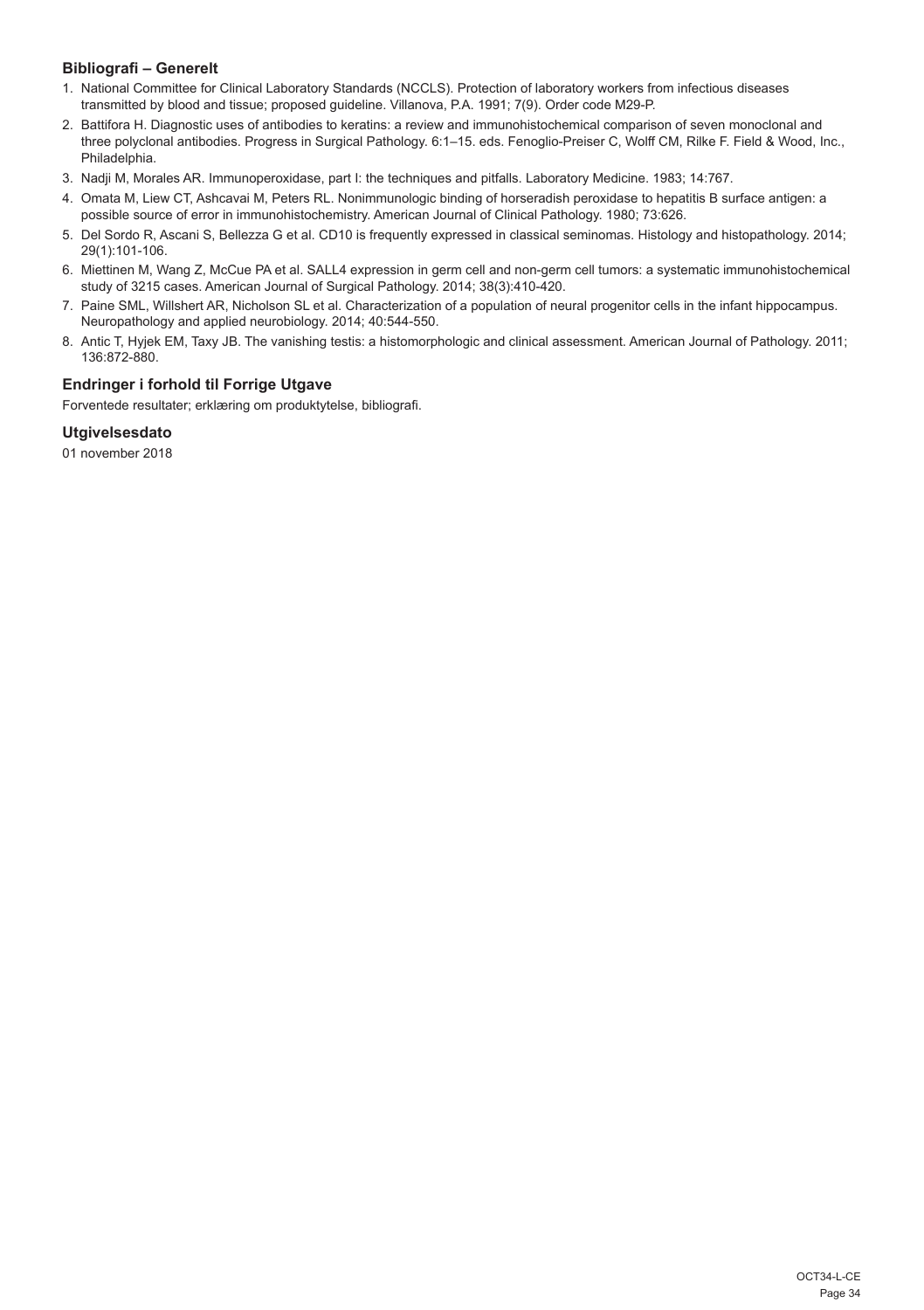# <span id="page-35-0"></span>**Novocastra™ Sıvı Fare Monoklonal Antikoru Oct-3/4 Ürün Kodu: NCL-L-OCT3/4**

## **Kullanım Amacı**

#### *In vitro diagnostik kullanımı için.*

NCL-L-OCT3/4, parafin seksiyonlarında Oct-3/4'ün ışık mikroskopisi ile nitel belirlenmesi için amaçlanmıştır. Herhangi bir boyamanın mevcut olması veya olmaması ile ilgili klinik yorumlama, uygun kontroller kullanılarak morfolojik çalışmalarla tamamlanmalıdır ve hastanın klinik geçmişi ve diğer diagnostik testler kapsamında kalifiye bir patolojist tarafından değerlendirilmelidir.

#### **Prosedür Prensibi**

İmmünohistokimyasal (IHC) boyama teknikleri, spesifik bir antikorun antijene (primer antikor), ikincil bir antikorun primer antikora ve bir enzim kompleksinin kromojenik bir substrat ile arada yıkama adımları olacak şekilde sekansiyel olarak uygulanmasıyla antijenlerin görselleştirilmesini sağlar. Kromojenin enzimatik aktivasyonu, antijen bölgede görünür bir reaksiyon prodüktü ile sonuçlanır. Numune bu durumda karşıt boyanabilir ve lamellenebilir. Sonuçlar, bir ışık mikroskopu kullanılarak yorumlanır ve özel bir antijenle birleştirilebilen veya birleştirilemeyen patofizyolojik işlemlerin ayırıcı tanısına yardımcı olur.

#### **Clone**

N1NK

#### **İmmünojen**

İnsan Oct-3/34 molekülünün N uç bölgesindeki 147 amino aside karşılık gelen prokaryotik rekombinant protein.

#### **Spesifite**

İnsan Oct-3/4

## **Reagent Kompozisyonu**

NCL-L-OCT3/4, prezervatif olarak sodyum azit içeren supernatant bir likit doku kültürüdür.

#### **Ig Sınıfı**

IgG1

## **Toplam Protein Konsantrasyonu Total Protein**

Lota özel toplam protein konsantrasyonu için viyal etiketine başvurun.

#### **Antikor Konsantrasyonu**

ELISA tarafından belirlendiği gibi 69 mg/L'ye eşit veya bu değerden yüksek. Lota özel lg konsantrasyonu için viyal etiketine başvurun.

#### **Kullanım Tavsiyeleri**

Parafin seksiyonlarında immünohistokimya.

**Isı Etkisiyle Epitop Geri Kazanımı (Heat Induced Epitope Retrieval, HIER):** Lütfen, Novocastra Epitope Retrieval Solution pH 6 için kullanma talimatını izleyin.

**Önerilen dilüsyon:** 1:100 25 °C'de 30 dakika için. Bu bir kılavuz olarak verilmiştir; kullanıcılar, kendilerine özel optimal çalışma dilüsyonlarını belirlemelidirler.

**Görselleştirme:** Novolink™ Polymer Detection System kullanım talimatlarına uyun. Ürünle ilgili daha fazla bilgi veya destek için yerel distribütörünüze veya bölgesel Leica Biosystems ofisine başvurun veya alternatif olarak www.LeicaBiosystems.com Leica Biosystems internet sitesini ziyaret edin.

Bu antikorun performansı, diğer manuel boyama sistemleri veya otomatik platformlarla kullanıldığında doğrulanmalıdır.

#### **Saklama ve Dayanıklılık**

2–8 °C'de saklayın. Dondurmayın. Kullanımdan hemen sonra 2–8 °C'ye dönün. Viyal etiketinin üzerinde belirtilen son kullanım tarihinden sonra kullanmayın. Yukarıda belirtilenlerin dışındaki saklama koşullarının, kullanıcı tarafından kontrol edilmesi gerekir.

#### **Numune Hazırlığı**

Önerilen fiksatif, parafine gömülmüş doku seksiyonları için %10 nötr tamponlu formalindir.

## **Uyarılar ve Önlemler**

Bu reagent, hücre kültürünün supernatantından hazırlanmıştır. Bu bir biyolojik ürün olduğundan işlem yaparken özel dikkat gerektirir.

Bu reagent, sodyum azit içerir. Talep üzerine veya www.LeicaBiosystems.com 'dan bir Material Safety Data Sheet (Malzeme Güvenlik Veri Sayfası) elde edilebilir

Potansiyel tüm toksik komponentlerin imhası için federal, ulusal veya lokal düzenlemelere başvurun.

Fikse etme işleminden önce ve sonra numuneler ve bunlara maruz kalan tüm materyaller, enfeksiyon yayabilecek gibi ele alınmalı ve doğru önlemler alınarak atığa çıkartılmalıdır.<sup>1</sup>

Reagent'lar asla ağızla pipetlenmemeli ve cildin ve muköz membranların reagent ve numunelerle temasından kaçınılmalıdır.

Reagent veya numunelerin hassas alanlarla temas etmesi durumunda bu alanları bol su ile yıkayın. Doktora başvurun.

Reagent'ların mikrobiyal kontaminasyonunu minimize edin, aksi durumda nonspesifik boyamada bir artış ortaya çıkabilir.

Belirtilenlerin dışında inkübasyon süreleri veya sıcaklıkları, hatalı sonuçlara neden olabilir. Tüm değişiklikler, kullanıcı tarafından doğrulanmalıdır.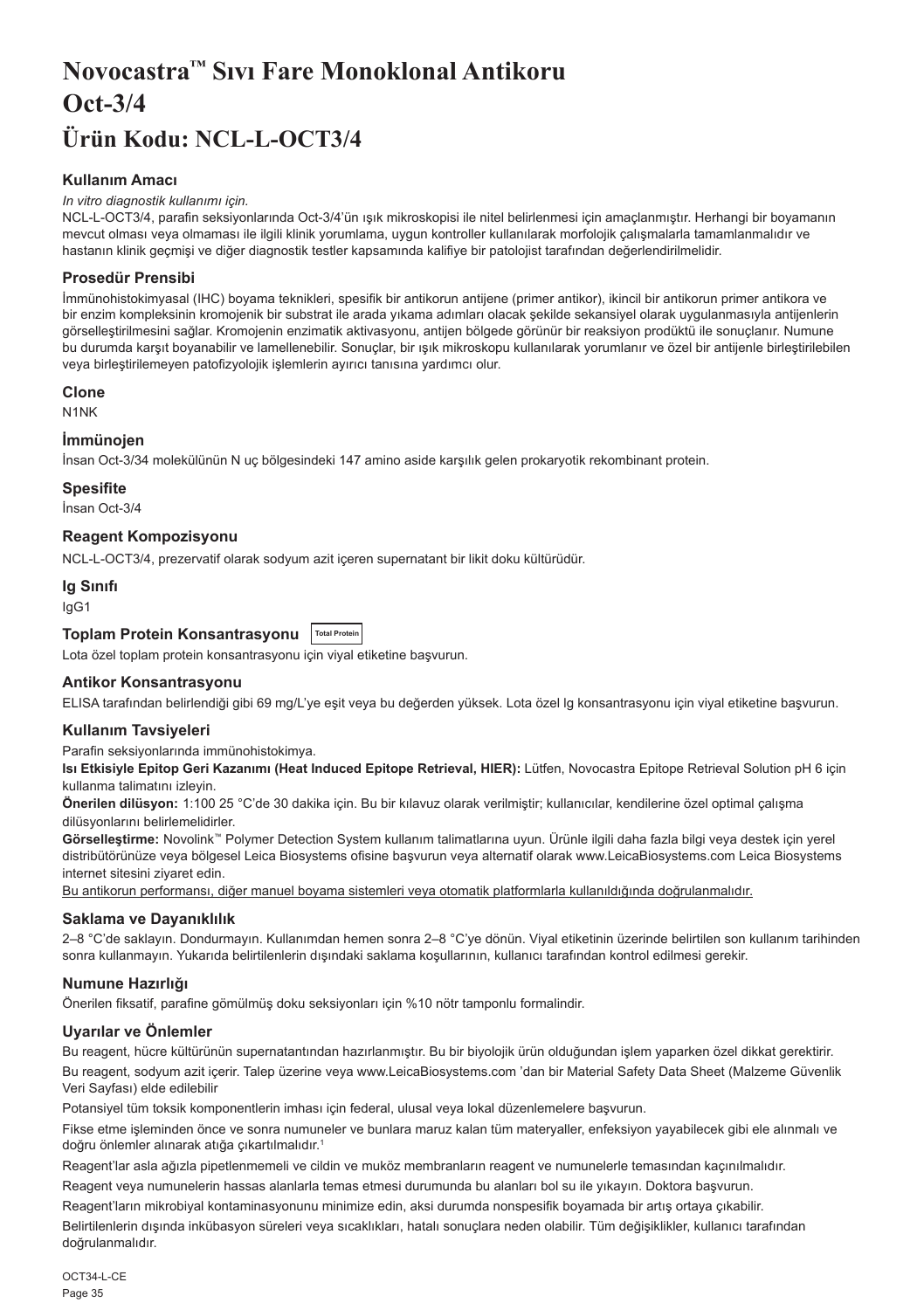## **Kalite Kontrol**

Kullanıcının laboratuvarındaki doku işleme ve teknik prosedürlerdeki değişiklikler, sonuçlarda önemli farklılıklara neden olabilir ve aşağıdaki prosedürlere ek olarak dahili kontrollerin düzenli şekilde yapılmasını gerektirir.

Kontroller, mümkün olan en kısa sürede ve hasta örneği (örnekleri) ile aynı şekilde formalinle fikse edilmiş, işlenmiş ve parafin mumuna gömülmüş taze otopsi/biyopsi/cerrahi numune olmalıdır.

#### **Pozitif Doku Kontrolü**

Doğru hazırlanmış dokuları ve düzgün boyama tekniklerini belirtmek için kullanılır.

Bir pozitif doku kontrolü, her boyama çalıştırmasında test koşullarının her seti için dahil edilmelidir.

Optimal kalite kontrol için ve reagent degradasyonunun minör düzeylerini tespit etmek için zayıf pozitif boyamaya sahip bir doku, güçlü pozitif boyamaya sahip bir dokudan daha uygundur.<sup>2</sup>

Önerilen pozitif kontrol dokusu seminomdur.

Pozitif doku kontrolü, pozitif boyamayı göstermezse test numuneleri ile elde edilen sonuçlar geçersiz olarak ele alınmalıdır.

#### **Negatif Doku Kontrolü**

Pozitif doku kontrolünden sonra hedef antijenin etiketleme spesifitesini primer antikorla kontrol etmek için gerçekleştirilmelidir. Önerilen negatif kontrol dokusu serebellumdur.

Pek çok doku seksiyonunda bulunan farklı hücre tiplerinin çeşitliliği, genelde negatif kontrol bölgeleri sağlar ancak bu, kullanıcı tarafından kontrol edilmelidir. Nonspesifik boyama, mevcutsa genelde difüz bir görünüme sahiptir.

Bağ dokusu sporadik boyama, aşırı formalinle fikse edilmiş dokulardan seksiyonlarda da gözlemlenebilir. Boyama sonuçlarının yorumlanması için intakt hücreler kullanın. Nekrotik veya dejenere hücreler, genelde belirsiz şekilde boyanabilir.<sup>3</sup>

Yanlış pozitif sonuçlar, substrat reaksiyon ürünleri veya proteinlerin immünolojik olmayan protein bağlanması nedeniyle görülebilir. Bunlar, kullanılan immüno boyamanın tipine bağlı olarak psödoperoksidaz (eritrositler), endojen peroksidaz (sitokrom C) veya endojen biotin (örn. karaciğer, meme, beyin, böbrek) gibi endojen enzimler nedeniyle de ortaya çıkabilir.

Endojen enzim aktivitesini veya enzimlerin nonspesifik bağlanmasını, spesifik immünreaktiviteden ayırt etmek için ilave hasta dokuları, sadece sırasıyla substrat kromojen veya enzim kompleksleriyle (avidin biotin, streptavidin, etiketli polimer) ve substrat kromojen ile boyanabilir. Spesifik boyamanın, negatif doku kontrolünde ortaya çıkması durumunda hasta numuneleri ile elde edilen sonuçlar geçersiz olarak ele alınmalıdır.

#### **Negatif Reagent Kontrolü**

Antijen bölgede nonspesifik boyamanın değerlendirilmesi ve spesifik boyamanın daha iyi yorumlanmasını sağlamak amacıyla her hasta numunesinin bir seksiyonu ile primer antikorun yerine bir nonspesifik negatif reagent kontrolü kullanın.

#### **Hasta Dokusu**

NCL-L-OCT3/4 ile boyanmış hasta numunelerini en son inceleyin. Pozitif boyama intensitesi, negatif reagent kontrolünün herhangi bir nonspesifik arka plan boyamasının kapsamında değerlendirilmelidir. Herhangi bir immünohistokimyasal test ile negatif bir sonuç, antijenin tespit edilmediği anlamına gelir; antijenin test edilen hücrelerde/dokuda mevcut olmadığı anlamına gelmez. Gerekiyorsa yanlış negatif reaksiyonları belirlemek için bir antikor paneli kullanın.

#### **Öngörülen Sonuçlar**

#### Normal Dokular

N1NK klonu, pankreatik parankimal hücrelerin çekirdeğinde Oct-3/4 proteinini saptamıştır. Diğer çeşitli normal dokularda boyanma gözlenmedi (Toplam normal olgu sayısı =133).

#### Abnormal Dokular

N1NK klonu testis tümörlerinin 29/41'ini (29/36 seminom, 0/4 diffüz büyük B hücreli lenfoması ve 0/1 diffüz T-hücreli lenfomasını içeren) ve 1/1 embriyonal karsinomu boyamıştır. Bağırsak tümörleri (0/8), tiroid tümörleri (0/5), metastatik orijinli tümörler (0/5), beyin tümörleri (0/4), karaciğer tümörleri (0/4), akciğer tümörleri (0/4), yemek borusu tümörleri (0/3), teratomlar (0/3), lenfomalar (0/3), mide tümörleri (0/3), over tümörleri (0/3), melanomlar (0/2), böbreküstü bezi tümörler (0/2), mesane tümörleri (0/2), servikal tümörler (0/2), endometriyal tümörler (0/2), meme tümörleri (0/2), kemik tümörleri (0/2), böbrek tümörleri (0/2), baş ve boyun tümörleri (0/2), prostat tümörleri (0/2), tükürük bezi tümörleri (0/2), bir dil tümörü (0/1), bir pankreatik tümör (0/1), bir deri tümörü (0/1), bir prostatik hiperplazi (0/1), bir feokromositoma (0/1), bir endodermal sinüs tümörü (0/1), bir embriyonal rhabdomiyosarkoma (0/1) ve bir primitif nöroektodermal tümör (0/1) de dahil olmak üzere değerlendirilen çeşitli ilave tümörlerde boyanma tespit edilmedi (Toplam anormal olgu sayısı = 117).

#### **NCL-L-OCT3/4, immünolojik olmayan histokimyasal boyamalar kullanılarak yapılan geleneksel histopatolojiye ek olarak normal ve neoplastik dokularda Oct-3/4 antijeninin saptanması için önerilir.**

#### **Genel Sınırlamalar**

İmmünohistokimya uygun reagent'ların seçilmesinde; dokunun seçilmesi, fikse edilmesi ve işlenmesinde; IHC lamının hazırlanmasında ve boyama sonuçlarının yorumlanmasında uzmanlık eğitimi gerektiren çok adımlı bir diagnostik işlemidir. Doku boyama, boyamadan önce dokunun ele alınması ve işlenmesine bağlıdır. Diğer dokularla veya akışkanlarla hatalı fikse etme, dondurma, eritme, yıkama, kurutma, ısıtma, seksiyonlama veya kontaminasyon artefakt, antikor trapping veya yanlış negatif sonuçlar oluşturabilir. Doku içerisinde fikse etme ve gömme yöntemleri veya inherent aksaklıklar nedeniyle tutarsız sonuçlar ortaya çıkabilir. 4

Aşırı veya inkomplet karşıt boya, sonuçların doğru yorumlanmasına engel olabilir.

Herhangi bir boyamanın mevcut olması veya olmaması ile ilgili klinik yorumlama, uygun kontroller kullanılarak morfolojik çalışmalarla tamamlanmalıdır ve hastanın klinik geçmişi ve diğer diagnostik testler kapsamında kalifiye bir patolojist tarafından değerlendirilmelidir.

Leica Biosystems Newcastle Ltd antikorları, belirtildiği gibi spesifik fikse etme işlemleri gerektiren dondurulmuş veya parafine gömülmüş seksiyonlarda kullanılmak içindir. Özellikle neoplazmalarda beklenmedik antijen ekspresyonu ortaya çıkabilir. Boyanan doku seksiyonunun klinik yorumu, morfolojik analiz ve uygun kontrollerin değerlendirmesini içermelidir.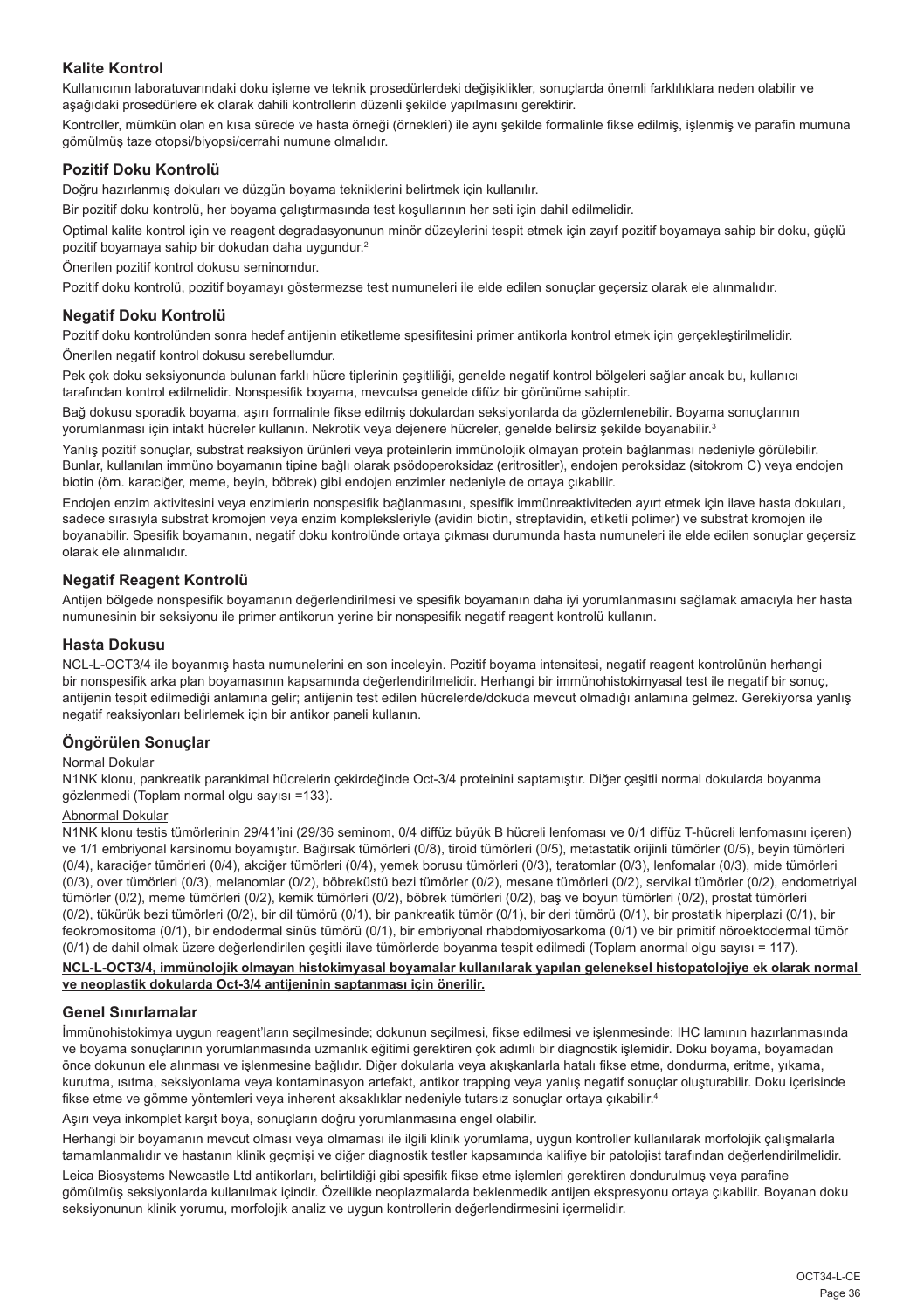## **Kaynakça - Genel**

- 1. National Committee for Clinical Laboratory Standards (NCCLS). Protection of laboratory workers from infectious diseases transmitted by blood and tissue; proposed guideline. Villanova, P.A. 1991; 7(9). Order code M29-P.
- 2. Battifora H. Diagnostic uses of antibodies to keratins: a review and immunohistochemical comparison of seven monoclonal and three polyclonal antibodies. Progress in Surgical Pathology. 6:1–15. eds. Fenoglio-Preiser C, Wolff CM, Rilke F. Field & Wood, Inc., Philadelphia.
- 3. Nadji M, Morales AR. Immunoperoxidase, part I: the techniques and pitfalls. Laboratory Medicine. 1983; 14:767.
- 4. Omata M, Liew CT, Ashcavai M, Peters RL. Nonimmunologic binding of horseradish peroxidase to hepatitis B surface antigen: a possible source of error in immunohistochemistry. American Journal of Clinical Pathology. 1980; 73:626.
- 5. Del Sordo R, Ascani S, Bellezza G et al. CD10 is frequently expressed in classical seminomas. Histology and histopathology. 2014; 29(1):101-106.
- 6. Miettinen M, Wang Z, McCue PA et al. SALL4 expression in germ cell and non-germ cell tumors: a systematic immunohistochemical study of 3215 cases. American Journal of Surgical Pathology. 2014; 38(3):410-420.
- 7. Paine SML, Willshert AR, Nicholson SL et al. Characterization of a population of neural progenitor cells in the infant hippocampus. Neuropathology and applied neurobiology. 2014; 40:544-550.
- 8. Antic T, Hyjek EM, Taxy JB. The vanishing testis: a histomorphologic and clinical assessment. American Journal of Pathology. 2011; 136:872-880.

## **Önceki Baskıya Göre Değişiklikler**

Öngörülen sonuçlar; ürün istem bildirimi, Kaynakça.

## **Yayım tarihi**

01 Kasım 2018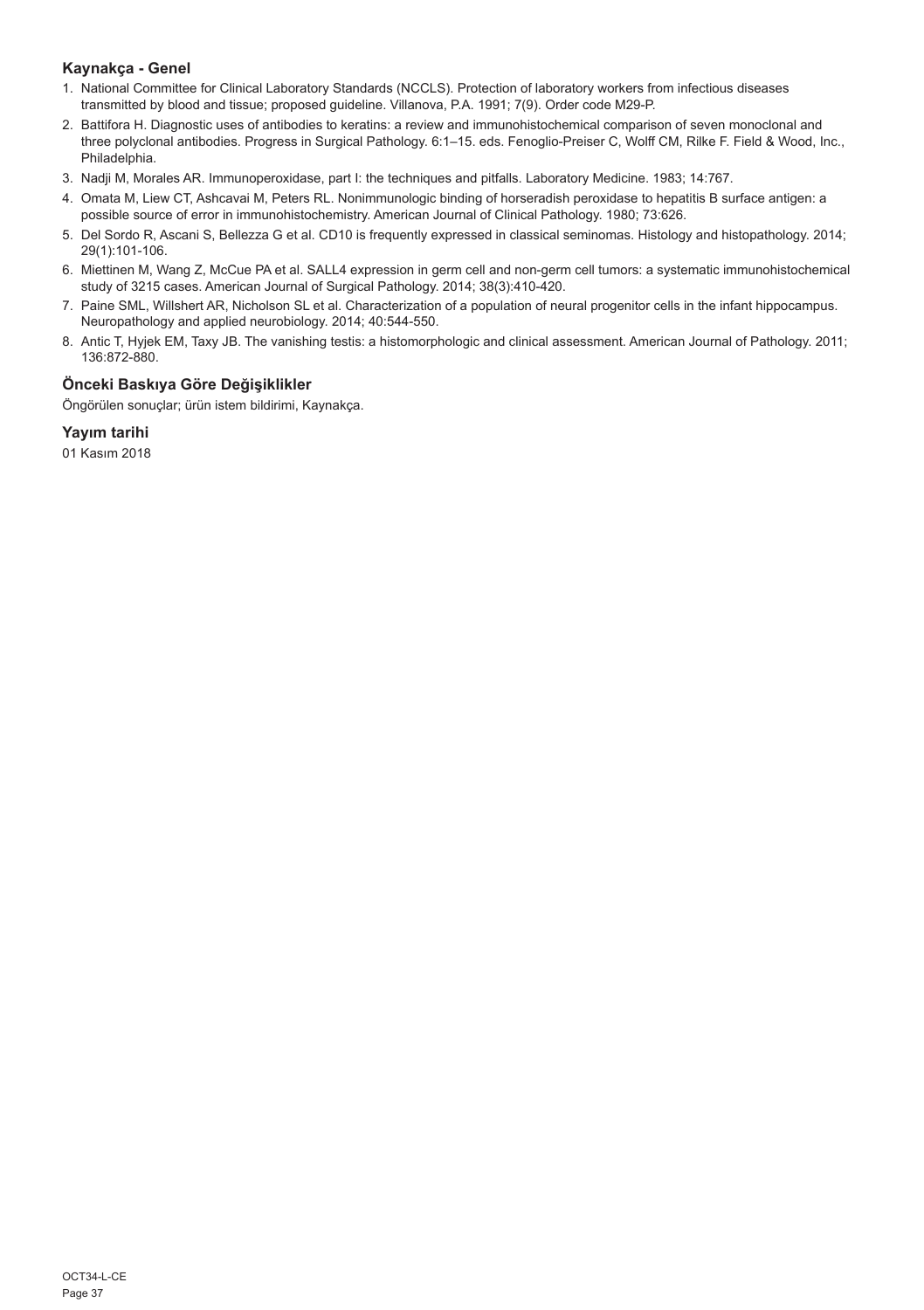# <span id="page-38-0"></span>**Течно мише моноклонално антитяло Novocastra™ Oct-3/4 Код на продукта: NCL-L-OCT3/4**

#### **Предназначение**

#### *За употреба при in vitro диагностика.*

Продуктът NCL-L-OCT3/4 е предназначен за качествено идентифициране посредством оптична микроскопия на молекули Oct-3/4 в парафинови срези. Клиничната интерпретация на всяко оцветяване или неговата липса следва да бъде допълнена от морфологични проучвания с помощта на подходящи контроли и трябва да се оценява в контекста на клиничната история на пациента и други диагностични изследвания от квалифициран патолог.

#### **Принцип на процедурата**

Техниките на имунохистохимично (IHC) оцветяване позволяват визуализация на антигени чрез последователно приложение на специфично антитяло на антигена (първично антитяло), вторично антитяло на първичното антитяло и ензимен комплекс с хромогенен субстрат, с междинни стъпки на промиване. Ензимното активиране на хромогена води до видим реакционен продукт на мястото на антигена. След това може да се направи контраоцветяване на спесимена и да се постави покривно стъкло. Резултатите се интерпретират с използване на оптичен микроскоп и са в помощ при диференциалната диагностика на патофизиологични процеси, които може да са или да не са свързани с определен антиген.

#### **Клонинг**

N1NK

#### **Имуноген**

Прокариотен рекомбинантен протеин, съответстващ на 147 аминокиселини в N-края на човешката молекула Oct-3/4.

## **Специфичност**

Човешки Oct-3/4.

#### **Състав на реагента**

NCL-L-OCT3/4 е течен супернатант от тъканна култура, съдържащ натриев азид като консервант.

#### **Имуноглобулинов клас**

IgG1

## **Обща концентрация на протеин Total Protein**

Вижте етикета на флакона относно специфичната за партидата концентрация на общ протеин.

#### **Концентрация на антитела**

По-висока или равна на 69 mg/L, както е определено от ELISA. Вижте етикета на флакона за специфичната за партидата концентрация на имуноглобулин.

#### **Препоръки за употреба**

Имунохистохимия върху парафинови срези.

**Термично индуцирано извличане на епитоп (Heat Induced Epitope Retrieval, HIER):** Моля, спазвайте инструкциите за употреба, включени в опаковката на Novocastra Epitope Retrieval Solution pH 6.

**Предложение за разреждане:** 1:100 за 30 минути при 25°C. Това е дадено като указание, като потребителите трябва сами да определят техни собствени оптимални работни разреждания.

**Визуализация:** Спазвайте инструкциите за употреба, приложени към Novolink™ Polymer Detection Systems. За допълнителна информация за продукта или помощ се свържете с вашия местен дистрибутор или с регионалния офис на Leica Biosystems, а също така може да посетите уебсайта на Leica Biosystems www.LeicaBiosystems.com

Действието на това антитяло трябва да бъде валидирано при употреба с други мануални системи за оцветяване или автоматизирани платформи.

#### **Съхранение и стабилност**

Да се съхранява при температура 2 – 8°C. Да не се замразява. Да се върне на температура 2 – 8°C веднага след употреба. Да не се използва след срока на годност, отбелязан върху етикета на флакона. Други условия на съхранение, освен посочените по-горе, трябва да бъдат проверени от потребителя.

#### **Подготовка на спесимени**

Препоръчителният фиксиращ разтвор е неутрален буфериран формалин 10% за тъканни срези, вградени в парафин.

#### **Предупреждения и предпазни мерки**

Този реактив е приготвен от супернатант от клетъчна култура. Тъй като е биологичен продукт, необходимо е повишено внимание при работа с него.

Този реактив съдържа натриев азид. Информационният лист за безопасност на материалите е наличен при запитване или от www.LeicaBiosystems.com.

Консултирайте се с федералните, държавните или местните регламенти относно изхвърлянето на потенциално токсични компоненти.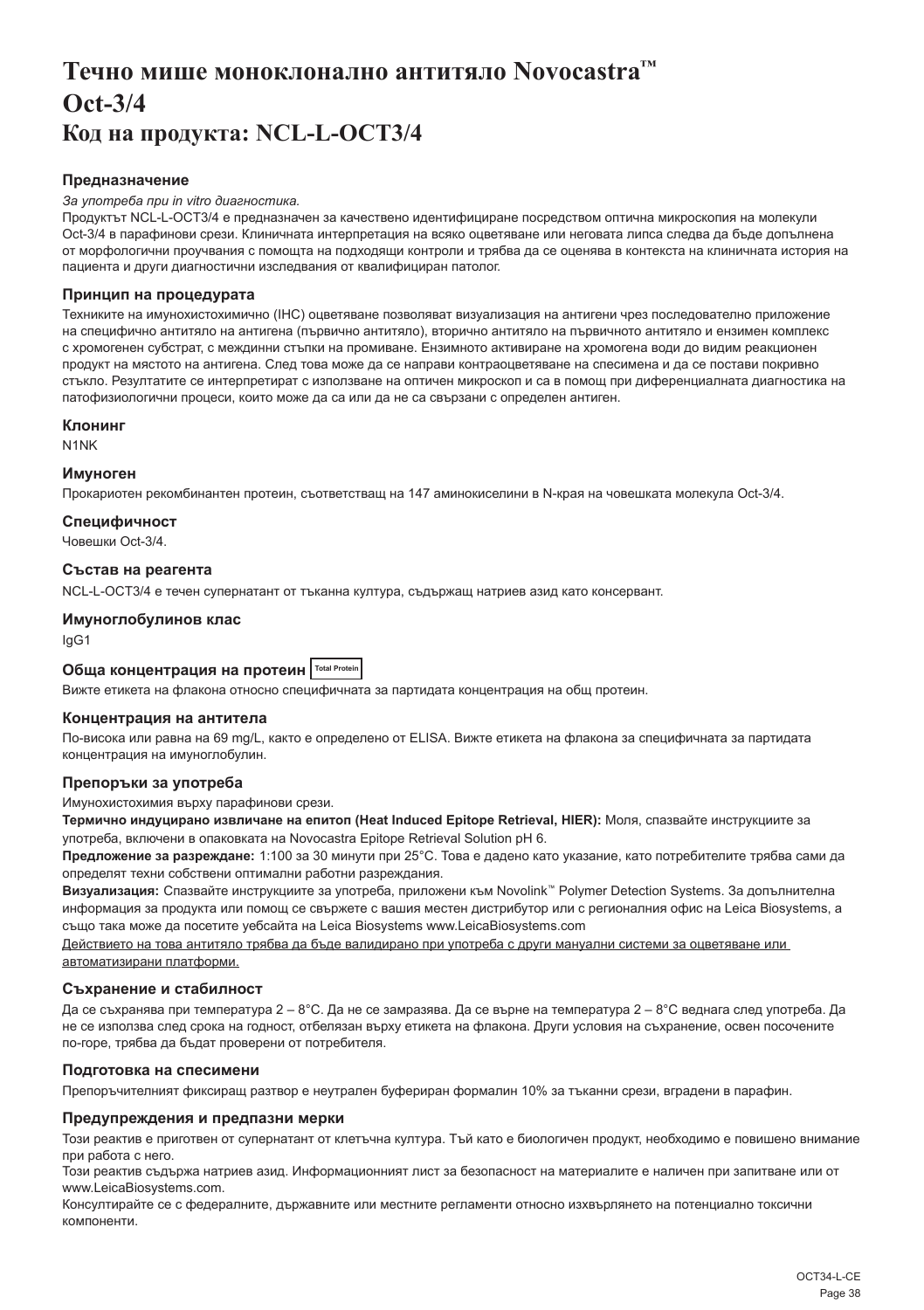Всички спесимени преди и след фиксация, както и всички материали, изложени на тях, трябва да се третират като възможни преносители на инфекция и да се изхвърлят, като се вземат правилни предпазни мерки.' Никога не пипетирайте реагенти с уста и избягвайте контакт на кожата и лигавиците с реагенти и спесимени. В случай че реактиви или спесимени влязат в контакт с чувствителни зони, да се измият с обилно количество вода. Потърсете медицинска помощ.

Свеждайте до минимум микробната контаминация на реактивите, иначе може да се появи увеличаване на неспецифичното оцветяване.

Инкубационни времена или температури, различни от посочените, могат да доведат до грешни резултати. Всички подобни промени трябва да бъдат валидирани от потребителя.

#### **Качествен контрол**

Различията в обработката на тъканите и техническите процедури в лабораторията на потребителя могат да доведат до значително вариране на резултатите, налагащо редовно извършване на вътрешен контрол в допълнение към следните процедури.

Контролите трябва да са свежи спесимени, взети по време на аутопсия/биопсия/операция, фиксирани във формалин, обработени и вградени в парафинов восък, възможно най-бързо, по същия начин като проба(та) на пациента(ите).

#### **Позитивна тъканна контрола**

Използва се, за да се покажат правилно приготвени тъкани и правилни техники на оцветяване.

Една позитивна тъканна контрола трябва да бъде включена за всеки сет с тестови условия при всяка серия проби за оцветяване.

Тъкан със слабо позитивно оцветяване е по-подходяща от тъкан със силно позитивно оцветяване за оптимален качествен контрол и за откриване на по-малки нива на деградация на реагента.<sup>2</sup>

Препоръчителната тъкан за позитивна контрола е семином.

Ако позитивната тъканна контрола не показва позитивно оцветяване, резултатите от спесимените, включени в теста, трябва да се считат за невалидни.

#### **Негативна тъканна контрола**

Трябва да се изследва след позитивната тъканна контрола, за да се провери специфичността на белязването на таргетния антиген от първичното антитяло.

Препоръчителната тъкан за негативна контрола е малкият мозък.

Алтернативно, разнообразието от различни видове клетки, присъстващи в повечето тъканни срези, често предлага места за негативна контрола, но това трябва да се провери от потребителя.

Неспецифичното оцветяване, ако присъства, обикновено е дифузно на вид. Спорадично оцветяване на съединителна тъкан може да се наблюдава и в части от прекомерно фиксирани във формалин тъкани. Използвайте интактни клетки за интерпретация на резултатите от оцветяването. Некротичните или дегенериралите клетки често се оцветяват неспецифично.<sup>3</sup> Може да се видят неверни позитивни резултати поради неимунологично свързване на протеини или реакционни продукти на субстрата. Те може да са причинени и от ендогенни ензими, като например псевдопероксидаза (еритроцити), ендогенна пероксидаза (цитохром C) или ендогенен биотин (напр. черен дроб, гърда, мозък, бъбрек) в зависимост от типа на използваното имунно оцветяване. За диференциране на ендогенна ензимна активност или неспецифично ензимно свързване от специфична имунна реактивност ексклузивно може да се оцветят допълнителни тъкани от пациента, съответно със субстрат-хромоген или с ензимни комплекси (авидин-биотин, стрептавидин, маркиран полимер) и субстрат-хромоген. Ако се появи специфично оцветяване в негативната тъканна контрола, резултатите от спесимените на пациентите трябва да се считат за невалидни.

#### **Негативна контрола на реагента**

Използвайте неспецифична негативна контрола на реагента, вместо първичното антитяло, със срез от всеки спесимен на пациента, за да се направи оценка на неспецифичното оцветяване и да се даде по-добра интерпретация на специфичното оцветяване на мястото на антигена.

#### **Тъкан от пациента**

Спесимените на пациенти, оцветени с NCL-L-OCT3/4, трябва да се изследват последни. Наситеността на позитивното оцветяване трябва да бъде оценена в контекста на всяко неспецифично фоново оцветяване на негативната контрола на реагента. Както при всеки имунохистохимичен тест, един отрицателен резултат означава, че антигенът не е открит, а не че антигенът отсъства в анализираните клетки/тъкан. Ако се налага, използвайте панел от антитела за идентифициране на фалшиво отрицателни реакции.

#### **Очаквани резултати**

#### Нормални тъкани

Клонинг N1NK открива протеина Oct-3/4 в ядрата на паренхимните клетки на панкреаса. Не се наблюдава оцветяване при редица други нормални тъкани (Общ брой на нормалните случаи = 133).

#### Абнормни тъкани

Клонинг N1NK оцветява 29/41 тумора на тестисите (включително 29/36 семинома, 0/4 дифузни едроклетъчни B-клетъчни лимфома и 0/1 дифузен T-клетъчен лимфом) и 1/1 ембрионален карцином. Не се наблюдава оцветяване при множество допълнителни оценени тумори, включително тумори на червата (0/8), тумори на щитовидната жлеза (0/5), тумори с метастатичен произход (0/5), мозъчни тумори (0/4), тумори на черния дроб (0/4), белодробни тумори (0/4), тумори на хранопровода (0/3), тератоми (0/3), лимфоми (0/3), тумори на стомаха (0/3), тумори на яйчниците (0/3), меланоми (0/2), тумори на надбъбречната жлеза (0/2), тумори на пикочния мехур (0/2), тумори на цервикса (0/2), ендометриални тумори (0/2), тумори на гърдата (0/2), тумори на костите (0/2), бъбречни тумори (0/2), тумори на главата и шията (0/2), тумори на простатата (0/2), тумори на слюнчената жлеза (0/2), тумор на езика (0/1), тумор на панкреаса (0/1), кожен тумор (0/1), хиперплазия на простатата (0/1), феохромоцитом (0/1), ендодермален синусов тумор (0/1), ембрионален рабдомиосарком (0/1) и примитивен невроектодермален тумор (0/1). (Общ брой на абнормните случаи = 117).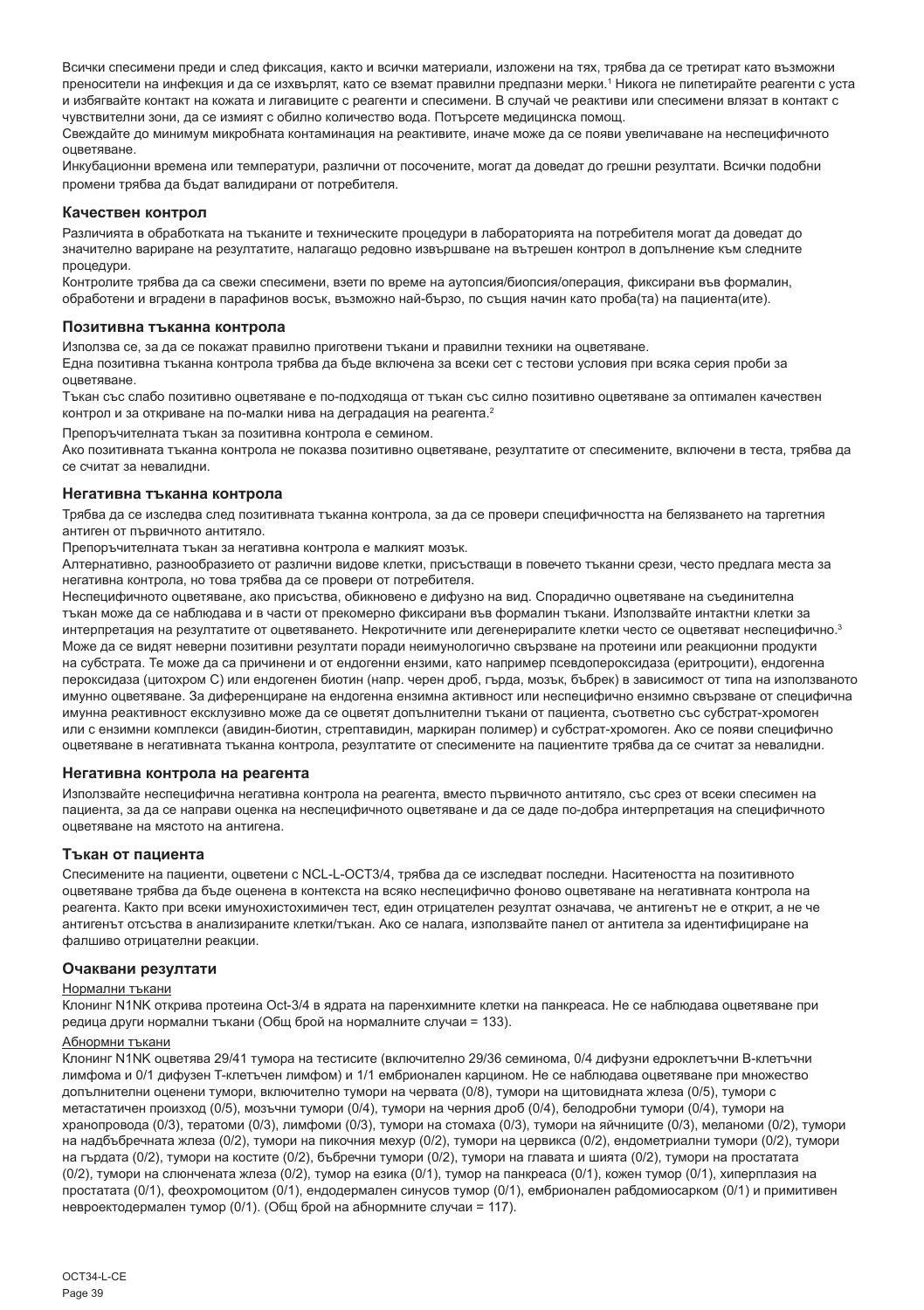#### **Продуктът NCL-L-OCT3/4 се препоръчва за откриване на антиген Oct-3/4 в нормални и неопластични тъкани като допълнение към конвенционалната хистопатология с използване на неимунологични хистохимични оцветявания.**

#### **Общи ограничения**

Имунохистохимията е многостъпков диагностичен процес, който се състои от специализирано обучение за избор на подходящи реактиви, избор на тъкани, фиксация и обработка, подготовка на IHC предметно стъкло и интерпретация на резултатите от оцветяването.

Тъканното оцветяване зависи от боравенето с тъканта и нейната обработка преди оцветяването. Неправилната фиксация, замразяване, размразяване, промиване, изсушаване, затопляне, срязване или контаминацията с други тъкани или течности може да причини поява на артефакти, блокиране на антителата или фалшиво отрицателни резултати. Несъответстващите резултати може да се дължат на вариации в методите на фиксация и вграждане или на присъща нерегулярност в тъканта.<sup>4</sup> Прекомерното или непълно контраоцветяване може да попречи на правилната интерпретация на резултатите.

Клиничната интерпретация на всяко оцветяване или неговата липса следва да бъде допълнена от морфологични проучвания с помощта на подходящи контроли и трябва да се оценява в контекста на клиничната история на пациента и други диагностични изследвания от квалифициран патолог.

Антителата от Leica Biosystems Newcastle Ltd са предназначени за употреба, както е указано, върху замразени или вградени в парафин срези със специфични изисквания за фиксация. Възможно е да настъпи неочаквана антигенна експресия, особено при неоплазми. Клиничната интерпретация на всеки оцветен тъканен срез трябва да включва морфологичен анализ и оценката на подходящи контроли.

#### **Библиография – основна**

- 1. National Committee for Clinical Laboratory Standards (NCCLS). Protection of laboratory workers from infectious diseases transmitted by blood and tissue; proposed guideline. Villanova, P.A. 1991; 7(9). Order code M29-P.
- 2. Battifora H. Diagnostic uses of antibodies to keratins: a review and immunohistochemical comparison of seven monoclonal and three polyclonal antibodies. Progress in Surgical Pathology. 6:1–15. eds. Fenoglio-Preiser C, Wolff CM, Rilke F. Field & Wood, Inc., Philadelphia.
- 3. Nadji M, Morales AR. Immunoperoxidase, part I: the techniques and pitfalls. Laboratory Medicine. 1983; 14:767.
- 4. Omata M, Liew CT, Ashcavai M, Peters RL. Nonimmunologic binding of horseradish peroxidase to hepatitis B surface antigen: a possible source of error in immunohistochemistry. American Journal of Clinical Pathology. 1980; 73:626.
- 5. Del Sordo R, Ascani S, Bellezza G et al. CD10 is frequently expressed in classical seminomas. Histology and histopathology. 2014; 29(1):101-106.
- 6. Miettinen M, Wang Z, McCue PA et al. SALL4 expression in germ cell and non-germ cell tumors: a systematic immunohistochemical study of 3215 cases. American Journal of Surgical Pathology. 2014; 38(3):410-420.
- 7. Paine SML, Willshert AR, Nicholson SL et al. Characterization of a population of neural progenitor cells in the infant hippocampus. Neuropathology and applied neurobiology. 2014; 40:544-550.
- 8. Antic T, Hyjek EM, Taxy JB. The vanishing testis: a histomorphologic and clinical assessment. American Journal of Pathology. 2011; 136:872-880.

#### **Изменения на предишно издание**

Очаквани резултати; декларация за рекламации към продуктите, библиография.

### **Дата на издаване**

01 Ноември 2018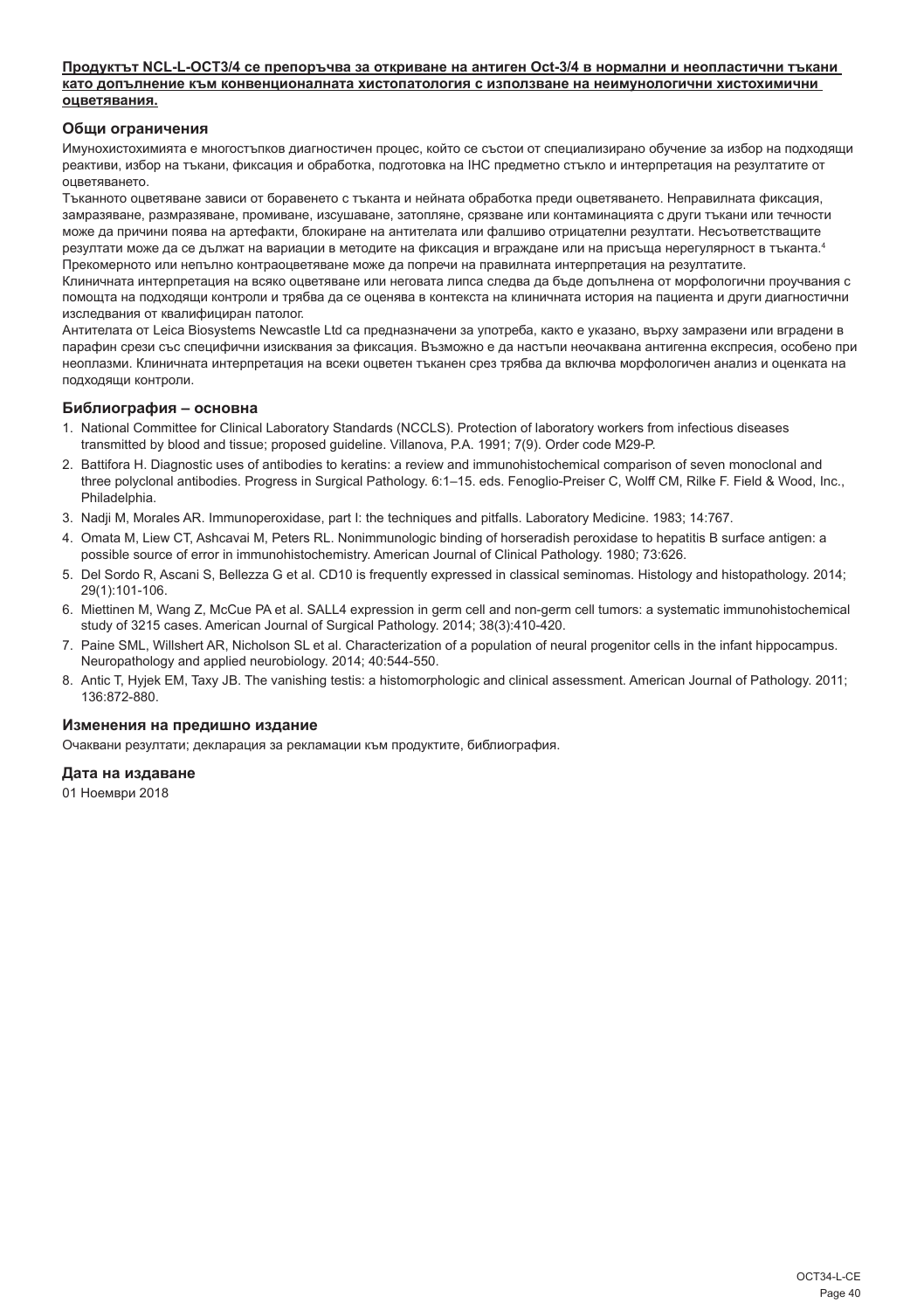# <span id="page-41-0"></span>**Novocastra™ folyékony egér monoklonális antitest Oct-3/4 Termékkód: NCL-L-OCT3/4**

## **Alkalmazási terület**

#### *In vitro diagnosztikai használatra.*

Az NCL-L-OCT3/4 az Oct-3/4 fénymikroszkóppal végzett kvalitatív azonosítására szolgál paraffinos metszetekben. Minden festődés meglétének vagy hiányának klinikai értelmezését morfológiai vizsgálatokkal és megfelelő kontrollokkal kell kiegészíteni, valamint az értékelést a beteg klinikai kórtörténete és egyéb diagnosztikai vizsgálatok figyelembevételével, képzett patológusnak kell elvégeznie.

## **Az eljárás elve**

Az immunhisztokémiai (immunohistochemical, IHC) megfestési technikák az antigén elleni specifikus antitest (elsődleges antitest), az elsődleges antitest elleni másodlagos antitest és egy enzim kromogén szubsztráttal alkotott komplexének egymás után következő alkalmazásán keresztül, közbeiktatott mosási lépések mellett lehetővé teszik az antigének megjelenítését. A kromogén enzimaktiválása látható reakcióterméket eredményez az antigén helyén. Ezután a minta kontrasztfesthető és lefedhető. Az eredmények fénymikroszkóp használatával értelmezhetők, majd segítségül használhatók a patofiziológiás folyamatok differenciáldiagnózisa során, amely folyamatok az esetek egy részében konkrét antigénhez kapcsolódnak.

#### **Klón**

N1NK

#### **Immunogén**

A humán Oct-3/4 molekula N-terminális régiója 147 aminosavból álló szakaszának megfelelő prokarióta eredetű rekombináns fehérje.

#### **Specificitás**

Humán Oct-3/4.

## **A reagens összetétele**

Az NCL-L-OCT3/4 egy tartósítószerként nátrium-azidot tartalmazó folyékony szövetkultúra felülúszó.

## **Ig-osztály**

IgG1

## **Összfehérje-koncentráció Total Protein**

A sarzsspecifikus összfehérje-koncentrációt lásd az üveg címkéjén.

### **Antitest-koncentráció**

Legalább 69 mg/l, ELISA módszerrel meghatározva. A sarzsspecifikus Ig-koncentrációt lásd az üveg címkéjén.

#### **Felhasználási javaslatok**

Immunhisztokémia paraffinos metszeteken.

**Hőindukált epitópfeltárás (heat induced epitope retrieval, HIER):** Kövesse a Novocastra Epitope Retrieval Solution pH 6 termék használati útmutatóját.

**Javasolt hígítás:** 1:100, 30 percen át, 25 °C-on. Az adatok csak útmutatásul szolgálnak, a felhasználóknak kell meghatározniuk saját optimális munkaoldataikat.

**Megjelenítés:** Kövesse a Novolink™ Polymer Detection Systems rendszerek használati útmutatóját. Ha további termékinformációkra vagy támogatásra van szüksége, forduljon a Leica Biosystems helyi forgalmazójához vagy regionális irodájához, vagy keresse fel a Leica Biosystems weboldalát a www.LeicaBiosystems.com címen.

Más manuális festési rendszerekkel vagy automata platformokkal való használat esetén validálni kell az antitest teljesítményét.

#### **Tárolás és stabilitás**

2–8 °C-on tárolandó. Tilos lefagyasztani. Felhasználás után azonnal tegye vissza 2–8 °C közötti hőmérsékletre. Ne használja az üveg címkéjén feltüntetett lejárati dátum után. A fentiekben előírtaktól eltérő tárolási feltételeket a felhasználónak ellenőriznie kell.

#### **A minták előkészítése**

A javasolt fixálószer a paraffinba ágyazott szövetmetszeteknél 10%-os, semleges pufferolású formalin.

#### **Figyelmeztetések és óvintézkedések**

Ez a reagens a sejtkultúra felülúszójából készült. Mivel biológiai termék, kezelésekor észszerű körültekintéssel kell eljárni. Ez a reagens nátrium-azidot tartalmaz. Az anyagbiztonsági adatlap kérésre rendelkezésre áll, vagy letölthető a www.LeicaBiosystems. com oldalról.

Minden potenciálisan toxikus összetevő ártalmatlanításával kapcsolatban kövesse a szövetségi, állami és helyi előírásokat. A mintákat fixálás előtt és után, valamint a velük érintkező összes anyagot fertőzések terjesztésére képes anyagként kell kezelni, és megfelelő körültekintéssel kell ártalmatlanítani.<sup>1</sup> Soha ne pipettázza szájjal a reagenseket, továbbá kerülje a bőr és a nyálkahártyák érintkezését a reagensekkel és a mintákkal. Ha a reagensek vagy minták érzékeny területtel érintkeznek, bő vízzel mossa le az érintett területet. Fordulion orvoshoz.

Minimálisra kell csökkenteni a reagensek mikrobiális szennyeződését, különben megnövekedhet a nem specifikus festődés. A megadottaktól eltérő inkubációs idők és hőmérsékletek hibás eredményekhez vezethetnek. A felhasználónak minden ilyen jellegű változtatást validálnia kell.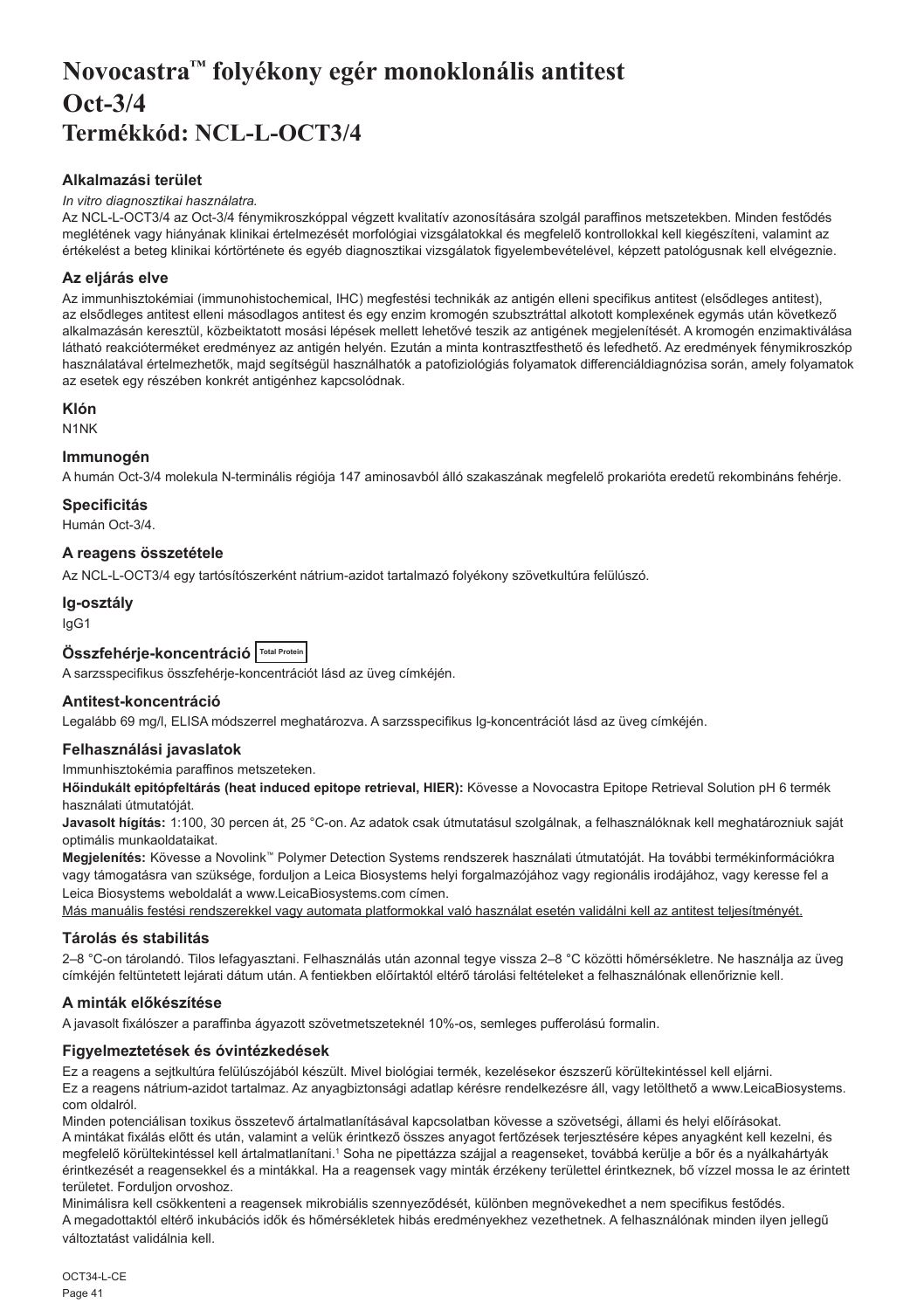## **Minőség-ellenőrzés**

A felhasználó laboratóriumában alkalmazott szövetfeldolgozási és technikai eljárások eltérései jelentős különbséget okozhatnak az eredményekben, ami az alábbi eljárásokon túl belső kontrollok rendszeres futtatását teszi szükségessé. Kontrollként friss boncolási/biopsziás/sebészeti mintákat kell használni, amelyeket a lehető leghamarabb a betegmintákkal megegyező módon kell formalinban fixálni, feldolgozni és paraffinviaszba ágyazni.

#### **Pozitív szövetkontroll**

A megfelelő szövet-előkészítés és festési technikák ellenőrzésére használatos.

Minden tesztelési körülményegyüttes esetében és minden megfestési sorozatban kell alkalmazni egy pozitív szövetkontrollt. A gyengén pozitív festődésű szövet alkalmasabb az erősebben pozitív festődésű szövetnél az optimális minőség-ellenőrzéshez, valamint a kismértékű reagensbomlás észleléséhez.<sup>2</sup>

A javasolt pozitív kontrollszövet a szeminóma.

Ha a pozitív szövetkontroll nem mutat pozitív festődést, a vizsgált minták eredményeit érvénytelennek kell tekinteni.

#### **Negatív szövetkontroll**

A pozitív szövetkontroll után azért kell megvizsgálni, hogy a vizsgált antigén elsődleges antitest segítségével történő jelölésének specificitását ellenőrizni lehessen.

A javasolt negatív kontrollszövet a kisagy.

Ezenkívül a legtöbb szövetmetszetben jelen lévő különböző sejttípusok gyakran használhatók negatív kontrollként, de ezeket a felhasználónak kell ellenőriznie.

Ha van nem specifikus festődés, az rendszerint diffúz megjelenésű. A formalinban túlfixált szövetekből származó metszeteknél a kötőszövet szórványos festődése is megfigyelhető. A festési eredmények értelmezésére ép sejteket használjon. A nekrotizált vagy degenerálódott sejtek gyakran nem specifikusan festődnek meg.<sup>3</sup> A fehérjék vagy a szubsztrát reakciótermékeinek nem immunológiai kötődése miatt álpozitív eredmények jelentkezhetnek. Az alkalmazott immunfestés típusától függően álpozitív eredményeket okozhatnak olyan endogén enzimek is, mint a pszeudoperoxidáz (vörösvérsejtek), endogén peroxidáz (citokróm C), illetve endogén biotin (pl. máj, emlő, agy, vese). Az endogén enzim aktivitásának vagy az enzimek nem specifikus kötődésének a specifikus immunreakciótól való megkülönböztetésére további betegszövetek festhetők kizárólag szubsztrát–kromogén oldattal vagy enzimkomplexekkel (avidinbiotin, sztreptavidin, jelölt polimer) és szubsztrát–kromogénnel. Ha a negatív szövetkontroll specifikus festődést mutat, a betegminták eredményeit érvénytelennek kell tekinteni.

#### **Negatív reagenskontroll**

A nem specifikus festődés kiértékeléséhez és az antigén helyén létrejövő specifikus festődés jobb értelmezéséhez minden betegminta esetén egy metszeten alkalmazzon az elsődleges antitest helyett nem specifikus negatív reagenskontrollt.

#### **Betegszövet**

Az NCL-L-OCT3/4 reagenssel festett betegmintákat vizsgálja meg utolsóként. A pozitív festődés intenzitását a negatív reagenskontroll esetleges nem specifikus háttérfestődésének viszonylatában értékelje. Mint minden immunhisztokémiai vizsgálatnál, a negatív eredmény azt jelenti, hogy az antigén nem volt kimutatható, nem pedig azt, hogy az antigén nem volt jelen a vizsgált sejtekben/ szövetben. Szükség esetén az álnegatív reakciók azonosítására használjon antitestpanelt.

#### **Várható eredmények**

#### Normál szövetek

Az N1NK klón kimutatta az Oct-3/4 fehérjét a hasnyálmirigy parenchymasejtjeinek sejtmagjában. További különféle normál szövetekben nem volt festődés megfigyelhető (normál esetek összesített száma = 133).

#### Kóros szövetek

Az N1NK klón megfestett 29/41 heredaganatot (beleértve 29/36 szeminómát, 0/4 diffúz nagy B-sejtes limfómát és 0/1 diffúz T-sejtes limfómát) és 1/1 embrionális karcinómát. Nem volt festődés észlelhető számos különféle további vizsgált kóros szövet, beleértve béldaganatok (0/8), pajzsmirigy-daganatok (0/5), áttétes eredetű daganatok (0/5), agydaganatok (0/4), májdaganatok (0/4), tüdődaganatok (0/4), nyelőcső-daganatok (0/3), teratómák (0/3), limfómák (0/3), gyomordaganatok (0/3), petefészek-daganatok (0/3), melanómák (0/2), mellékvese-daganatok (0/2), húgyhólyag-daganatok (0/2), méhnyak-daganatok (0/2), endometrium-daganatok (0/2), emlődaganatok (0/2), csontdaganatok (0/2), vesedaganatok (0/2), fej- és nyaki daganatok (0/2), prosztatadaganatok (0/2), nyálmirigydaganatok (0/2), nyelvdaganat (0/1), hasnyálmirigy-daganat (0/1), bőrdaganat (0/1), prosztata-hiperplázia (0/1), feokromocitóma (0/1), endodermális szinuszdaganat (0/1), embrionális rabdomioszarkóma (0/1) és primitív neuroektodermális daganat (0/1) esetén (kóros esetek összesített száma = 117).

#### **Az NCL-L-OCT3/4 az Oct-3/4 antigén detektálására ajánlott egészséges és tumoros szövetekben, a nem immunológiai hisztokémiai festést használó hagyományos kórszövettani eljárások kiegészítéseként.**

#### **Általános korlátozások**

Az immunhisztokémia több lépésből álló diagnosztikai folyamat, amely a következőket foglalja magában: speciális képzés alapján a megfelelő reagensek kiválasztása; a szövetek kiválasztása, fixálása és feldolgozása; az IHC tárgylemez előkészítése; és a festési eredmények értelmezése.

A szövet festődése függ a szövet festés előtti kezelésétől és feldolgozásától. A nem megfelelő fixálás, a fagyasztás, olvasztás, mosás, szárítás, melegítés, metszetkészítés, illetve a más szövetekkel vagy folyadékokkal történő szennyezés műtermékeket, az antitestek befogását, illetve álnegatív eredményeket okozhat. Ellentmondó eredményekhez vezethetnek a fixálási vagy beágyazási módszerek eltérései, illetve a szövet eredendő rendellenességei.<sup>4</sup>

A túlzott vagy hiányos kontrasztfestés ronthatja az eredmények megfelelő értelmezését.

Minden festődés meglétének vagy hiányának klinikai értelmezését morfológiai vizsgálatokkal és megfelelő kontrollokkal kell kiegészíteni, valamint az értékelést a beteg klinikai kórtörténete és egyéb diagnosztikai vizsgálatok figyelembevételével, képzett patológusnak kell elvégeznie.

A Leica Biosystems Newcastle Ltd által biztosított antitestek specifikus fixálási követelmények mellett, az utasításoknak megfelelően fagyasztott vagy paraffinba ágyazott metszeteken történő felhasználásra szolgálnak. Időnként váratlan antigén-expresszió fordulhat elő,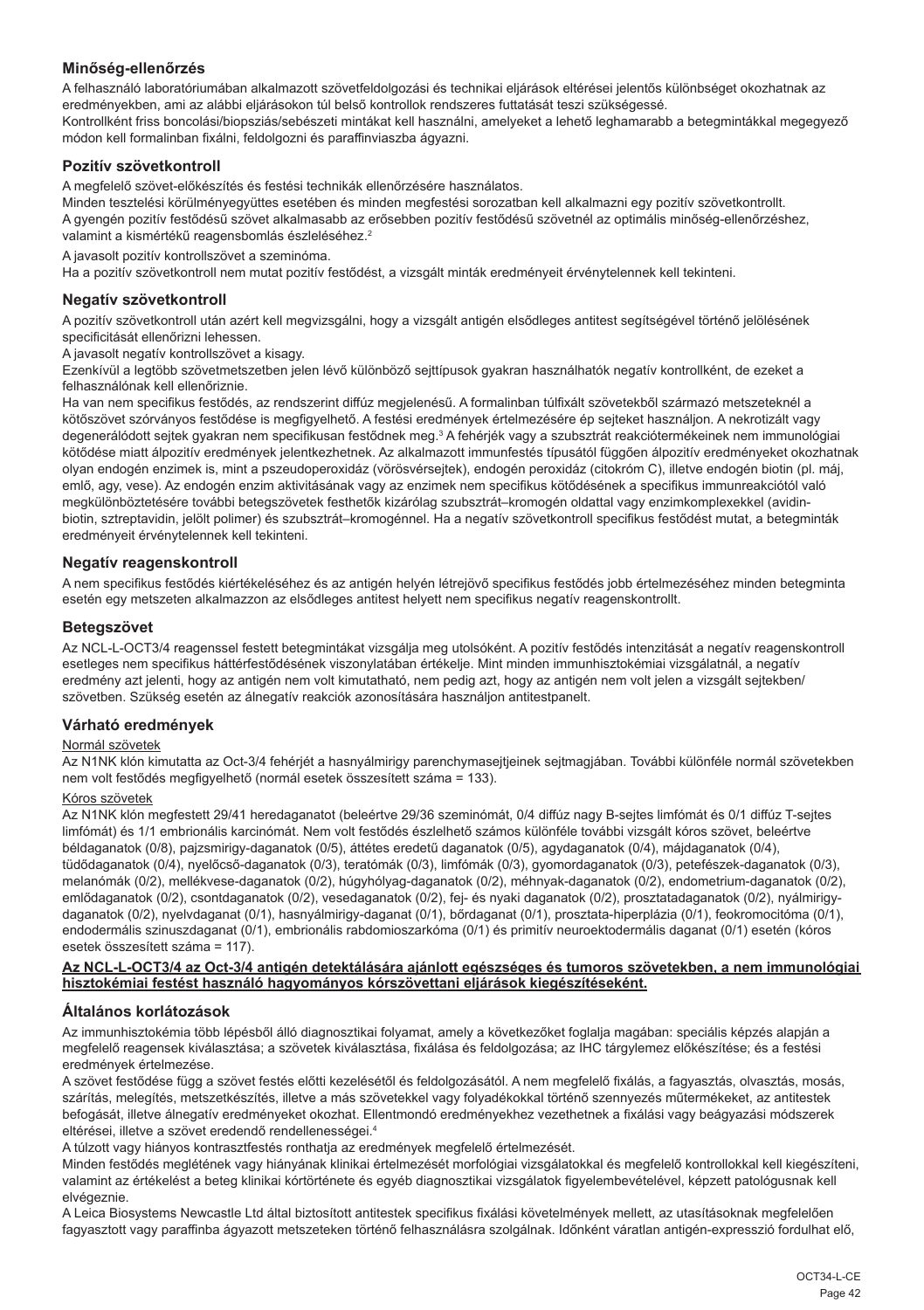különösen daganatok esetében. Bármely festett szövetmetszet klinikai értelmezéséhez morfológiai elemzést is kell végezni, és ki kell értékelni a megfelelő kontrollokat.

#### **Bibliográfia – általános**

- 1. National Committee for Clinical Laboratory Standards (NCCLS). Protection of laboratory workers from infectious diseases transmitted by blood and tissue; proposed guideline. Villanova, P.A. 1991; 7(9). Order code M29-P.
- 2. Battifora H. Diagnostic uses of antibodies to keratins: a review and immunohistochemical comparison of seven monoclonal and three polyclonal antibodies. Progress in Surgical Pathology. 6:1–15. eds. Fenoglio-Preiser C, Wolff CM, Rilke F. Field & Wood, Inc., Philadelphia.
- 3. Nadji M, Morales AR. Immunoperoxidase, part I: the techniques and pitfalls. Laboratory Medicine. 1983; 14:767.
- 4. Omata M, Liew CT, Ashcavai M, Peters RL. Nonimmunologic binding of horseradish peroxidase to hepatitis B surface antigen: a possible source of error in immunohistochemistry. American Journal of Clinical Pathology. 1980; 73:626.
- 5. Del Sordo R, Ascani S, Bellezza G et al. CD10 is frequently expressed in classical seminomas. Histology and histopathology. 2014; 29(1):101-106.
- 6. Miettinen M, Wang Z, McCue PA et al. SALL4 expression in germ cell and non-germ cell tumors: a systematic immunohistochemical study of 3215 cases. American Journal of Surgical Pathology. 2014; 38(3):410-420.
- 7. Paine SML, Willshert AR, Nicholson SL et al. Characterization of a population of neural progenitor cells in the infant hippocampus. Neuropathology and applied neurobiology. 2014; 40:544-550.
- 8. Antic T, Hyjek EM, Taxy JB. The vanishing testis: a histomorphologic and clinical assessment. American Journal of Pathology. 2011; 136:872-880.

#### **Módosítások az előző változathoz képest**

Várható eredmények, A termékkövetelmények ismertetője, Bibliográfia.

#### **Kiadás dátuma**

01 november 2018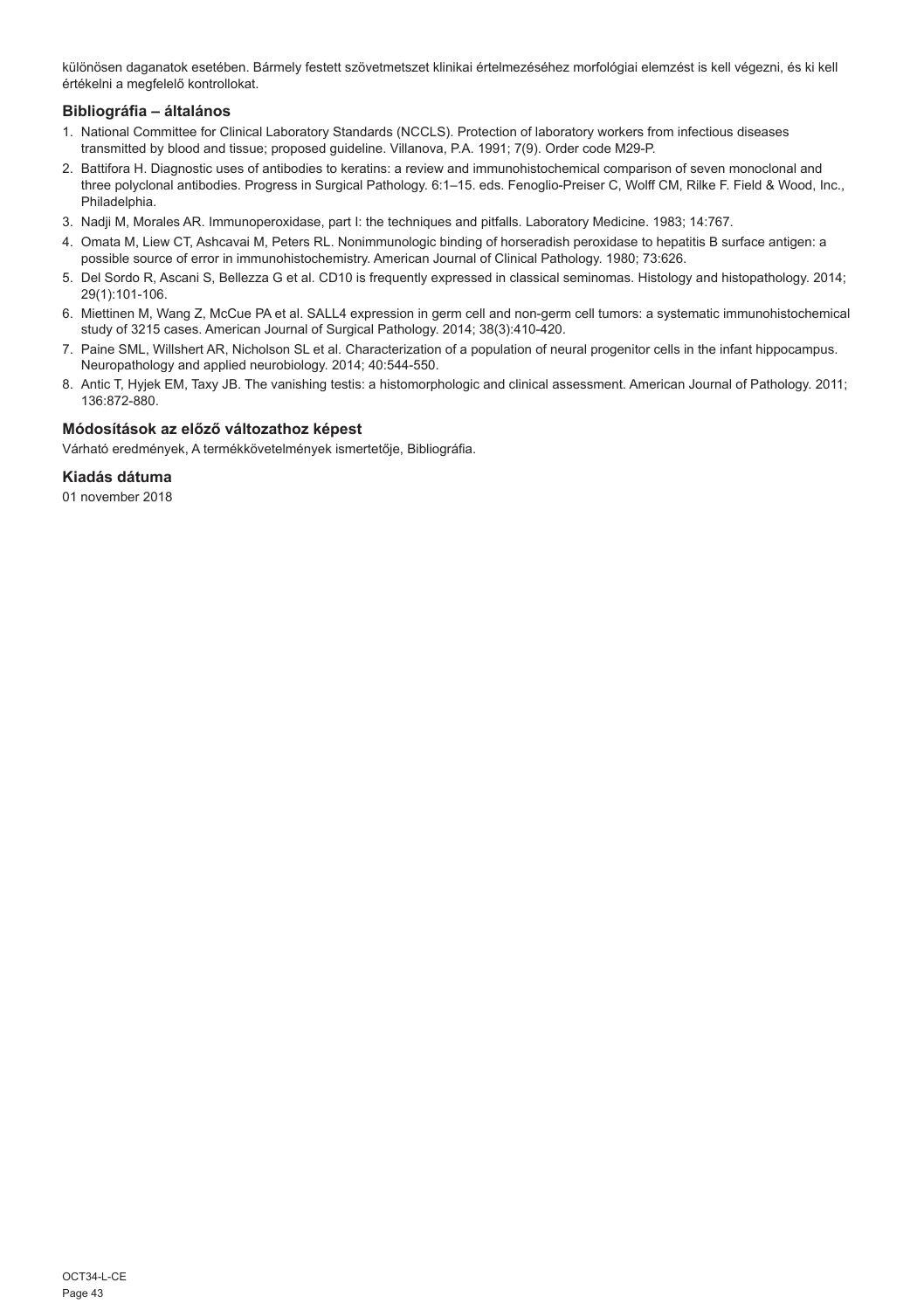# <span id="page-44-0"></span>**Novocastra™ Anticorp monoclonal lichid de șoarece Oct-3/4 Cod produs: NCL-L-OCT3/4**

## **Utilizare prevăzută**

#### *Pentru diagnosticare in vitro.*

NCL-L-OCT3/4 este destinat identificării calitative, prin intermediul microscopiei optice, a Oct-3/4 în secțiunile de parafină. Interpretarea clinică a oricărei colorări sau a absenței acesteia trebuie completată cu studii morfologice utilizând controale adecvate și trebuie evaluată în contextul antecedentelor clinice ale pacientului, precum și al altor teste de diagnosticare efectuate de către un patolog calificat.

#### **Principiul de procedură**

Tehnicile de colorare imunohistochimică (IHC) permit vizualizarea antigenilor prin aplicarea secvențială a unui anumit anticorp pe antigen (anticorp primar), a unui anticorp secundar pe anticorpul primar și a unui complex enzimatic cu un substrat cromogen, cu etape de spălare intercalate. Activarea enzimatică a cromogenului duce la un produs de reacție vizibil la locul aplicării antigenului. Specimenul poate fi apoi contracolorat și acoperit cu lamelă. Rezultatele sunt interpretate folosind un microscop optic și ajută la diagnosticul diferențial al proceselor patofiziologice, care pot sau nu să fie asociate cu un anumit antigen.

#### **Clonă**

N1NK

#### **Imunogen**

Proteină procariotă recombinantă, corespunzând la 147 aminoacizi din N-terminus al proteinei Oct-3/4 umane.

#### **Specificitate**

Oct-3/4 uman.

#### **Compoziția reactivului**

NCL-L-OCT3/4 este un supernatant de cultură tisulară lichid care conține azidă de sodiu drept conservant.

#### **Clasa Ig**

IgG1

## **Concentrație proteină totală Total Protein**

Consultați eticheta flaconului pentru concentrația proteinelor totale specifică lotului.

#### **Concentrație anticorpi**

Mai mare sau egală cu 69 mg/L, așa cum este determinată prin ELISA. Consultați eticheta flaconului pentru concentrația lg specifică lotului.

#### **Recomandări privind utilizarea**

Imunohistochimie pe secțiuni de parafină.

**Recuperarea indusă de căldură a epitopilor (HIER):** Urmați instrucțiunile de utilizare din Novocastra Epitope Retrieval Solution pH 6. **Diluție sugerată:** 1:100 timp de 30 de minute la 25 °C. Aceste informații sunt furnizate cu rol de îndrumare, iar utilizatorii trebuie să-și stabilească singuri propriile diluții de lucru optime.

**Vizualizare:** Respectați instrucțiunile de utilizare din Novolink™ Polymer Detection Systems. Pentru asistență sau informații suplimentare cu privire la produs, luați legătura cu distribuitorul dvs. local sau cu biroul regional al Leica Biosystems sau, ca alternativă, vizitați site-ul web al Leica Biosystems, www.LeicaBiosystems.com.

Eficiența acestui anticorp trebuie validată atunci când este utilizat cu alte sisteme de colorare manuală sau alte platforme automatizate.

#### **Depozitare și stabilitate**

A se depozita la 2–8 °C. A nu se congela. A se returna la 2–8 °C imediat după utilizare. A nu se utiliza după data expirării indicată pe eticheta flaconului. Alte condiții de depozitare decât cele specificate mai sus trebuie verificate de către utilizator.

#### **Pregătirea specimenului**

Mediul de fixare recomandat este formalină tamponată neutru 10% pentru secțiunile de țesut încorporate în parafină.

#### **Avertismente și precauții**

Acest reactiv a fost pregătit din supernatantul culturii celulare. Întrucât este un produs biologic, trebuie să se acționeze cu prudență rezonabilă la manipularea sa.

Acest reactiv conține azidă de sodiu. O Fișă tehnică de securitate a materialului este disponibilă la cerere sau pe site-ul www.LeicaBiosystems.com

Consultați reglementările naționale sau locale pentru informații privind eliminarea la deșeuri a tuturor componentelor potențial toxice. Specimenele, înainte și după fixare, precum și toate materialele expuse la acestea, trebuie manevrate ca și când ar avea potențialul de a transmite infecții și trebuie eliminate luând măsurile de precauție adecvate.1 Nu pipetați niciodată reactivii cu gura și evitați contactul reactivilor și specimenelor cu pielea și membranele mucoase. Dacă reactivii sau probele vin în contact cu suprafețele sensibile, spălați cu apă din abundență. Solicitați asistență medicală.

Reduceți la minimum contaminarea microbiană a reactivilor, în caz contrar poate apărea o creștere a colorării nespecifice. Timpii sau temperaturile de incubație care diferă de valorile specificate pot genera rezultate eronate. Orice astfel de modificări trebuie validate de către utilizator.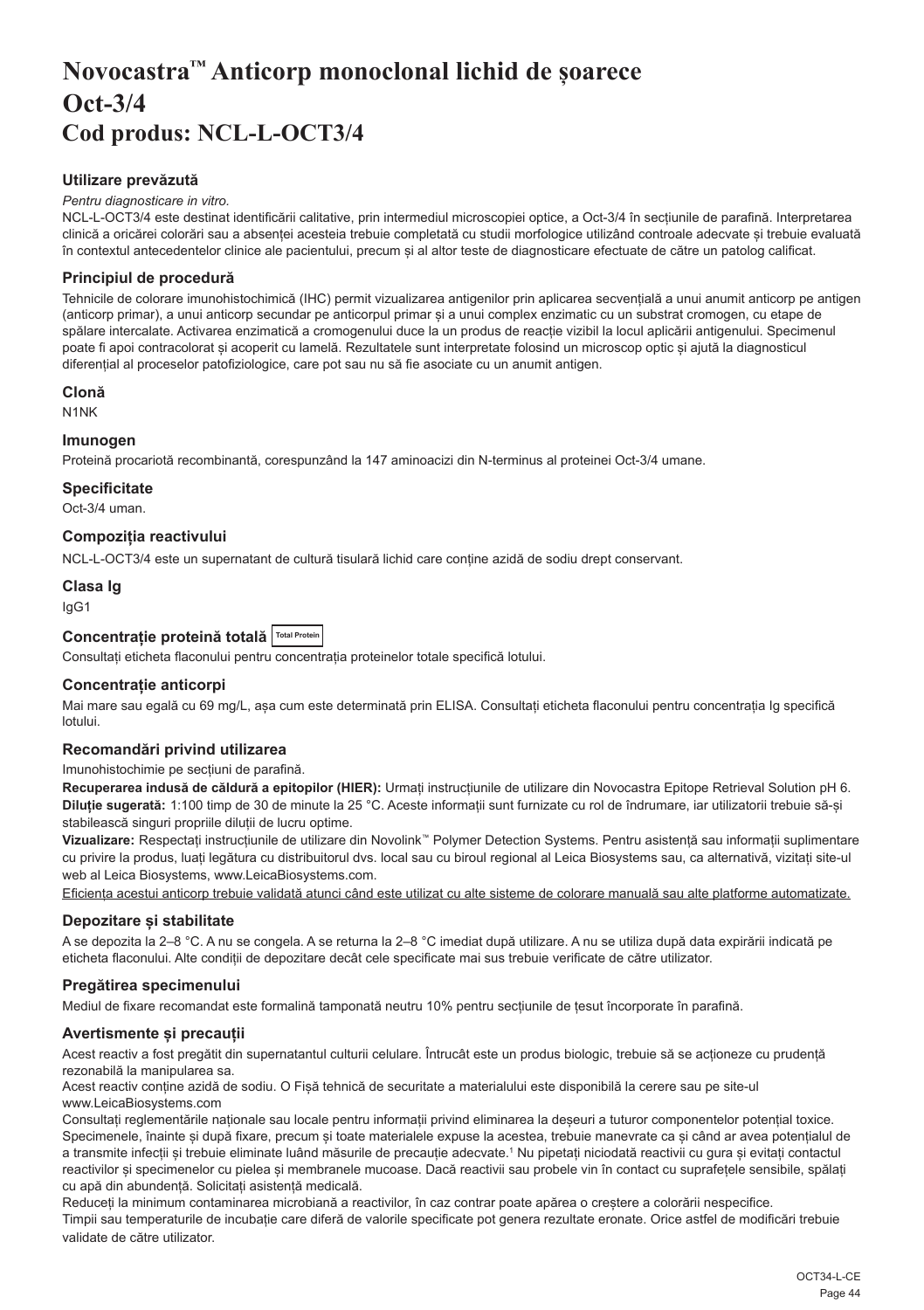## **Controlul calității**

Diferențele în ceea ce privește procesarea țesutului și procedurile tehnice în laboratorul utilizatorului pot cauza o variabilitate semnificativă a rezultatelor, necesitând efectuarea cu regularitate de controale interne, în plus față de următoarele proceduri. Probele de control trebuie să fie probe proaspete de autopsie/biopsie/chirurgicale, fixate în formalină, procesate și încorporate în ceară de parafină cât mai curând posibil și în aceeași manieră ca și probele pacientului.

## **Țesutul de control pozitiv**

Folosit pentru a indica țesuturile pregătite corect și tehnicile de colorare adecvate.

O probă de țesut de control pozitiv trebuie să fie inclusă pentru fiecare set de condiții de testare în fiecare etapă de colorare. Un țesut cu colorare pozitivă slabă este mai adecvat decât un țesut cu colorare pozitivă puternică în vederea unui control optim al calității și pentru a detecta nivelurile minore de degradare a reactivului.<sup>2</sup>

Țesutul de control pozitiv recomandat este seminom.

Dacă țesutul de control pozitiv nu demonstrează colorația pozitivă, rezultatele obținute cu acele probe de testare trebuie considerate nevalide.

## **Țesutul de control negativ**

Trebuie examinat după țesutul de control pozitiv pentru a verifica specificitatea informațiilor de etichetare ale antigenului țintă în funcție de anticorpul primar.

Țesutul de control negativ recomandat este cerebelul.

Ca alternativă, varietatea de tipuri diferite de celule prezente în majoritatea secțiunilor tisulare oferă frecvent locuri de control negativ, dar acest lucru trebuie verificat de către utilizator.

Colorația nespecifică, dacă este prezentă, are, de obicei, un aspect difuz. Colorația sporadică a țesutului conjunctiv poate fi observată, de asemenea, în secțiuni de țesuturi fixate în mod excesiv în formalină. Folosiți celule intacte pentru interpretarea rezultatelor de colorare. Celulele necrotice sau degenerate se colorează deseori într-un mod nespecific.<sup>3</sup> Se pot observa rezultate fals pozitive ca urmare a legării non-imunologice a proteinelor sau produșilor de reacție ai substratului. Acestea pot fi cauzate, de asemenea, de enzimele endogene precum pseudoperoxidaza (eritrocite), peroxidaza endogenă (citocromul C) sau biotina endogenă (de exemplu, ficat, sân, creier, rinichi), în funcție de tipul de imunocolorație folosit. Pentru a diferenția activitatea enzimelor endogene sau legarea nespecifică a enzimelor de imunoreactivitatea specifică, pot fi colorate tesuturi suplimentare de la pacient numai cu substrat-cromogen sau, respectiv, complexe enzimatice (avidină-biotină, streptavidină, polimer etichetat) și substrat-cromogen. În cazul în care colorația specifică are loc în țesutul de control negativ, rezultatele obținute pe probele pacientului trebuie să fie considerate nevalide.

#### **Reactivul de control negativ**

Folosiți un reactiv de control negativ non-specific în locul anticorpului primar cu o secțiune din fiecare specimen al pacientului pentru a evalua colorația nespecifică și a permite o mai bună interpretare a colorării specifice la situl antigenului.

## **Țesutul pacientului**

Examinați specimenele pacientului colorate cu NCL-L-OCT3/4 ultimele. Intensitatea colorației pozitive trebuie evaluată în contextul oricărei colorații de fond nespecifice a reactivului de control negativ. La fel ca în cazul oricărui test imunohistochimic, un rezultat negativ înseamnă că antigenul nu a fost detectat, și nu că antigenul a fost absent în celulele/țesuturile analizate. Dacă este necesar, folosiți un panel pentru anticorpi pentru identificarea reacțiilor fals negative.

#### **Rezultate așteptate**

#### Țesuturi normale

Clona N1NK a detectat proteina Oct-3/4 în nucleul celulelor parenchimale pancreatice. Nu s-a observat vreo colorare la diverse alte țesuturi normale (Număr total de cazuri normale = 133).

#### Țesuturi anormale

Clona N1NK a colorat 29/41 tumori testiculare (incluzând 29/36 seminoame, 0/4 limfoame difuze cu celule B mari și 0/1 limfom difuz cu celule T) și 1/1 carcinom embrional. Nu a fost detectată vreo colorare într-o varietate de alte tumori evaluate, incluzând tumori intestinale (0/8), tumori tiroidiene (0/5), tumori de origine metastatică (0/5), tumori cerebrale (0/4), tumori hepatice (0/4), tumori pulmonare (0/4), tumori esofagiene (0/3), teratoame (0/3), limfoame (0/3), tumori gastrice (0/3), tumori ovariene (0/3), melanoame (0/2) tumori ale glandei suprarenale (0/2), tumori ale vezicii urinare (0/2), tumori de col uterin (0/2), tumori endometriale (0/2), tumori mamare (0/2), tumori osoase (0/2), tumori renale (0/2), tumori ale capului și gâtului (0/2), tumori prostatice (0/2), tumori ale glandei salivare (0/2), o tumoare limbii (0/1), o tumoare pancreatică (0/1), o tumoare a pielii (0/1), o hiperplazie prostatică (0/1), un feocromocitom (0/1), o tumoare endodermică de sinus (0/1), un rabdomiosarcom embrional (0/1) și o tumoare primitivă neuroectodermală (0/1) (Număr total de cazuri anormale =  $117$ ).

#### **NCL-L-OCT3/4 este recomandat pentru detectarea antigenului Oct-3/4 în țesuturile normale și neoplazice, ca adjuvant al histopatologiei convenționale, utilizând coloranți histochimici non-imunologici.**

## **Limitări generale**

Imunohistochimia este un proces de diagnostic cu mai multe etape, care constă din instruirea specializată în ceea ce privește alegerea reactivilor adecvati; alegerea, fixarea și procesarea tesutului; prepararea lamei IHC; și interpretarea rezultatelor de colorare. Colorarea tisulară depinde de manipularea și procesarea țesutului înainte de colorare. Fixarea, congelarea, dezghețarea, spălarea, uscarea, încălzirea, secționarea necorespunzătoare sau contaminarea cu alte țesuturi ori fluide pot cauza artefacte, captura anticorpilor sau rezultate fals negative. Rezultatele inconsecvente pot fi atribuite diferențelor în ceea ce privește metodele de fixare și încorporare. ori neregularităților inerente ale țesutului.<sup>4</sup>

Contracolorația excesivă sau incompletă poate compromite interpretarea adecvată a rezultatelor.

Interpretarea clinică a oricărei colorări sau a absenței acesteia trebuie completată cu studii morfologice utilizând controale adecvate și trebuie evaluată în contextul antecedentelor clinice ale pacientului, precum și al altor teste de diagnosticare efectuate de către un patolog calificat.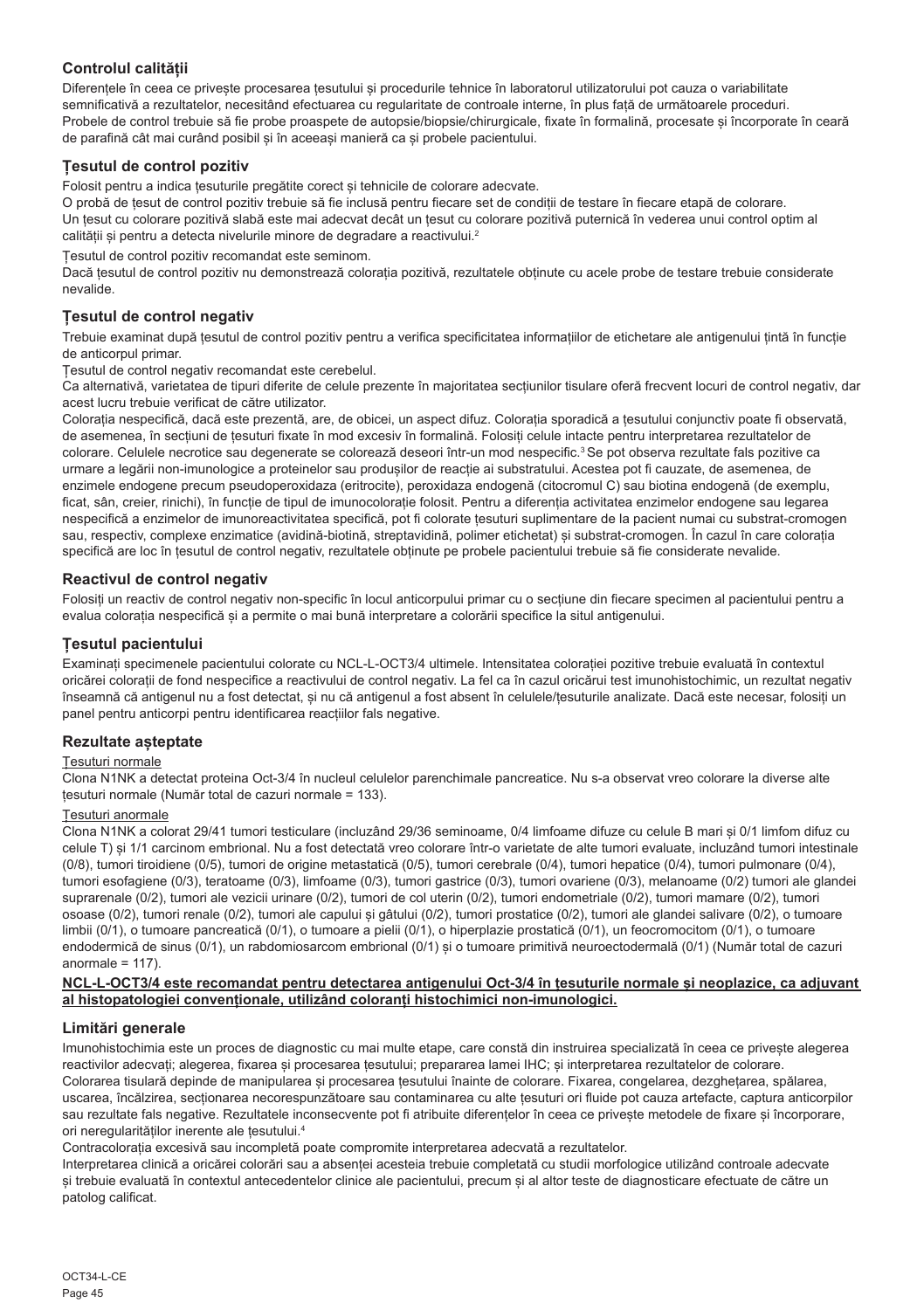Anticorpii de la Leica Biosystems Newcastle Ltd sunt destinați utilizării, conform indicațiilor, fie pe secțiuni congelate, fie pe secțiuni încorporate în parafină cu cerințe de fixare specifice. Poate apărea exprimarea neașteptată a antigenului, în special în neoplasme. Interpretarea clinică a oricărei secțiuni tisulare colorate trebuie să includă analiza morfologică și evaluarea probelor de control adecvate.

### **Bibliografie - General**

- 1. National Committee for Clinical Laboratory Standards (NCCLS). Protection of laboratory workers from infectious diseases transmitted by blood and tissue; proposed guideline. Villanova, P.A. 1991; 7(9). Order code M29-P.
- 2. Battifora H. Diagnostic uses of antibodies to keratins: a review and immunohistochemical comparison of seven monoclonal and three polyclonal antibodies. Progress in Surgical Pathology. 6:1–15. eds. Fenoglio-Preiser C, Wolff CM, Rilke F. Field & Wood, Inc., Philadelphia.
- 3. Nadji M, Morales AR. Immunoperoxidase, part I: the techniques and pitfalls. Laboratory Medicine. 1983; 14:767.
- 4. Omata M, Liew CT, Ashcavai M, Peters RL. Nonimmunologic binding of horseradish peroxidase to hepatitis B surface antigen: a possible source of error in immunohistochemistry. American Journal of Clinical Pathology. 1980; 73:626.
- 5. Del Sordo R, Ascani S, Bellezza G et al. CD10 is frequently expressed in classical seminomas. Histology and histopathology. 2014; 29(1):101-106.
- 6. Miettinen M, Wang Z, McCue PA et al. SALL4 expression in germ cell and non-germ cell tumors: a systematic immunohistochemical study of 3215 cases. American Journal of Surgical Pathology. 2014; 38(3):410-420.
- 7. Paine SML, Willshert AR, Nicholson SL et al. Characterization of a population of neural progenitor cells in the infant hippocampus. Neuropathology and applied neurobiology. 2014; 40:544-550.
- 8. Antic T, Hyjek EM, Taxy JB. The vanishing testis: a histomorphologic and clinical assessment. American Journal of Pathology. 2011; 136:872-880.

## **Amendamente la ediția anterioară**

Rezultate așteptate; declarație de revendicări a produsului, Bibliografie.

#### **Data publicării**

01 noiembrie 2018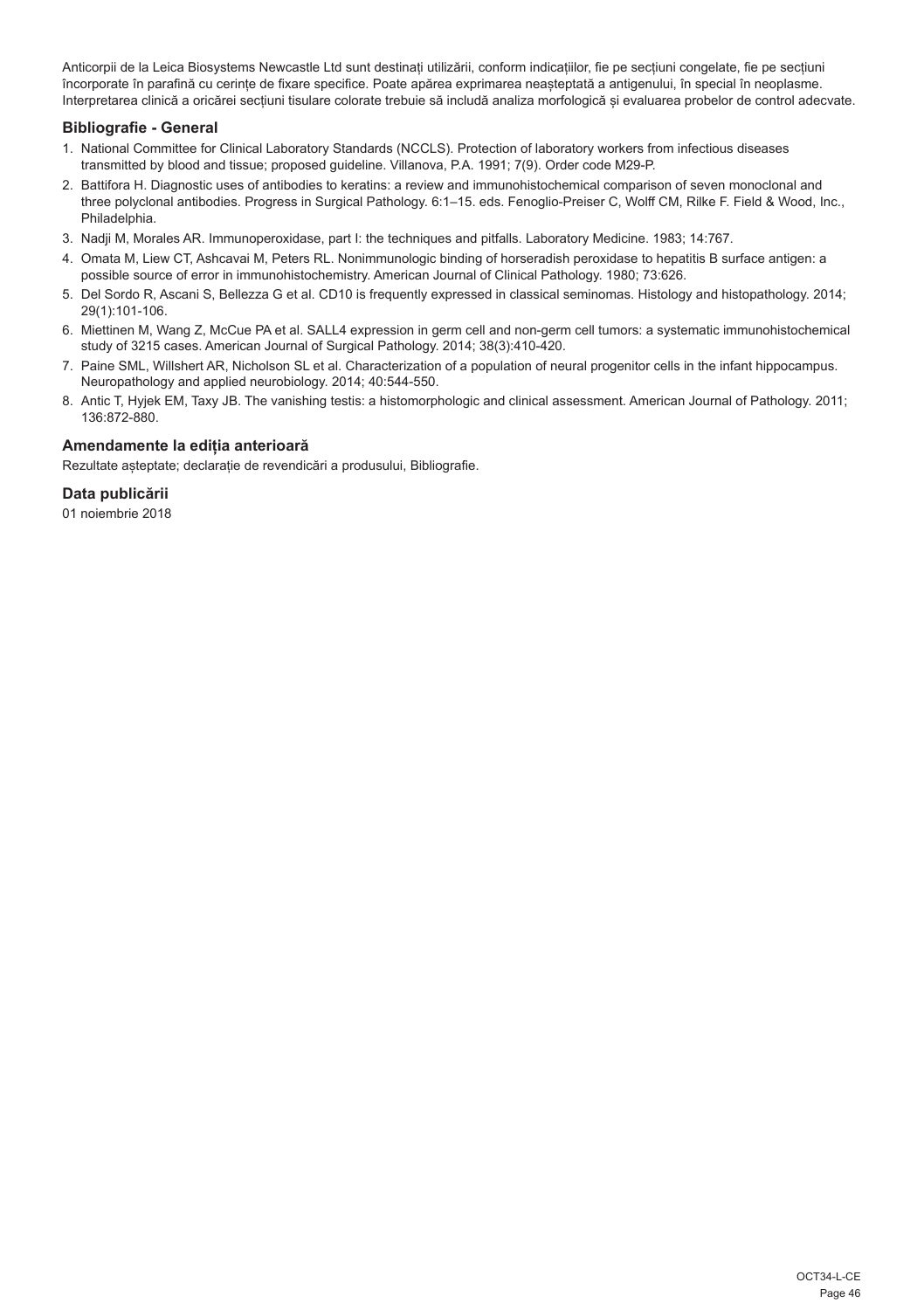# <span id="page-47-0"></span>**Жидкая форма моноклональных антител мыши Novocastra™ Oct-3/4 Код продукта: NCL-L-OCT3/4**

## **Назначение**

#### *Для диагностики in vitro*

Препарат NCL-L-OCT3/4 предназначен для качественного определения Oct-3/4-молекулы в парафиновых срезах методом световой микроскопии. Клиническая интерпретация любого окрашивания или его отсутствия должна быть дополнена морфологическими исследованиями с надлежащими контролями и должна быть оценена квалифицированным патологом с учетом анамнеза пациента и других диагностических тестов.

#### **Принцип метода**

Иммуногистохимические (ИГХ) методы окрашивания позволяют визуализировать антигены путем последовательного связывания специфического антитела с антигеном (первичное антитело), вторичного антитела с первичным антителом и ферментного комплекса с хромогенным субстратом. Между этими этапами выполняется промежуточная промывка. Ферментная активация хромогена приводит к образованию видимого продукта реакции в месте расположения антигена. После этого образцы можно подвергать контрастному окрашиванию и заключить под покровную пленку. Интерпретацию результатов выполняют под световым микроскопом и используют для дифференциальной диагностики патофизиологических процессов, которые могут быть связаны или не связаны с конкретным антигеном.

#### **Клон**

N1NK

#### **Иммуноген**

Прокариотный рекомбинантный белок, соответствующий 147 аминокислотам N-концевого домена Oct-3/4-молекулы человека.

#### **Специфичность**

Oct-3/4 антитело человека.

#### **Состав реактива**

NCL-L-OCT3/4 является супернатантом жидкой культуры тканей, содержащим азид натрия в качестве консерванта.

## **Класс иммуноглобулинов**

IgG1

## **Общая концентрация белка Total Protein**

Общая концентрация белка в каждой партии указана на этикетке флакона.

#### **Концентрация антитела**

Не менее 69 мг/л при измерении методом ИФА. Общая концентрация иммуноглобулина в каждой партии указана на этикетке флакона.

#### **Рекомендации по применению**

Иммуногистохимическое окрашивание парафиновых срезов.

**Тепловая демаскировка эпитопа (Heat Induced Epitope Retrieval, HIER):** выполняйте инструкцию по применению,

прилагаемую к препарату Novocastra Epitope Retrieval Solution pH 6.

**Рекомендуемое разведение:** 1:100 в течение 30 минут при температуре 25 °C. Данная информация носит рекомендательный характер, и пользователям следует самостоятельно определять оптимальные рабочие разведения.

**Визуализация:** Следуйте инструкциям по применению, которые прилагаются к системам визуализации Novolink™ Polymer Detection Systems. Для получения дополнительной информации о продукции и технической поддержки обратитесь к местному дистрибьютору или в региональный офис компании Leica Biosystems либо, в качестве альтернативы, посетите веб-сайт компании Leica Biosystems, www.LeicaBiosystems.com

В случае применения этого антитела с другими ручными системами окрашивания или автоматизированными платформами следует выполнять валидацию его рабочих параметров.

#### **Хранение и стабильность**

Хранить при температуре 2–8 °C. Не замораживать. После использования незамедлительно вернуть на хранение при температуре 2–8 °C. Не использовать после указанной на этикетке флакона даты истечения срока годности. Условия хранения, отличающиеся от указанных выше, должны быть проверены пользователем.

#### **Подготовка образцов**

Для приготовления залитых в парафин срезов тканей рекомендуется фиксация в 10 % нейтральном забуференном формалине.

#### **Предупреждения и меры предосторожности**

Этот реактив был изготовлен из супернатанта культуры клеток. При обращении с этим продуктом, как и с другими биологическими продуктами, следует соблюдать разумную осторожность.

Этот реактив содержит азид натрия. Паспорт безопасности химической продукции предоставляется по запросу или доступен на сайте www.LeicaBiosystems.com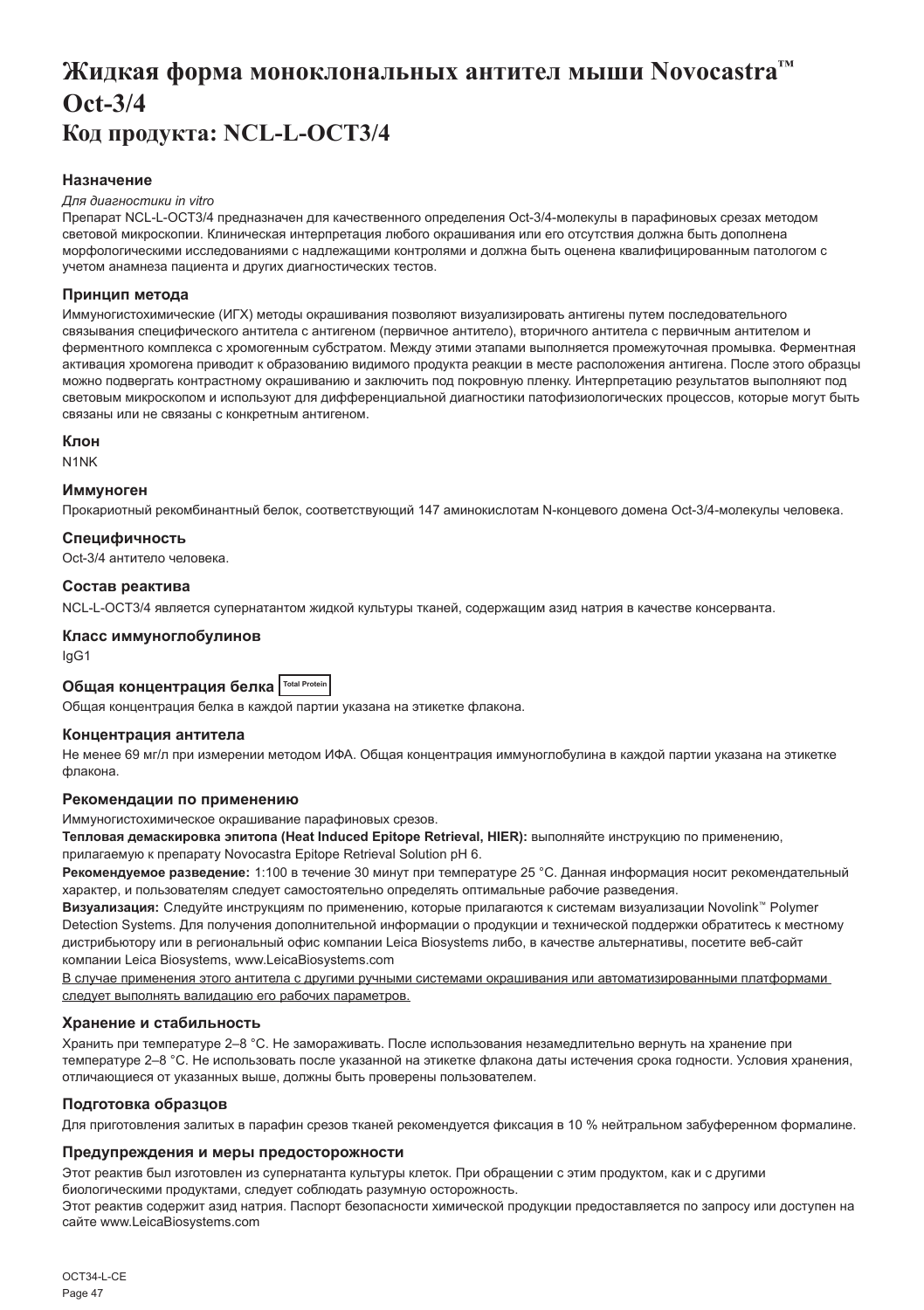В отношении утилизации любых потенциально опасных компонентов следуйте требованиям федеральных, региональных и местных нормативных документов.

С образцами (до и после фиксации) и всеми материалами, которые находятся под их воздействием, следует обращаться как со способными к передаче инфекции и утилизировать, соблюдая соответствующие меры предосторожности.<sup>1</sup>Никогда не набирайте реактивы в пипетку ртом и не допускайте контакта реактивов и образцов с кожей и слизистыми оболочками. В случае контакта реактивов или образцов с чувствительными зонами промойте их большим количеством воды. Обратитесь за медицинской помощью.

Сводите к минимуму микробное загрязнение реактивов во избежание усиления неспецифического окрашивания. Инкубация при сроках и температурах, отличных от указанных в инструкции, может дать ошибочные результаты. Любые подобные изменения должны быть валидированы пользователем.

#### **Контроль качества**

Различия в методах обработки тканей и технических процедурах, выполняемых в лаборатории пользователя, могут привести к существенной вариабельности результатов, в связи с чем требуется регулярное выполнение внутрилабораторных контролей в дополнение к указанным ниже процедурам.

В качестве контролей следует использовать свежие образцы, полученные при аутопсии, биопсии или хирургических процедурах, фиксированные в формалине, обработанные и как можно скорее залитые в парафин так же, как были обработаны полученные у пациентов образцы.

#### **Положительный контроль ткани**

Применяется для проверки правильности подготовки тканей и методов окрашивания.

В каждый набор условий теста при каждом цикле окрашивания следует включать один срез ткани для положительного контроля. Для оптимального контроля качества и обнаружения незначительных уровней деградации реактива более подходит ткань со слабым положительным окрашиванием, чем ткань с сильным положительным окрашиванием.<sup>2</sup>

В качестве положительного контроля рекомендуется ткань семиномы.

При отсутствии положительного окрашивания ткани, использующейся в качестве положительного контроля, результаты, полученные с исследуемыми образцами, считаются недействительными.

#### **Отрицательный контроль ткани**

Этот тест необходимо выполнять после положительного контроля ткани для проверки специфичности мечения целевого антигена первичным антителом.

В качестве отрицательного контроля рекомендуется ткань мозжечка.

Кроме того, разнообразные типы клеток для отрицательного контроля можно часто найти в большинстве срезов тканей, однако такие препараты должны быть проверены пользователем.

Неспецифическое окрашивание, если оно присутствует, обычно выглядит диффузным. В срезах тканей, избыточно фиксированных формалином, можно также иногда увидеть окрашивание соединительной ткани. Для интерпретации результатов окрашивания используйте интактные клетки. Некротизированные или разрушенные клетки часто окрашиваются неспецифически.<sup>з</sup> Неиммунное связывание белков или продуктов реакции с субстратом может привести к ложноположительным результатам. Такие же результаты могут быть связаны с эндогенными ферментами, например псевдопероксидазой (в эритроцитах), эндогенной пероксидазой (цитохром C) или эндогенным биотином (например, в печени, молочной железе, головном мозге или почке) в зависимости от типа использованного иммунного окрашивания. Чтобы отличить активность эндогенных ферментов или неспецифическое связывание ферментов от специфической иммунореактивности, можно выполнить окрашивание дополнительных тканей пациента исключительно хромогенным субстратом или ферментными комплексами (авидин-биотин, стрептавидин, меченый полимер) и хромогенным субстратом соответственно. При наличии специфического окрашивания в отрицательном контроле ткани результаты исследования полученных у пациентов образцов считаются недействительными.

#### **Отрицательный контроль реактива**

Для оценки неспецифического окрашивания и лучшей интерпретации специфического окрашивания в области связывания антигена, исследуя срезы каждого образца, взятого у пациента, вместо первичных антител используйте реактив, служащий в качестве неспецифического отрицательного контроля.

#### **Ткань, полученная у пациента**

Исследуйте образцы взятой у пациента ткани, которые окрашены с помощью NCL-L-OCT3/4, в последнюю очередь. Интенсивность положительного результата окрашивания следует оценивать с учетом любого неспецифического фонового окрашивания реактива, представляющего собой отрицательный контроль. Как и при любом иммуногистохимическом исследовании, отрицательный результат означает необнаружение антигена, но не его отсутствие в исследованных клетках или ткани. При необходимости следует использовать панель антител для выявления ложноотрицательных реакций.

#### **Ожидаемые результаты**

#### Нормальные ткани

Клон N1NK обнаружил экспрессию белка Oct-3/4 в ядре паренхиматозных клетках поджелудочной железы. Во множестве других здоровых тканей окрашивания не наблюдалось (общее число исследованных нормальных образцов = 133).

#### Патологически измененные ткани

Клон N1NK окрасил 29/41 случаев опухолей яичек (включая 29/36 случаев семиномы, 0/4 случаев диффузной крупноклеточной В-лимфоцитарной лимфомы и 0/1 случая диффузной Т-лимфоцитарной лимфомы) и 1/1 случая эмбриональной карциномы. Не обнаружено окрашивания в различных других исследованных опухолях, в том числе в опухолях кишечника (0/8), опухолях щитовидной железы (0/5), опухолях метастатического происхождения (0/5), опухолях мозга (0/4), опухолях печени (0/4), опухолях легких (0/4), опухолях пищевода (0/3), тератомах (0/3), лимфомах (0/3), опухолях желудка (0/3), опухолях яичников (0/3), меланомах (0/2), опухолях надпочечников (0/2), опухолях мочевого пузыря (0/2), опухолях шейки матки (0/2), опухолях эндометрия (0/2), опухолях молочной железы (0/2), опухолях костей (0/2), опухолях почек (0/2), опухолях головы и шеи (0/2), опухолях простаты (0/2), опухолях слюнной железы (0/2), опухолях языка (0/1), опухоли поджелудочной железы (0/1), опухоли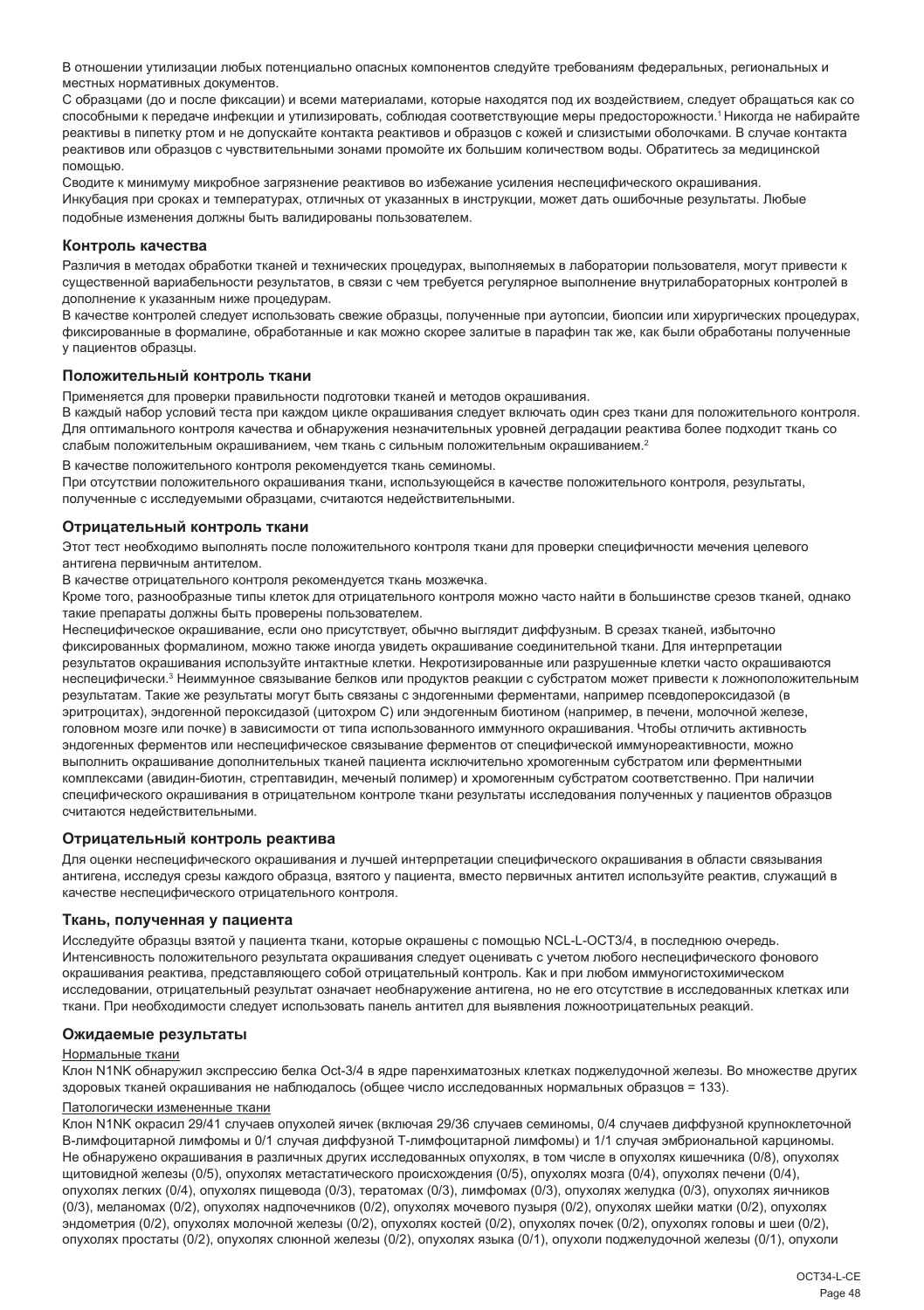кожи (0/1), гиперплазии простаты (0/1), феохромоцитоме (0/1), опухоли эндодермального синуса (0/1), эмбриональной рабдомиосаркоме (0/1) и примитивной нейроэктодермальной опухоли (0/1) (общее число исследованных патологически измененных образцов = 117).

**NCL-L-OCT3/4** рекомендуется использовать для обнаружения антигена Oct-3/4 в здоровых и пораженных опухолью тканях в качестве дополнения к стандартным гистопатологическим исследованиям с применением неиммунного гистохимического окрашивания.

#### **Общие ограничения**

Иммуногистохимическое исследование является многостадийным диагностическим процессом, требующим специальных навыков в выборе надлежащих реактивов; выборе, фиксации и обработке тканей; приготовлении среза с ИГХ препаратом; интерпретации результатов окрашивания.

Окрашивание тканей зависит от обращения с тканями и их обработкой перед окрашиванием. Неправильные процедуры фиксации, замораживания, оттаивания, промывки, сушки, нагрева, приготовления срезов, а также загрязнение другими тканями или жидкостями могут приводить к артефактам, захвату антител или ложноотрицательным результатам. Противоречивые результаты могут быть обусловлены различиями методов фиксации и заливки препарата или присущей тканям внутренней неравномерностью структуры.<sup>4</sup>

Чрезмерное или неполное контрастирование может негативно отразиться на точности интерпретации результатов. Клиническая интерпретация любого окрашивания или его отсутствия должна быть дополнена морфологическими исследованиями с надлежащими контролями и должна быть оценена квалифицированным патологом с учетом анамнеза пациента и других диагностических тестов.

Изготовленные компанией Leica Biosystems Newcastle Ltd антитела предназначены, как указано выше, для применения на замороженных или залитых в парафин срезах и требуют выполнения конкретных требований по фиксации. Возможна непредвиденная экспрессия антигена, особенно в опухолях. Клиническая интерпретация любого окрашенного среза ткани должна включать морфологический анализ и оценку соответствующих контролей.

#### **Литература — общая**

- 1. National Committee for Clinical Laboratory Standards (NCCLS). Protection of laboratory workers from infectious diseases transmitted by blood and tissue; proposed guideline. Villanova, P.A. 1991; 7(9). Order code M29-P.
- 2. Battifora H. Diagnostic uses of antibodies to keratins: a review and immunohistochemical comparison of seven monoclonal and three polyclonal antibodies. Progress in Surgical Pathology. 6:1–15. eds. Fenoglio-Preiser C, Wolff CM, Rilke F. Field & Wood, Inc., Philadelphia.
- 3. Nadji M, Morales AR. Immunoperoxidase, part I: the techniques and pitfalls. Laboratory Medicine. 1983; 14:767.
- 4. Omata M, Liew CT, Ashcavai M, Peters RL. Nonimmunologic binding of horseradish peroxidase to hepatitis B surface antigen: a possible source of error in immunohistochemistry. American Journal of Clinical Pathology. 1980; 73:626.
- 5. Del Sordo R, Ascani S, Bellezza G et al. CD10 is frequently expressed in classical seminomas. Histology and histopathology. 2014; 29(1):101-106.
- 6. Miettinen M, Wang Z, McCue PA et al. SALL4 expression in germ cell and non-germ cell tumors: a systematic immunohistochemical study of 3215 cases. American Journal of Surgical Pathology. 2014; 38(3):410-420.
- 7. Paine SML, Willshert AR, Nicholson SL et al. Characterization of a population of neural progenitor cells in the infant hippocampus. Neuropathology and applied neurobiology. 2014; 40:544-550.
- 8. Antic T, Hyjek EM, Taxy JB. The vanishing testis: a histomorphologic and clinical assessment. American Journal of Pathology. 2011; 136:872-880.

#### **Дополнения к предыдущему выпуску**

Ожидаемые результаты; заявление о патентной формуле на изделие, Список литературы.

## **Дата выпуска**

01 Ноябрь 2018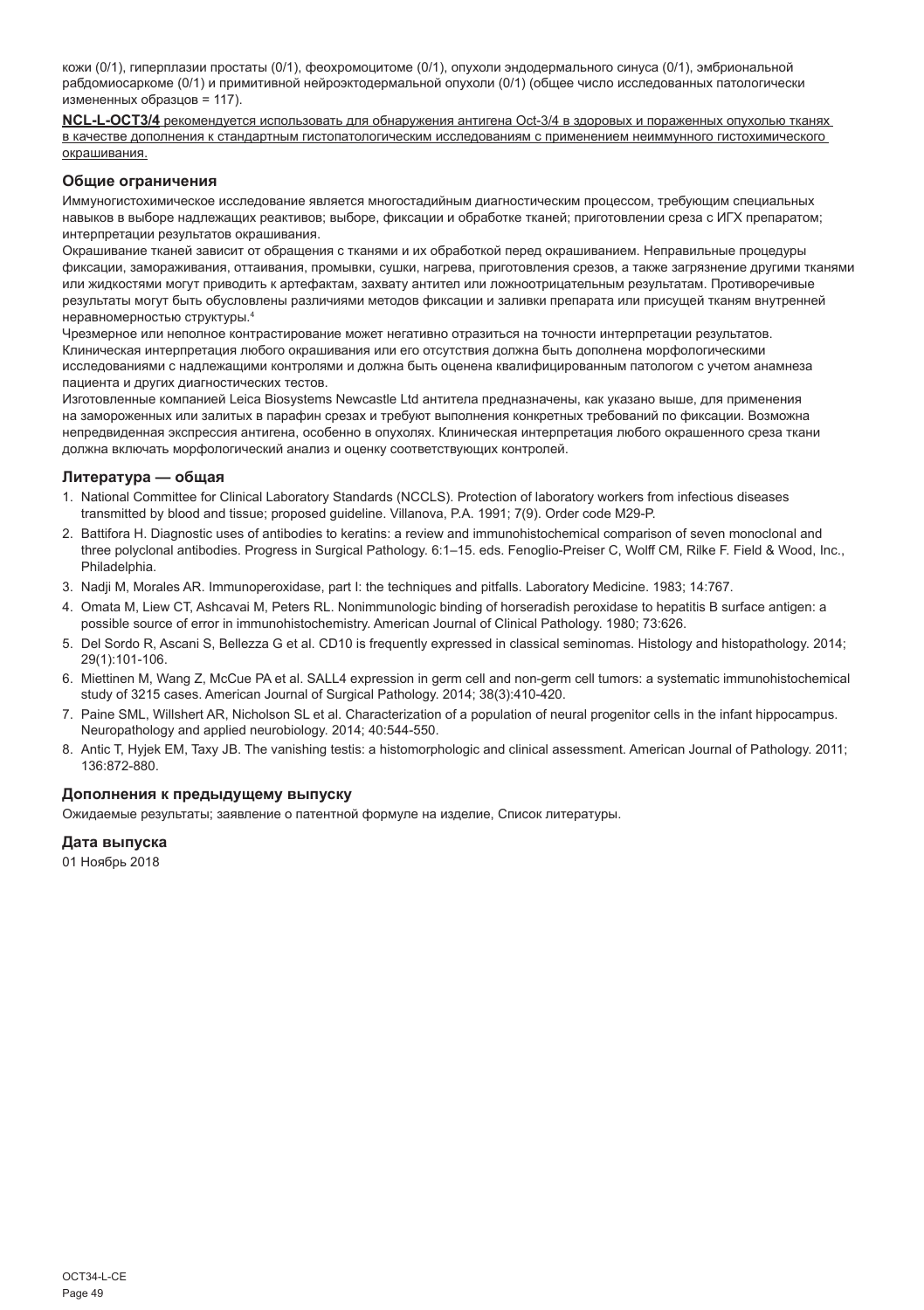## <span id="page-50-0"></span>**Płynne mysie przeciwciało monoklonalne Novocastra™ Oct-3/4 Kod produktu: NCL-L-OCT3/4**

## **Przeznaczenie**

#### *Do diagnostyki in vitro.*

Preparat NCL-L-OCT3/4 jest przeznaczony do jakościowej identyfikacji za pomocą mikroskopii świetlnej Oct-3/4 w skrawkach parafinowych. Kliniczną interpretację barwienia lub jego braku należy uzupełnić badaniami morfologicznymi oraz odpowiednimi kontrolami. Ocenę powinien przeprowadzić wykwalifikowany patolog w kontekście historii choroby pacjenta oraz innych badań diagnostycznych.

#### **Zasady postepowania**

Metody barwienia immunohistochemicznego (IHC) umożliwiają wizualizację antygenów dzięki zastosowaniu – po kolei – swoistego przeciwciała przeciwko antygenowi (przeciwciała pierwszorzędowego), przeciwciała drugorzędowego przeciwko przeciwciału pierwszorzędowemu i kompleksu enzymu z substratem chromogennym z etapami przemywania. Aktywacja enzymatyczna chromogenu prowadzi do wytworzenia widocznego produktu reakcji w miejscu antygenu. Następnie można wykonać barwienie kontrastowe próbki i zakryć ją szkiełkiem nakrywkowym. Wyniki są interpretowane przy użyciu mikroskopu świetlnego i pomagają w diagnostyce różnicowej procesów patofizjologicznych, które mogą mieć związek z określonym antygenem.

#### **Klon**

N1NK

#### **Immunogen**

Prokariotyczny antygen rekombinowany odpowiadający 147 aminokwasom N-końca ludzkiej cząsteczki Oct-3/4.

#### **Swoistość**

Ludzkie białko Oct-3/4.

## **Skład odczynnika**

NCL-L-OCT3/4 jest płynnym supernatantem hodowli tkankowej zakonserwowanym azydkiem sodu.

#### **Klasa Ig**

IgG1

| Całkowite stężenia białka   Total Protein |  |  |
|-------------------------------------------|--|--|
|-------------------------------------------|--|--|

Całkowite stężenie białka w danej serii podano na etykiecie fiolki.

## **Stężenie przeciwciał**

Wieksze lub równe 69 mg/L oznaczone za pomocą testu ELISA. Stężenie lg w danej serii podano na etykiecie fiolki.

#### **Zalecenia dotyczące stosowania**

Badanie immunohistochemiczne skrawków zatopionych w parafinie.

**Cieplne odmaskowywanie epitopu (HIER):** Należy postępować zgodnie z instrukcją stosowania załączoną do roztworu Novocastra Epitope Retrieval Solution pH 6.

**Sugerowane rozcieńczenie:** 1:100 przez 30 minut w temperaturze 25 °C. Te informacje stanowią jedynie wskazówkę – użytkownicy powinni sami określić swoje optymalne rozcieńczenie robocze.

**Wizualizacja:** Należy postępować zgodnie z instrukcją stosowania dołączoną do Novolink™ Polymer Detection Systems. W celu uzyskania dodatkowych informacji o produkcie lub dalszej pomocy należy skontaktować się z lokalnym dystrybutorem lub regionalnym biurem Leica Biosystems, lub odwiedzić stronę internetową, www.LeicaBiosystems.com

Działanie tego przeciwciała należy zweryfikować podczas używania z innymi ręcznymi metodami barwienia lub platformami automatycznymi.

#### **Przechowywanie i trwałość**

Przechowywać w temperaturze 2-8 °C. Nie zamrażać. Niezwłocznie po użyciu ponownie umieścić w temperaturze 2–8 °C. Nie używać po upływie daty ważności podanej na etykiecie fiolki. Przechowywanie w warunkach innych od wskazanych powyżej wymaga weryfikacji użytkownika.

#### **Przygotowanie próbek**

Zalecanym utrwalaczem jest 10-procentowa obojętna buforowana formalina do zatopionych w parafinie skrawków tkankowych.

#### **Ostrzeżenia i środki ostrożności**

Odczynnik został przygotowany z supernatantu hodowli tkankowej. Ponieważ jest to produkt biologiczny, podczas jego używania należy zachować odpowiednie środki ostrożności.

Ten odczynnik zawiera azydek sodu. Karta charakterystyki jest dostępna na żądanie lub dostępna na stronie www.LeicaBiosystems.com Wszelkie potencjalnie toksyczne składniki należy utylizować zgodnie z krajowymi lub lokalnymi przepisami.

Próbki przed i po utrwaleniu oraz wszelkie materiały narażone na kontakt z nimi należy traktować jak materiały potencjalnie zakaźne i należy je utylizować z zachowaniem odpowiednich środków ostrożności.<sup>1</sup> Podczas pobierania pipetą nie wolno zasysać odczynników ustami i należy unikać kontaktu odczynników i preparatów ze skórą oraz błonami śluzowymi. W razie kontaktu odczynników lub próbek ze szczególnie narażonymi miejscami przemyć miejsce kontaktu dużą ilością wody. Należy zasięgnąć porady lekarza.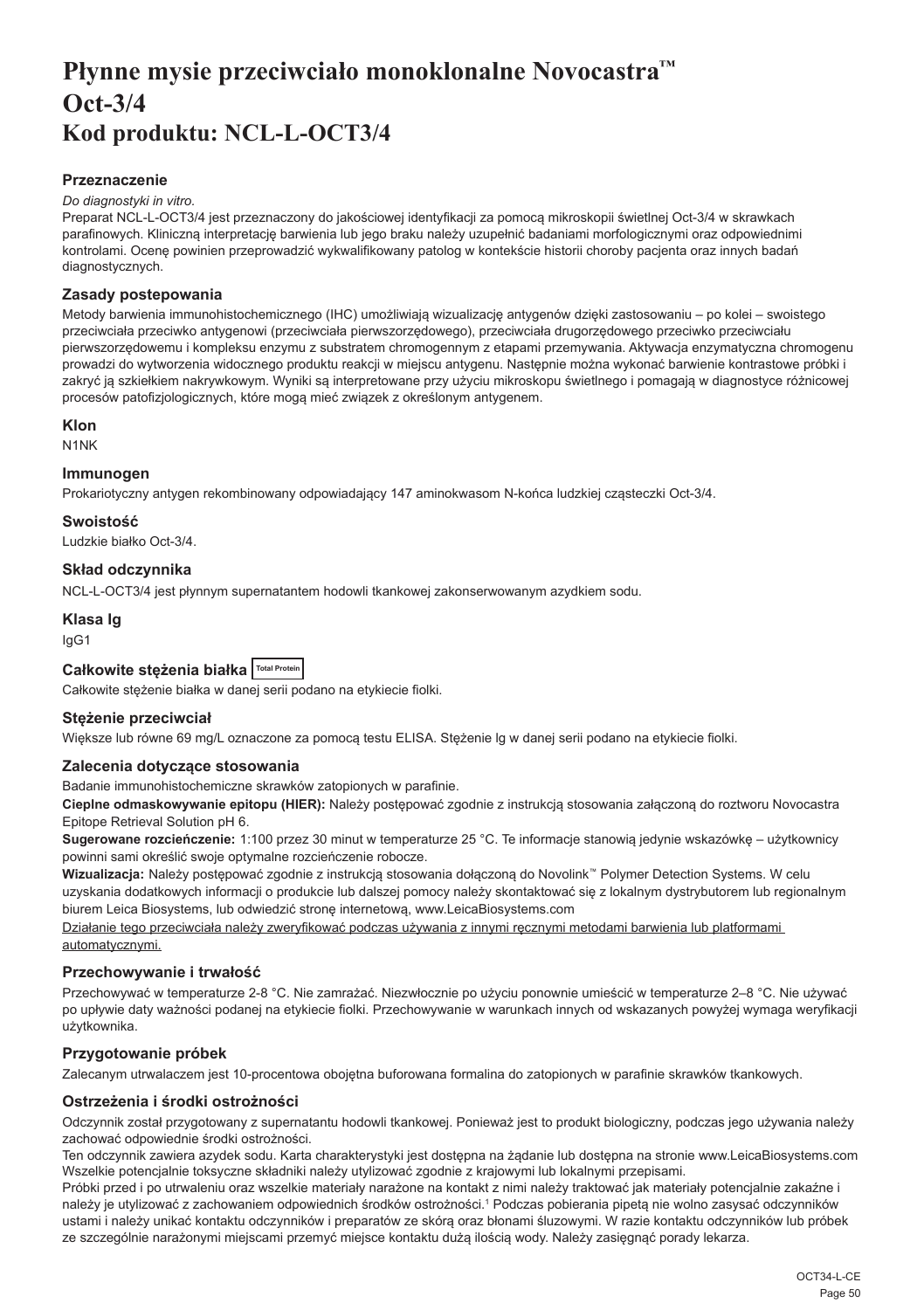Chronić odczynniki przed skażeniem drobnoustrojami, ponieważ może ono doprowadzić do zwiększonego barwienia niespecyficznego. Zastosowanie okresów inkubacji i temperatur innych niż podano w instrukcji może spowodować błędne wyniki. Wszelkie zmiany tego typu muszą zostać zweryfikowane przez użytkownika.

## **Kontrola jakości**

Różnice w przetwarzaniu tkanek i procedurach technicznych w laboratorium użytkownika mogą doprowadzić do znacznej zmienności wyników, co oznacza konieczność dodatkowego przeprowadzania regularnych kontroli wewnętrznych. Kontrole należy przeprowadzać jak najszybciej na świeżych próbkach z autopsji/biopsji/operacji chirurgicznej utrwalonych, przetworzonych i zatopionych w parafinie, taką samą metodą, jaką badane są pobrane tkanki.

## **Tkankowa kontrola pozytywna**

Stosowana w celu wskazania prawidłowo przygotowanych tkanek i prawidłowych technik barwienia.

W każdej serii barwienia każdy zestaw warunków testowych powinien uwzględniać jedną tkankową kontrolę pozytywną. Do optymalnej kontroli jakości i do wykrywania niewielkich poziomów degradacji odczynników bardziej nadaje się tkanka o słabym barwieniu pozytywnym niż tkanka o silnym barwieniu pozytywnym.<sup>2</sup>

Tkankowa kontrola pozytywna powinna obejmować nasieniaka.

Jeśli tkankowa kontrola pozytywna nie wykaże odpowiedniego barwienia pozytywnego, wyniki testu przeprowadzonego na próbkach pobranych od pacjenta należy uznać za nieważne.

#### **Tkankowa kontrola negatywna**

Należy ją wykonać po tkankowej kontroli pozytywnej, aby sprawdzić swoistość znakowania docelowego antygenu przez przeciwciało pierwszorzędowe.

Tkankowa kontrola negatywna powinna obejmować móżdżek.

Ewentualnie tkankowa kontrola negatywna może obejmować różne typy komórek obecne w większości skrawków tkankowych, jednak powinno to zostać zweryfikowane przez użytkownika.

Barwienie niespecyficzne, jeżeli jest obecne, zwykle ma charakter rozproszony. Na skrawkach wykonanych z materiału tkankowego nadmiernie utrwalonego w formalinie można również zaobserwować sporadyczne barwienie tkanki łącznej. Do interpretacji wyników barwienia należy używać nieuszkodzonych komórek. Komórki martwicze lub zdegenerowane często powodują barwienie niespecyficzne.<sup>3</sup>Wyniki fałszywie pozytywne mogą pojawić się w następstwie nieimmunologicznego wiązania białek lub występowania produktów reakcji substratów. Mogą być również spowodowane przez endogenne enzymy, takie jak pseudoperoksydaza (erytrocyty), endogenna peroksydaza (cytochrom C) lub endogenna biotyna (np. wątroba, piersi, mózg, nerki), w zależności od zastosowanego barwnika immunohistochemicznego. Aby odróżnić endogenną aktywność enzymatyczną lub niespecyficzne wiązanie enzymów od swoistej immunoreaktywności, dodatkowe tkanki pacjenta mogą być barwione wyłącznie substratem chromogenem lub kompleksem enzymatycznym (awidyna-biotyna, streptawidyna, znakowany polimer) i substratem-chromogenem. Jeśli w trakcie tkankowej kontroli negatywnej nastąpi barwienie specyficzne, wyniki testu przeprowadzonego na próbkach pobranych od pacjenta należy uznać za nieważne.

#### **Negatywna kontrola odczynnika**

Aby przeprowadzić ocenę barwienia niespecyficznego oraz umożliwić lepszą interpretację barwienia specyficznego na każdym skrawku z próbki pobranej od pacjenta należy przeprowadzić nieswoistą kontrolę negatywną odczynnika w miejscu wiązania przeciwciała pierwszorzędowego.

#### **Tkanka pacjenta**

Próbki pobrane od pacjenta barwione NCL-L-OCT3/4 należy badać jako ostatnie. Intensywność barwienia pozytywnego należy oceniać w kontekście ewentualnego barwienia niespecyficznego tła w negatywnej kontroli odczynnika. Tak jak we wszystkich innych badaniach immunohistochemicznych wynik ujemny oznacza, że antygen nie został wykryty, co jednak nie oznacza, że jest on nieobecny w badanych komórkach/tkankach. W razie konieczności do identyfikacji reakcji fałszywie negatywnych należy wykorzystać panel przeciwciał.

### **Oczekiwane wyniki**

#### Tkanki prawidłowe

Klon N1NK wykrył białko Oct-3/4 ulegające ekspresji w jądrze komórkach miąższu trzustki. Nie stwierdzono barwienia wielu innych prawidłowych tkanek (całkowita liczba prawidłowych przypadków = 133).

#### Tkanki nieprawidłowe

Klon N1NK wybarwił 29/41 guzów jądra (w tym 29/36 nasieniaków, 0/4 chłoniaki rozlane z dużych komórek B i 0/1 chłoniaka rozlanego z komórek T) oraz 1/1 raka zarodkowego. Nie obserwowano barwienia w różnych dodatkowych ocenianych guzach, w tym w przypadku guza jelit (0/8), guza tarczycy (0/5), guza pochodzenia przerzutowego (0/5), guza mózgu (0/4), guza wątroby (0/4), guza płuc (0/4), guza przełyku (0/3), potworniaków (0/3), chłoniaków (0/3), guza żołądka (0/3), guza jajnika (0/3), czerniaków (0/2), guza nadnerczy (0/2), guza pęcherza moczowego (0/2), guza szyjki macicy (0/2), guza endometrium (0/2), guza sutka (0/2), guza kości (0/2), guza nerek (0/2), guza głowy i szyi (0/2), guza prostaty (0/2), guza ślinianki (0/2), guza języka (0/1), guza trzustki (0/1), guza skóry (0/1), przerostu prostaty (0/1), barwiaka chromochłonnego (0/1), raka pęcherzyka żółtkowego (0/1), zarodkowego mięsaka prążkowanokomórkowego (0/1) oraz prymitywnego guza neuroektodermalnego (0/1) (Całkowita liczba przypadków nieprawidłowych = 117).

#### **Zaleca się stosowanie NCL-L-OCT3/4 do wykrywania antygenu Oct-3/4 w tkankach zdrowych i nowotworowych, jako uzupełnienie konwencjonalnego badania histopatologicznego opartego na nieimmunologicznym barwieniu histologicznym**.

## **Ograniczenia ogólne**

Badanie immunohistochemiczne to wieloetapowy proces diagnostyczny, który wymaga specjalistycznego szkolenia w zakresie doboru odpowiednich odczynników i tkanek, utrwalania i przetwarzania tkanek, przygotowywania preparatów immunohistochemicznych oraz interpretacji wyników barwienia.

Barwienie tkanek zależy od postępowania z tkanką i jej przetwarzania przed barwieniem. Nieprawidłowe utrwalanie, zamrażanie, rozmrażanie, przemywanie, suszenie, podgrzewanie, ścinanie skrawków lub skażenie innymi tkankami lub płynami może powodować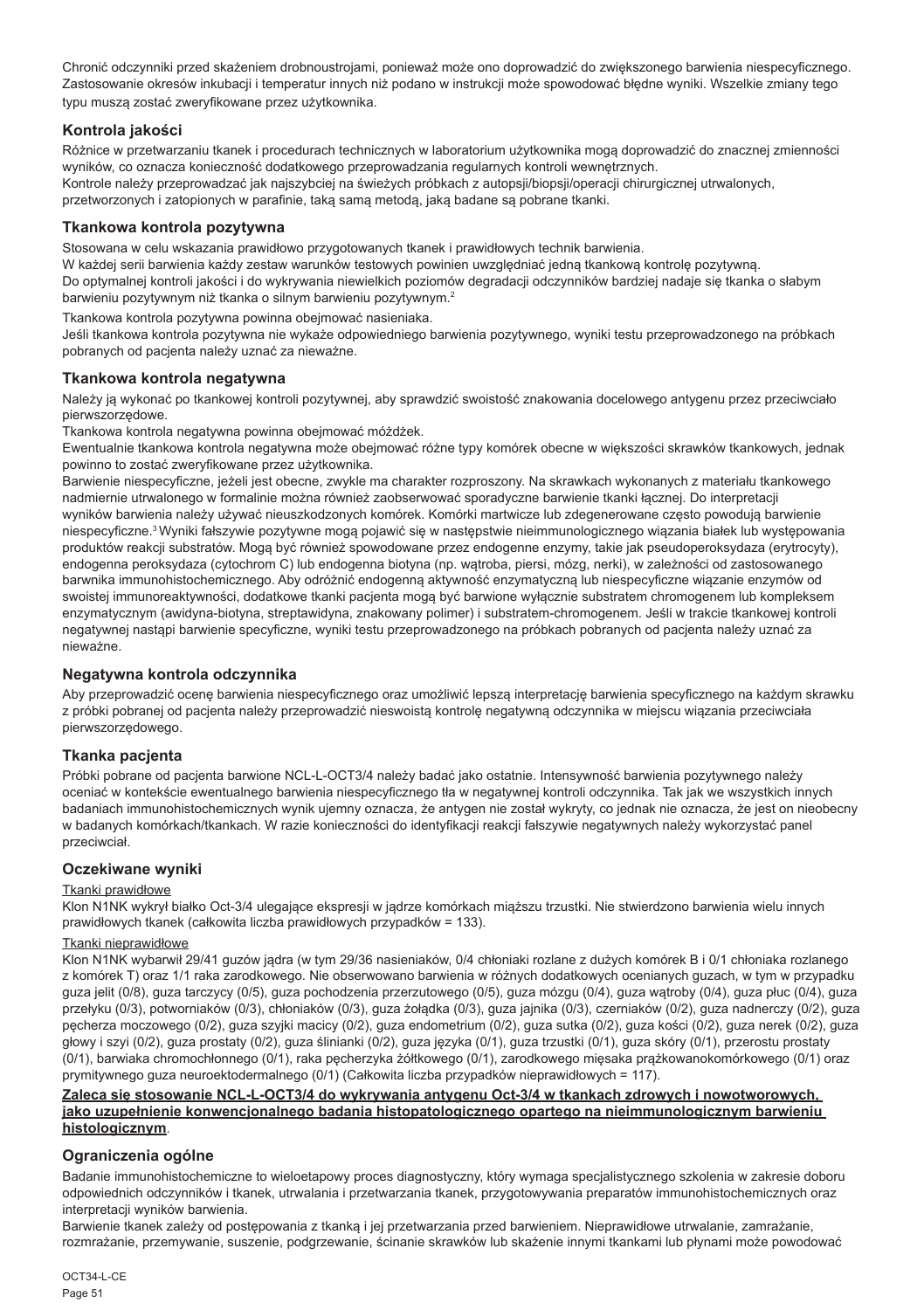artefakty, zatrzymywanie przeciwciał lub wyniki fałszywie negatywne. Niespójne wyniki mogą wynikać z różnic w metodach utrwalania i zatapiania lub nieprawidłowości związanej z tkanką.ª Nadmierne lub niepełne barwienie kontrastowe może negatywnie wpływać na właściwą interpretację wyników.

Kliniczną interpretację barwienia lub jego braku należy uzupełnić badaniami morfologicznymi oraz odpowiednimi kontrolami. Ocenę powinien przeprowadzić wykwalifikowany patolog w kontekście historii choroby pacjenta oraz innych badań diagnostycznych. Przeciwciała firmy Leica Biosystems Newcastle Ltd są przeznaczone do badania skrawków zamrożonych lub zatopionych w parafinie, które utrwalono zgodnie z określonymi wymogami. Może wystąpić nieoczekiwana ekspresja antygenu, szczególnie w przypadku nowotworów. Interpretacja kliniczna wybarwionych skrawków musi obejmować analizę morfologiczną oraz ocenę przeprowadzoną w ramach odpowiednich kontroli.

#### **Piśmiennictwo - ogólne.**

- 1. National Committee for Clinical Laboratory Standards (NCCLS). Protection of laboratory workers from infectious diseases transmitted by blood and tissue; proposed guideline. Villanova, P.A. 1991; 7(9). Order code M29-P.
- 2. Battifora H. Diagnostic uses of antibodies to keratins: a review and immunohistochemical comparison of seven monoclonal and three polyclonal antibodies. Progress in Surgical Pathology. 6:1–15. eds. Fenoglio-Preiser C, Wolff CM, Rilke F. Field & Wood, Inc., Philadelphia.
- 3. Nadji M, Morales AR. Immunoperoxidase, part I: the techniques and pitfalls. Laboratory Medicine. 1983; 14:767.
- 4. Omata M, Liew CT, Ashcavai M, Peters RL. Nonimmunologic binding of horseradish peroxidase to hepatitis B surface antigen: a possible source of error in immunohistochemistry. American Journal of Clinical Pathology. 1980; 73:626.
- 5. Del Sordo R, Ascani S, Bellezza G et al. CD10 is frequently expressed in classical seminomas. Histology and histopathology. 2014; 29(1):101-106.
- 6. Miettinen M, Wang Z, McCue PA et al. SALL4 expression in germ cell and non-germ cell tumors: a systematic immunohistochemical study of 3215 cases. American Journal of Surgical Pathology. 2014; 38(3):410-420.
- 7. Paine SML, Willshert AR, Nicholson SL et al. Characterization of a population of neural progenitor cells in the infant hippocampus. Neuropathology and applied neurobiology. 2014; 40:544-550.
- 8. Antic T, Hyjek EM, Taxy JB. The vanishing testis: a histomorphologic and clinical assessment. American Journal of Pathology. 2011; 136:872-880.

#### **Zmiany wprowadzone do poprzedniego wydania**

Oczekiwane wyniki; deklaracje dotyczące produktu, Bibliografia.

## **Data publikacji**

01 listopada 2018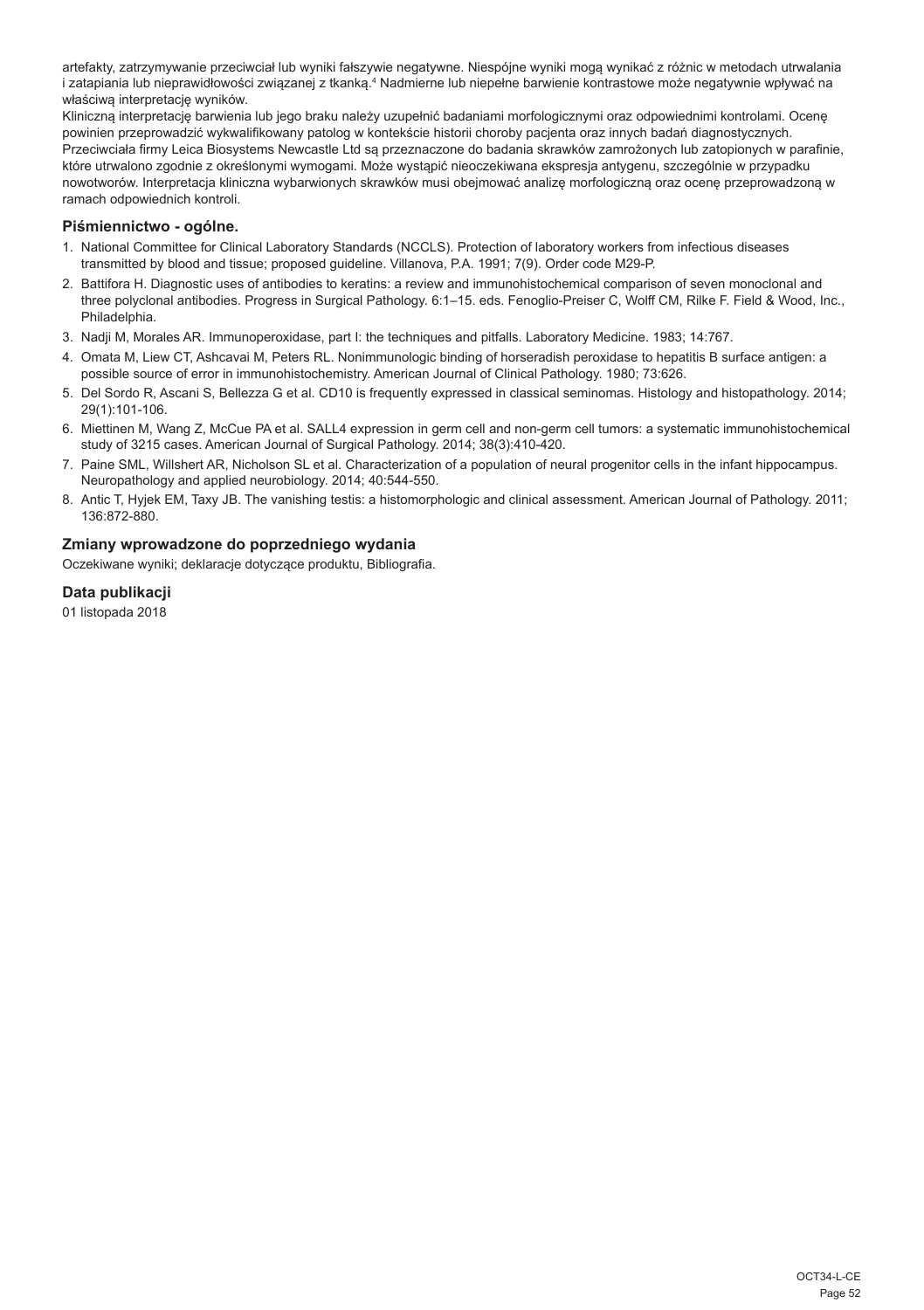## <span id="page-53-0"></span>**Tekoče mišje monoklonsko protitelo Novocastra™ Oct-3/4 Koda izdelka: NCL-L-OCT3/4**

## **Predvidena uporaba**

#### *Za diagnostično uporabo in vitro.*

Izdelek NCL-L-OCT3/4 je namenjen za kvalitativno identifikacijo Oct-3/4 v parafinskih rezinah s pomočjo svetlobne mikroskopije. Klinično razlago obarvanja ali odsotnosti le-tega morajo dopolnjevati morfološke študije ustreznih kontrolnih vzorcev, ki jih v okviru klinične anamneze bolnika in drugih diagnostičnih testov oceni usposobljen patolog.

## **Načelo postopka**

Imunohistokemijske (IHC) tehnike barvanja omogočajo vizualizacijo antigenov z izvajanjem zaporednega nanosa - z vmesnimi koraki izpiranja - specifičnega protitelesa na antigen (primarno protitelo), sekundarnega protitelesa na primarno protitelo in encimskega kompleksa s kromogenim substratom. Encimska aktivacija kromogena povzroči vidno reakcijo izdelka na mestu antigena. Tak vzorec lahko nato nasprotno barvamo in pokrijemo s krovnim stekelcem. Rezultate nato obdelamo s pomočjo svetlobnega mikroskopa in jih uporabimo pri diferencialni diagnozi patološko-fizioloških procesov, ki so morda povezani z določenim antigenom ali pa tudi ne.

#### **Klon**

N1NK

#### **Imunogen**

Prokariontski rekombinantni protein, ki ustreza 147 aminokislinam N-terminalnega konca molekule človeškega Oct-3/4.

#### **Specifičnost**

Humani Oct-3/4.

### **Sestava reagenta**

NCL-L-OCT3/4 je tekočinski supernatant kulture tkiva in vsebuje natrijev azid kot konzervans.

#### **Razred Ig**

IgG1

## **Skupna koncentracija beljakovin Total Protein**

Skupna koncentracija beljakovin v določeni seriji je navedena na oznaki na viali.

#### **Koncentracija protiteles**

Višja ali enaka 69 mg/l, določena s testom ELISA. Glejte oznako na viali za koncentracijo Ig določene serije.

## **Priporočila za uporabo**

Imunohistokemija parafinskih rezin.

**Toplotno pridobivanje epitopa (HIER):** Upoštevajte navodila za uporabo raztopine za pridobivanje epitopov Novocastra Epitope Retrieval Solution pH 6.

**Predlagano redčenje:** 1:100 za 30 minut pri 25 °C. To so samo smernice; uporabniki naj poiščejo svoje lastne najbolj učinkovite delovne razredčine.

**Vizualizacija:** Upoštevajte navodila za uporabo sistemov za zaznavanje polimerov Novolink™ Polymer Detection Systems. Za dodatne informacije o izdelku ali podporo se obrnite na svojega lokalnega distributerja ali regionalno pisarno družbe Leica Biosystems, lahko pa tudi obiščete spletno mesto družbe Leica Biosystems na naslovu www.LeicaBiosystems.com.

Učinkovitost tega protitelesa je treba validirati, kadar ga uporabljate z drugimi sistemi za ročno barvanje ali avtomatiziranimi okolji.

#### **Shranjevanje in stabilnost**

Hraniti pri temperaturi 2–8 °C. Ne zamrzujte. Takoj po uporabi ohladite na temperaturo 2–8 °C. Ne uporabljajte po datumu izteka roka uporabnosti, ki je naveden na oznaki na viali. Uporabnik naj preveri pogoje shranjevanja, ki se razlikujejo od zgoraj navedenih.

#### **Priprava vzorcev**

Priporočena fiksirna raztopina je 10-% formalin v nevtralnem pufru za tkivne rezine, vstavljene v parafin.

#### **Opozorila in previdnostni ukrepi**

Vir priprave tega reagenta je supernatant celične kulture. Ker je to biološki izdelek, je treba z njim ravnati z ustrezno skrbnostjo. Ta reagent vsebuje natrijev azid. Varnostni list je na voljo na zahtevo ali na naslovu www.LeicaBiosystems.com. Upoštevajte zvezne, državne ali lokalne predpise za odstranjevanje vseh morebitnih strupenih sestavin.

Z vzorci, pred fiksiranjem in po njem, in vsemi materiali, s katerimi so prišli v stik, morate rokovati, kot da bi lahko prenašali okužbe, in pri njihovem odstranjevanju slediti ustreznim previdnostnim ukrepom.<sup>1</sup> Nikoli ne pipetirajte reagentov z usti; pazite, da reagenti in vzorci ne pridejo v stik s kožo in sluznicami. Če reagenti ali vzorci pridejo v stik z občutljivimi deli, jih izperite z obilo vode. Poiščite zdravniško pomoč.

Pazite, da ne pride do mikrobne okužbe reagentov, saj lahko povzroči nespecifično barvanje.

Če uporabite čas ali temperature inkubacije, ki se razlikujejo od navedenih, lahko pridobite napačne rezultate. Uporabnik mora validirati morebitne spremembe.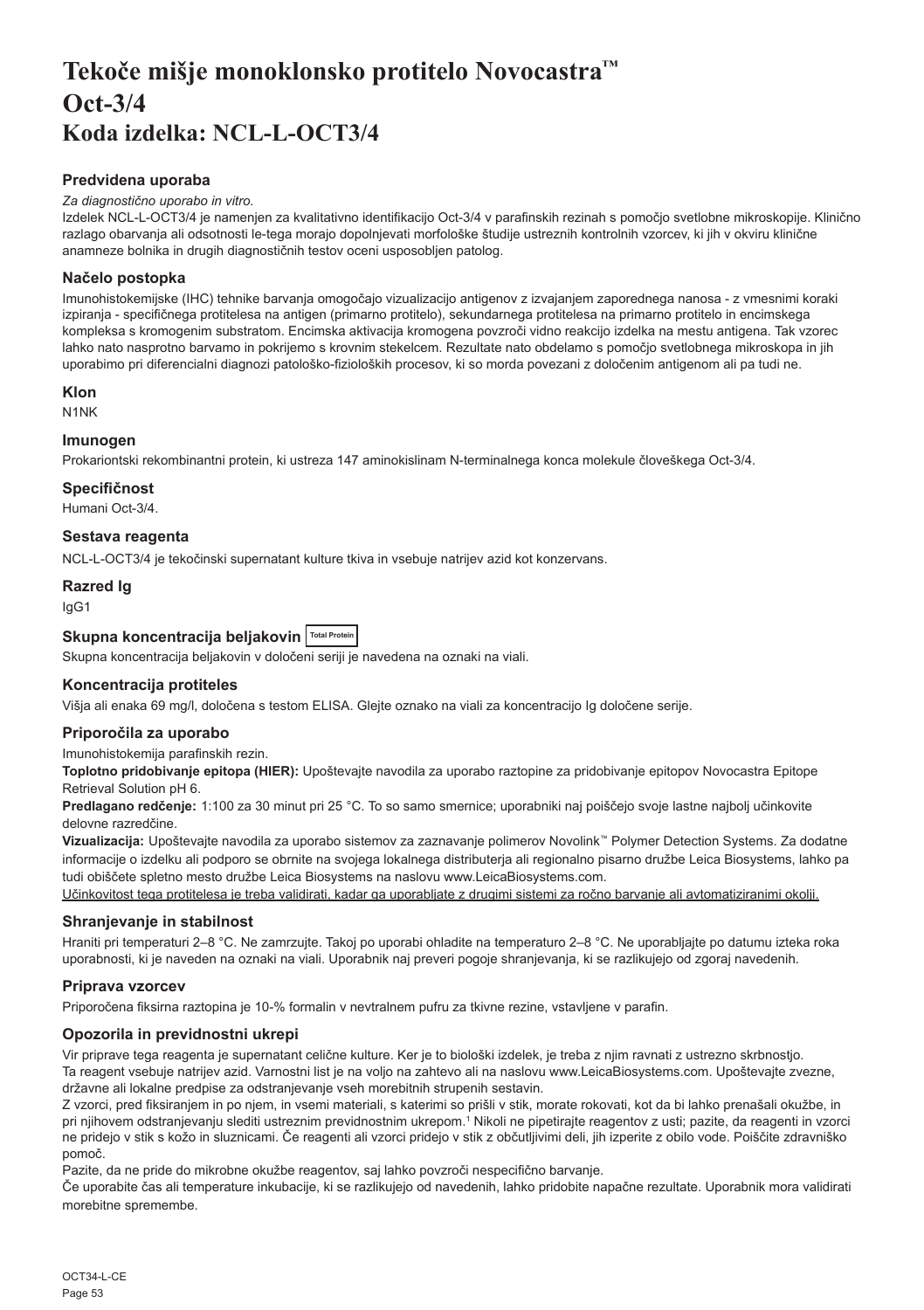## **Kontrola kakovosti**

Razlike pri obdelavi tkiva in tehničnih postopkih v laboratoriju uporabnika lahko vodijo do precejšnje variabilnosti rezultatov, kar zahteva redne interne kontrole učinkovitosti poleg spodaj navedenih postopkov.

Kontrolni vzorci morajo biti sveži vzorci, pridobljeni z obdukcijo/biopsijo/kirurškim posegom, fiksirani s formalinom, obdelani in shranjeni v parafinskem vosku kakor hitro je mogoče ter na isti način, kot vzorci bolnikov.

#### **Pozitivni kontrolni vzorci tkiva**

Uporabite jih za opredelitev pravilno pripravljenih tkiv in ustreznih tehnik barvanja.

Pri vsakem postopku barvanja morate vsakemu sklopu preizkusnih pogojev dodati en pozitiven kontrolni vzorec tkiva. Za kar najboljšo kontrolo kakovosti in boljše zaznavanje manjših stopenj razkroja reagenta je bolj primerno uporabiti tkivo s šibkim pozitivnim obarvanjem kot tkivo z močnim pozitivnim obarvanjem.<sup>2</sup>

Za pozitivni kontrolni vzorec tkiva priporočamo seminom.

Če pozitivni kontrolni vzorci tkiva ne pokažejo pozitivnega obarvanja, morate rezultate preizkusnih vzorcev zavreči kot neveljavne.

#### **Negativni kontrolni vzorci tkiva**

Pregledati jih morate po pregledu pozitivnih kontrolnih vzorcev tkiva, da preverite specifičnost oznake ciljnega antigena glede na primarno protitelo.

Za negativni kontrolni vzorec tkiva priporočamo tkivo malih možganov.

Drugače pa se kot negativni kontrolni vzorci pogosto uporablja vrsta različnih celic, ki so prisotne v večini rezin tkiv, vendar pa mora tako uporabo preveriti uporabnik.

Nespecifično barvanje, če je prisotno, je običajno razpršeno. Opazite lahko tudi posamično obarvanje vezivnega tkiva v rezinah tkiv, kot posledica premočnega fiksiranja s formalinom. Za razlago rezultatov obarvanja uporabite nespremenjene celice. Obarvanje nekrotičnih ali degeneriranih celic je pogosto nespecifično.<sup>3</sup> Lažno pozitivni rezultati se lahko pojavijo zaradi ne-imunološke vezave proteinov ali produktov reakcije substrata. Povzročijo jih lahko tudi endogeni encimi, kot so psevdoperoksidaza (eritrociti), endogena peroksidaza (citokromni C) ali endogeni biotin (npr. jetra, dojke, možgani, ledvice), odvisno od vrste uporabljenega imunskega barvila. Za razlikovanje med endogensko aktivnostjo encimov ali nespecifično vezavo encimov zaradi specifične imunske reaktivnosti, lahko barvate dodatna tkiva bolnika izključno ali s kromogenskim substratom ali encimskimi kompleksi (avidin-biotin, streptavidin, označeni polimer) in kromogenskim substratom. Če pride do specifičnega obarvanja negativnih kontrolnih vzorcev tkiva, morate rezultate vzorcev bolnika zavreči kot neveljavne.

#### **Negativni kontrolni reagent**

Za oceno nespecifičnega barvanja in boljšo razlago specifičnega obarvanja na antigenskem mestu uporabite nespecifični negativni kontrolni reagent namesto primarnega protitelesa z eno rezino vsakega vzorca bolnika.

#### **Bolnikovo tkivo**

Nazadnje preglejte bolnikove vzorce, obarvane z izdelkom NCL-L-OCT3/4. Intenzivnost pozitivnega obarvanja ocenite v okviru morebitnega nespecifičnega obarvanja ozadja z negativnim kontrolnim reagentom. Tako kot pri vseh imunohistokemijskih preizkusih negativen rezultat pomeni, da antigen ni bil zaznan, ne pa odsotnosti antigena v testiranih celicah/tkivih. Po potrebi uporabite nabor protiteles za opredelitev napačnih negativnih reakcij.

#### **Pričakovani rezultati**

## Normalna tkiva

Klon N1NK je zaznal protein Oct-3/4 v jedru parenhimskih celic trebušne slinavke. V številnih drugih normalnih tkivih (skupno število normalnih primerov = 133) ni bilo opaziti obarvanja.

#### Nenormalna tkiva

Klon N1NK je obarval 29/41 tumorjev testisov (vključno z 29/36 seminomov, 0/4 difuznih velikoceličnih limfomov celic B in 0/1 difuznega limfoma celic T) ter 1/1 embrionalnega karcinoma. Obarvanja niso zaznali v različnih dodatnih tumorjih, ki so jih ocenjevali, vključno s tumorji v črevesu (0/8), tumorji ščitnice (0/5), metastatskimi tumorji (0/5), možganskimi tumorji (0/4), tumorji jeter (0/4), pljučnimi tumorji (0/4), tumorji požiralnika (0/3), teratomi (0/3), limfomi (0/3), tumorji želodca (0/3), tumorji jajčnika (0/3), melanomi (0/2), tumorji nadledvične žleze (0/2), tumorji sečnega mehurja (0/2), tumorji materničnega vratu (0/2), endometrijskimi tumorji (0/2), tumorji dojk (0/2), kostnimi tumorji (0/2), tumorji ledvic (0/2), tumorji glave in vratu (0/2), tumorji prostate (0/2), tumorji žlez slinavk (0/2), tumorjem jezika (0/1), tumorjem trebušne slinavke (0/1), kožnim tumorjem (0/1), prostatično hiperplazijo (0/1), feokromocitomom (0/1), endodermalnim sinusnim tumorjem (0/1), embrionalnim rabdomiosarkomom (0/1) in primitivnim nevrorektodermalnim tumorjem (0/1) (Skupno število nenormalnih primerov = 117).

#### **Izdelek NCL-L-OCT3/4 se priporoča za zaznavanje antigena Oct-3/4 v normalnih in neoplastičnih tkivih kot dodatna analiza ob konvencionalni histopatologiji z uporabo neimunskih histokemičnih barvil.**

#### **Splošne omejitve**

Imunohistokemija je diagnostični postopek z več koraki, ki zahteva specializirano usposabljanje za izbiro ustreznih reagentov, izbiro, fiksiranje in obdelavo tkiv, pripravo IHC preparata in razlago rezultatov obarvanja.

Obarvanje tkiva je odvisno od rokovanja s tkivom in njegovo obdelavo pred barvanjem. Nepravilno fiksiranje, zamrzovanje, odtajanje, izpiranje, sušenje, segrevanje, rezanje ali okužba z drugimi tkivi ali tekočinami lahko povzroči nastanek artefaktov, lovljenje protitelesa ali lažne negativne rezultate. Nedosledni rezultati so lahko posledica razlik pri metodah fiksiranja in priprave ali pa so del nepravilnosti tkiva samega.<sup>4</sup> Prekomerno ali nepopolno nasprotno barvanje lahko neugodno vpliva na pravilno tolmačenje rezultatov.

Klinično razlago obarvanja ali odsotnosti le-tega morajo dopolnjevati morfološke študije ustreznih kontrolnih vzorcev, ki jih v okviru klinične anamneze bolnika in drugih diagnostičnih testov oceni usposobljen patolog.

Protitelesa družbe Leica Biosystems Newcastle Ltd so namenjena uporabi, kot je navedeno, na zamrznjenih ali v parafin vstavljenih rezinah z določenimi zahtevami za fiksiranje. Lahko pride do nepričakovanega izražanja antigena, zlasti pri neoplazmah. Pri klinični razlagi obarvane rezine tkiva morate upoštevati morfološko analizo in oceno ustreznih kontrol.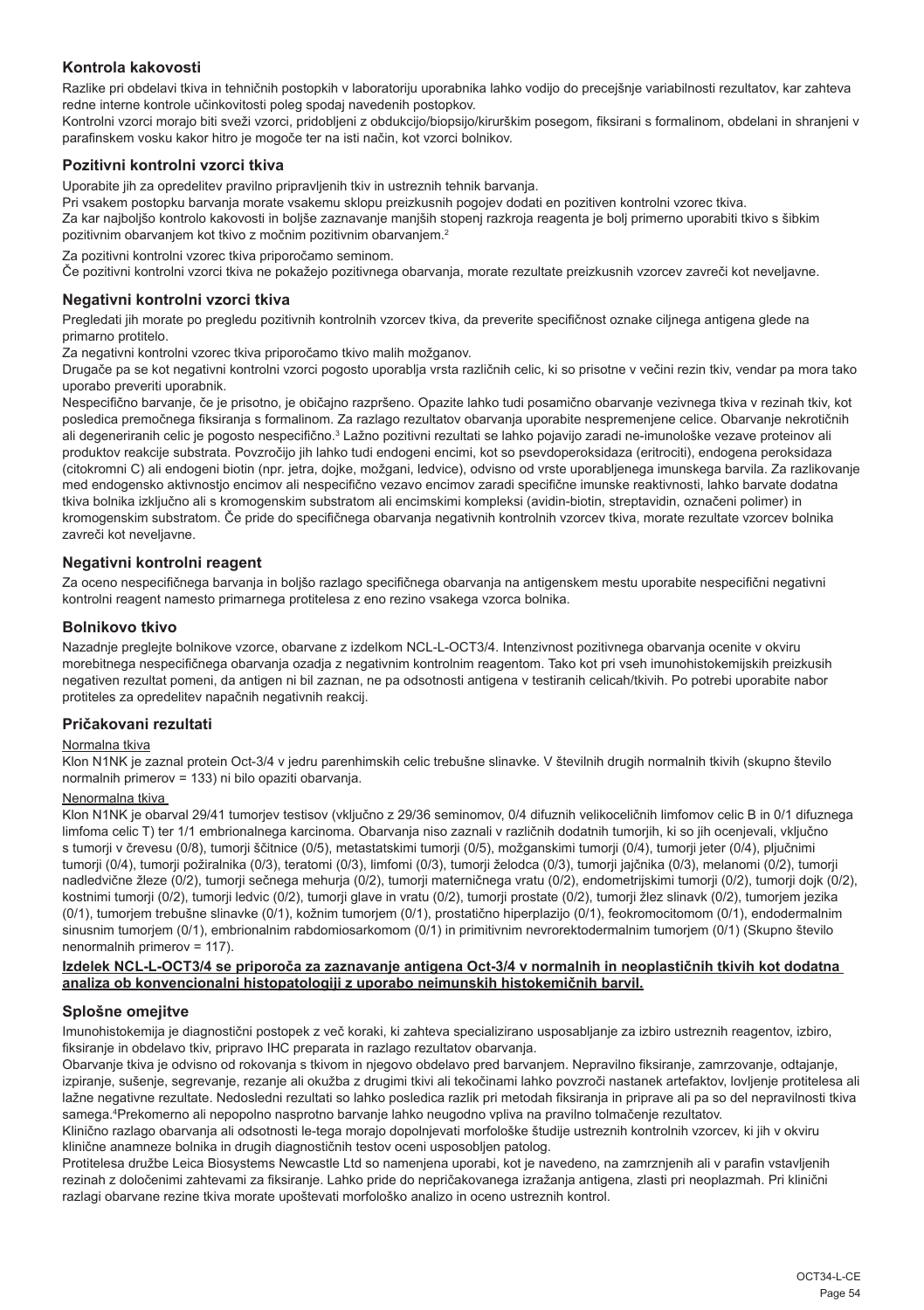## **Splošna literatura**

- 1. National Committee for Clinical Laboratory Standards (NCCLS). Protection of laboratory workers from infectious diseases transmitted by blood and tissue; proposed guideline. Villanova, P.A. 1991; 7(9). Order code M29-P.
- 2. Battifora H. Diagnostic uses of antibodies to keratins: a review and immunohistochemical comparison of seven monoclonal and three polyclonal antibodies. Progress in Surgical Pathology. 6:1–15. eds. Fenoglio-Preiser C, Wolff CM, Rilke F. Field & Wood, Inc., Philadelphia.
- 3. Nadji M, Morales AR. Immunoperoxidase, part I: the techniques and pitfalls. Laboratory Medicine. 1983; 14:767.
- 4. Omata M, Liew CT, Ashcavai M, Peters RL. Nonimmunologic binding of horseradish peroxidase to hepatitis B surface antigen: a possible source of error in immunohistochemistry. American Journal of Clinical Pathology. 1980; 73:626.
- 5. Del Sordo R, Ascani S, Bellezza G et al. CD10 is frequently expressed in classical seminomas. Histology and histopathology. 2014; 29(1):101-106.
- 6. Miettinen M, Wang Z, McCue PA et al. SALL4 expression in germ cell and non-germ cell tumors: a systematic immunohistochemical study of 3215 cases. American Journal of Surgical Pathology. 2014; 38(3):410-420.
- 7. Paine SML, Willshert AR, Nicholson SL et al. Characterization of a population of neural progenitor cells in the infant hippocampus. Neuropathology and applied neurobiology. 2014; 40:544-550.
- 8. Antic T, Hyjek EM, Taxy JB. The vanishing testis: a histomorphologic and clinical assessment. American Journal of Pathology. 2011; 136:872-880.

## **Dodatki in spremembe k prejšnji izdaji**

Pričakovani rezultati; navedba trditev o izdelku, bibliografija.

## **Datum izdaje**

01 november 2018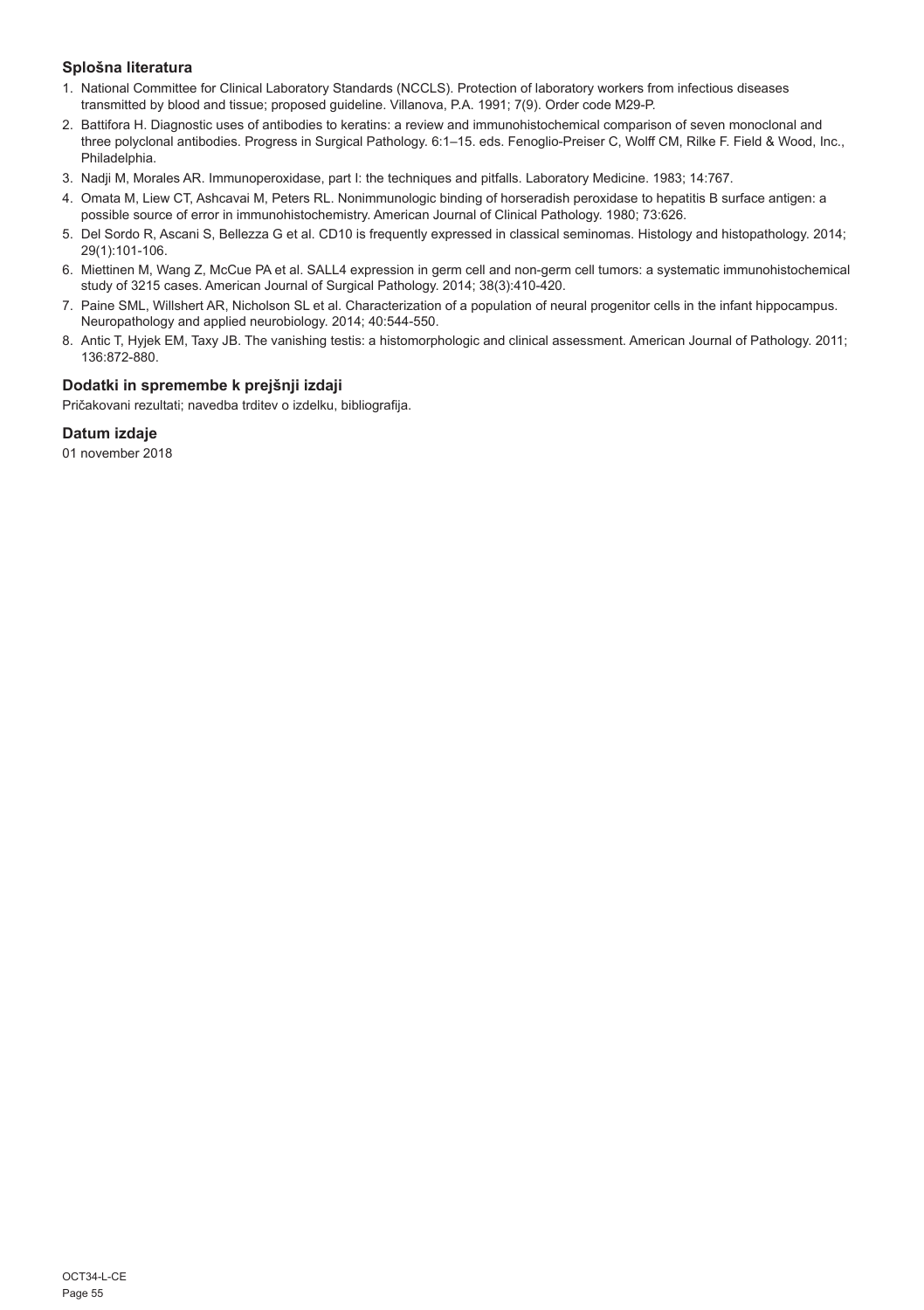# <span id="page-56-0"></span>**Novocastra™ Tekutá myší monoklonální protilátka Oct-3/4 Kód výrobku: NCL-L-OCT3/4**

## **Zamýšlené použití**

#### *Pro diagnostické použití in vitro.*

NCL-L-OCT3/4 je určen ke kvalitativnímu stanovení Oct-3/4 světelnou mikroskopií na parafínových řezech. Klinickou interpretaci jakéhokoliv barvení nebo jeho nepřítomnosti je nutné doplnit morfologickým vyšetřením s použitím správných kontrol a zhodnotit je musí kvalifikovaný patolog v kontextu s klinickou anamnézou pacienta a jinými diagnostickými testy.

## **Princip metody**

Imunohistochemické (IHC) barvicí techniky umožňují vizualizaci antigenů pomocí sekvenční aplikace specifické protilátky proti antigenu (primární protilátka), sekundární protilátky proti primární protilátce a enzymového komplexu s chromogenním substrátem s interponovanými omývacími kroky. Enzymatická aktivace chromogenu má za následek viditelnou reakci produktu v místě antigenu. Vzorek pak může být kontrastně nabarven a překryt krycím sklíčkem. Výsledky se interpretují ve světelném mikroskopu; jsou pomůckou v diferenciální diagnostice patofyziologických procesů, které mohou, ale nemusí, souviset s příslušným antigenem.

#### **Klon**

N1NK

## **Imunogen**

Prokaryotický rekombinantní protein odpovídající oblasti s 147 aminokyselinami na N-terminu lidské molekuly Oct-3/4.

## **Specificita**

Lidský Oct-3/4.

#### **Složení reagencie**

Produkt NCL-L-OCT3/4 je lyofilizovaný supernatant z tkáňové kultury obsahující jako konzervační prostředek azid sodný.

#### **Třída Ig**

IgG1

## **Koncentrace celkového proteinu Total Protein**

Koncentrace celkového proteinu specifická pro šarži je uvedena na štítku na lahvičce.

#### **Koncentrace protilátek**

69 mg/l nebo vyšší, stanovená metodou ELISA. Koncentrace imunoglobulinu (Ig) specifická pro šarži je uvedena na štítku na lahvičce.

### **Doporučení k použití**

Imunohistochemické vyšetření na parafínových řezech.

**Teplem indukované odmaskování epitopu (Heat Induced Epitope Retrieval, HIER):** Postupujte podle pokynů k použití k roztoku Novocastra Epitope Retrieval Solution pH 6.

**Doporučené ředění:** 1:100 po dobu 30 minut při 25 °C. Toto doporučení je uvedeno jako vodítko; uživatelé musí stanovit vlastní optimální pracovní ředění.

**Vizualizace:** Postupujte podle návodu k použití k systémům pro detekci polymerů Novolink™. Další informace o produktu nebo podporu si vyžádejte od místního distributora nebo oblastní kanceláře společnosti Leica Biosystems, nebo alternativně navštivte web Leica Biosystems: www.LeicaBiosystems.com

Výkon této protilátky je třeba validovat, pokud se používá s jinými systémy pro ruční barvení nebo na automatických platformách.

#### **Skladování a stabilita**

Skladujte při teplotě 2–8 °C. Nezmrazujte. Okamžitě po použití vraťte do teploty 2–8 °C. Nepoužívejte po uplynutí data exspirace uvedeného na štítku na lahvičce. Podmínky skladování jiné než výše uvedené musí uživatel validovat.

#### **Příprava vzorku**

Fixační roztok doporučený pro řezy tkáně zalité v parafinu je 10% formalín pufrovaný na neutrální pH.

#### **Varování a bezpečnostní opatření**

Tato reagencie byla připravena ze supernatantu z buněčné kultury. Protože jde o biologický produkt, je nutno manipulaci s ní věnovat náležitou pozornost.

Tato reagencie obsahuje azid sodný. Bezpečnostní list materiálu je k dispozici na požádání nebo je dostupný na webu www.LeicaBiosystems.com

Údaje o likvidaci jakýchkoli potenciálně toxických komponent prostudujte ve federálních, státních nebo místních nařízeních. Se vzorky, před fixací i po fixaci, a se všemi materiály jim vystavenými, je nutno zacházet, jako by mohly způsobit přenos infekce, a likvidovat je s náležitými bezpečnostními opatřeními.<sup>1</sup> Reagencie nikdy nepipetujte ústy a zabraňte styku reagencií a vzorků s kůží a sliznicemi. Pokud se reagencie nebo vzorky dostanou do kontaktu s citlivými oblastmi, omyjte je velkým množstvím vody. Vyhledejte lékařskou pomoc.

Minimalizujte mikrobiální kontaminaci reagencií, mohlo by dojít ke zvýšení výskytu nespecifického barvení.

Inkubační doby nebo teploty jiné než předepsané mohou vést k chybným výsledkům. Všechny takové změny musí být uživatelem validovány.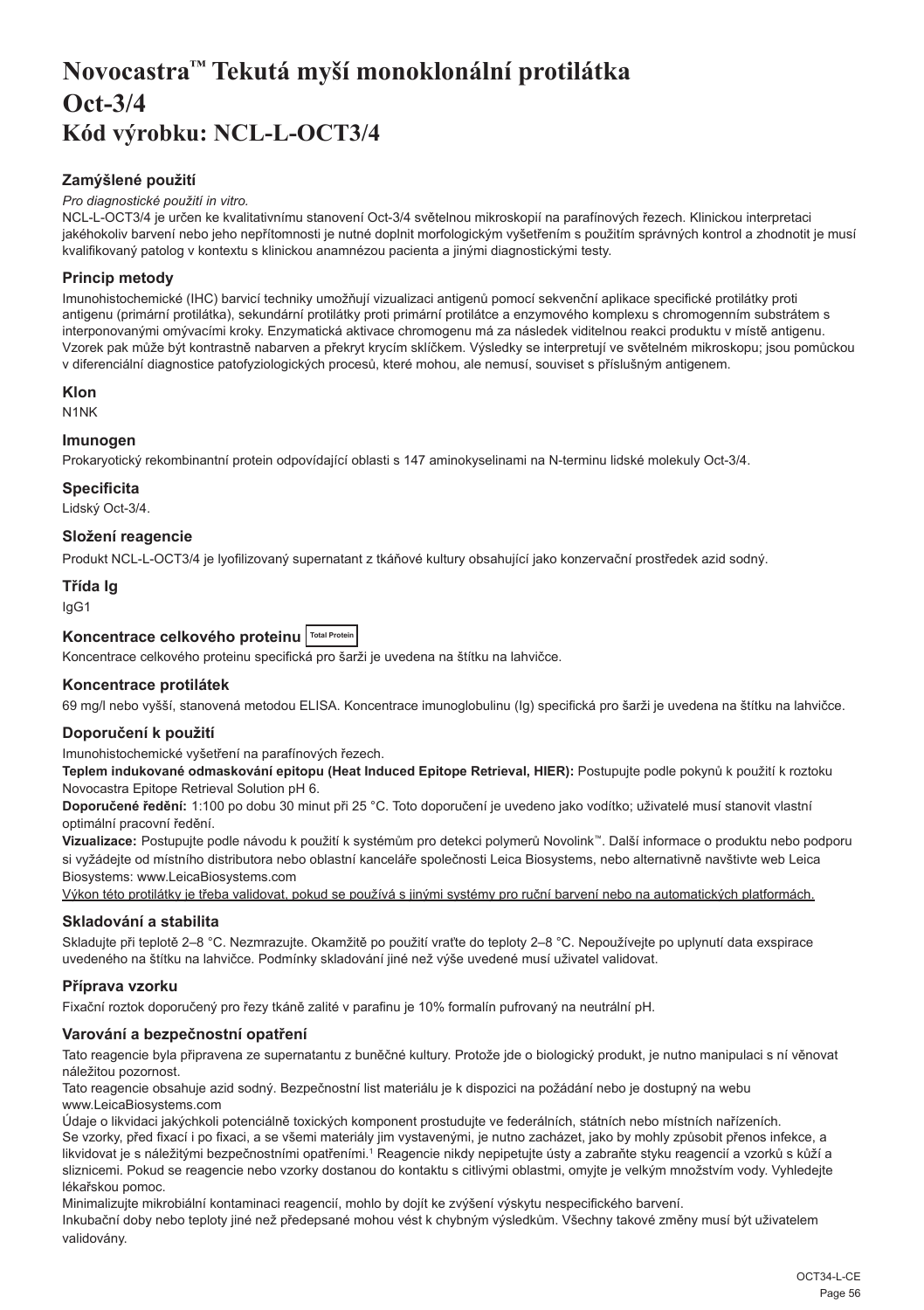## **Kontrola jakosti**

Rozdíly ve zpracování tkání a v technických postupech v laboratoři uživatele mohou způsobit významnou variabilitu výsledků, což vyžaduje kromě níže uvedených postupů i pravidelné provádění kontrol v laboratoři.

Kontroly musí být čerstvé pitevní/bioptické/operační vzorky co nejdříve fixované formalínem, zpracované a zalité do parafínového vosku, stejným způsobem jako vzorek/vzorky pacienta.

## **Pozitivní tkáňová kontrola**

Používá se k průkazu správně připravených tkání a správných barvicích technik.

V každém barvicím cyklu musí být použita jedna pozitivní tkáňová kontrola pro každý soubor testovacích podmínek.

Pro optimální kontrolu jakosti a k detekci menšího stupně degradace reagencie je vhodnější tkáň se slabým pozitivním barvením než tkáň se silným pozitivním barvením.<sup>2</sup>

Doporučená pozitivní tkáňová kontrola je seminom.

Pokud pozitivní tkáňová kontrola nevykazuje pozitivní barvení, musí být výsledky testovaných vzorků považovány za neplatné.

#### **Negativní tkáňová kontrola**

Musí být vyšetřena po pozitivní tkáňové kontrole k ověření specificity označení cílového antigenu primární protilátkou. Doporučená negativní tkáňová kontrola je mozeček.

Alternativně často představuje místa negativní kontroly řada různých typů buněk přítomných ve většině tkáňových řezů, to ale musí uživatel validovat.

Nespecifické barvení, je-li přítomno, má obvykle difúzní vzhled. V řezech ze tkání nadměrně fixovaných formalínem může být také zjištěno sporadické barvení pojivové tkáně. K interpretaci výsledků barvení použijte neporušené buňky. Nekrotické nebo degenerované buňky se často barví nespecificky.<sup>3</sup>Falešně pozitivní výsledky mohou být důsledkem neimunologické vazby proteinů nebo produktů reakčního substrátu. Mohou být také způsobeny endogenními enzymy, jako je např. pseudoperoxidáza (erytrocyty), endogenní peroxidáza (cytochrom C) nebo endogenní biotin (např. játra, prs, mozek, ledviny), podle typu použitého imunobarviva. K odlišení aktivity endogenních enzymů či nespecifické vazby enzymů od specifické imunoreaktivity mohou být barveny další tkáně pacienta výlučně chromogenním substrátem, případně enzymovými komplexy (avidin-biotin, streptavidin, značený polymer) a chromogenním substrátem. Pokud dojde v negativní tkáňové kontrole ke specifickému barvení, musí být výsledky vzorků pacienta považovány za neplatné.

#### **Negativní reagenční kontrola**

K vyhodnocení nespecifického barvení a umožnění lepší interpretace specifického barvení v místě antigenu použijte na řezu z každého vzorku pacienta nespecifickou negativní reagenční kontrolu místo primární protilátky.

#### **Tkáň pacienta**

Nakonec vyšetřete vzorky pacienta barvené pomocí NCL-L-OCT3/4. Intenzita pozitivního barvení musí být zhodnocena v kontextu se vším nespecifickým barvením pozadí u negativní reagenční kontroly. Jako u každého imunohistochemického vyšetření, negativní výsledek znamená, že antigen nebyl zjištěn, nikoli, že antigen není ve vyšetřovaných buňkách/tkáních přítomen. V případě potřeby použijte k identifikaci falešně negativních reakcí panel protilátek.

## **Očekávané výsledky**

#### Normální tkáně

Klon N1NK detekoval protein Oct-3/4 protein v jádru buněk pankreatického parenchymu. Barvení nebylo zjištěno u různých ostatních normálních tkání (Celkový počet normálních tkání = 133).

#### Abnormální tkáně

Klon N1NK barvil 29/41 nádorů varlat (z toho 29/36 seminomů, 0/4 difuzních velkobuněčných B-lymfomů a 0/1 difuzního T-lymfomu) a 1/1 embryonálního karcinomu. Barvení nebylo zaznamenáno u řady dalších vyšetřovaných nádorů, včetně nádorů střev (0/8), nádorů štítné žlázy (0/5), nádorů metastatického původu (0/5), nádorů mozku (0/4), nádorů jater (0/4), nádorů plic (0/4), nádorů jícnu (0/3), teratomů (0/3), lymfomů (0/3), nádorů žaludku (0/3), nádorů vaječníku (0/3), melanomů (0/2), nádorů nadledvin (0/2), nádorů močového měchýře (0/2), nádorů děložního hrdla (0/2), endometriálních nádorů (0/2), nádorů prsu (0/2), nádorů kostí (0/2), nádorů ledvin (0/2), nádorů hlavy a krku (0/2), nádory prostaty (0/2), nádorů slinných žláz (0/2), nádoru jazyka (0/1), nádoru pankreatu (0/1) nádoru kůže (0/1), hyperplazie prostaty (0/1), feochromocytomu (0/1), nádoru endodermálního sinu (0/1), embryonálního rhabdomyosarkomu (0/1) a primitivního neuroektodermálního nádoru (0/1) (celkový počet abnormálních barvených tkání = 117).

#### **NCL-L-OCT3/4 se doporučuje k detekci antigenu Oct-3/4 v normálních a neoplastických tkáních, jako doplněk ke konvenční histopatologii s použitím neimunologických histochemických nátěrů.**

## **Obecná omezení**

Imunohistochemické vyšetření je vícekrokový diagnostický proces, který spočívá ve specializovaném školení ve výběru vhodných reagencií; výběru, fixaci a zpracování tkání; přípravě imunohistochemickího sklíčka; a v interpretaci výsledků barvení. Barvení tkáně závisí na manipulaci s tkání a jejím zpracování před barvením. Nesprávným postupem při fixaci, zmrazení, rozmrazení, omývání, sušení, zahřívání, krájení řezů nebo kontaminací jinými tkáněmi či tekutinami mohou vzniknout artefakty, může dojít k vychytávání protilátek nebo k falešně negativním výsledkům. Nekonzistentní výsledky mohou být důsledkem odchylek ve fixačních metodách a metodách zalití, nebo přirozených odchylek ve tkáni.<sup>4</sup> Nadměrné nebo nedostatečné kontrastní barvení může narušit správnou interpretaci výsledků.

Klinickou interpretaci jakéhokoliv barvení nebo jeho nepřítomnosti je nutné doplnit morfologickým vyšetřením s použitím správných kontrol a zhodnotit je musí kvalifikovaný patolog v kontextu s klinickou anamnézou pacienta a jinými diagnostickými testy. Protilátky společnosti Leica Biosystems Newcastle Ltd se používají, jak bylo uvedeno, u zmrazených nebo u parafínových řezů se specifickými požadavky na fixaci. Může dojít k expresi neočekávaných antigenů, zejména u nádorů. Klinická interpretace jakéhokoli barveného tkáňového řezu musí zahrnovat morfologickou analýzu a zhodnocení příslušných kontrol.

#### **Literatura - všeobecná**

1. National Committee for Clinical Laboratory Standards (NCCLS). Protection of laboratory workers from infectious diseases transmitted by blood and tissue; proposed guideline. Villanova, P.A. 1991; 7(9). Order code M29-P.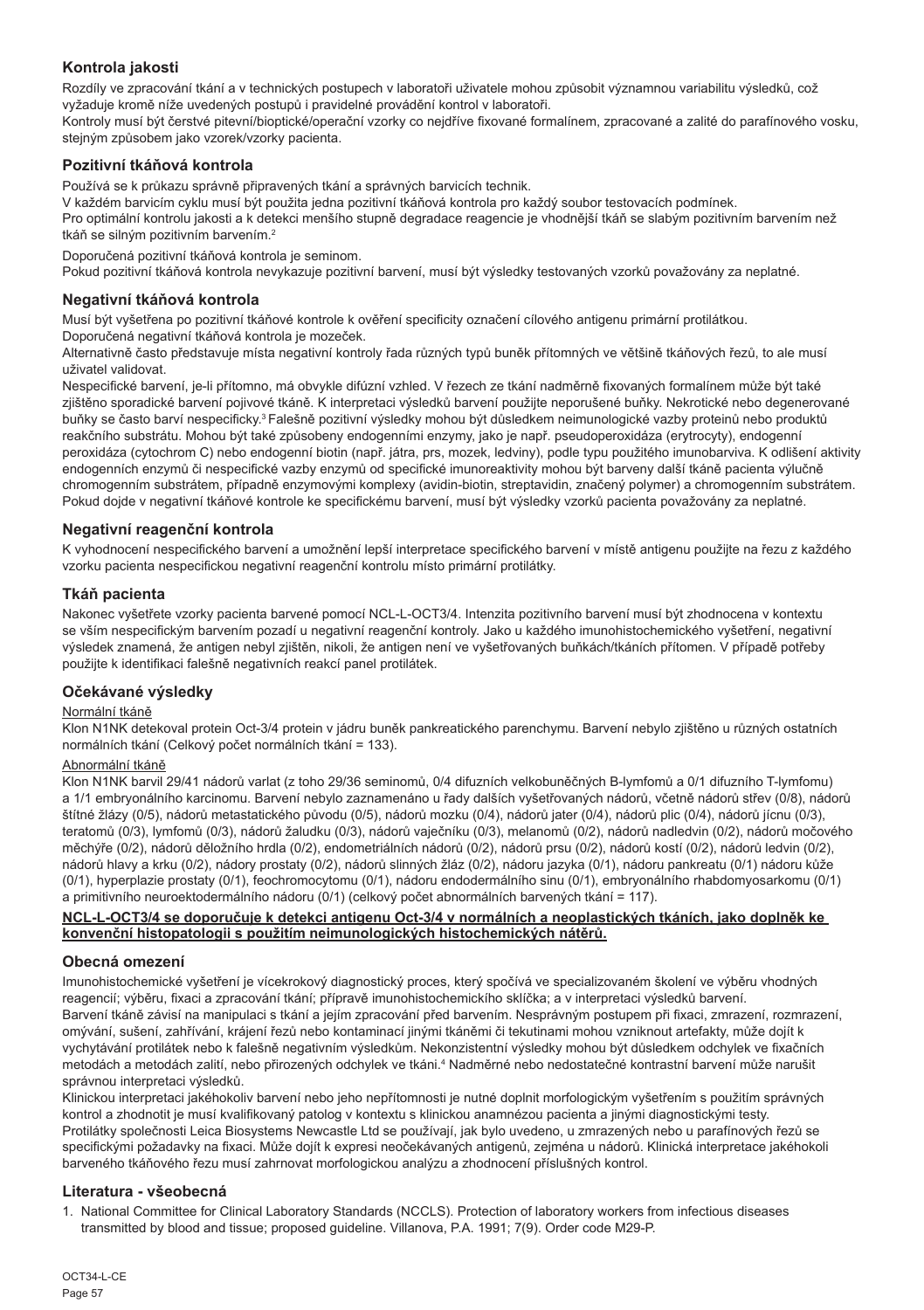- 2. Battifora H. Diagnostic uses of antibodies to keratins: a review and immunohistochemical comparison of seven monoclonal and three polyclonal antibodies. Progress in Surgical Pathology. 6:1–15. eds. Fenoglio-Preiser C, Wolff CM, Rilke F. Field & Wood, Inc., Philadelphia.
- 3. Nadji M, Morales AR. Immunoperoxidase, part I: the techniques and pitfalls. Laboratory Medicine. 1983; 14:767.
- 4. Omata M, Liew CT, Ashcavai M, Peters RL. Nonimmunologic binding of horseradish peroxidase to hepatitis B surface antigen: a possible source of error in immunohistochemistry. American Journal of Clinical Pathology. 1980; 73:626.
- 5. Del Sordo R, Ascani S, Bellezza G et al. CD10 is frequently expressed in classical seminomas. Histology and histopathology. 2014; 29(1):101-106.
- 6. Miettinen M, Wang Z, McCue PA et al. SALL4 expression in germ cell and non-germ cell tumors: a systematic immunohistochemical study of 3215 cases. American Journal of Surgical Pathology. 2014; 38(3):410-420.
- 7. Paine SML, Willshert AR, Nicholson SL et al. Characterization of a population of neural progenitor cells in the infant hippocampus. Neuropathology and applied neurobiology. 2014; 40:544-550.
- 8. Antic T, Hyjek EM, Taxy JB. The vanishing testis: a histomorphologic and clinical assessment. American Journal of Pathology. 2011; 136:872-880.

## **Opravy předchozího vydání**

Očekávané výsledky; prohlášení o patentovém nároku na výrobek, Literatura.

## **Datum vydání**

01 listopad 2018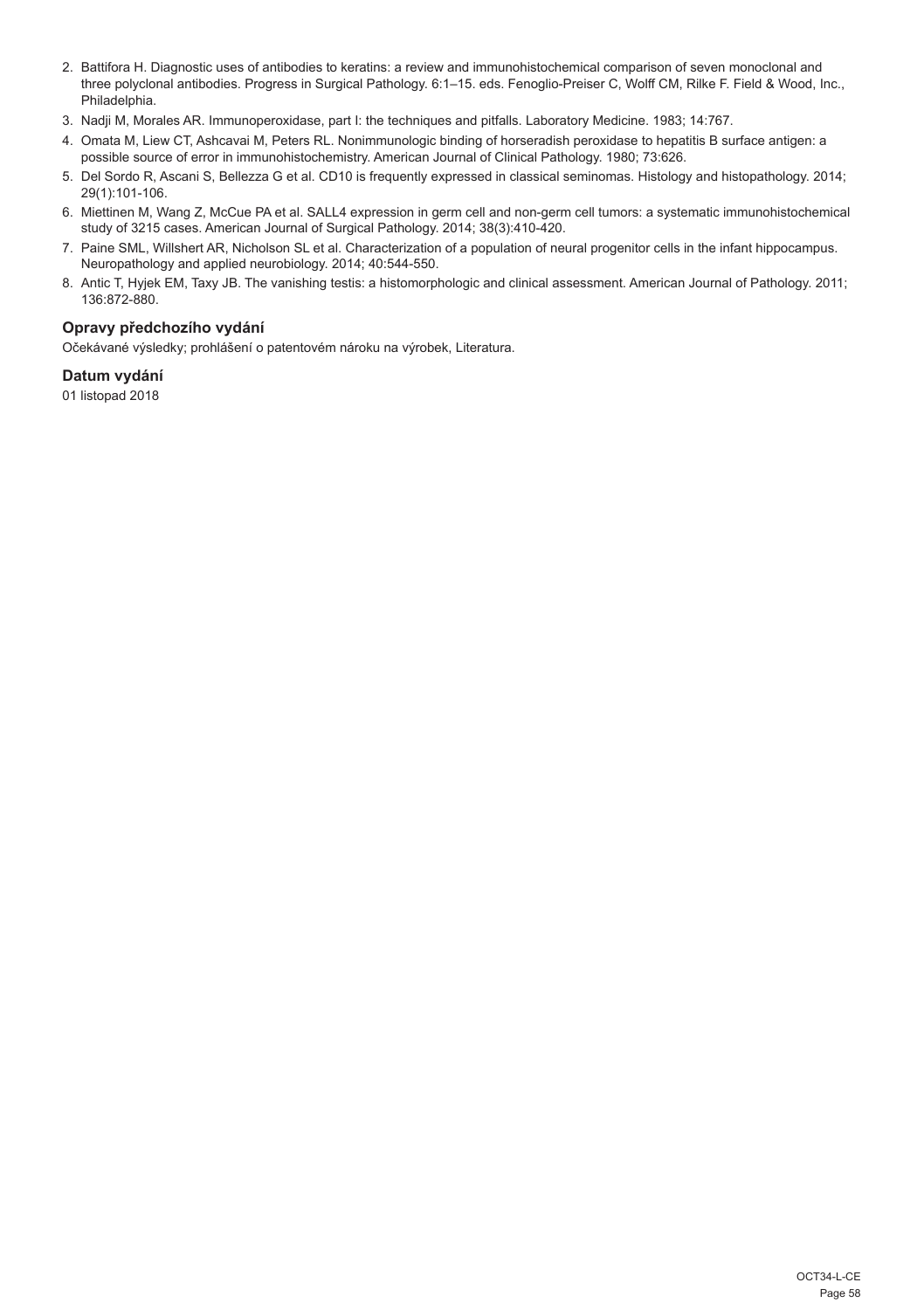# <span id="page-59-0"></span>**Tekutá myšia monoklonálna protilátka Novocastra™ Oct-3/4 Kód produktu: NCL-L-OCT3/4**

## **Zamýšľané použitie**

#### *Na diagnostické použitie in vitro.*

NCL-L-OCT3/4 slúži na kvalitatívnu identifikáciu Oct-3/4 v parafínových rezoch pomocou svetelnej mikroskopie. Klinická interpretácia akéhokoľvek zafarbenia alebo jeho absencie musí byť kombinovaná s morfologickými vyšetreniami pri použití zodpovedajúcich kontrol. Výsledky je nutné vyhodnotiť v kontexte klinickej anamnézy pacienta a ďalších diagnostických testov vedených kvalifikovaným patológom.

## **Princíp postupu**

Techniky imunohistochemického (IHC) zafarbenia umožňujú vizualizáciu antigénov sekvenčnou aplikáciou špecifickej protilátky proti antigénu (primárna protilátka), sekundárnej protilátky proti primárnej protilátke a enzymatického komplexu s chromogénnym substrátom. Medzi jednotlivými krokmi prebieha premývanie. Enzymatická aktivácia chromogénu vytvára v mieste antigénu viditeľné produkty reakcie. Môžete doplniť kontrastné zafarbenie vzorky a zakryť ju krycím sklíčkom. Výsledky sa interpretujú pomocou svetelného mikroskopu a napomáhajú pri diferenciálnej diagnostike patofyziologických procesov, ktoré môžu, ale nemusia byť spojené s určitým antigénom.

#### **Klon**

N1NK

## **Imunogén**

Prokaryotický rekombinantný proteín zodpovedajúci 147 aminokyselinám N-koncovky ľudskej molekuly Oct-3/4.

## **Špecificita**

Ľudský Oct-3/4.

## **Zloženie činidla**

NCL-L-OCT3/4 je tekutý supernatant na tkanivovú kultiváciu obsahujúci azid sodný ako konzervačnú látku.

#### **Trieda Ig**

IgG1

## **Celková koncentrácia proteínov Total Protein**

Celkovú koncentráciu proteínov špecifickú pre šaržu nájdete na štítku fľaštičky.

## **Koncentrácia protilátok**

Vyššia alebo rovná 69 mg/l podľa ELISA. Koncentráciu Ig špecifickú pre šaržu nájdete na štítku fľaštičky.

#### **Odporúčania na použitie**

#### Imunohistochémia parafínových rezov.

**Záchyt epitopov s tepelnou indukciou (HIER):** Postupujte podľa návodu na použitie systému Novocastra Epitope Retrieval Solution pH 6.

**Odporúčané riedenie:** 1 : 100 po dobu 30 minút pri teplote 25 °C. Táto hodnota je orientačná, používatelia si musia stanoviť svoje vlastné optimálne pracovné riedenia.

**Vizualizácia:** Postupujte podľa návodu na použitie systémov Novolink™ Polymer Detection Systems. Ďalšie informácie o produkte alebo podporu vám poskytne váš miestny distribútor alebo lokálne zastúpenie spoločnosti Leica Biosystems. Takisto môžete navštíviť internetovú stránku spoločnosti Leica Biosystems: www.LeicaBiosystems.com

Funkčnosť tejto protilátky je nutné validovať pri použití s inými manuálnymi systémami farbenia alebo automatizovanými platformami.

#### **Uskladnenie a stabilita**

Skladujte pri teplote 2 – 8 °C. Nezmrazujte. Okamžite po použití vráťte do teploty 2 – 8 °C. Nepoužívajte po uplynutí dátumu exspirácie uvedeného na štítku fľaštičky. Iné než vyššie uvedené podmienky skladovania si vyžadujú validáciu používateľom.

#### **Príprava vzorky**

Odporúčaný fixačný prípravok je 10 % neutrálny pufrovaný formalín pre bločky tkaniva zaliate do parafínu.

#### **Varovania a bezpečnostné opatrenia**

Toto činidlo bolo pripravené zo supernatantu bunkovej kultúry. Keďže ide o biologický produkt, pri manipulácii je nutné vynaložiť zodpovedajúcu starostlivosť.

Toto činidlo obsahuje azid sodný. Materiálový bezpečnostný list je k dispozícii na požiadanie alebo na stránke www.LeicaBiosystems.com.

Likvidáciu prípadných potenciálne toxických súčastí definujú federálne, štátne alebo miestne predpisy.

So vzorkami pred fixáciou a po nej a všetkými materiálmi, ktoré s nimi prišli do kontaktu, je nutné manipulovať ako s potenciálne infekčnými a zlikvidovať ich pri dodržaní zodpovedajúcich bezpečnostných opatrní.<sup>1</sup> Činidlá nikdy nepipetujte ústami a zabráňte kontaktu činidiel a vzoriek s kožou a sliznicami. Ak sa činidlá alebo vzorky dostanú do kontaktu s citlivými oblasťami, umyte ich veľkým množstvom vody. Vyhľadajte lekársku pomoc.

Minimalizujte mikrobiálnu kontamináciu činidiel. V opačnom prípade môže dôjsť k zvýšeniu nešpecifického zafarbenia.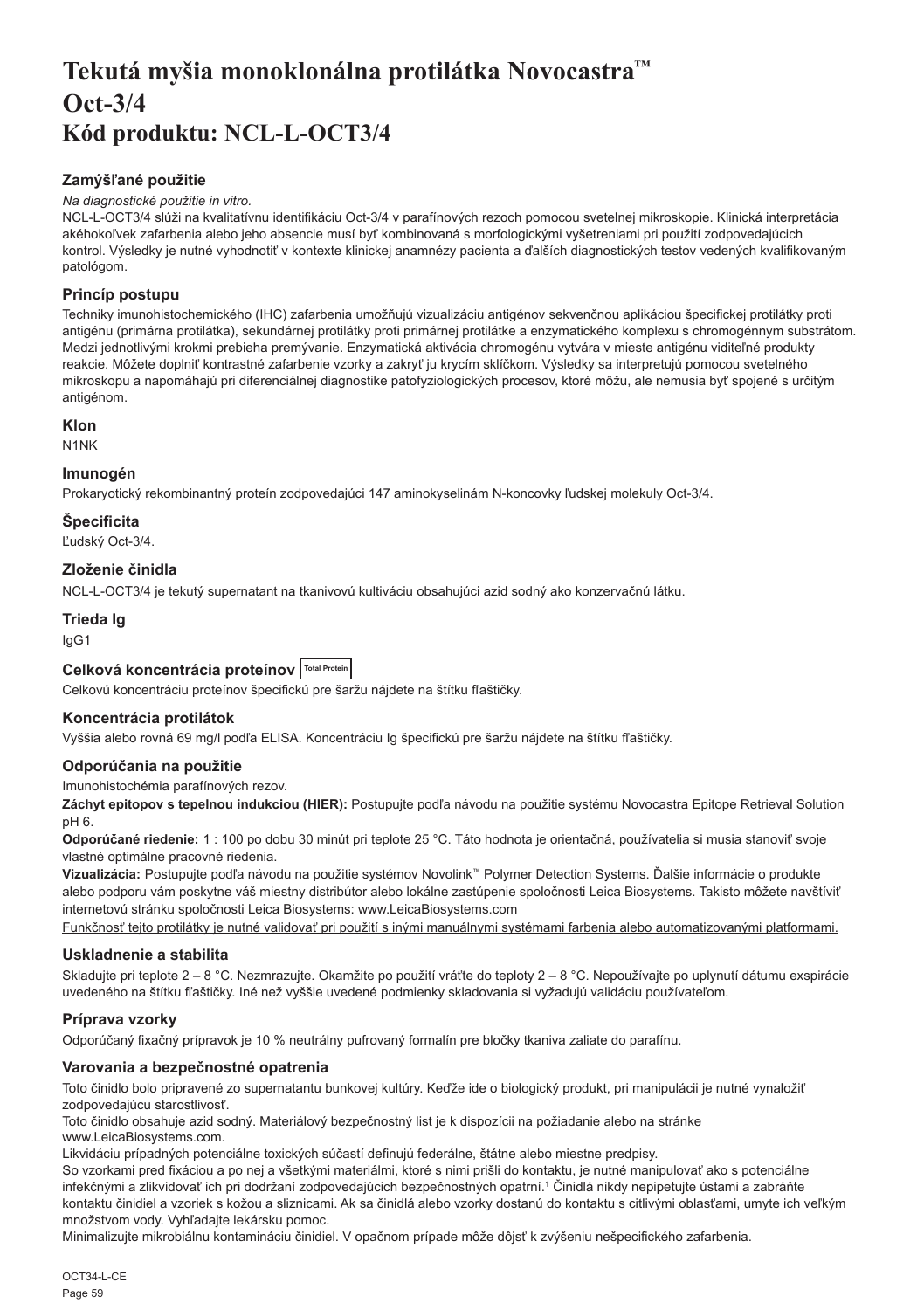Nedodržanie predpísaných inkubačných dôb alebo teplôt môže viesť k nesprávnym výsledkom. Všetky takéto zmeny si vyžadujú validáciu používateľom.

## **Kontrola kvality**

Rozdiely v spracovaní tkaniva a technických postupoch v laboratóriu používateľa môžu viesť k významnému kolísaniu výsledkov, čo si vyžaduje, okrem nasledujúcich postupov, aj pravidelné interné kontroly.

Kontroly by mali byť čerstvé pitevné/bioptické/chirurgické vzorky fixované čo najskôr formalínom a spracované zaliatím do parafínu rovnakým spôsobom ako vzorky pacienta.

## **Pozitívna kontrola tkanivom**

Identifikuje správne pripravené tkanivá a správne techniky zafarbenia.

Každá súprava testových podmienok v každom cykle zafarbenia musí obsahovať jednu pozitívnu kontrolu tkanivom.

Tkanivo so slabým pozitívnym farbením je pre optimálnu kontrolu kvality a na detekciu slabšej degradácie činidla vhodnejšie než tkanivo so silným pozitívnym farbením.<sup>2</sup>

Odporúčané tkanivo na pozitívnu kontrolu je seminóm.

Ak pozitívna kontrola tkanivom nebude vykazovať pozitívne zafarbenie, výsledky testovaných vzoriek je nutné považovať za neplatné.

#### **Negatívna kontrola tkanivom**

Nutné vyšetriť po pozitívnej kontrole tkanivom s cieľom overiť špecificitu značenia cieľového antigénu primárnou protilátkou. Odporúčané tkanivo na negatívnu kontrolu je mozoček.

Ako negatívnu kontrolu je možné použiť aj rôzne typy buniek prítomné vo väčšine tkanivových rezov, takýto postup si však vyžaduje validáciu používateľom.

Prípadné nešpecifické farbenie má obvykle difúzny vzhľad. V rezoch tkanív silne fixovaných formalínom môže byť pozorované sporadické farbenie spojiva. Na interpretáciu výsledkov farbenia používajte intaktné bunky. Nekrotické alebo degenerované bunky sa často farbia nešpecificky.<sup>3</sup> Falošne pozitívne výsledky môžu byť pozorované v dôsledku neimunologickej väzby proteínov alebo produktov reakcie substrátu. Môžu byť spôsobené aj endogénnymi enzýmami, ako napr. pseudoperoxidázou (erytrocyty), endogénnou peroxidázou (cytochróm C) alebo endogénnym biotínom (napr. pečeň, prsník, mozog, oblička) v závislosti od typu imunologického farbenia. S cieľom diferencovať endogénnu enzymatickú aktivitu alebo nešpecifickú väzbu enzýmov od špecifickej imunoreaktivity môžete nafarbiť ďalšie vzorky tkanív pacienta výhradne substrátovým chromogénom alebo enzymatickými komplexmi (avidín-biotín, streptavidín, značený polymér), resp. substrátovým chromogénom. V prípade špecifického farbenia v negatívnej kontrole tkanivom je nutné výsledky vzoriek pacienta považovať za neplatné.

#### **Negatívna kontrola činidlom**

Na vyhodnotenie nešpecifického zafarbenia použite nešpecifickú negatívnu kontrolu činidlom miesto primárnej protilátky s rezom jednotlivých vzoriek pacienta, čo umožní lepšiu interpretáciu špecifického farbenia na mieste antigénu.

#### **Tkanivo pacienta**

Pacientske vzorky zafarbené prípravkom NCL-L-OCT3/4 preskúmajte ako posledné. Intenzitu pozitívneho farbenia je nutné vyhodnotiť v kontexte prípadného nešpecifického zafarbenia negatívnej kontroly činidlom na pozadí. Podobne ako pri všetkých imunohistochemických testov znamená negatívny výsledok, že antigén nebol detegovaný. Nepotvrdzuje jeho absenciu v testovaných bunkách/tkanivách. V prípade potreby identifikujte falošne negatívne reakcie pomocou panelu protilátok.

#### **Očakávané výsledky**

#### Normálne tkanivá

Klon N1NK detegoval proteín Oct-3/4 v jadre parenchymatických buniek pankreasu. V rôznych ďalších normálnych tkanivách nebolo pozorované žiadne zafarbenie (celkový počet normálnych prípadov = 133).

#### Abnormálne tkanivá

Klon N1NK zafarbil 29/41 nádorov semenníkov (vrátane 29/36 seminómov, 0/4 difúznych veľkobunkových B-lymfómov a 0/1 difúzneho T-bunkového lymfómu) a 1/1 embryonálneho karcinómu. Nezistilo sa žiadne zafarbenie pri rôznych ďalších hodnotených nádoroch vrátane nádorov čriev (0/8), nádorov štítnej žľazy (0/5), nádorov metastatického pôvodu (0/5), nádorov mozgu (0/4), nádorov pečene (0/4), nádorov pľúc (0/4), nádorov pažeráka (0/3), teratómov (0/3), lymfómov (0/3), nádorov žalúdka (0/3), nádorov vaječníkov (0/3), melanómov (0/2), nádorov nadobličiek (0/2), nádorov močového mechúra (0/2), nádorov krčka maternice (0/2), nádorov endometria (0/2), nádorov prsníka (0/2), nádorov kostí (0/2), nádorov obličiek (0/2), nádorov hlavy a krku (0/2), nádorov prostaty (0/2), nádorov slinnej žľazy (0/2), nádoru jazyka (0/1), nádoru pankreasu (0/1), nádoru kože (0/1), hyperplázie prostaty (0/1), feochromocytómu (0/1), nádoru endodermálneho sínusu (0/1), embryonálneho rabdomyosarkómu (0/1) a primitívneho neuroektodermálneho nádoru (0/1) (celkový počet abnormálnych prípadov = 117).

#### **NCL-L-OCT3/4 sa odporúča na detekciu antigénu Oct-3/4 v normálnych a neoplastických tkanivách ako doplnok konvenčnej histopatológie pri použití neimunologických histochemických zafarbení.**

#### **Všeobecné limitácie**

Imunohistochémia je diagnostický postup pozostávajúci z viacerých krokov, ktorý si vyžaduje špecializované zaškolenie vo výbere zodpovedajúcich činidiel, výbere tkanív, fixácie a spracovania, príprave IHC sklíčka a interpretácii výsledkov farbenia.

Farbenie tkaniva závisí od manipulácie s tkanivom a od jeho spracovania pred farbením. Nesprávna fixácia,

zmrazovanie,rozmrazovanie, premývanie, sušenie, ohrievanie, rezanie alebo kontaminácia inými tkanivami či tekutinami môžu viesť k vzniku artefaktov, záchytu protilátok alebo falošne negatívnym výsledkom. Inkonzistentné výsledky môžu byť spôsobené zmenami metód fixácie a montáže preparátov alebo inherentnými nepravidelnosťami v tkanive.<sup>4</sup>

Nadmerné alebo neúplné kontrastné farbenie môže narušiť správnosť interpretácie výsledkov.

Klinická interpretácia akéhokoľvek zafarbenia alebo jeho absencie musí byť kombinovaná s morfologickými vyšetreniami pri použití zodpovedajúcich kontrol. Výsledky je nutné vyhodnotiť v kontexte klinickej anamnézy pacienta a ďalších diagnostických testov vedených kvalifikovaným patológom.

Protilátky spoločnosti Leica Biosystems Newcastle Ltd sú určené na použitie na zmrazených rezoch alebo rezoch zaliatych parafínom so špecifickými požiadavkami na fixáciu, ako uvádza tento dokument. Najmä pri neopláziách môže dôjsť k nečakanej expresii antigénov.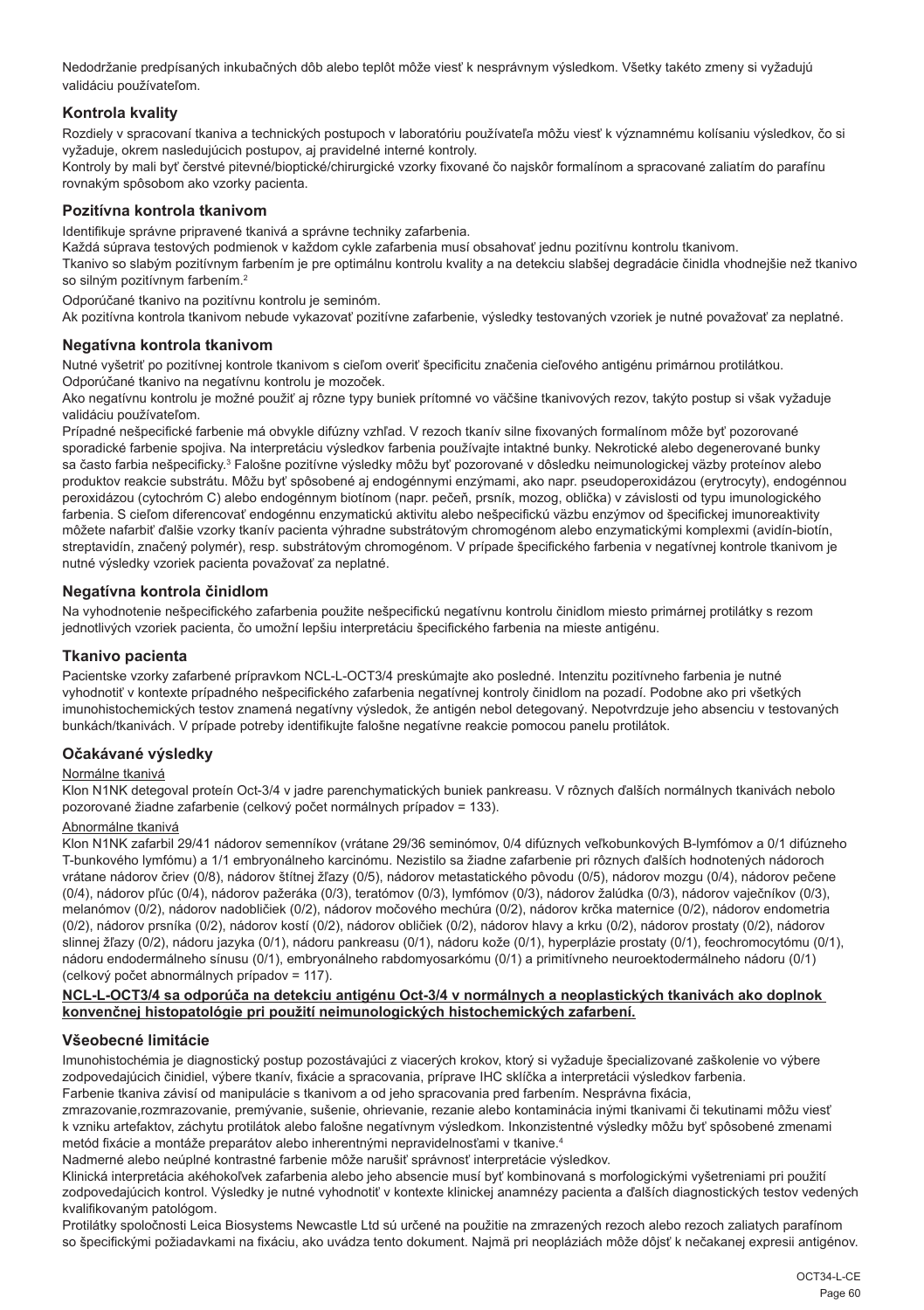Klinická interpretácia akýchkoľvek farbených tkanivových rezov musí zahŕňať morfologickú analýzu a vyhodnotenie zodpovedajúcich kontrol.

#### **Bibliografia – všeobecne**

- 1. National Committee for Clinical Laboratory Standards (NCCLS). Protection of laboratory workers from infectious diseases transmitted by blood and tissue; proposed guideline. Villanova, P.A. 1991; 7(9). Order code M29-P.
- 2. Battifora H. Diagnostic uses of antibodies to keratins: a review and immunohistochemical comparison of seven monoclonal and three polyclonal antibodies. Progress in Surgical Pathology. 6:1–15. eds. Fenoglio-Preiser C, Wolff CM, Rilke F. Field & Wood, Inc., Philadelphia.
- 3. Nadji M, Morales AR. Immunoperoxidase, part I: the techniques and pitfalls. Laboratory Medicine. 1983; 14:767.
- 4. Omata M, Liew CT, Ashcavai M, Peters RL. Nonimmunologic binding of horseradish peroxidase to hepatitis B surface antigen: a possible source of error in immunohistochemistry. American Journal of Clinical Pathology. 1980; 73:626.
- 5. Del Sordo R, Ascani S, Bellezza G et al. CD10 is frequently expressed in classical seminomas. Histology and histopathology. 2014; 29(1):101-106.
- 6. Miettinen M, Wang Z, McCue PA et al. SALL4 expression in germ cell and non-germ cell tumors: a systematic immunohistochemical study of 3215 cases. American Journal of Surgical Pathology. 2014; 38(3):410-420.
- 7. Paine SML, Willshert AR, Nicholson SL et al. Characterization of a population of neural progenitor cells in the infant hippocampus. Neuropathology and applied neurobiology. 2014; 40:544-550.
- 8. Antic T, Hyjek EM, Taxy JB. The vanishing testis: a histomorphologic and clinical assessment. American Journal of Pathology. 2011; 136:872-880.

#### **Úpravy predchádzajúceho vydania**

Očakávané výsledky, vyhlásenie o vlastnostiach produktu, literatúra.

#### **Dátum vydania**

01 november 2018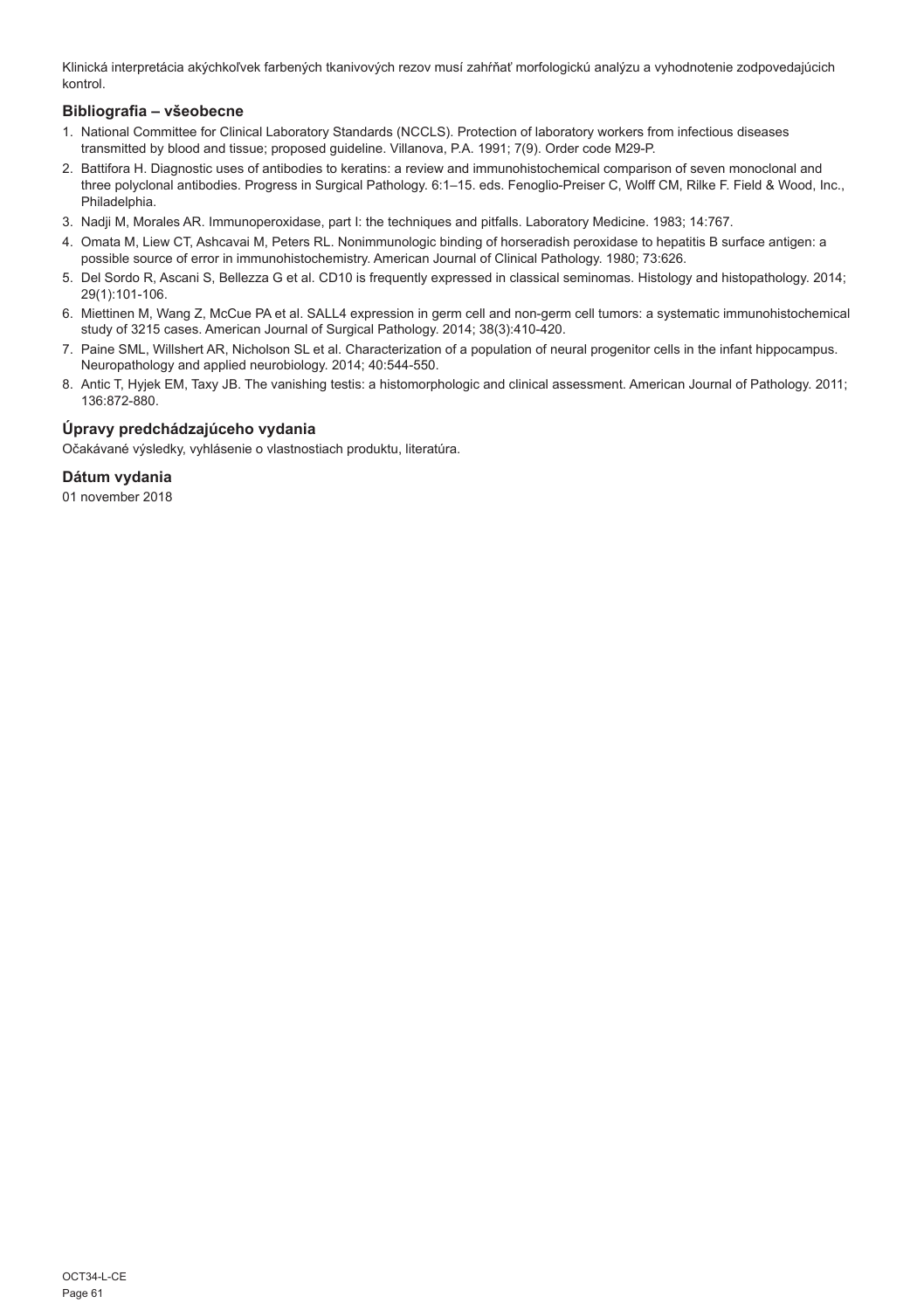OCT34-L-CE Page 62